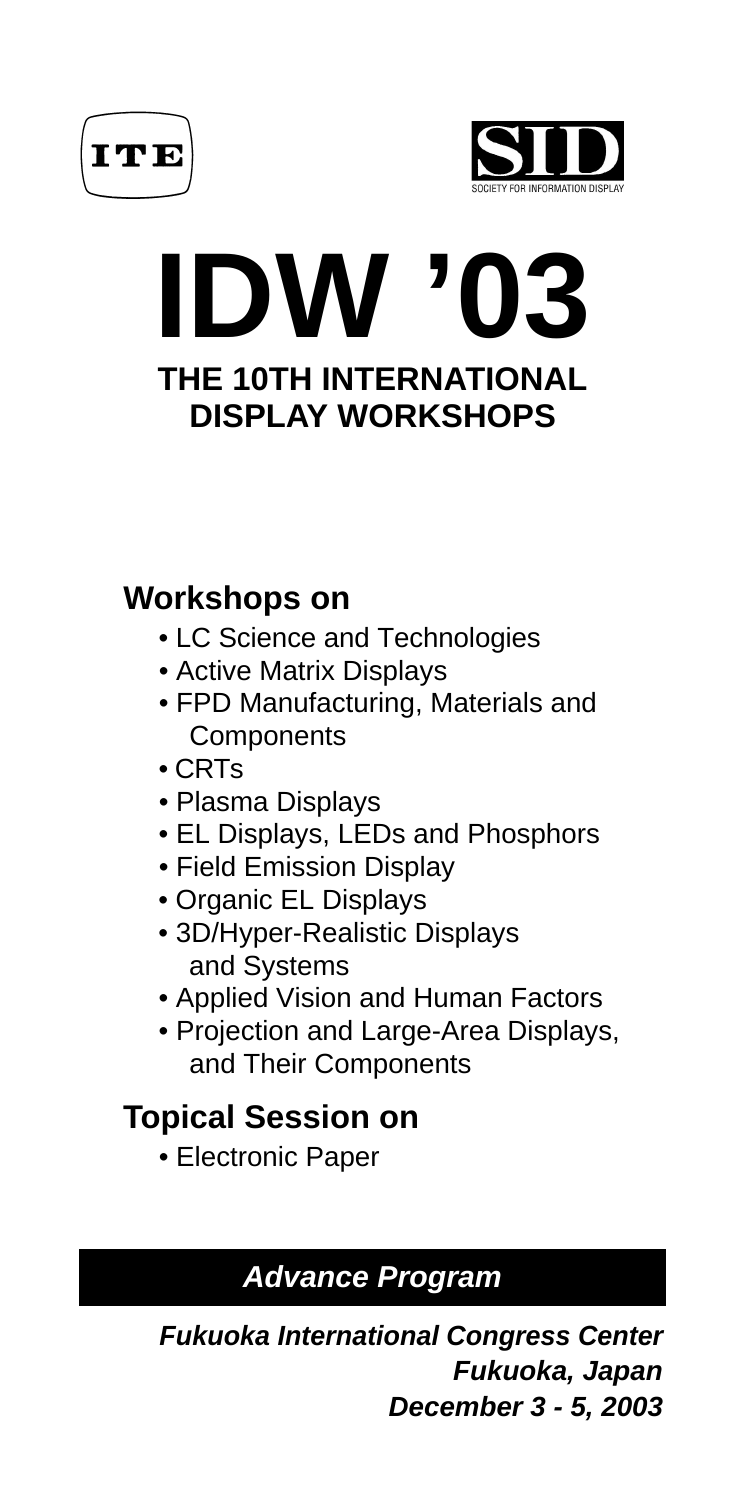# **CONTENTS**

# **Plenary Sessions**

| Wednesday, December 3 |  |
|-----------------------|--|
|                       |  |
| Thursday, December 4  |  |
|                       |  |

# **Workshop on LC Science and Technologies**

# *Thursday, December 4*

|      | Friday, December 5 |  |
|------|--------------------|--|
|      |                    |  |
|      |                    |  |
| LCT5 |                    |  |
| LCT6 |                    |  |

# **Workshop on Active Matrix Displays**

| Wednesday, December 3                                                                                                                                                                                                                                                                                                                                                                                                                                                                                                                           |        |
|-------------------------------------------------------------------------------------------------------------------------------------------------------------------------------------------------------------------------------------------------------------------------------------------------------------------------------------------------------------------------------------------------------------------------------------------------------------------------------------------------------------------------------------------------|--------|
|                                                                                                                                                                                                                                                                                                                                                                                                                                                                                                                                                 |        |
|                                                                                                                                                                                                                                                                                                                                                                                                                                                                                                                                                 |        |
|                                                                                                                                                                                                                                                                                                                                                                                                                                                                                                                                                 |        |
|                                                                                                                                                                                                                                                                                                                                                                                                                                                                                                                                                 |        |
| Thursday, December 4                                                                                                                                                                                                                                                                                                                                                                                                                                                                                                                            |        |
|                                                                                                                                                                                                                                                                                                                                                                                                                                                                                                                                                 |        |
|                                                                                                                                                                                                                                                                                                                                                                                                                                                                                                                                                 |        |
|                                                                                                                                                                                                                                                                                                                                                                                                                                                                                                                                                 |        |
|                                                                                                                                                                                                                                                                                                                                                                                                                                                                                                                                                 |        |
| Friday, December 5                                                                                                                                                                                                                                                                                                                                                                                                                                                                                                                              |        |
|                                                                                                                                                                                                                                                                                                                                                                                                                                                                                                                                                 |        |
| $\triangle M \triangle O$ $\triangle T \triangle T$ $\triangle T$ $\triangle T$ $\triangle T$ $\triangle T$ $\triangle T$ $\triangle T$ $\triangle T$ $\triangle T$ $\triangle T$ $\triangle T$ $\triangle T$ $\triangle T$ $\triangle T$ $\triangle T$ $\triangle T$ $\triangle T$ $\triangle T$ $\triangle T$ $\triangle T$ $\triangle T$ $\triangle T$ $\triangle T$ $\triangle T$ $\triangle T$ $\triangle T$ $\triangle T$ $\triangle T$ $\triangle T$ $\triangle T$ $\triangle T$ $\triangle T$ $\triangle T$ $\triangle T$ $\triangle T$ | $\sim$ |

# **Workshop on FPD Manufacturing, Materials and Components**

| Wednesday, December 3 |  |
|-----------------------|--|
|                       |  |
|                       |  |
|                       |  |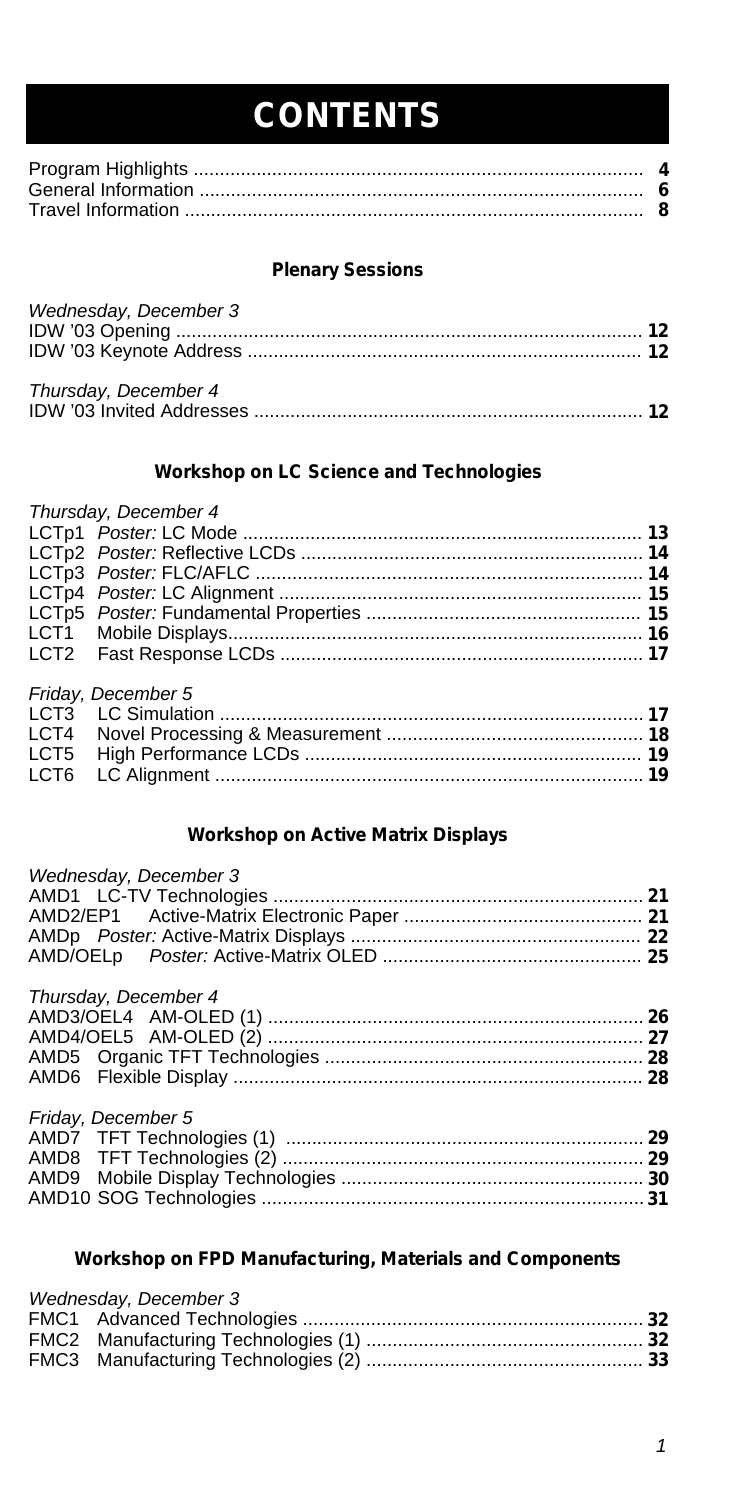| FMCp Poster: FPD Manufacturing, Materials & Components  34 |
|------------------------------------------------------------|
|                                                            |
|                                                            |
|                                                            |
|                                                            |
|                                                            |
|                                                            |
|                                                            |
|                                                            |
|                                                            |

# **Workshop on CRTs**

| Wednesday, December 3 |  |
|-----------------------|--|
| Thursday, December 4  |  |
|                       |  |
|                       |  |
|                       |  |
|                       |  |

# **Workshop on Plasma Displays**

| Wednesday, December 3 |  |
|-----------------------|--|
|                       |  |
|                       |  |
|                       |  |
| Thursday, December 4  |  |

| $\frac{1}{1}$ |  |
|---------------|--|
|               |  |
|               |  |
|               |  |
|               |  |

| Friday, December 5                                  |  |
|-----------------------------------------------------|--|
|                                                     |  |
|                                                     |  |
| PDP6 New Concept PDPs & Manufacturing Processes  51 |  |

# **Workshop on EL Displays, LEDs and Phosphors**

| Wednesday, December 3 |  |
|-----------------------|--|
| Thursday, December 4  |  |
|                       |  |
|                       |  |

# **Workshop of Field Emission Display**

| Friday, December 5 |  |
|--------------------|--|
|                    |  |
|                    |  |
|                    |  |
|                    |  |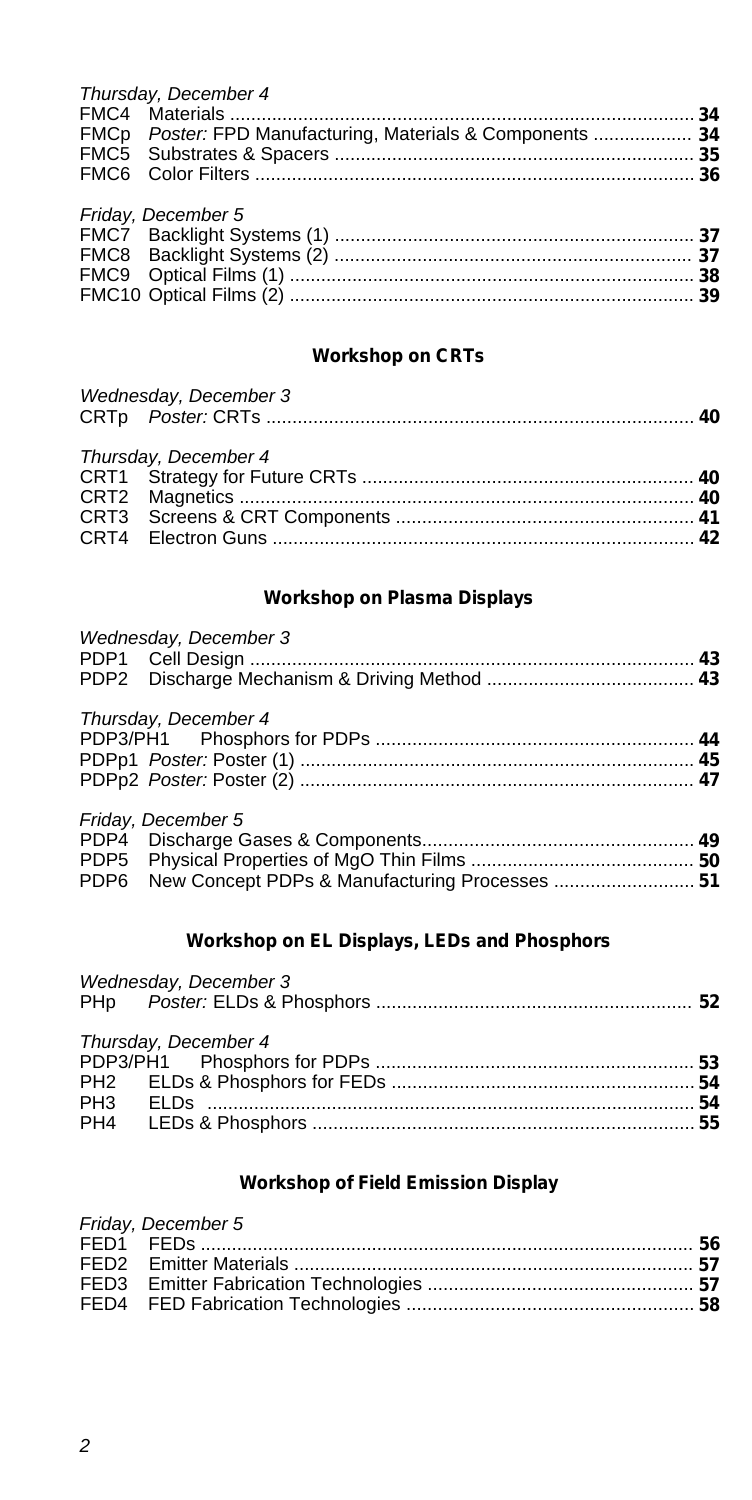# **Workshop on Organic EL Displays**

| Wednesday, December 3 |  |
|-----------------------|--|
|                       |  |
|                       |  |
|                       |  |
|                       |  |
| Thursday, December 4  |  |
|                       |  |
|                       |  |
|                       |  |

# **Workshop on 3D/Hyper-Realistic Displays and Systems**

|     | Wednesday, December 3 |  |
|-----|-----------------------|--|
|     |                       |  |
|     |                       |  |
| 3D3 |                       |  |
|     | Thursday, December 4  |  |
|     |                       |  |

# **Workshop on Applied Vision and Human Factors**

| Thursday, December 4 |  |
|----------------------|--|
|                      |  |
| Friday, December 5   |  |
|                      |  |
|                      |  |
|                      |  |
|                      |  |

# **Workshop on Projection and Large-Area Displays, and Their Components**

| Wednesday, December 3 |  |
|-----------------------|--|
| Thursday, December 4  |  |
|                       |  |
|                       |  |
|                       |  |
|                       |  |

# **Topical Session on Electronic Papers**

| Wednesday, December 3                          |  |
|------------------------------------------------|--|
| Thursday, December 4<br>EP <sub>2</sub><br>EP3 |  |
| EPp                                            |  |
|                                                |  |
|                                                |  |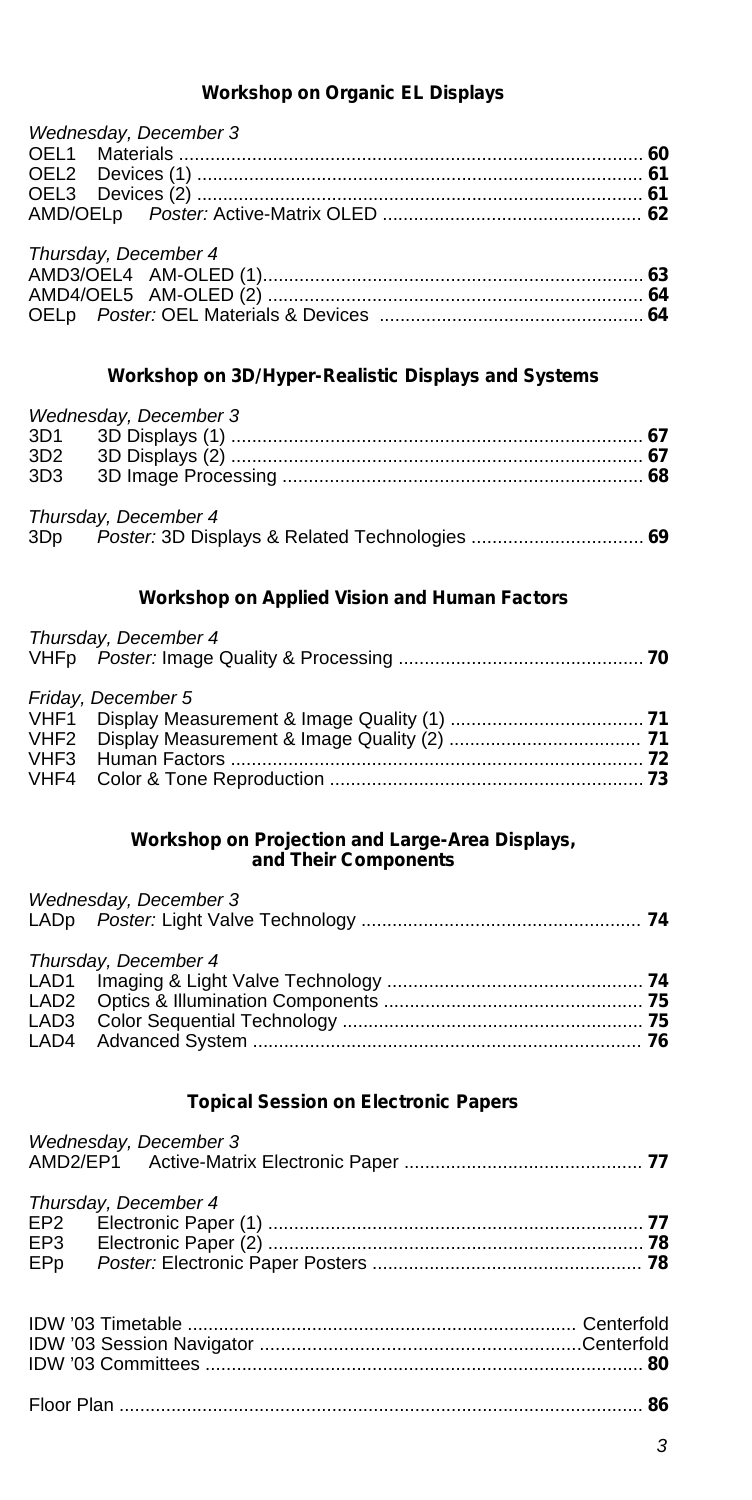# **PROGRAM HIGHLIGHTS**

Scientific and technological advances in research and development on information displays will be found at the 10th International Display Workshops (IDW'03). A feature of the IDW '03 is an integration of the following eleven workshops and one topical session.

Workshops on

- LC Science and Technologies
- Active Matrix Displays
- FPD Manufacturing, Materials and Components
- CRTs
- Plasma Displays
- EL Displays, LEDs and Phosphors
- Field Emission Display
- Organic EL Displays
- 3D/Hyper-Realistic Displays and Systems
- Applied Vision and Human Factors
- Projection and Large-Area Displays, and Their Components
- Topical Session on
- Electronic Paper

The three days conference will feature 403 papers, including one keynote address, two invited addresses, 64 invited papers, 158 oral and 178 poster presentation papers, and some additional late-news papers will also be arranged. Following keynote address on Wednesday morning, presentations will begin and continue in six parallel sessions through Friday. Two invited addresses will be provided on Thursday evening. Poster sessions and author interviews will enable participants to discuss presented issues in detail. Exhibitions from display and related industries will also be featured from Wednesday to Friday in parallel with workshops and a topical session. The IDW '03 should be of interest not only to researchers and engineers, but also to those who manage companies and institutions in the display community.

### **Workshop on LC Science and Technologies**

Recent advances in LC materials and device technologies are presented. The session covers from fundamental studies to recent development of LCD technologies. LC material design and simulation, LC alignment, various LC modes, FLC/AFLCs and reflective LCDs are discussed.

### **Workshop on Active Matrix Displays**

Recent progresses in TFT technologies and active matrix displays are widely discussed in this workshop. These sessions feature fourteen topical invited talks and cover devices and process technologies for a-Si, poly-Si and organic TFTs. Their applications to electronic papers, LC-TVs, mobile LCDs and organic EL Displays are also discussed.

### **Workshop on FPD Manufacturing, Materials and Components**

This workshop begins with invited papers dealing with the new technologies on FPDs and the related technologies. In the technical sessions, papers deal with optical components, backlights, substrates, process technologies, measurement system, etc. for FPDs. New session on manufacturing technologies is started from this year.

## **Workshop on CRTs**

This workshop covers the entire field of CRT technologies. This year, a topical session of strategy for future CRTs is organized targeting coming digital broadcasting era. This session will focus on the technology for realizing excellent picture quality.

# **Workshop on Plasma Displays**

The features of IDW '03 are that submission of 70 papers and contributor's regions are increased more than those of the last year. We will have a lot of papers about cell design, and driving techniques to improve image quality and luminous efficiency. Research on physical properties of MgO is also progressed and wall charge behavior in the actual PDPs is successfully observed. The theoretical approach for phosphors will achieve new materials soon.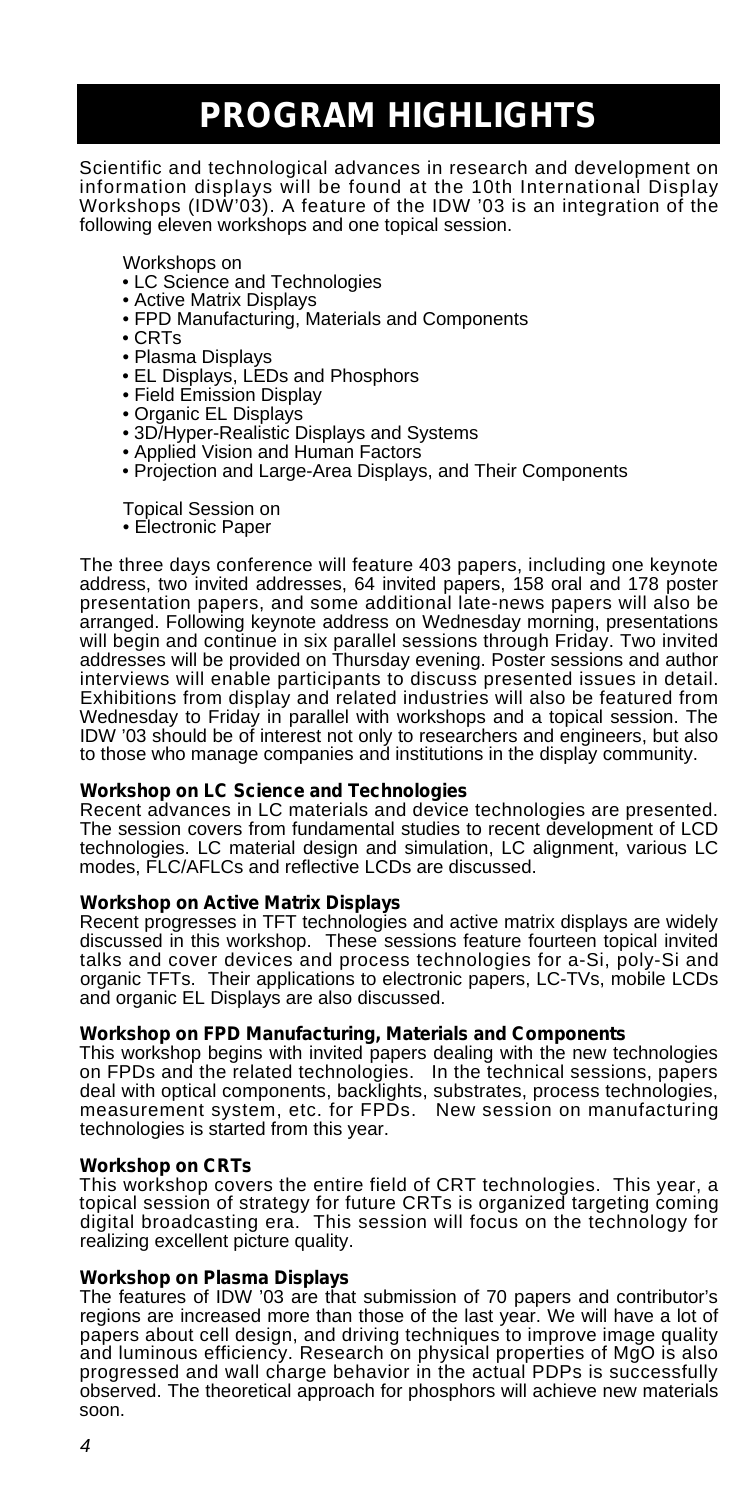# **Workshop on EL Displays, LEDs and Phosphors**

This workshop covers the latest R&D achievements in inorganic ELDs, phosphors for emissive displays and solid-state illumination as well as LEDs. Invited talks present "Color by Blue" full-color ELDs, high-contrast ELDs with a GaN emitting layer and a black-thick-insulating layer, low-voltage excitation phosphors synthesized by liquid-phase reactions, improved LEDs for displays of high luminance and phosphors for white LEDs. Contributed papers also include interesting topics such as nano-sized particle phosphors and flexible powder ELDs. In addition, a joint session will be held with the PDP Workshop, which discusses mainly on design of new phosphors and analysis of degradation mechanism.

# **Workshop on Field Emission Display**

Resent progresses in FEDs fabricated by using carbon-nanotubes (CNT) as field emitters are presented. Operating characteristics of full color ballistic electron surface-emitting display and feasibility of graphite-nanofiber FED are also discussed.

## **Workshop on Organic EL Displays**

This workshop includes recent developments in organic EL materials, devices and fabrication process. New organic fluorescent and phosphorescent materials are reported, and highly efficient EL devices using these materials are presented. Durability of the EL devices will be also presented.

### **Workshop on 3D/Hyper-Realistic Displays and Systems**

This workshop focuses on recent developments in 3D and immersive/hyperrealistic display. It also covers 3D image processing such as multiview interpolation, CGH and coding technology. Invited talks in this workshop include the topics from a forefront of 3D technologies and the recent situation of business promotion related to 3D display systems.

# **Workshop on Applied Vision and Human Factors**

This workshop includes 19 papers with respect to human factors, moving image quality, color reproduction and applied vision. Especially objective measurement method of image display in relating to ergonomics will be widely discussed.

### **Workshop on Projection and Large-Area Displays, and Their Components**

The worldwide hottest technologies for projection displays will make this workshop exciting. Invited talks will cover topics on high performance projectors using a DMD and a novel light valve for HDTV and digital cinema applications. To enhance display performance, LCOS technology and important components for projector, including optics, lamps, peripheral circuit and new light source will be discussed.

### **Topical Session on Electronic Paper**

This session will focus on current topics on Electronic Paper, Paper-like Display, and Rewritable Paper. Various technologies, including electrophoretic, photochromic, liquid crystal, and novel systems will be reported. Concepts, systems, devices, and materials on this field are expected to be discussed.

# **Outstanding Poster Paper Awards**

A limited number of outstanding poster papers will be awarded on December 4, from 19:10 to 19:25 at the conference room 501 just after the Invited Addresses.

### **Exhibition**

IDW '03 exhibition will be held during 13:00 – 18:00 on December 3, 10:00 – 18:00 on December 4, and 10:00 – 13:30 on December 5. The latest display devices, appliances, manufacturing equipments, measuring instruments and materials for display technologies will be presented in the room 201 + 202. Please take this opportunity to enjoy informative discussion with exhibitors.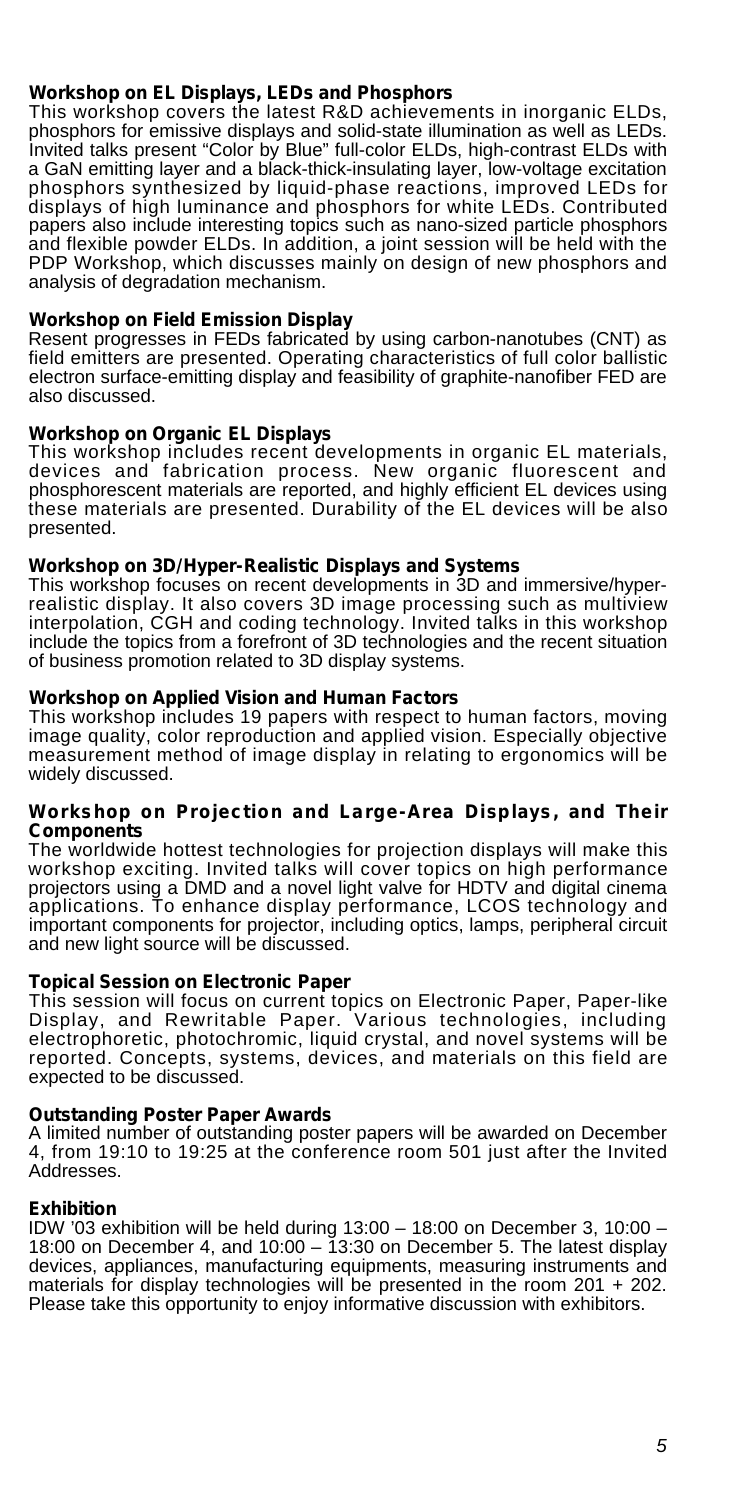# **GENERAL INFORMATION**

# **SPONSORSHIP**

IDW '03 is sponsored by the Institute of Image Information and Television Engineers (ITE) and Society for Information Display (SID).

## **WORKSHOP SITE**

Fukuoka International Congress Center 2-1, Sekijo-machi, Hakata-ku Fukuoka 812-0032, Japan Phone: +81-92-262-4111 Fax: +81-92-262-4701

# **ON-SITE SECRETARIAT**

Telephone and fax machines for IDW '03 use will be temporarily set up in the secretariat room at Fukuoka International Congress Center (December 2-5). Phone & Fax: +81-92-262-5660

## **BANQUET**

A buffet-style banquet will be held on December 3 from 18:40 to 20:30 in the Heian room at Hotel Okura Fukuoka. As the number of tickets is limited, you are urged to make an advance reservation by completing the enclosed registration form and returning it with payment.

### **EVENING GET-TOGETHER WITH WINE**

A get-together will be held on December 2 from 18:00 to 20:00 at the lobby in front of conference room 501. Wine (sponsored by Merck Ltd., Japan) will be served to participants with a relaxed atmosphere for informal discussion.

## **REGISTRATION**

### **Registration Fees**

The registration fee for IDW '03 includes **admission to the conference, a set of proceedings book and CD-ROM.**

|                        | Paid by Nov. 1 | After Nov. 1 |
|------------------------|----------------|--------------|
| Member of SID/ITE/ASO* | ¥40.000        | ¥45.000      |
| Non-Member             | ¥45.000        | ¥ 50.000     |
| Student**              | ¥13.000        | ¥13.000      |
| Life Member of SID/ITE | ¥13.000        | ¥13.000      |
| <b>Banquet</b>         | ¥10.000        | ¥11.000      |

\*ASO: Academic Supporting Organizations

(See page 85 as well as "Supporting Organizations and Sponsors" at the end of each workshop/topical session section.) \*\*Student ID is required.

For **additional** set of proceedings book and CD-ROM

| at the conference site                 | ¥13.000 |
|----------------------------------------|---------|
| Airmail after the conference           | ¥18.000 |
| Sea/Domestic mail after the conference | ¥15.000 |

### **Payment**

Three ways are provided for the registration.

# **(1) Mail or Fax Registration**

Complete the registration form (FORM A) at the centerfold and send it to the secretariat together with all necessary payments no later than November 21, 2003.

IDW '03 Secretariat c/o The Convention Annecy Aoyama 2F 2-6-12, Minami-Aoyama Minato-ku, Tokyo 107-0062, Japan Phone: +81-3-3423-4180 Fax: +81-3-3423-4108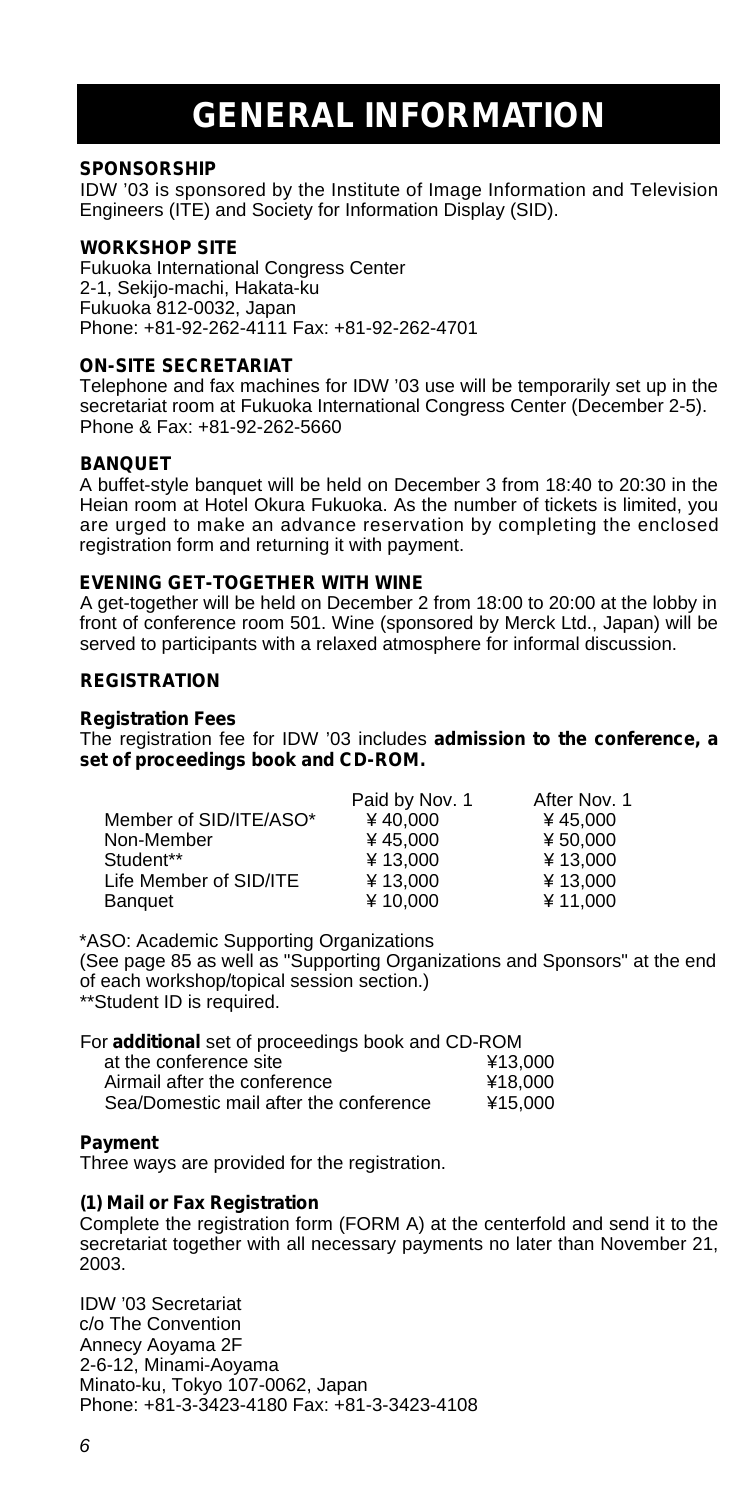The registration fee (excluding hotel deposit) should be remitted by one of the following methods.

1. Bank transfer (only applicable to domestic participants) to: Account name: IDW Account no.: 4049628 (ordinary account) Bank name: Mizuho Bank Branch name: Sendai Branch

Please attach a copy of your bank remittance form with the registration form to avoid possible troubles.

- 2. Bank check made payable to "IDW" together with the registration form
- 3. Credit card (only VISA or MasterCard accepted)

All above payments should be made in **JAPANESE YEN.** Also, please note that personal and traveler's checks will not be accepted.

## **(2) e-Registration**

Access the following URL.

http://idw.ee.uec.ac.jp/regist.html

The e-Registration is acceptable until November 21, 2003.

### **(3) On-site Registration**

| Conference registration desk will be open: |             |
|--------------------------------------------|-------------|
| Tuesday, December 2                        | 18:00-20:00 |
| Wednesday - Thursday, December 3-4         | 8:30-17:00  |
| Friday, December 5                         | 8:30-15:00  |

The on-site registration fee will be payable by:

1. Cash (JAPANESE YEN only)

2. Credit card (VISA or MasterCard only)

Bank transfer, bank check, and personal/traveler's checks are not accepted. Payment by cash is recommended.

### **Cancellation Policy**

Refunds for registration, banquet, additional sets of proceedings book and CD-ROM, etc. will be made on written cancellation received by IDW '03 secretariat **by November 1.** For cancellations received after November 1 or no-shows, refunds will not be made. However, after IDW '03 closes, a set of proceedings book and CD-ROM will be sent to the registrants who have paid the registration fees.

# **INQUIRY**

IDW '03 Secretariat c/o The Convention Annecy-Aoyama, 2F 2-6-12, Minami-Aoyama Minato-ku, Tokyo 107-0062, Japan Phone: +81-3-3423-4180 Fax: +81-3-3423-4108

Please pay attention to the website (http://idw.ee.uec.ac.jp/home.html) for latest information.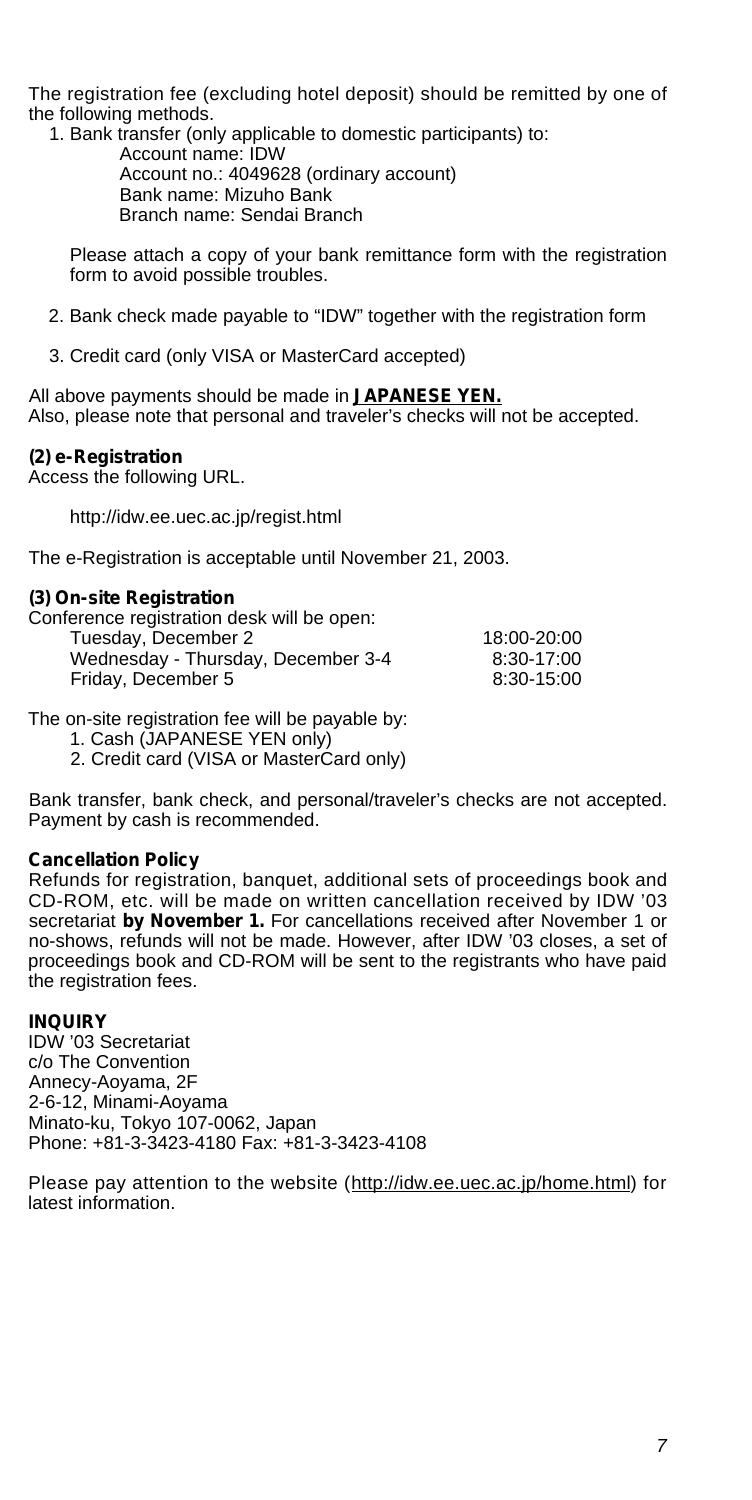# **TRAVEL INFORMATION**

# **OFFICIAL TRAVEL AGENT AND ACCOMMODATIONS**

JTB Corp. has been appointed official travel agent for the Conference and will handle hotel accommodations. To make reservations, the attached form (Form B) should be completed and addressed to:

# **JTB Corp.**

International Travel Division Convention Center (CD101951-013) 2-3-11, Higashishinagawa, Shinagawa-ku, Tokyo 140-8604, Japan Phone: +81-3-5796-5445, Fax: +81-3-5495-0685 e-mail: idw2003@itd.jtb.co.jp

Hotel reservation will also be made at the web site. http:// idw.ee.uec.ac.jp/regist.html

There will also be an on-site travel information desk during the Conference period to handle arrangements for transportation and sightseeing tours.

# **JAPAN RAIL PASS**

Tourists visiting Japan from abroad can save with a Japan Rail Pass. These 7-, 14-, 21-day passes are valid for unlimited travel on the Shinkansen trains (except NOZOMI ) and other JR lines, plus its buses and ferries.

For details, please ask your travel agent and purchase an exchange order at an authorized agent before coming to Japan. This pass cannot be purchased in Japan.

After you arrive in Japan, you turn in the exchange order to receive your JAPAN RAIL PASS at an applicable JR station that has a JAPAN RAIL PASS exchange office.

Ex.

| Narita Airport Terminal 1 Travel Service Center 11:30-19:00 |                              |                         |
|-------------------------------------------------------------|------------------------------|-------------------------|
|                                                             | Ticket Office                | 6:15-11:30, 19:00-21:45 |
| Narita Airport Terminal 2 Travel Service Center             |                              | 11:30-19:00             |
|                                                             | <b>Ticket Office</b>         | 6:30-11:30. 19:00-21:50 |
| Kansai Airport                                              | <b>Ticket Office</b>         | $5:30-23:00$            |
| <b>Hakata Station</b>                                       | <b>Travel Service Center</b> | 10:00-20:00             |
|                                                             | <b>Ticket Office</b>         | 5:30-10:00. 20:00-23:00 |

# **VISAS**

Visitors from countries whose citizens must have visas should apply to a Japanese consular office or diplomatic mission in their respective country.

For further details, please contact your travel agent or the local consular office in your country.

Attention: For some countries' citizens, official documents prepared by the secretariat will be needed. Please ask the secretariat for its application at least two months before the Conference.

# **CLIMATE**

The average temperature in Fukuoka during the period is around 9°C, with 13°C in the daytime and 5°C at night on the average.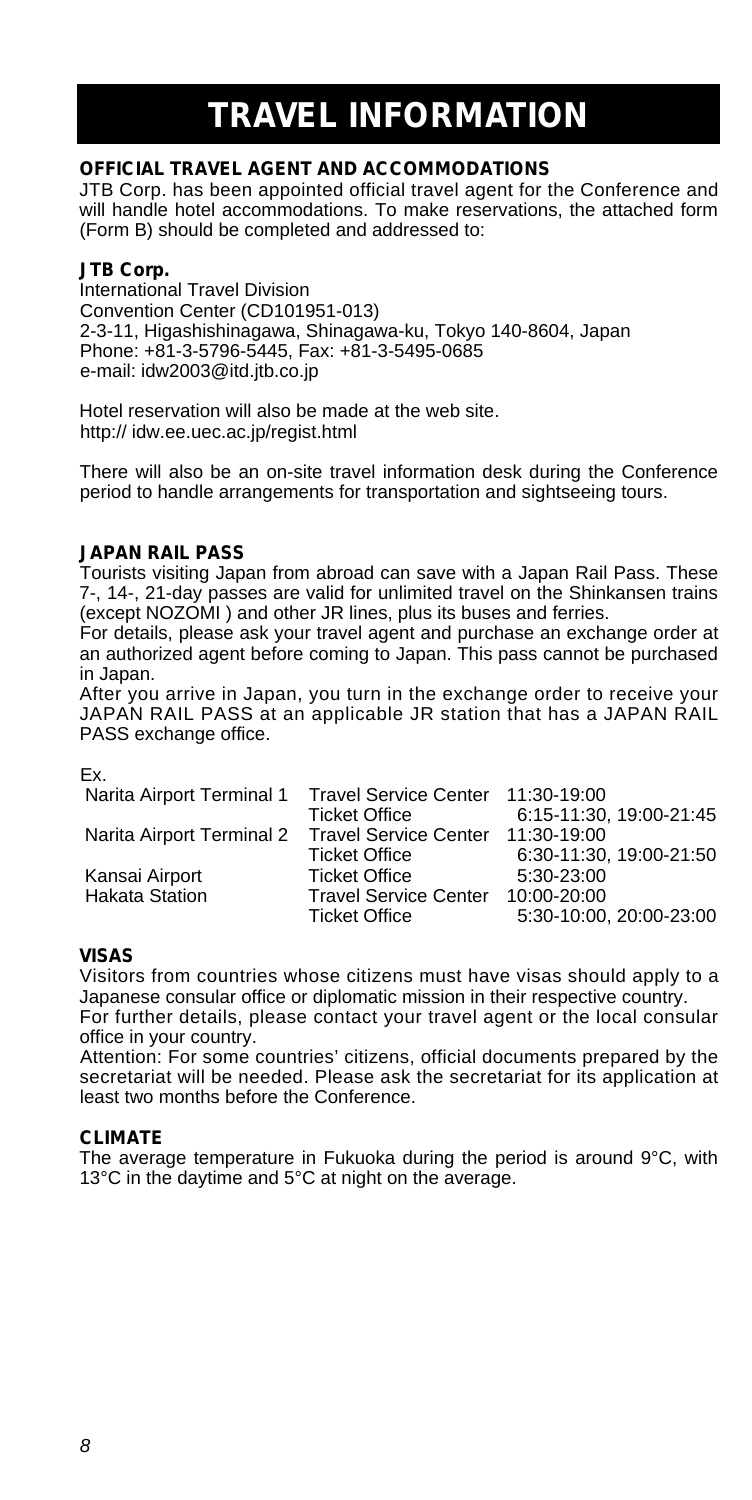# **FUKUOKA**

Fukuoka City is located on the north of Kyushu Island, and has the geographical advantage of being close to the Korean Peninsula and the continent of China and has served as a gateway to import Asian continental cultures from olden times. The Fukuoka City of our time still plays an important role as one of the progressive cosmopolitan cities in Japan. The climate is rather mild with the annual mean temperature of about 17°C and is characteristic of the climate of the Japan Sea.

'Hakata' is another name of Fukuoka city and famous for 'Hakata Ramen'. Some 250 shops offering genuine Hakata-style noodles in broth can be found in an area stretching from the Tenjin business district to the Nakasu area. Many of the shops do not open until the evening, and large numbers of business people can be seen enjoying a bowl of ramen after work. 'Hakata Doll' is also famous. A traditional local compliment to women was to say that someone looked like a Hakata Doll. The faces of the women are the most beautiful among the various Hakata Doll figures, which include warriors and children. The elegance of these dolls attracts many people.

# **PLACES OF INTEREST**

# **Dazaifu Tenmangu Shrine (Fukuoka Prefecture)**

(about 50 minutes by car, or 30 minutes by Nishitetsu train)

This, the head shrine of all the Tenmangu Shrines in Japan, worships the god of learning, Michizane Sugawara. The plum tree to the right of the main building as you face it is called Tobiume (the flying plum tree), because it is said that the tree flew here to be with Michizane.

**Kushida Shrine** (get off at Gion subway station, walk 2 minutes, or take the Nishitetsu Bus to Canal City Hakata-mae bus stop)

Kushida Shrine, the general tutelary shrine in Hakata, was built for the common people during the Heian Period. The huge ginkgo tree in the shrine grounds is Kushida Shrine's symbol. The shrine is the starting point of the Oiyama race held on the last day of the Hakata Gion Yamakasa Festival, one of the summer biggest events. Don't miss the Kazariyama (decorated floats) and the Hakata Historical Museum within the shrine. You can also visit Hakata Machiya Folk Museum, a replica of a town in Hakata during the Meiji and Taisho periods (1868-1926). Visitors can experience the lifestyle and festivals of the time and learn about traditional folk crafts.

**Fukuoka City Museum** (take a Nishitetsu Bus to Hakubutsukan Minami-guchi bus stop)

Using the latest audio and visual technology, the museum introduces the history and life of Fukuoka and Hakata, Japan's window to the world. The Gold Seal (Kin-in), a designated national treasure, can be found in the regular exhibition room. The Gold Seal was presented by the Emperor of China in AD 57 and unearthed on Shikanoshima Island in 1784.

More information is available on http://www.city.fukuoka.jp/index.html http://www.welcome-fukuoka.or.jp/english/index.htm

# **BANQUET**

Wednesday, December 3 18:40 – 20:30 Hotel Okura Fukuoka

See page 6 for details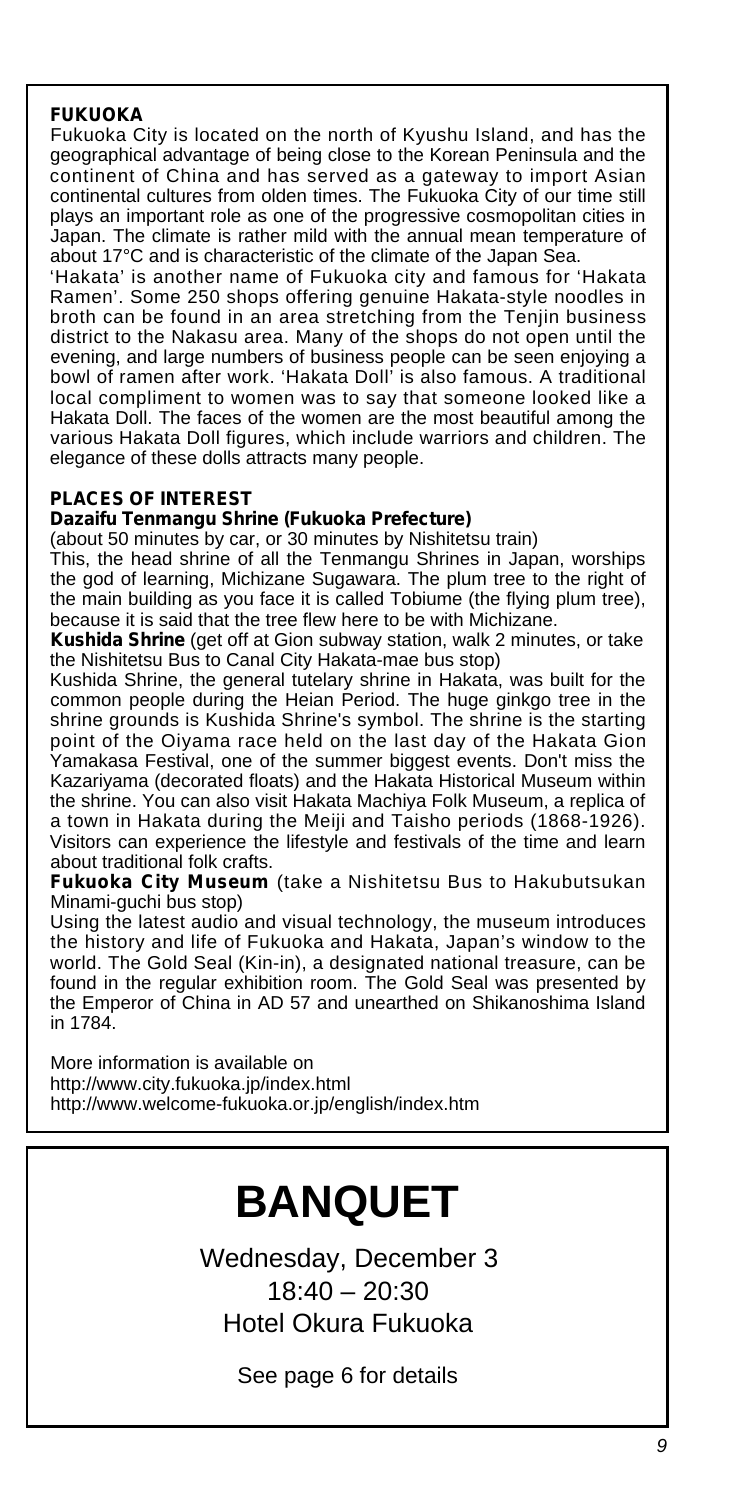

# **Access to Hotels**



5 –20 min. by Taxi

# **Fukuoka International Congress Center**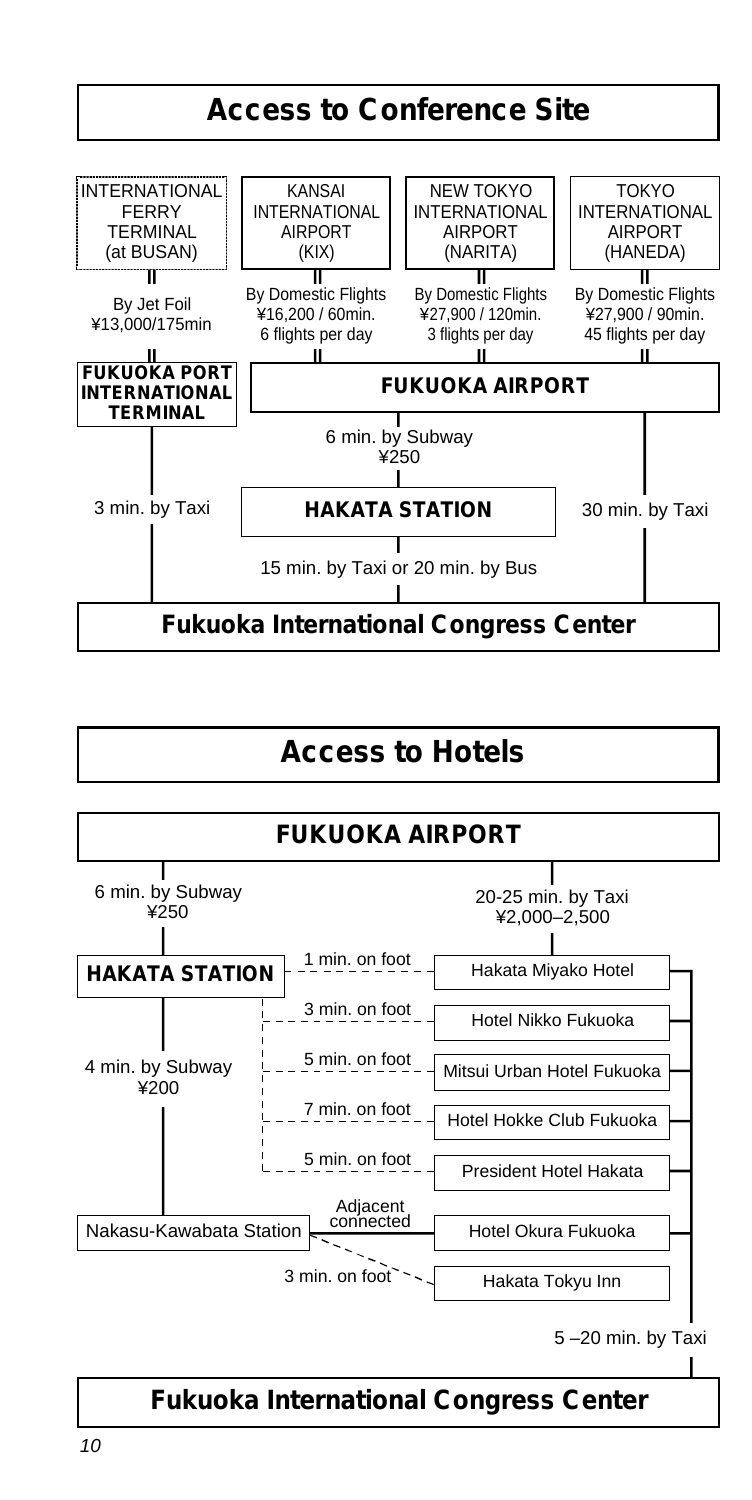# **Hotel Map**



Map on Advance Program Booklet is incorrect (location of Hotel Nikko Fukuoka and Hotel Okura Fukuoka is reversed). Please use this map (pdf data) for correct information.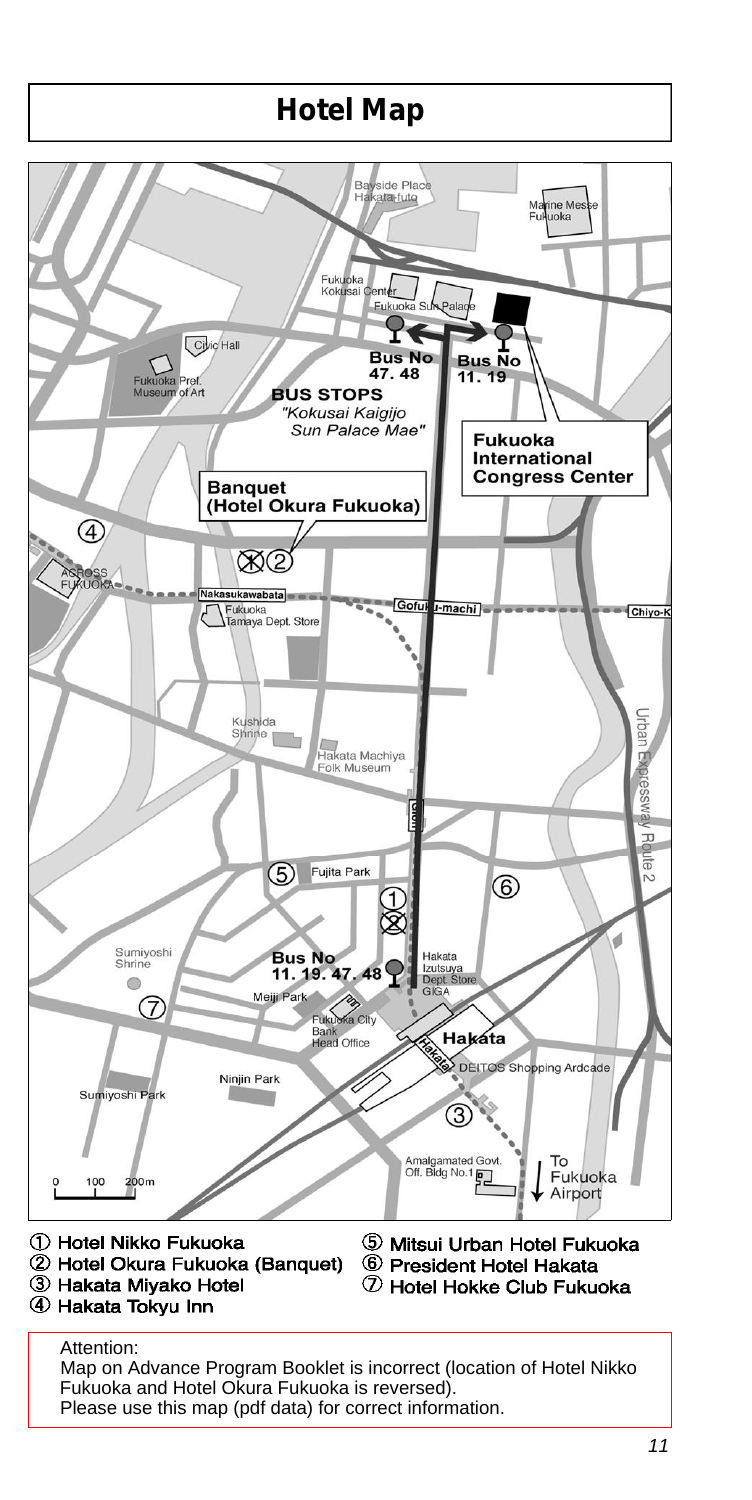# **Wed. / Thu. December 3/4**

# **IDW '03**

# **Wednesday, December 3**

**9:20 - 9:35 Main Hall**

# **Opening**

Master of Ceremony: T. Sugiura, Executive Chair

### **9:20 Opening Remarks**

*T. Uchida, General Chair K. Suzuki, Program Chair*

**9:35 - 10:20 Main Hall**

# **Keynote Address**

Co-Chairs: K. Suzuki, Program Chair T. Uchida, General Chair

**9:35**

**Keynote Address - 1 Toward Industrial Applications of Carbon Nanotubes**

> *S. Iijima Meijo Univ., Japan*

# **Thursday, December 4**

**18:00 - 19:10 Room 501**

# **Invited Addresses**

Co-Chairs: K. Betsui, Program Vice-Chair Y. Iimura, Program Vice-Chair

**18:00**

**Invited Address - 1 Strategy for Electronic Display Technology towards an Ubiquitous IT Environment**

> *A. Kubota NEDO, Japan*

**18:35**

**Invited Address - 2 Home Display Technology and Trends of Market**

*Y. Yamamoto Sony, Japan*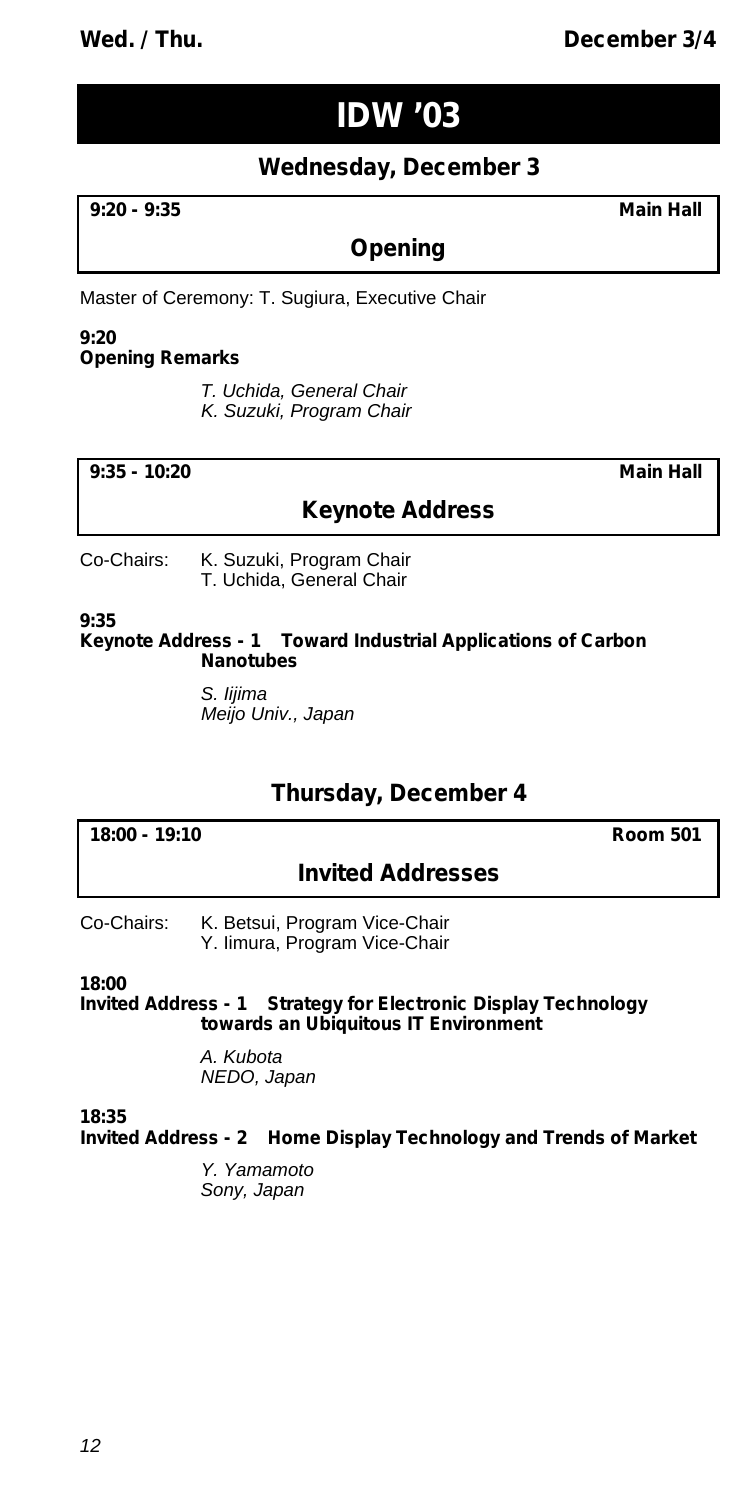# **Workshop on LC Science and Technologies**

# **Thursday, December 4**

# **9:30 - 12:00 Poster/AI Room (Room 203+204)**

# *Poster* **LCTp1: LC Mode**

# **LCTp1 - 1 A Geometric Influence of Electrode in In-Plane Switching Mode Cell**

*J.-W. Kim, H.-J. Yoon, M.-W. Choi, C.-S. Lee, S.-I. Yoon\*, S.-H. Yoon\*, T. Won Inha Univ., Korea \*Sanayi Sys., Korea*

# **LCTp1 - 2 A Novel LC Cell Mode : Pseudo-TN IPS Mode**

*C.-S. Lee, S.-H. Yoon, S.-I. Yoon, H.-J. Yoon\*, M.-W. Choi\*, J.-W. Kim\*, T. Won\* Sanayi Sys., Korea \*Inha Univ., Korea*

# **LCTp1 - 3 Study on Phase Retardation of Fringe-Field Driven Homogeneously Aligned LC Cell**

*S. H. Jung\*, S. H. Lee\*, H. Y. Kim\*,\*\*, S. K. Lee\*\*, Y. J. Lim\*\* \*Chonbyk Nat. Univ., Korea \*\*BOE Hyundai Display Tech., Korea*

# **LCTp1 - 4 A Dual-Domain VA LC Cell Using Domain Walls**

*K.-H. Park, J. S. Gwag, G.-D. Lee, T.-M. Kim, J. C. Kim, T.-H. Yoon Pusan Nat. Univ., Korea*

### **LCTp1 - 5 Optical Compensation of an MVA-LCD with Circular Polarizers**

*T. Houryu, Y. Iwamoto\*, Y. Iimura Tokyo Univ. of A&T, Japan \*Stanley Elec., Japan*

### **LCTp1 - 6 Optical Compensation Method of In-Plane Switching Twisted Nematic Mode**

*S. Oka, K. Kobayashi, Y. Iwamoto\*, Y. Toko\*, M. Kimura, T. Akahane Nagaoka Univ. of Tech., Japan \*Stanley Elec., Japan*

### **LCTp1 - 7 Influence of Inter-Data Line Crosstalk on Viewing Characteristics for LCDs**

*S.-I. Yoon, S.-H. Yoon\*, M.-W. Choi, J.-H. Lee, C.-H. Lee\*, J.-W. Kim, H.-J. Yoon, T. Won Inha Univ., Korea \*Sanayi Sys., Korea*

# **LCTp1 - 8 Analysis of Diffraction Efficiency of Holographic Polymer Dispersed Liquid Crystal for Polarization Converting Device**

*A. Ogiwara, K. Sogou, M. Takeda Takamatsu Nat. College of Tech., Japan*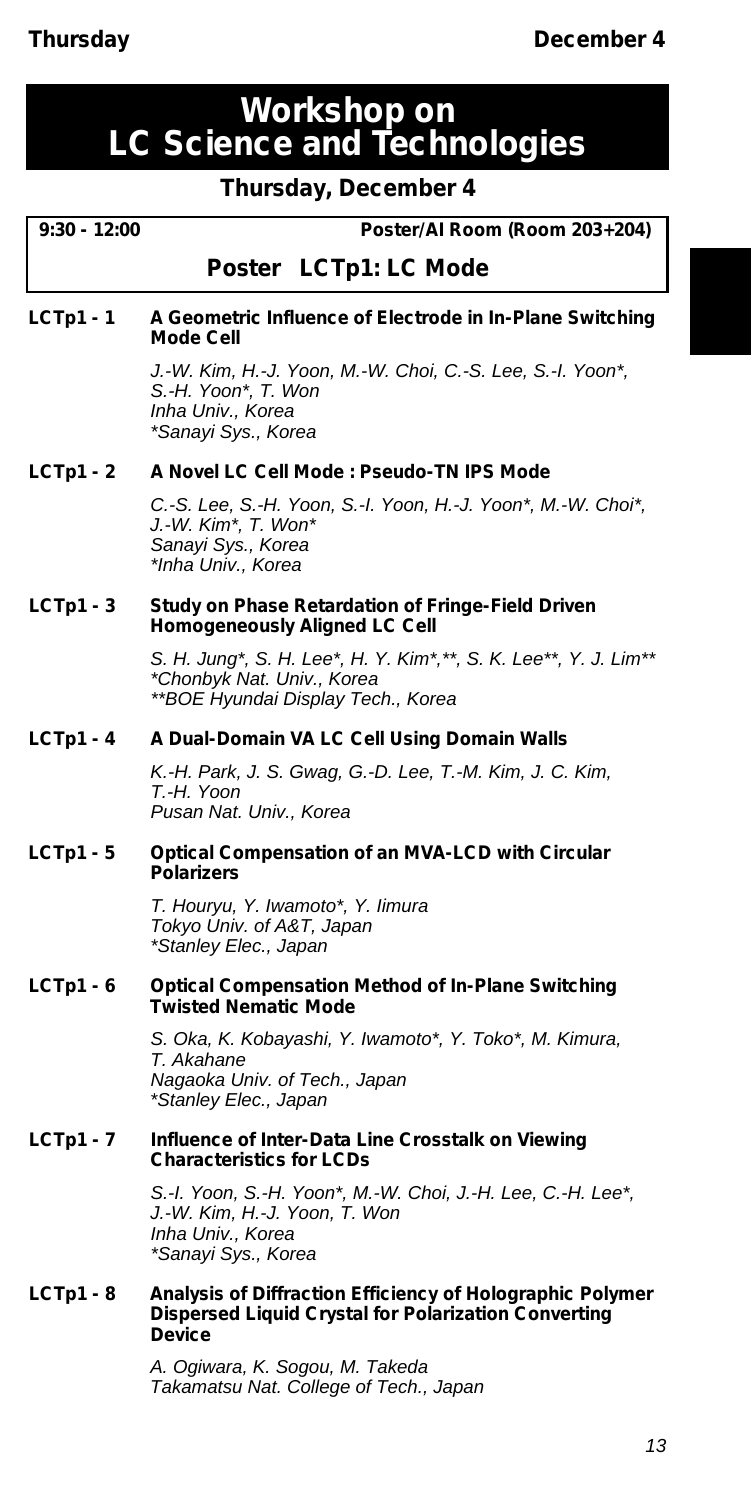### **LCTp1 - 9 Fabrication of Transmission Holographic Polymer Dispersed Liquid Crystal Based on Noncrosslinked Polymers**

*E. H. Kim, J. Y. Woo, B. K. Kim Pusan Nat. Univ., Korea*

|  | 30. | 2:00 |
|--|-----|------|
|--|-----|------|

**9:30 - 12:00 Poster/AI Room (Room 203+204)**

# *Poster* **LCTp2: Reflective LCDs**

# **LCTp2 - 1 Reduced Power Consumption in a Single-Polarizer Reflective TN-LCD with Two Retardation Films**

*S. Yunoki, H. Hando, Y. Sakamoto, I. Fukuda Kanazawa Inst. of Tech., Japan*

**LCTp2 - 2 Optical Characteristics of Reflective HAN Mode TFT-LCDs**

> *D. H. Suh, Y. I. Park BOE Hyundai Display Tech., Korea*

# **LCTp2 - 3 Optical Characteristics of Transflective TN Mode TFT-LCDs**

*D. H. Suh, Y. I. Park, J. D. Noh, G. Son, J. Y. Lee BOE Hyundai Display Tech., Korea*

# **LCTp2 - 4 Vertically-Aligned Transflective LCD with Patterned Electrodes**

*H. W. Do, S. J. Park, S. H. Lee, G. D. Lee, T. H. Yoon, J. C. Kim Pusan Nat. Univ., Korea*

**9:30 - 12:00 Poster/AI Room (Room 203+204)**

# *Poster* **LCTp3: FLC/AFLC**

**LCTp3 - 1 Pixel-Isolated Liquid Crystal Mode for Flexible Display Applications**

> *H.-G. Lee, J.-W. Jung, J.-H. Kim Hallym Univ., Korea*

# **LCTp3 - 2 Resolution Improvement of Projection Images in Vertically Aligned Ferroelectric Liquid Crystal Devices with Surface Relief Gratings**

*C.-J. Yu, Y. Choi, S.-D. Lee Seoul Nat. Univ., Korea*

**LCTp3 - 3 Bistable Microlens Array Using Ferroelectric Liquid Crystals**

> *H.-G. Lee, J.-W. Jung, J.-H. Kim Hallym Univ., Korea*

**LCTp3 - 4 Study on the Pretransitional Effect of Antiferroelectric LCD**

> *S. M. An, C. G. Jhun, S. O. Moon, G.-D. Lee, T.-H. Yoon, J. C. Kim Pusan Nat. Univ., Korea*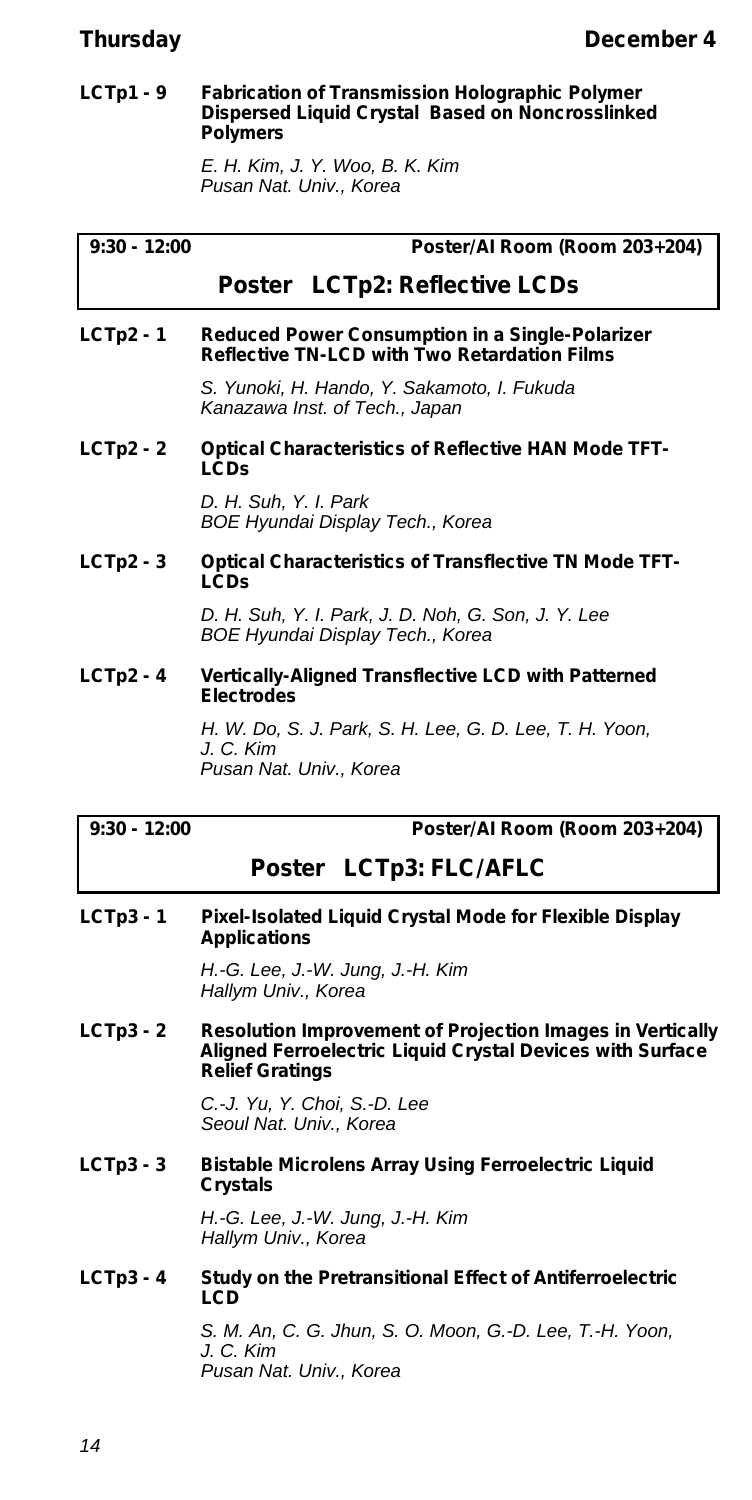| $9:30 - 12:00$ | Poster/Al Room (Room 203+204)                                                                                                                                  |
|----------------|----------------------------------------------------------------------------------------------------------------------------------------------------------------|
|                | Poster LCTp4: LC Alignment                                                                                                                                     |
| $LCTp4 - 1$    | Novel Phase Transition from Vertical Alignment to<br><b>Optically Compensated Splay</b>                                                                        |
|                | S. J. Kim*, H. Y. Kim*,**, S. H. Hong**, S. Y. Kim**,<br>Y. J. Lim**, S. H. Lee*<br>*Chonbyk Nat. Univ., Korea<br>**BOE Hyundai Display Tech., Korea           |
| $LCTp4 - 2$    | Sensitizing Effect and Dichroic Ratio of Fluorescent<br><b>Nematic Liquid Crystals</b>                                                                         |
|                | R. Yamaguchi, D. Hiroshima, S. Sato<br>Akita Univ., Japan                                                                                                      |
| $LCTp4 - 3$    | Anchoring Properties of Photoaligned Azo Dye Materials                                                                                                         |
|                | V. Chigrinov, A. Muravski, H. S. Kwok, H. Takada*,<br>H. Akiyama*, H. Takatsu*<br>Hong Kong Univ. of Sci. & Tech., Hong Kong<br>*Dainippon Ink & Chems., Japan |
| $LCTp4 - 4$    | Application of Infrared Ellipsometry to Characterize<br>Molecular Orientation of Rubbed Polyimide Films                                                        |
|                | I. Hirosawa<br>Japan Synchrotron Radiation Res. Inst., Japan                                                                                                   |
| $LCTp4-5$      | New Alignment Method by Imprinting of LC Alignment on<br><b>Polymer Layers</b>                                                                                 |
|                | J.-W. Jung, J.-H. Kim<br>Hallym Univ., Korea                                                                                                                   |
| $LCTp4 - 6$    | Dependence of Threshold Behavior upon Surface<br>Distribution of Polymer Chains in a TN-LC Cell                                                                |
|                | J. S. Gwag, T.-M. Kim, G.-D. Lee, J. C. Kim, T.-H. Yoon<br>Pusan Nat. Univ., Korea                                                                             |
| $LCTp4 - 7$    | Azimuthal Anchoring Properties Related to Distribution of<br>Polyimide Chains in a TN-LC Cell                                                                  |
|                |                                                                                                                                                                |

*J. S. Gwag, J. W. Lee, G.-D. Lee, T.-H. Yoon, J. C. Kim Pusan Nat. Univ., Korea*

# **9:30 - 12:00 Poster/AI Room (Room 203+204)**

# *Poster* **LCTp5: Fundamental Properties**

# **LCTp5 - 1 Stretching Deformation of Porous Polyolefin Films for Aligning Liquid Crystal**

*H. Fujikake, M. Kuboki\*, T. Murashige\*, H. Sato, H. Kikuchi, T. Kurita, F. Sato NHK, Japan \*Tokyo Univ. of Sci., Japan*

# **LCTp5 - 2 Numerical Study on the Operation of Super In-Plane Switching Display Mode**

*M. W. Choi\*, S. H. Yoon\*\*, S. I. Yoon\*,\*\*, C. S. Lee\*\*, J. W. Kim\*, H. J. Yoon\*, T. Won\* \*Inha Univ., Korea \*\*Sanayi Sys., Korea*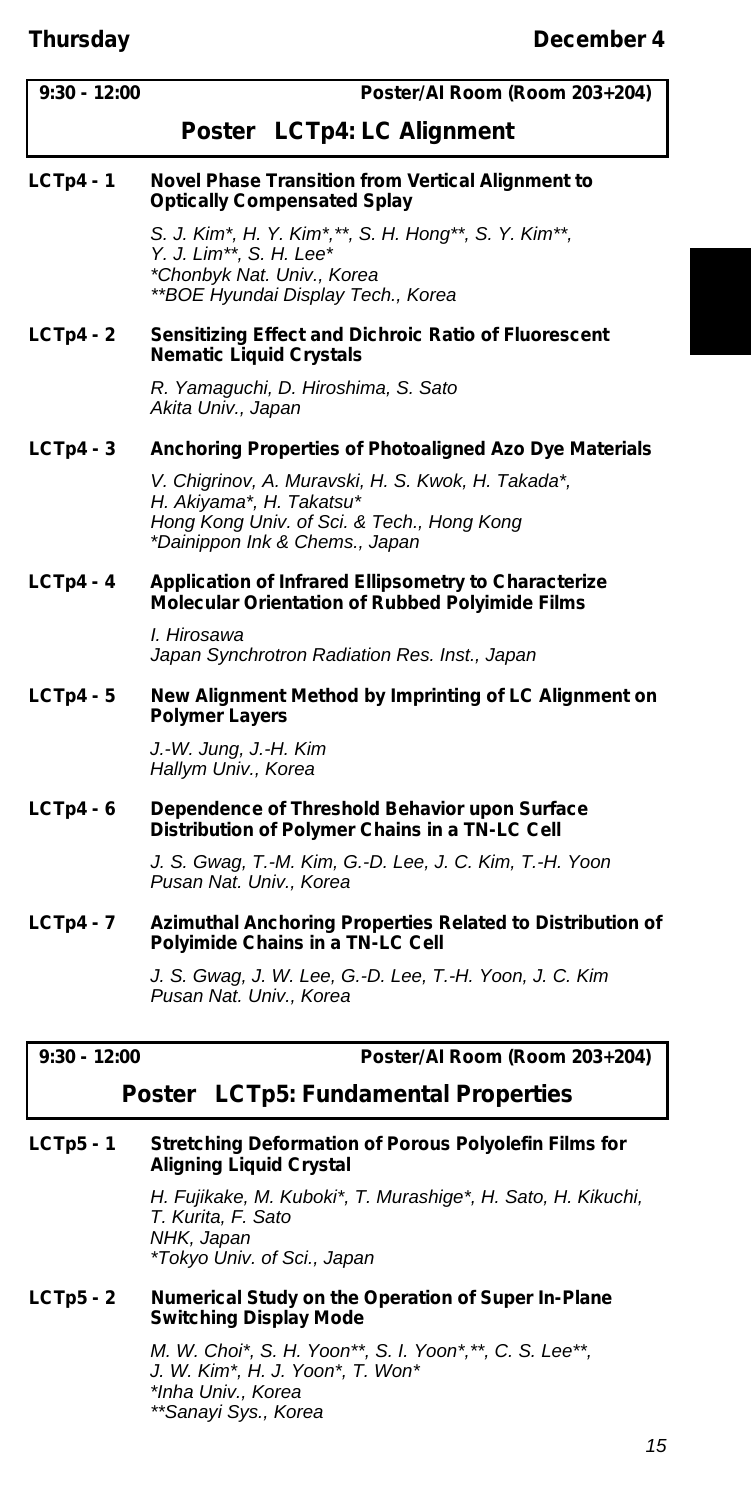## **LCTp5 - 3 New Optical Method of Liquid Crystal Shear Viscosity Measurements**

*S. Pasechnik, V. Chigrinov\*, V. Tsvetkov, D. Shmeliova, A. Voronov Moscow State Ac. of Instr. Eng. & Computer Sci., Russia \*Hong Kong Univ. of Sci. & Tech., Hong Kong*

# **LCTp5 - 4 Texture Transition of SmC\* Liquid Crystal in a Magnetic Field**

*B. Dalanbayar, Z. Mykytyuk Lviv Polytechnic Nat. Univ., Ukraine*

# **LCTp5 - 5 Physico-Chemical Properties of Liquid Crystals Having a Carbonyl Group at the Terminal Position**

*Y. Morita, T. Tasaka, K. Kabu, H. Okamoto, S. Takenaka Yamaguchi Univ., Japan*

# **LCTp5 - 6 The Development of Chiral Materials and the Genetic QSPR Studies of HTP Property**

*D.-J. Chen, J.-H. Ma, Y.-P. Lin, W.-C. Chen ITRI, Taiwan*

- - Lunch - -

**14:00 - 15:05 Room 409+410**

# **LCT1: Mobile Displays**

- Chair: S. Satoh, Akita Univ., Japan<br>Co-Chair: S. Komura, Hitachi, Japan
- S. Komura, Hitachi, Japan

### **14:00 Invited** Optical Modes for BiNem LCDs

*C. Joubert, A. Carton, D. Stoenescu, T. Scheffer Nemoptic, France*

### **14:25** The Development of High-Brightness Transflective TFT-**LCD with New Convex Shape Transflector**

*J. Kobayashi, K. Joten, Y. Konishi, H. Banba, Y. Iwai, Y. Takubo Toshiba Matsushita Display Tech., Japan*

# **14:45 The Effect of Bending on Flexible Liquid Crystal Displays**

*P. A. Cirkel Philips Res., The Netherlands*

- - Break - -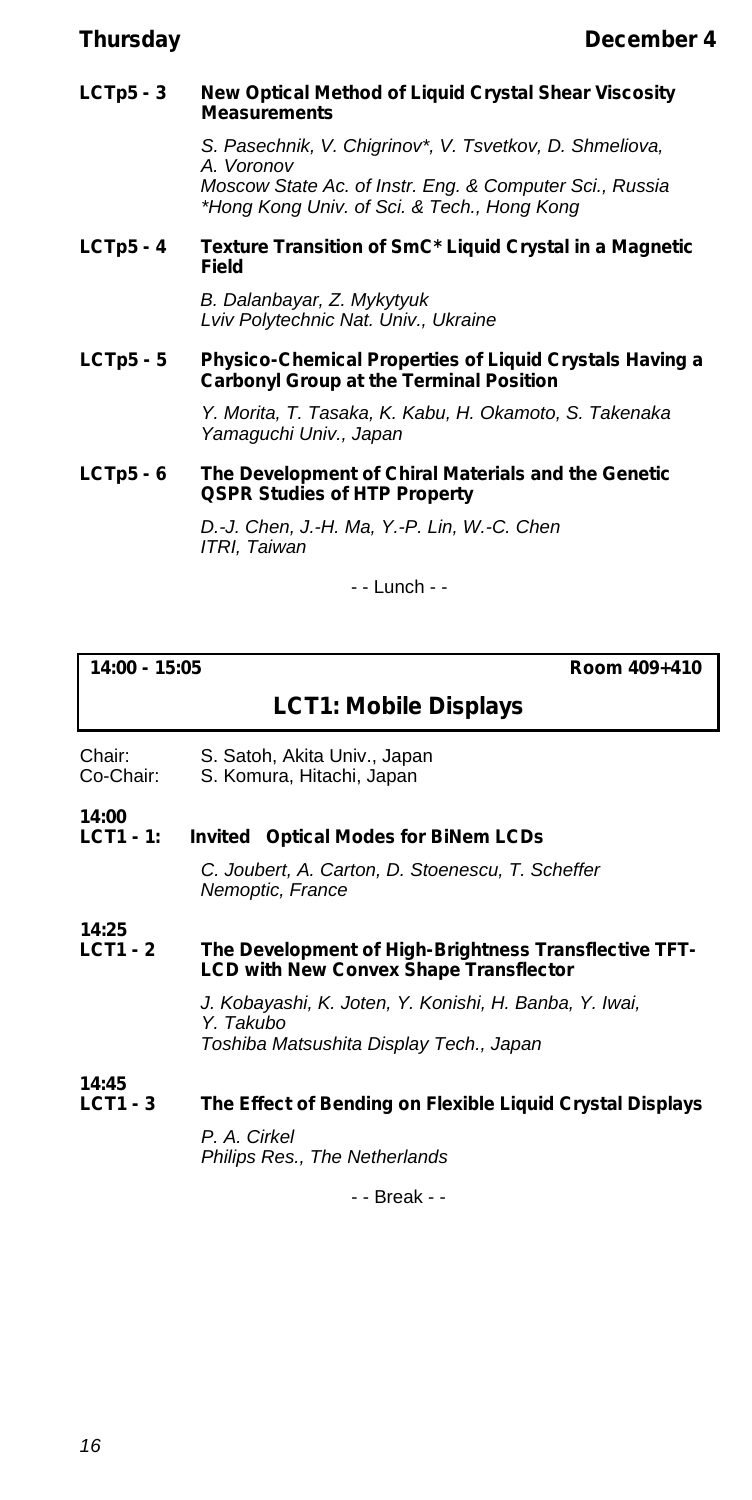| $15:35 - 17:00$                           | Room 409+410                                                                                                                                                                          |  |
|-------------------------------------------|---------------------------------------------------------------------------------------------------------------------------------------------------------------------------------------|--|
|                                           | <b>LCT2: Fast Response LCDs</b>                                                                                                                                                       |  |
| Chair:<br>Co-Chair:                       | C. Joubert, Nemoptic, France<br>M. Ozaki, Osaka Univ., Japan                                                                                                                          |  |
| 15:35<br>$LCT2 - 1:$                      | Invited Polymer-Stabilized Ferroelectric Liquid Crystal for<br><b>Flexible Display Applications</b>                                                                                   |  |
|                                           | H. Fujikake, H. Sato, T. Murashige*<br>NHK, Japan<br>*Tokyo Univ. of Sci., Japan                                                                                                      |  |
| 16:00<br>$LCT2 - 2$                       | Fabrication and Characteristics of Polymer-Stabilized V-<br>Mode FLCDs and Their Application to Color Sequential<br><b>Full-Color LCDs</b>                                            |  |
|                                           | S. Kawamoto, M. Oh-kochi, H. Hasebe*, H. Takatsu*,<br>A. Mochizuki**, S. Kobayashi<br>Tokyo Univ. of Sci., Yamaguchi, Japan<br>*Dainippon Ink. & Chems., Japan<br>**Nano Loa LLI, USA |  |
| 16:20<br>$LCT2 - 3$                       | <b>Frequency Modulation TN-LCDs with Fast Response</b>                                                                                                                                |  |
|                                           | Speed Fabricated by Doping Nanoparticles                                                                                                                                              |  |
|                                           | T. Miyama, M. Oh-kochi, H. Shiraki, Y. Shiraishi, Y. Sakai,<br>N. Toshima, S. Kobayashi<br>Tokyo Univ. of Sci., Yamaguchi, Japan                                                      |  |
| 16:40<br>$LCT2 - 4$                       | Passively Addressed Photo-Aligned Ferroelectric Liquid<br><b>Crystal Display</b>                                                                                                      |  |
|                                           | D. D. Huang, E. P. Pozhidaev, V. G. Chigrinov, H. L. Cheung,<br>H. S. Kwok<br>Hong Kong Univ. of Sci. & Tech., Hong Kong                                                              |  |
| <b>Author Interviews</b><br>17:00 - 18:00 |                                                                                                                                                                                       |  |

# **Friday, December 5**

| $9:00 - 10:20$      | Room 409+410                                                                                                                    |
|---------------------|---------------------------------------------------------------------------------------------------------------------------------|
|                     | <b>LCT3: LC Simulation</b>                                                                                                      |
| Chair:<br>Co-Chair: | M. Heckmeier, Merck, Germany<br>Y. Ouchi, Nagoya Univ., Japan                                                                   |
| 9:00<br>$LCT3 - 1$  | Numerical Study on the Dynamic Response of Directors<br>for Vertically Aligned Liguid Crystal                                   |
|                     | S. H. Yoon, S. I. Yoon, C. S. Lee, H. J. Yoon*, M. W. Choi*,<br>J. W. Kim*, T. Won*<br>Sanayi Sys., Korea<br>*Inha Univ., Korea |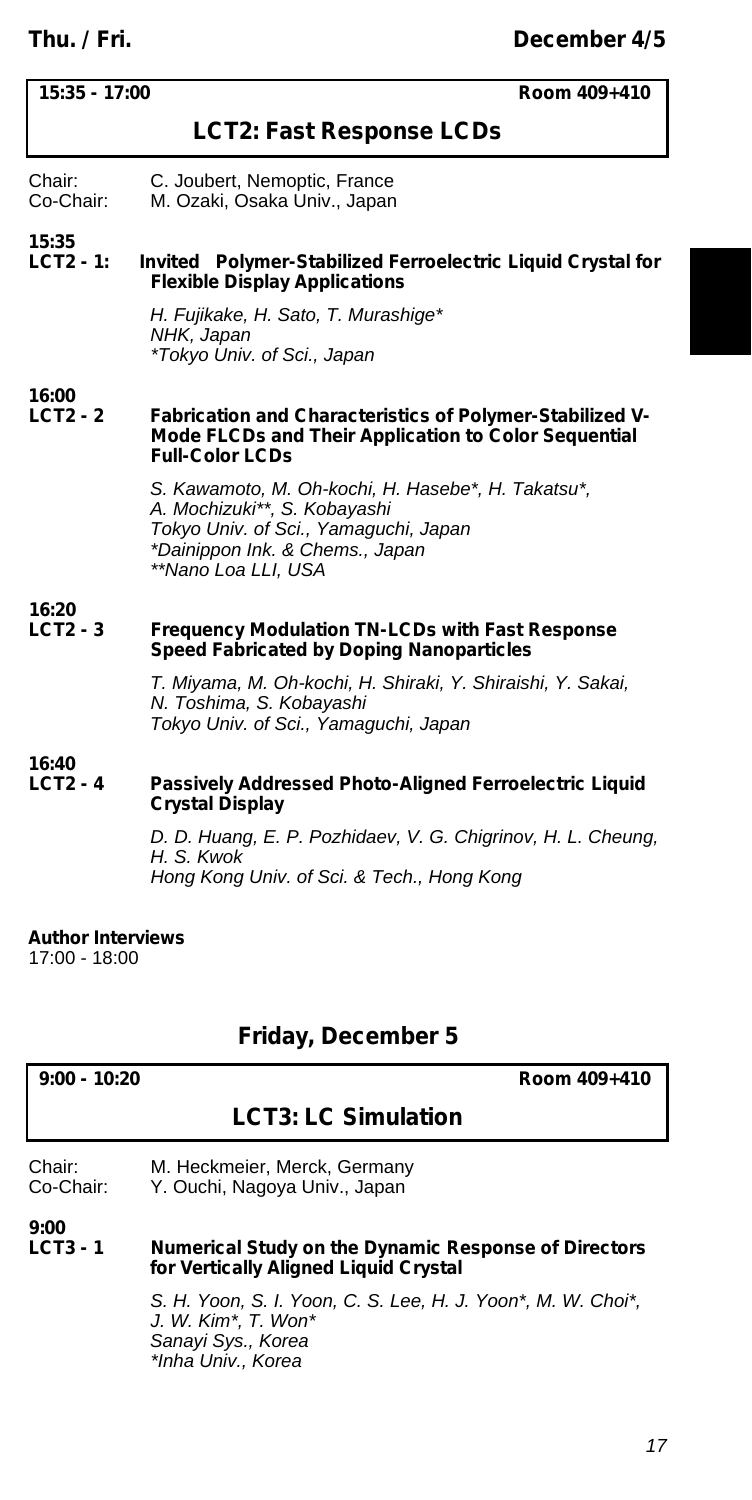### **9:20 Dynamic Characteristics of LCDs Driven by Complex Electric Field**

*H. J. Yoon, C. S. Lee\*, J. W. Kim, M. W. Choi, S. I. Yoon\*, S. H. Yoon\*, T. Y. Won Inha Univ., Korea \*Sanayi Sys., Korea*

# **9:40 Spice Model for a Dynamic Liquid Crystal Pixel Capacitance**

*H. De Smet\*,\*\*, J. Van den Steen\*,\*\*, D. Cuypers\*,\*\* \*Ghent Univ., Belgium \*\*IMEC, Belgium*

# **10:00 LCD Optimization and Modeling**

*D. Yakovlev, V. Chigrinov\*, H.-S. Kwok\* Saratov State Univ., Russia \*Hong Kong Univ. of Sci. & Tech., Hong Kong*

- - Break - -

**10:40 - 11:45 Room 409+410**

# **LCT4: Novel Processing & Measurement**

Chair: Y. Ouchi, Nagoya Univ., Japan<br>Co-Chair: M. Suzuki, Merck, Japan

M. Suzuki, Merck, Japan

# **10:40 Invited** Multifunctional Glassy Liquid Crystals for **Photonics**

*S. H. Chen Univ. of Rochester, USA*

**11:05 LV Exposure/ Thermal Development and Thermal Writing/ UV Fixing in the LC Cell Using Crosslinkable Polymer Film**

> *R. Yamaguchi, R. Wada, R. Mizutori, S. Sato Akita Univ., Japan*

**11:25**

## **LCT4 - 3 Measuring the Three Viscosity Coefficients of Liquid Crystals Using a Homogeneous Cell**

*Y. Funatsu, T. Miyashita, T. Ishinabe, T. Uchida Tohoku Univ., Japan*

- - Lunch - -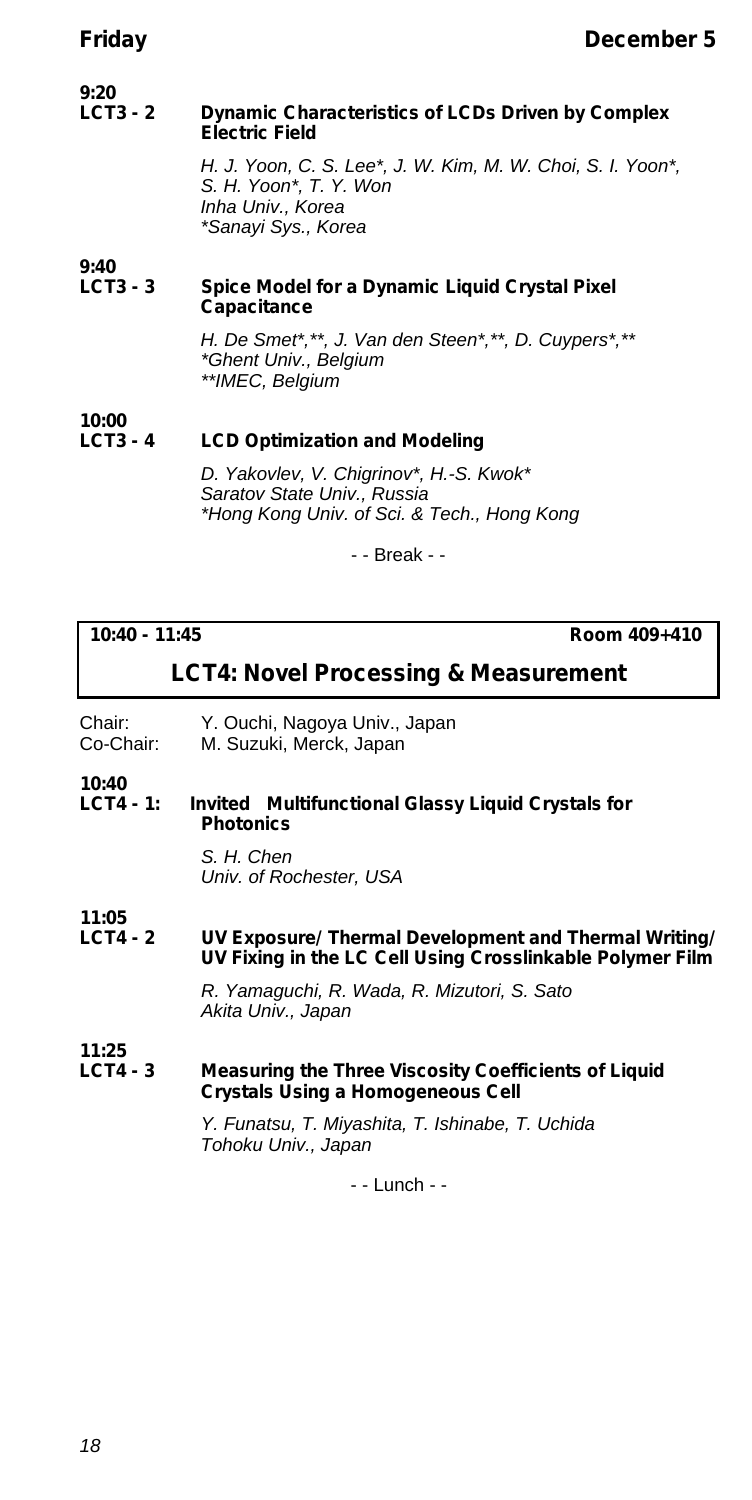# **Friday December 5**

| $14:00 - 15:20$<br>Room 409+410 |                                                                                                                                           |  |
|---------------------------------|-------------------------------------------------------------------------------------------------------------------------------------------|--|
| LCT5: High Performance LCDs     |                                                                                                                                           |  |
| Chair:<br>Co-Chair:             | H. Okada, Toyama Univ., Japan<br>M. Kimura, JSR, Japan                                                                                    |  |
| 14:00<br>$LCT5 - 1$             | <b>Advanced Liquid Crystal Materials for TFT Mobile</b><br><b>Applications</b>                                                            |  |
|                                 | M. Heckmeier, G. Luessem, K. Tarumi<br>Merck, Germany                                                                                     |  |
| 14:20<br>$LCT5 - 2$             | A Novel Optically Compensative Structure for Gray-Scale<br><b>Inversionless OCB-LCDs</b>                                                  |  |
|                                 | T.-J. Chang, P.-L. Chen<br>AU Optronics, Taiwan                                                                                           |  |
| 14:40<br>$LCT5 - 3$             | <b>Color Analysis of Different LC Modes</b>                                                                                               |  |
|                                 | M.-C. Wu, C.-M. Chang, Y.-E. Wu, P.-L. Chen, K.-Y. Lin<br>AU Optronics, Taiwan                                                            |  |
| 15:00<br>$LCT5 - 4$             | High Performance 10.4" Tablet LCD with the FFS<br><b>Technology</b>                                                                       |  |
|                                 | H. Y. Kim, T. K. Park, K. H. Lee, S. K. Lee, Y. J. Lim,<br>$S. H. Lee*$<br>BOE Hyundai Display Tech., Korea<br>*Chonbuk Nat. Univ., Korea |  |
|                                 | - - Break - -                                                                                                                             |  |

**15:40 - 17:00 Room 409+410**

# **LCT6: LC Alignment**

| Chair:    | S. H. Chen, Univ. of Rochester, USA |
|-----------|-------------------------------------|
| Co-Chair: | M. Hasegawa, IBM Res., Japan        |

**15:40**

**New Developments in Photo-Aligning with Azo-Dye Layers**

> *V. Chigrinov, V. Kozenkov, H. S. Kwok, H. Takada\*, H. Takatsu\* Hong Kong Univ. of Sci. & Tech., Hong Kong \*Dainippon Ink & Chems., Japan*

**16:00**

**Pretilt Angle Control of Liquid Crystals by Photo-Aligned Films of Polyimide Containing Azobenzene in the Backbone Structure**

> *K. Sakamoto\*,\*\*, K. Usami\*\*, T. Sasaki\*, T. Kanayama\*, S. Ushioda\*,\*\* \*Tohoku Univ., Japan \*\*RIKEN, Japan*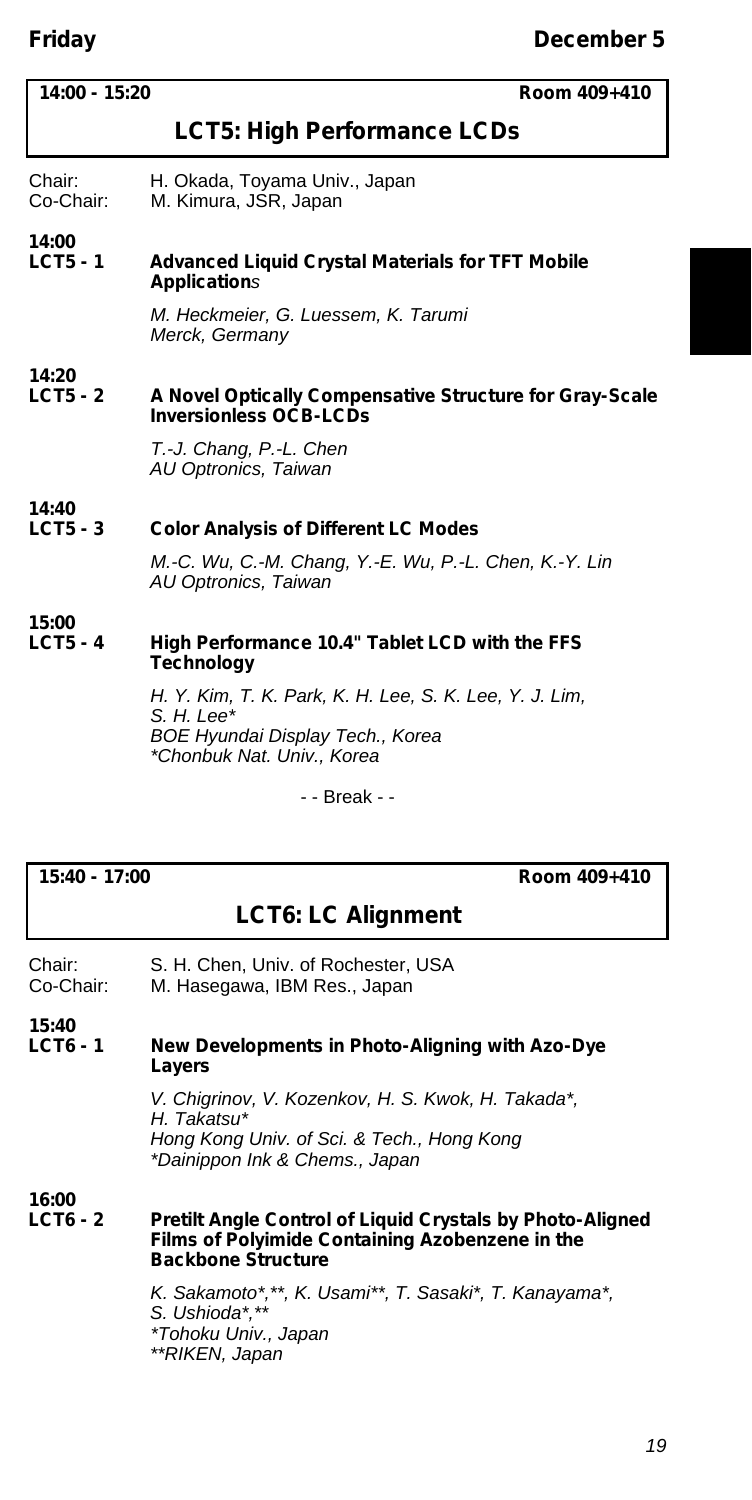### **16:20 Novel Photoalignment Material Based on Chloromethylated Polyimide**

*M.-H. Lee, Z.-X. Zhong, X.-D. Li, S. H. Han, S.-H. Lee Chonbuk Nat. Univ., Korea*

## **16:40 Behavior of Multidirectional Ion Beam Treatment of Nematic Liquid Crystals on a-C:H Films**

*H. J. Ahn, S. J. Rho, K. C. Kim, H. K. Baik, C. J. Park, J. Y. Hwang, D. S. Seo Yonsei Univ., Korea*

### **Author Interviews** 17:00 - 18:00

# **Supporting Organizations:**

LC physics and condensed matter forum, JLCS Chemistry and LC material forum, JLCS Liquid crystal display forum, JLCS LC photonics and optical device forum, JLCS Bionics and lyotropic liquid crystal forum, JLCS Technical Group on Information Display, ITE Technical Committee on Electronic Information Displays, Electronics Society, IEICE

Technical Committee on Electron Devices, Electronics Society, IEICE

# **SID '04**

# **Society for Information Display Symposium, Seminar & Exhibition**

May 23 – 28, 2004 Seattle, WA, USA http://www.sid.org

# **IDW '04**

**The 11th International Display Workshops**

December 8-10, 2004 Niigata, Japan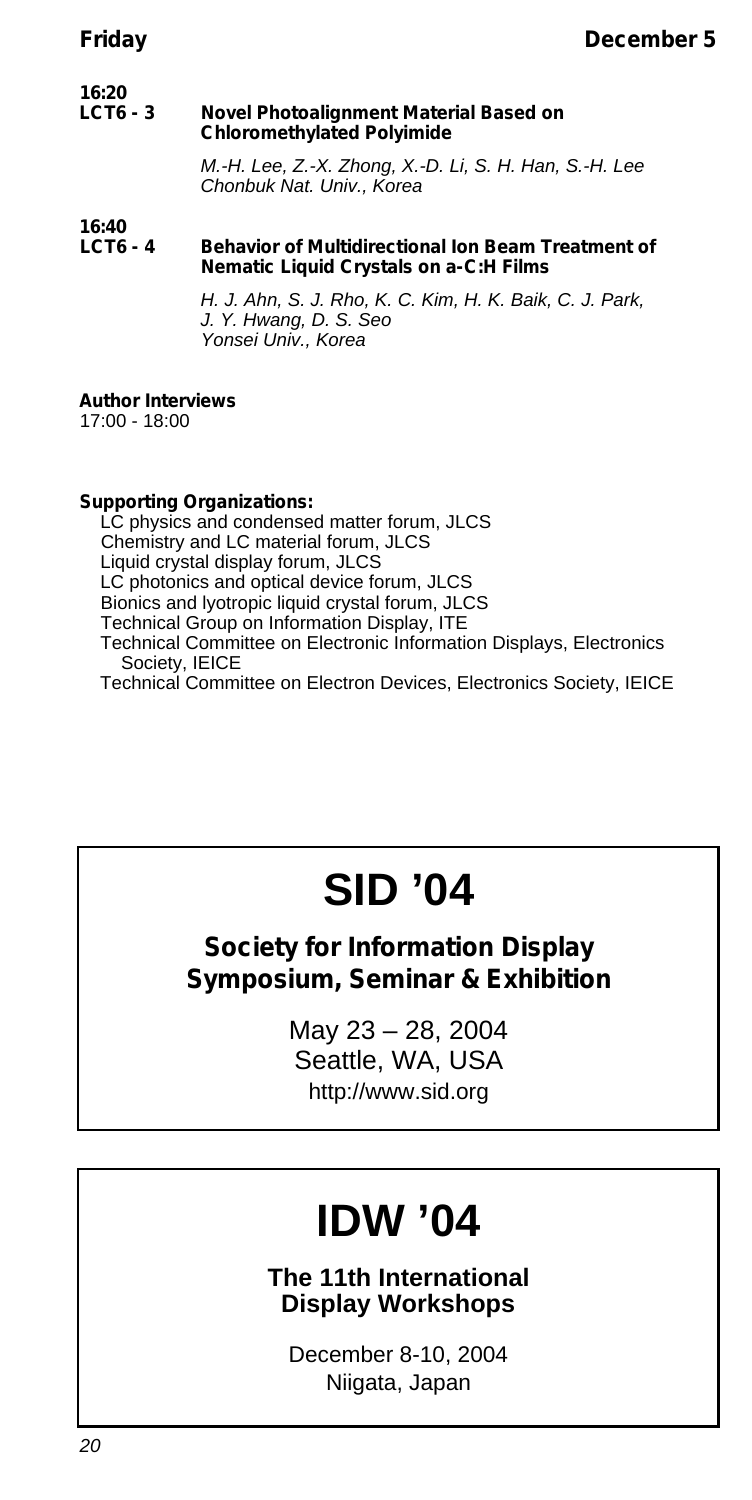# **Workshop on Active Matrix Displays**

# **Wednesday, December 3**

| $10:40 - 11:50$                          | <b>Main Hall</b>                                                                           |
|------------------------------------------|--------------------------------------------------------------------------------------------|
|                                          |                                                                                            |
|                                          | <b>AMD1: LC-TV Technologies</b>                                                            |
| Chair:<br>Co-Chair:                      | J. Jang, Kyung Hee Univ., Korea<br>T. Sunata, Philips Mobile Display Syss. Kobe, Japan     |
| 10:40<br>AMD1 - 1:                       | Invited Technology Trends on Large Area LC-TVs                                             |
|                                          | H. Take<br>Sharp, Japan                                                                    |
| 11:05<br><b>AMD1 - 2:</b>                | <i>Invited</i> Super IPS Technology as a Wide Viewing Angle for<br><b>TV Applications</b>  |
|                                          | H. Choi<br>LG.Philips LCD, Korea                                                           |
| 11:30<br><b>AMD1 - 3</b>                 | Large-Area TFT-LCD Using MHA Mode and FFD for TV<br><b>Applications</b>                    |
|                                          | C.-R. Lee, C.-G. Lin, M.-C. Liu, H.-C. Wang<br>Chunghwa Picture Tubes, Taiwan              |
|                                          | - - Break - -                                                                              |
| $14:00 - 15:10$<br><b>Main Hall</b>      |                                                                                            |
| AMD2/EP1: Active-Matrix Electronic Paper |                                                                                            |
| Chair:<br>Co-Chair:                      | M. Omodani, Tokai Univ., Japan<br>S. Utsunomiya, Seiko Epson, Japan                        |
| 14:00                                    | AMD2/EP1 - 1: Invited Driving Schemes for Active Matrix Electrophoretic<br><b>Displays</b> |

*G. F. Zhou, M. T. Johnson, R. Cortie, R. Zehner\*, K. Amundson\*, A. Knaian\*, B. Zion\* Philips Res. Labs., The Netherlands \*E Ink, USA*

**14:25**

# **AMD2/EP1 - 2:** *Invited* **Microcup® Electrophoretic Displays, Grayscale and Color Rendition**

*J. Chung, J. Hou, W. Wang, L.-Y. Chu, W. Yao, R. C. Liang SiPix Imaging, USA*

**14:50**

**AMD2/EP1 - 3 Printed Active Matrix Arrays for Electronic Paper Displays**

*S. E. Burns, C. Kuhn, K. Jacobs, J. D. Mackenzie, C. Ramsdale, J. Watts, M. Etchells, K. Chalmers, P. Devine, N. Murton, S. Norval, J. King, J. Mills, H. Sirringhaus, R. H. Friend Plastic Logic, UK*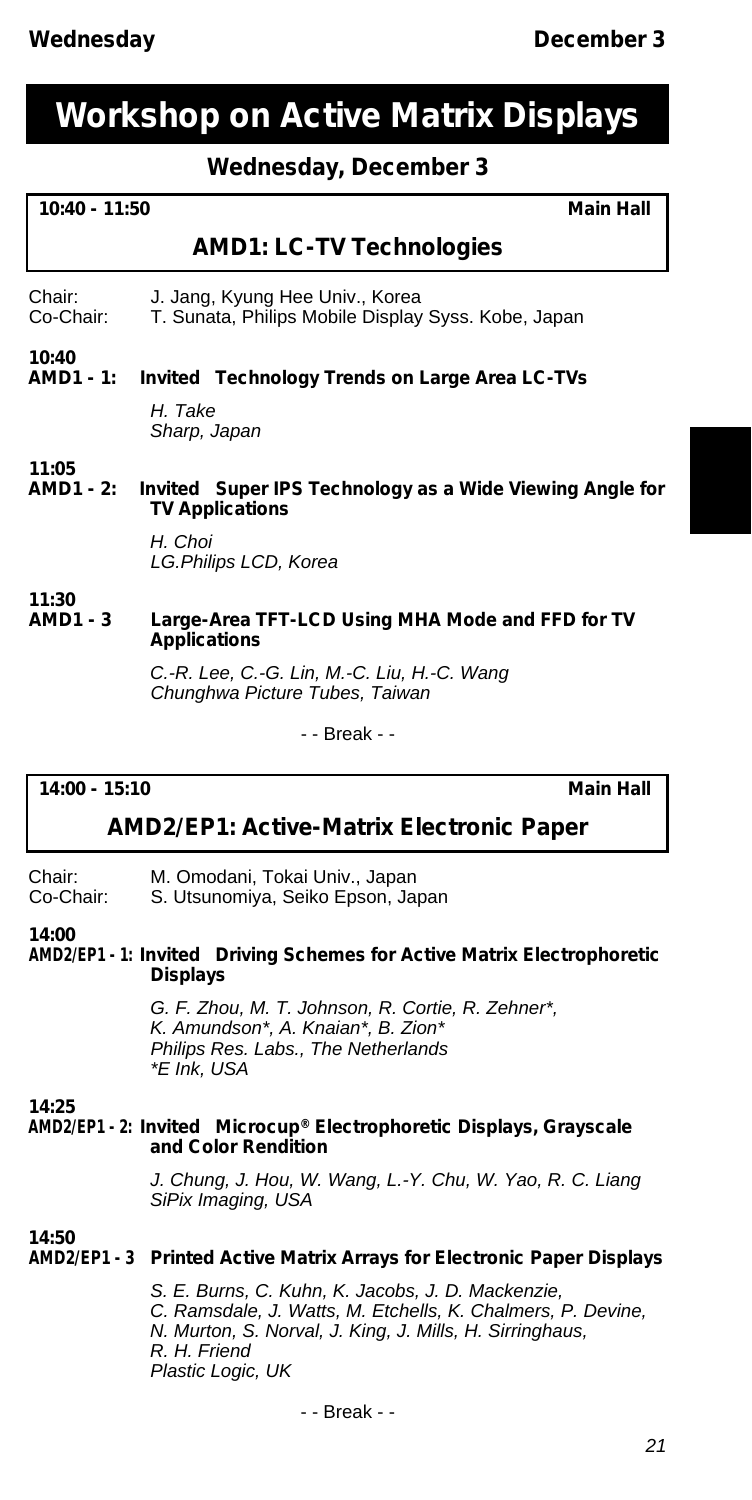| 14:00 - 16:30 | Poster/AI Room (Room 203+204)                                                                                                                                                |
|---------------|------------------------------------------------------------------------------------------------------------------------------------------------------------------------------|
|               | <i>Poster</i> AMDp: Active-Matrix Displays                                                                                                                                   |
| AMDp - 1      | Organic Thin-Film Transistor with Self-Organized<br>Pentacene                                                                                                                |
|               | S. H. Kim, H. Y. Choi, J. Jang<br>Kyunghee Univ., Korea                                                                                                                      |
| AMDp - 2      | A New Negative Feedback Based Poly-Silicon AM-OLED<br>Pixel Circuit with Highly Linear Transfer Characteristics                                                              |
|               | B. Mazhari, Y. Chauhan<br>Indian Inst. of Tech., India                                                                                                                       |
| AMDp - 3      | Polymeric Gate Dielectrics for Flexible Organic Thin-Film<br>Transistors                                                                                                     |
|               | J. H. Lee, J. H. Youk, G. H. Kim, S. H. Kim, S. C. Lim,<br>L. M. Do, K. S. Suh<br>ETRI, Korea                                                                                |
| AMDp - 4      | Thin-Film Passivation for Longevity of Organic Light-<br><b>Emitting Devices and Organic Thin-Film Transistor</b>                                                            |
|               | G. H. Kim, J. H. Lee, S. H. Kim, Y. S. Yang, J. H. Youk,<br>S. C. Lim, L.-M. Do, K. S. Suh<br>ETRI, Korea                                                                    |
| AMDp - 5      | <b>Effect of Mechanical and Electrical Stresses for MIM</b><br>Adopting Si-Rich Silicon-Nitride on a Plastic Substrate                                                       |
|               | H. C. Nam, J. H. Hur, J. Jang, J. H. Jeong*, S. B. Kwon*<br>Kyung Hee Univ., Korea<br>*Soft Pixel, Korea                                                                     |
| AMDp - 6      | Fabrication of Polycrystalline Silicon Thin Films on Plastic<br><b>Substrates for Flexible Active-Matrix Displays</b>                                                        |
|               | Y. H. Kim, S. K. Park, D. G. Moon, J. I. Han, I. H. Kim*,<br>J. Jang*<br>KETI, Korea<br>*Kyung Hee Univ., Korea                                                              |
| AMDp - 7      | High Performance P-Channel Single-Crystalline Si TFT<br>Fabricated inside a Location-Controlled Grain by Micro-<br>Czochralski Process                                       |
|               | V. Rana, R. Ishihara, Y. Hiroshima*, D. Abe*, S. Inoue*,<br>T. Shimoda*, J. W. Metselaar, C. I. M. Beenakker<br>Delft Univ. of Tech., The Netherlands<br>*Seiko Epson, Japan |
| AMDp - 8      | High Performance Fully Self-Aligned Symmetric LDD<br><b>LTPS-TFTs</b>                                                                                                        |
|               | C.-H. Fang, D.-H. Deng, C.-W. Lin, S.-C. Chang, Y.-M. Tsai<br>Toppoly Optoelect., Taiwan                                                                                     |
| AMDp - 9      | Degradation of LTPS-TFT Devices Caused by<br>Electrostatic Discharge                                                                                                         |
|               | M.-D. Ker, C.-K. Deng, T.-K. Tseng*, S.-C. Yang**, A. Shih**,<br>Y.-M. Tasi**<br>Nat. Chiao-Tung Univ., Taiwan<br>*ITRI, Taiwan<br>**Toppoly Optoelect., Taiwan              |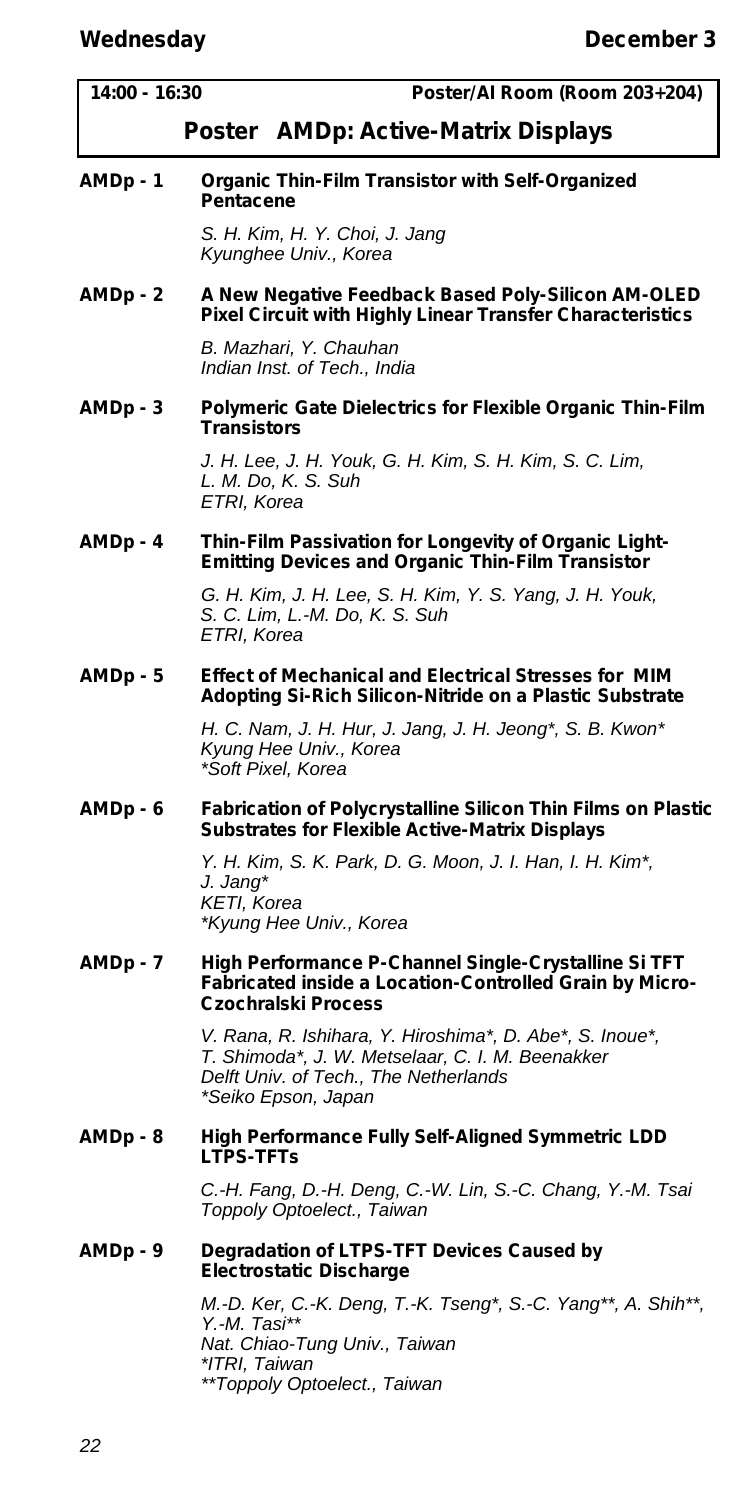## **AMDp - 10 High Pressure Water Annealing for High Performance LTPS TFTs**

*D.-H. Deng, S.-P. Wang, S.-C. Chang, Y.-M. Tsai Toppoly Optoelect., Taiwan*

# **AMDp - 11 A New Submicron Photo Lithography Method for Next Generation TFTs on a Large Glass Substrate**

*S. Tsujikawa, Y. Taniguchi, H. Yamaguchi ALTEDEC, Japan*

# **AMDp - 12 Study of Intra-Gate LTPS TFT for Display Panel**

*C. H. Tseng, D. H. Deng, H. C. Hsieh, J. H. Sun, S. C. Chang, Y. M. Tsai Toppoly Optoelect., Taiwan*

### **AMDp - 13 Applying the Fuzzy Theory to Optimizing Process Parameters of Metal Dry Etching in the LTPS TFT Manufacturing**

*T. C. Tsai, C. C. Chiang, J. M. Lin ERSO/ITRI, Taiwan*

## **AMDp - 14 Plasma Treatment Effect on Device Performance and Reliability of ELA Poly-Si TFT**

*Y. D. Son, K. S. Cho, J. U. Kwak, G. M. Lim, J. S. Lee, K. C. Park, J. Jang Kyung Hee Univ., Korea*

# **AMDp - 15 Withdrawn**

## **AMDp - 16 Crystal Growth of Polycrystalline Si Prepared by Combined Method of SPC Followed by ELA**

*N. Kawamoto, N. Matsuo, F. Anwar, T. Nishimori, K. Nakamura, H. Hamada\*, K. Yamano\* Yamaguchi Univ., Japan \*Sanyo Elec., Japan*

## **AMDp - 17 Gate Oxide Integrity of Microwave-Plasma-Grown Silicon Oxide**

*A. Baba, C. Shin, T. Asano Kyushu Inst. of Tech., Japan*

## **AMDp - 18 Low Threshold Voltage Poly-Si TFTs Formed Using Silicon Dioxide/Silicon Nitride Dual-Layer Gate Dielectric**

*M. O'Sullivan, N. Young, I. French, R. Wilks Philips Res. Labs., UK*

# **AMDp - 19 Fabrication of Poly-Si Thin-Film Transistor Using Gate Oxide Layer Formed by Wet Ozone-Enriched Oxidation**

*M. Seki, P. N. Hai, S. Nishio, Y. Nakata, S. Horita JAIST, Japan*

# **AMDp - 20 Uniformity and Stability of MICC Poly-Si TFTs in AM-OLED Backplane**

*J. C. Kim, J. H. Choi, K. M. Kim, S. S. Kim, J. H. Cheon, D. S. Kim, Y. K. Lee, K. C. Park, J. Jang Kyung Hee Univ., Korea*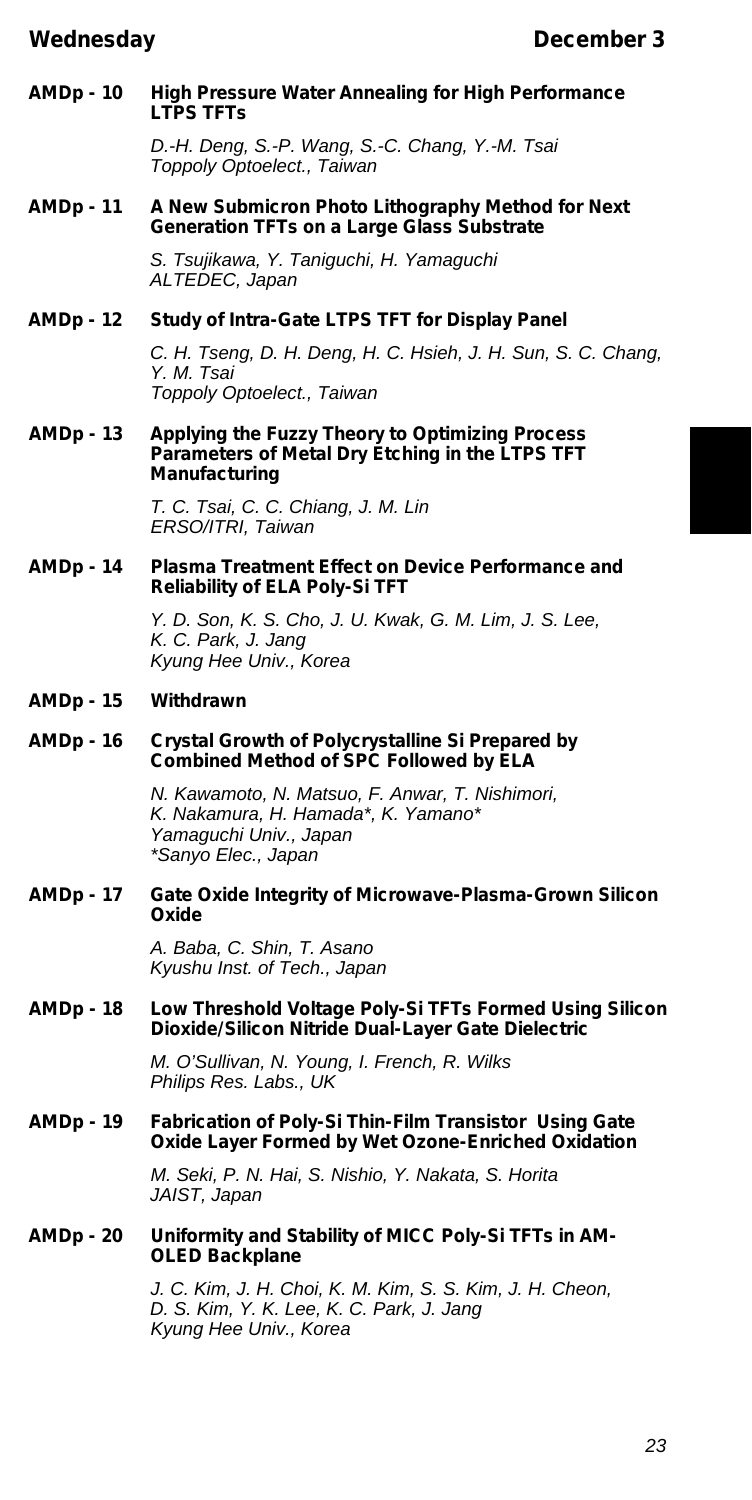**AMDp - 21 Pulse Number Dependence of Spatial Period of Grain Boundary in Si Thin Film Crystallized by Linearly Polarized Pulse Laser with High Incident Angle**

> *H. Kaki, T. Ootani, S. Horita JAIST, Japan*

**AMDp - 22 Effect of a-Si Thickness on Ni-Mediated Crystallization**

*J. H. Oh, K. H. Kim, Y. J. Chang, S. H. Kang, Y. M. Ku, S. J. Park, J. Jang Kyung Hee Univ., Korea*

**AMDp - 23 Effects of SiO<sup>2</sup> Nano Cap on Ni Mediated Crystallization of Amorphous Silicon**

> *Y. J. Chang, K. H. Kim, J. H. Oh, S. J. Park, S. H. Kang, J. Jang Kyung Hee Univ., Korea*

**AMDp - 24 Characteristic and Reliability of Low Temperature Poly-Si TFTs on Large Area Panel Manufacturing**

> *J.-J. Chang, C.-C. Chen, C.-S. Chuang, Y.-F. Wu, Y.-H. Yeh ERSO/ITRI, Taiwan*

**AMDp - 25 Study on Low Temperature Poly-Si Thin Film Transistors with Different Source/Drain Structures**

> *C.-Y. Huang, C.-H. Tsai, C.-C. Chen ERSO/ITRI, Taiwan*

**AMDp - 26 Dopant Activation and Damage Recovery of Ion-Shower-Doped Poly-Si during Activation Annealing**

> *J.-H. Park, D.-M. Kim, D.-S. Kim, S.-W. Ryu, J.-S. Ro, K.-H. Choi\*, K.-Y. Lee\* Hongik Univ., Korea \*Samsung SDI, Korea*

**AMDp - 27 Implementation of 2.2-in. QVGA LTPS TFT-LCDs with Integration of p-Type Driving Circuitry**

> *J.-D. Park, J.-W. Jang, Y.-S. Kim, S.-H. Jeong, Y.-M. Ha LG.Philips LCD, Korea*

**AMDp - 28 Power Consumption Estimation for Various TFT-LCD Modules**

> *M. R. Herrmann, S. Hagino Philips Mobile Display Syss. Kobe, Japan*

**AMDp - 29 DAC and Output Buffer for AM-LCDs Employing Poly-Si TFT**

> *K. C. Moon, I.-H. Song, B.-H. You, J.-H. Kim, M.-K. Han Seoul Nat. Univ., Korea*

**AMDp - 30 Study of Reducing Memory Capacity in Feedforward Driving by Using Image Compression**

> *N. Okuda, J. Someya, M. Yamakawa Mitsubishi Elec., Japan*

**AMDp - 31 A Novel Shift-Register Driving Scheme Using PMOS TFT**

*S.-C. Lin, H.-Y. Lin, C.-M. Chiu, Y.-H. Tai Toppoly Optoelect., Taiwan*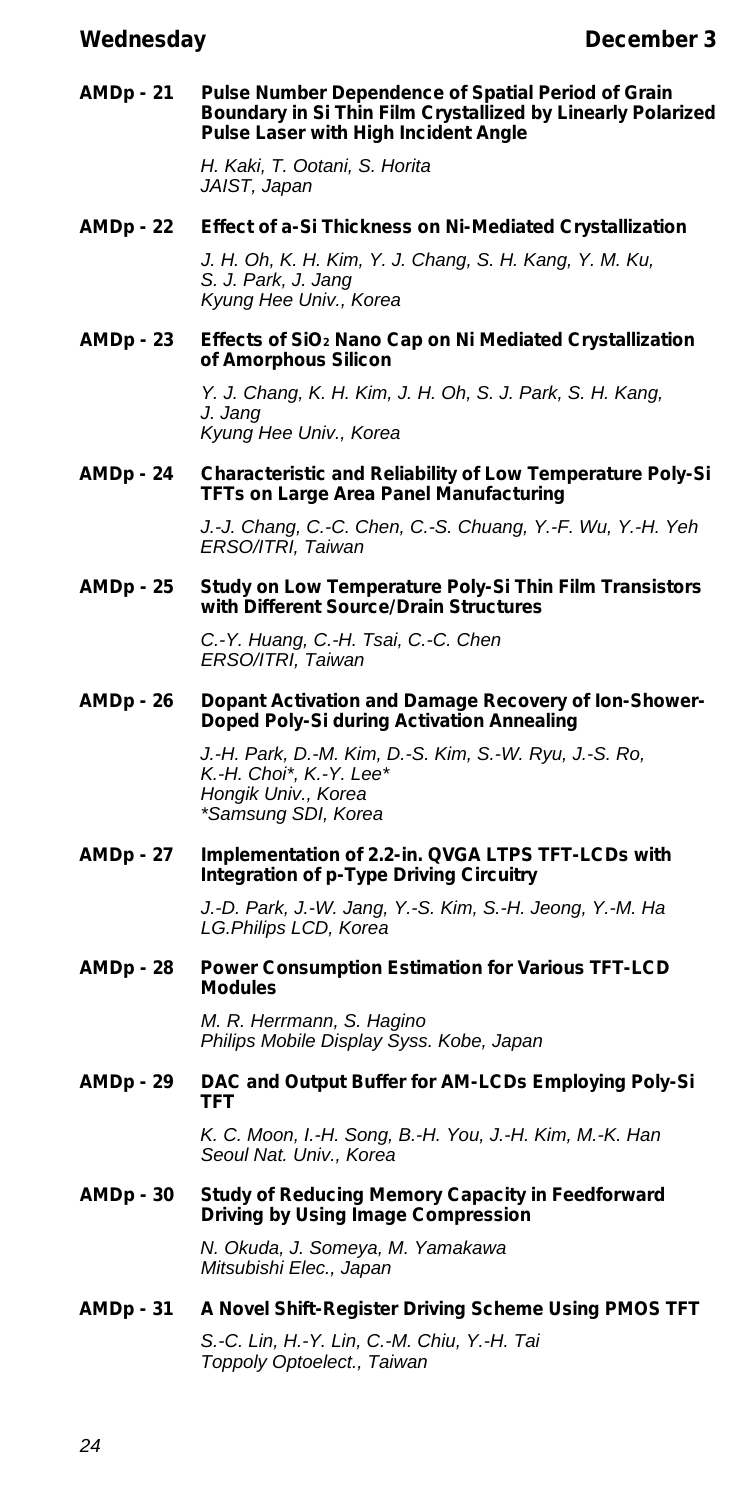**AMDp - 32 New High-Voltage Generator with Two-Point Voltage Detection Method Using Low-Temperature Poly-Silicon Technology for TFT-LCDs**

> *H. Hasegawa, Y. Suzuki, M. Yoshida, N. Sasaki Tokai Univ., Japan*

# **AMDp - 33 A Novel Shift Register Circuit Design for LTPS Application**

*T. H. Hsieh, H. G. Wu, J. P. Pang InnoLux Display, Taiwan*

# **AMDp - 34 A New High-Voltage Generator Using Variable Boosting Step Method for TFT-LCD Drivers**

*K. Umeda, Y. Suzuki, M. Yoshida, J. Yokota Tokai Univ., Japan*

# **AMDp - 35 A New Protrusionless VA Mode**

*T.-M. Hsieh, Y.-E. Wu, Y.-H. Huang, S.-P. Tai, P.-L. Chen AU Optronics, Taiwan*

# **AMDp - 36 Gate Line and Data Line Effects on MVA Mode LCDs**

*M.-C. Wu, Y.-E. Wu, P.-L. Chen, K.-Y. Lin AU Optronics, Taiwan*

# **AMDp - 37 Pixel Size Effect on Multi-Domain Vertical Alignment Liquid Crystal Display**

*S.-P. Tai, Y.-H. Huang, J.-C. Liang, Y.-E. Wu, P.-L. Chen AU Optronics, Taiwan*

**14:00 - 16:30 Poster/AI Room (Room 203+204)**

# *Poster* **AMD/OELp: Active-Matrix OLED**

# **AMD/OELp - 1 An Active Matrix OLED Display Employing an Improving Gray Scale Structure**

*J.-Y. Hu, C.-S. Yang, W.-T. Sun, J.-S. Yu, C.-S. Li, J.-C. Tseng, C.-C. Chen, T.-S. Chui, J.-J. Lih, C.-F. Sung, C.-H. Li, S.-H. Li, T.-H. Hsiao, Y.-F. Wang AU Optronics, Taiwan*

# **AMD/OELp - 2 AM-OLED Pixel Circuits Suitable for TFT Array Testing**

*Y. Sakaguchi, D. Nakano IBM Res., Japan*

## **AMD/OELp - 3 Design of a Novel 6-bit Current Data Driver System for AM-OLED**

*W.C. Hsueh, C.Y. Meng\*, A. Shin, Y.M. Tsai Toppoly Optoelect., Taiwan \*Nat. Taiwan Univ., Taiwan*

# **AMD/OELp - 4 A Self-Compensated Voltage Programming Pixel Structure for Active-Matrix Organic Light Emitting Diodes**

*S. M. Choi, O. K. Kwon Hanyang Univ., Korea*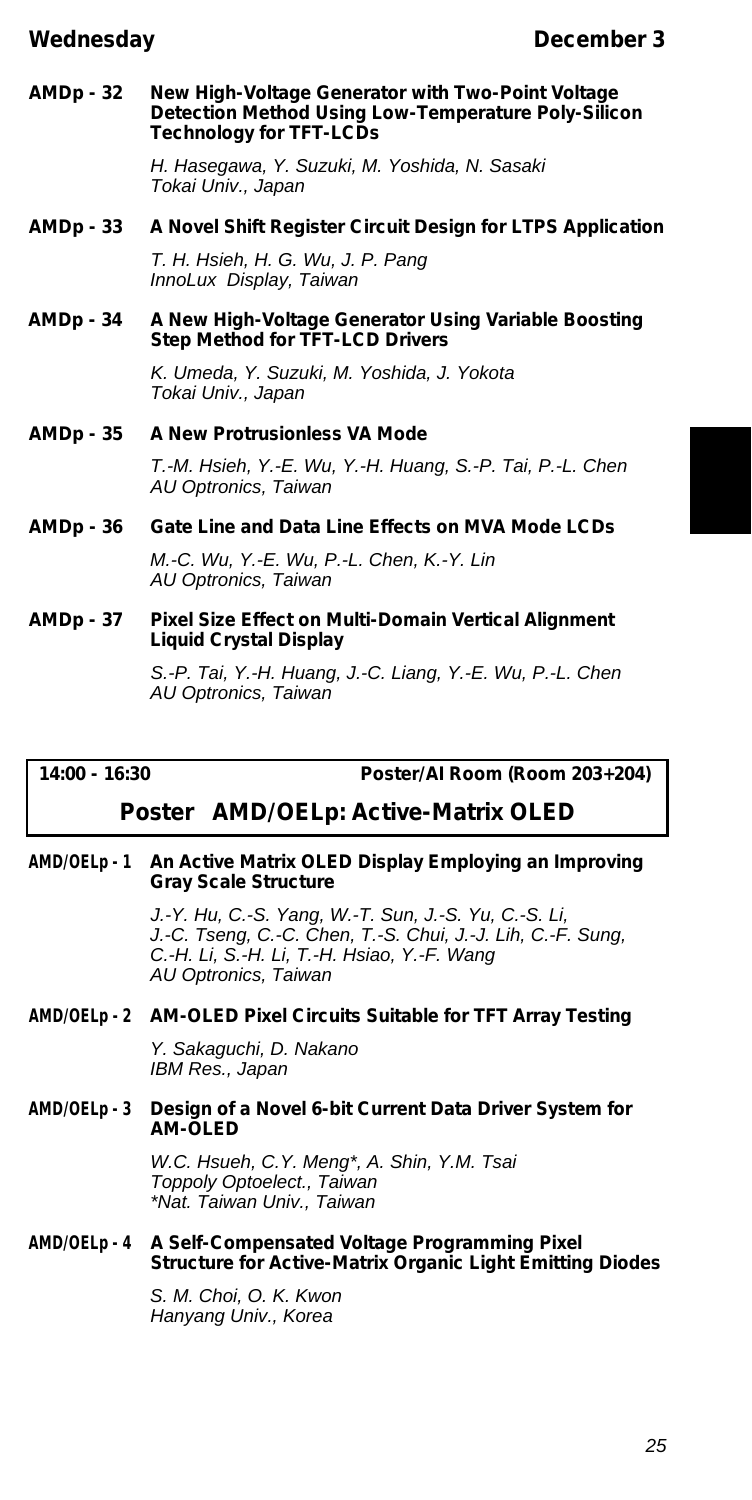# **AMD/OELp - 5 A High-Uniformity Voltage Programmed Active-Matrix OLED**

*J.-R. Shih, C.-R. Chen, C.-F. Chung, Y.-H. Yeh, J.-R. Lin, C.-H. Liou, M.-D. Chen ERSO/ITRI, Taiwan*

# **AMD/OELp - 6 Apparatus for Improving Yields of Active-Matrix OLED Panels**

*C.-C. Kuo\*,\*\*, W.-T. Liao\*, H.-R. Han\*, Y.-H. Yeh\*\*\*, W.-C. Wang\* \*Windell, Taiwan \*\*Nat. Chung Hsing Univ., Taiwan \*\*\*ERSO/ITRI, Taiwan*

# **AMD/OELp - 7 Active-Matrix Organic Light Emitting Diode Drive Circuit**

*C.-C. Kuo\*,\*\*, H.-R. Han\*, W.-T. Liao\*, M.-D. Chen\*\*\*, W.-C. Wang\* \*Windell, Taiwan \*\*Nat. Chung Hsing Univ., Taiwan \*\*\*ERSO/ITRI, Taiwan*

# **AMD/OELp - 8 A New Poly-Si TFT Based AM-OLED Driving Method with Both Amplitude and Pulse Width Modulation**

*J. Y. Jeong, J. Kim Univ. of Suwon, Korea*

# **AMD/OELp - 9 Development of IR Drop Simulator for AM-OLED**

*H. Miyazawa, S. B. You, J. W. Lee, C. H. Lee, K. B. Cheong, J. H. Lee, N. Komiya Samsung SDI, Korea*

**Author Interviews**

17:00 - 18:00

# **Thursday, December 4**

# **9:00 - 10:25 Main Hall**

# **AMD3/OEL4: AM-OLED (1)**

Chair: K. Mameno, Sanyo Elec., Japan<br>Co-Chair: R. Hattori. Univ. of Tokyo. Japan R. Hattori, Univ. of Tokyo, Japan

**9:00**

**AMD3/OEL4 - 1:** *Invited* **Technological Challenge toward AM-OLED TV**

*T. Urabe Sony, Japan*

**9:25**

# **AMD3/OEL4 - 2 Pixel Circuit for a-Si AM-OLED**

*S. Ono, Y. Kobayashi, K. Miwa, T. Tsujimura IDTech, Japan*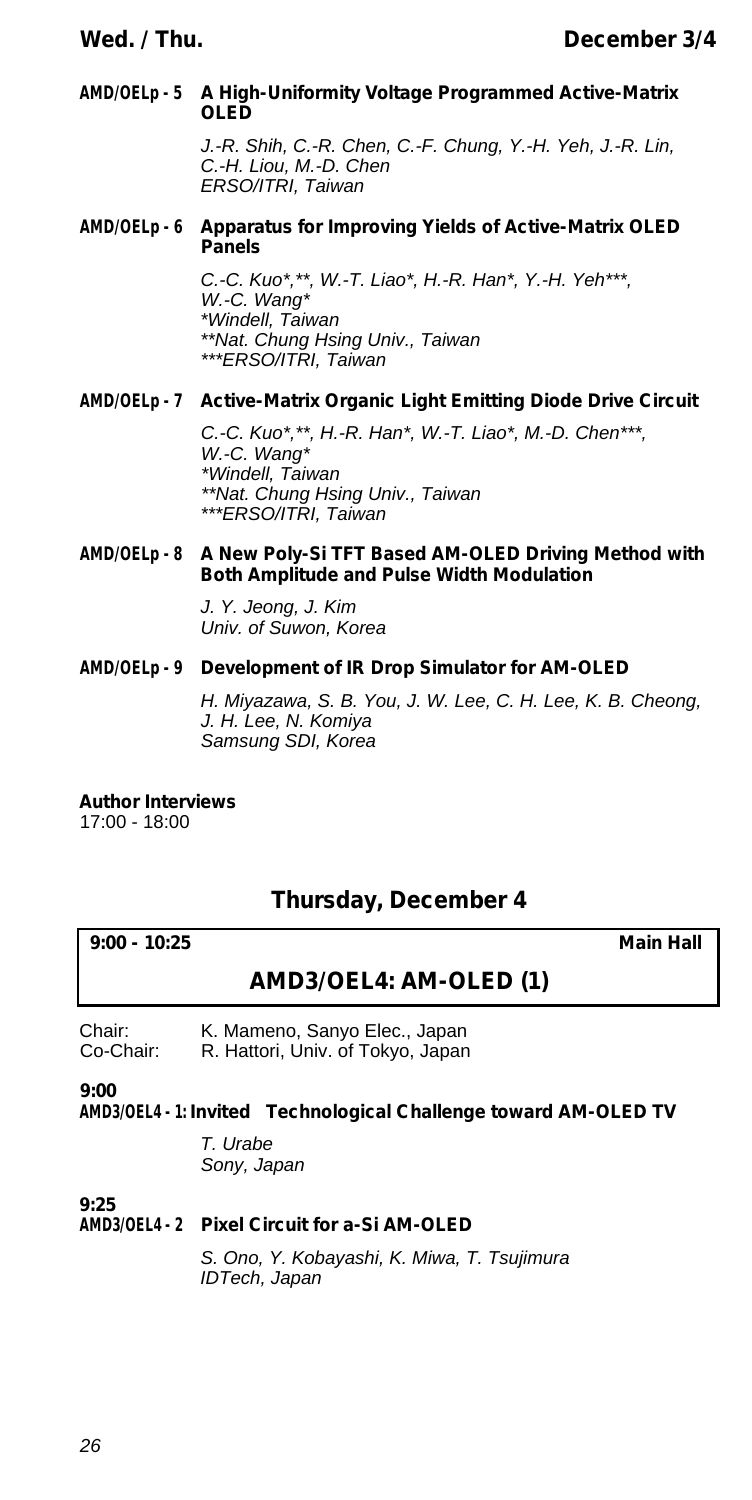## **9:45<br>AMD3/OFI 4 - 3 AMD3/OEL4 - 3 A Uniform 10-in. Color Active-Matrix OLED with New Pixel Driving Circuit**

*Y.-H. Yeh, J.-R. Shilh, C.-R. Chen, Y.-H. Kuo, Y.-L. Liu, C.-C. Chen, C.-F. Chung, C.-C. Chen, C.-Y. Hung, H.-Y. Tseng, T.-H. Chen, M.-D. Chen ERSO/ITRI, Taiwan*

# **10:05 AMD3/OEL4 - 4 Optimization of a Time Ratio Gray Scale Method for OLED Display**

*T. Nanmoto, H. Hara, K. Takahashi, T. Iwashita, H. Hirayama, H. Kawai, S. Inoue, T. Shimoda Seiko Epson, Japan*

- - Break - -

# **10:40 - 12:05 Main Hall**

# **AMD4/OEL5: AM-OLED (2)**

### Chair: T. Urabe, Sony, Japan<br>Co-Chair: H. Hamada, Sanyo Ele H. Hamada, Sanyo Elec., Japan

## **10:40**

### **AMD4/OEL5 - 1:** *Invited* **High-Resolution AM-OLED Display Using White Emitter and Color Filter Array**

*K. Mameno, S. Matsumoto, R. Nishikawa, T. Sasatani, T. Yamaguchi, K. Suzuki, Y. Hamada, N. Saito, K. Yoneda Sanyo Elec., Japan*

### **11:05 AMD4/OEL5 - 2 A New 6-bit Digital-Type Current Driven Structure of OLED Display**

*J.-C. Tseng, C.-S. Yang, W.-T. Sun, J.-S. Yu, C.-S. Li, C.-C. Chen, J.-Y. Hu, T,-S. Chui, J.-J. Lih, C.-F. Sung, C.-H. Li, S.-H. Li, T.-H. Hsiao, Y.-F. Wang AU Optronics, Taiwan*

# **11:25 Comparison of Vth Compensation Ability Among Voltage Programming Circuits for AM-OLED Panels**

*N. Komiya, C. Y. Oh, K. M. Eom, J. T. Jeong, H. K. Chung, O. K. Kwon\* Samsung SDI, Korea \*Hanyang Univ., Korea*

### **11:45 AMD4/OEL5 - 4 5-TFT Pixel Circuit Design for Active-Matrix Organic Light Emitting Diode Compensating Non-Uniformity of Poly-Si TFTs and OLEDs**

*J.-H. Lee, W.-J. Nam, B.-H. You, M.-K. Han Seoul Nat. Univ., Korea*

- - Lunch - -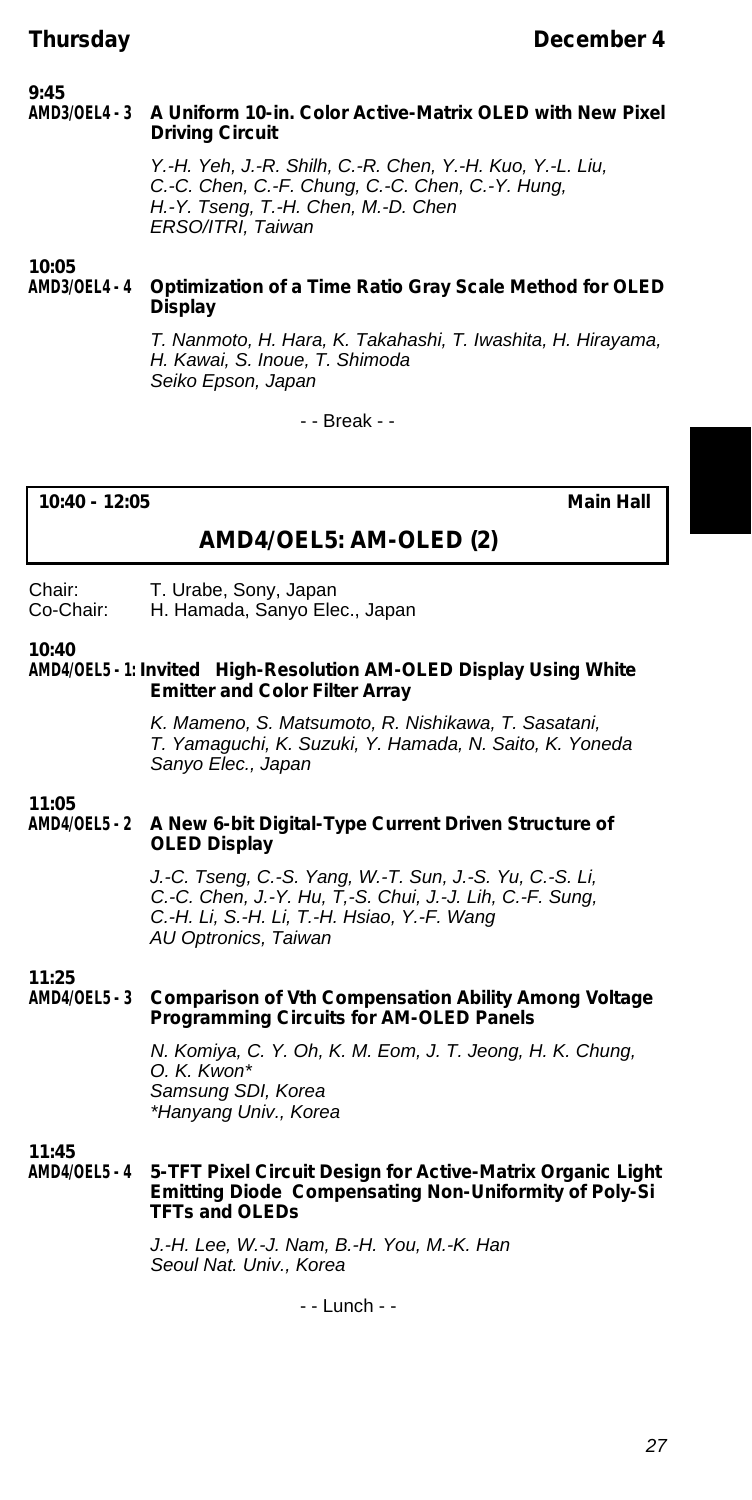| 14:00 - 15:25            | <b>Main Hall</b>                                                                                                                                                                       |
|--------------------------|----------------------------------------------------------------------------------------------------------------------------------------------------------------------------------------|
|                          | <b>AMD5: Organic TFT Technologies</b>                                                                                                                                                  |
| Chair:<br>Co-Chair:      | G. F. Zhou, Philips Res. Labs., The Netherlands<br>N. Matsuo, Himeji Inst. of Tech. Japan                                                                                              |
| 14:00<br>AMD5 - 1:       | Invited Organic Thin Film Transistors Incorporating<br><b>Crystalline Polyfluorene Semiconductor Films</b>                                                                             |
|                          | C. J. Newsome, T. Kawase*, T. Shimoda*, D. J. Brennan**<br>Cambridge Res. Lab. of Epson, UK<br>*Seiko Epson, Japan<br>**Dow Chem., USA                                                 |
| 14:25<br><b>AMD5 - 2</b> | Polymer-Dispersed Micro-Encapsulated Liquid Crystal<br>Displays Driven by Organic Thin-Film Transistor Arrays<br><b>Fabricated by Printing Methods</b>                                 |
|                          | J.-C. Ho, T.-S. Hu, Y.-W. Wang, L.-Y. Huang, W.-K. Huang,<br>C.-C. Hsieh, W.-L. Lin, H.-Y. Cheng, H.-L. Cheng,<br>M.-C. Hsiao, C.-C. Liao, Y.-Y. Chang, C.-C. Lee<br>ERSO/ITRI, Taiwan |
| 14:45                    |                                                                                                                                                                                        |
| AMD5 - 3                 | Organic TFT Driven Liquid Crystal Cell with Anodic<br>Oxidized Gate Insulator and Double Protection Layers                                                                             |
|                          | Y. Fujisaki, Y. Inoue, H. Sato, T. Kurita, S. Tokito, H. Fujikake<br>NHK, Japan                                                                                                        |
| 15:05<br><b>AMD5 - 4</b> | Effects of Alternating Magnetic Field on Pentacene Film<br>for Organic Thin Film Transistors                                                                                           |
|                          | J. H. Park, Y. S. Lee, J. S. Choi, E. S. Kim, J. S. Ro<br>Hongik Univ., Korea                                                                                                          |
|                          | - - Break - -                                                                                                                                                                          |
|                          |                                                                                                                                                                                        |

# **15:40 - 16:50 Main Hall**

# **AMD6: Flexible Display**

Chair: H. Abe, ALTEDEC, Japan<br>Co-Chair: M. Ikeda, Toshiba, Japan M. Ikeda, Toshiba, Japan

**15:40** *Invited* High-Resolution TFT Display on Transparent **Plastic Substrate**

> *J. Jang Kyung Hee Univ., Korea*

**16:05 AMD6 - 2:** *Invited* **Flexible and Deformable Silicon Thin-Film Transistor Backplanes**

> *S. Wagner, H. Gleskova, P.-H. I. Hsu, J. C. Sturm, Z. Suo Princeton Univ., USA*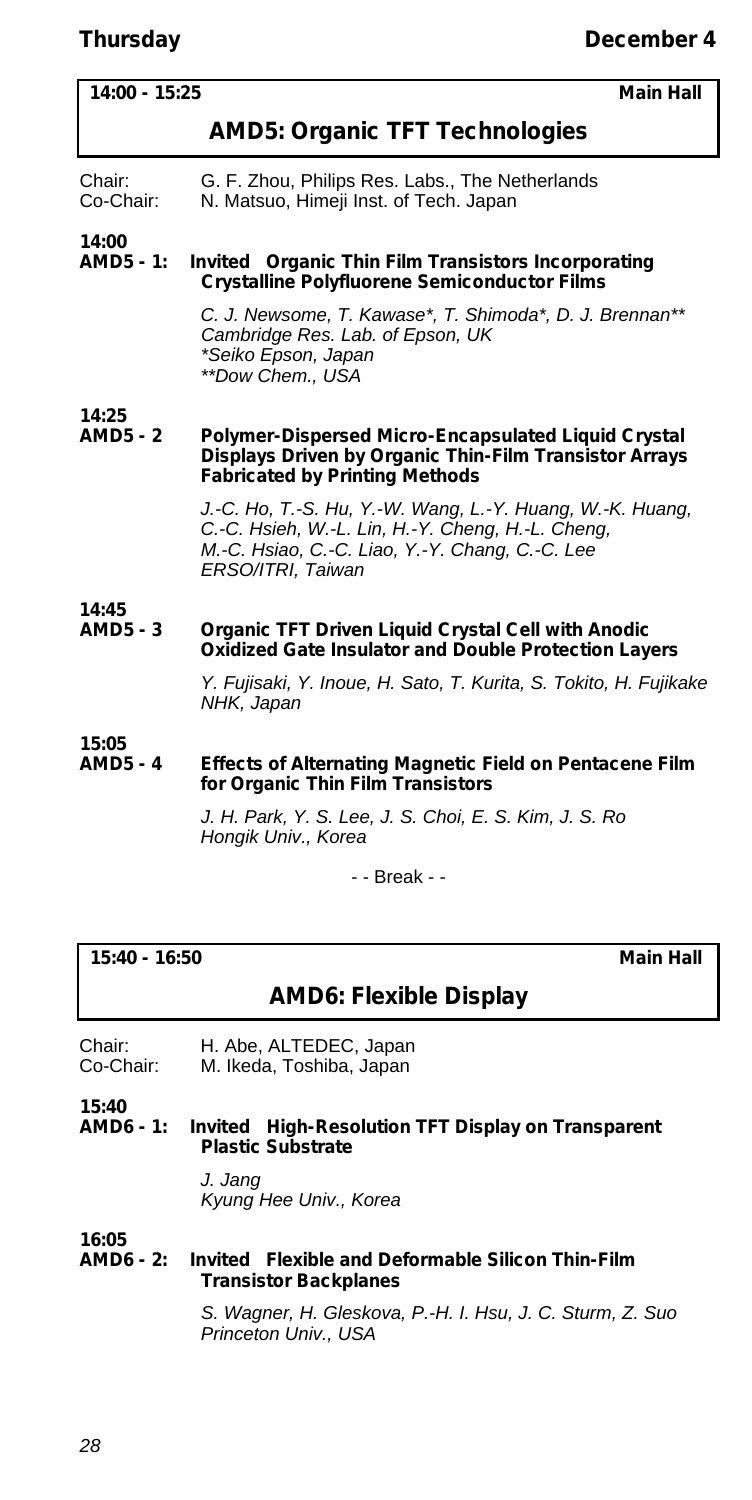### **16:30 Reliability of Low Temperature a-Si TFTs for Plastic TFT-LCDs**

*H. Nishiki, T. Okabe, K. Nakamura, K. Yamada, M. Okamoto Sharp, Japan*

# **Author Interviews**

17:00 - 18:00

# **Friday, December 5**

| $9:00 - 10:25$          | <b>Main Hall</b>                                                                                                    |
|-------------------------|---------------------------------------------------------------------------------------------------------------------|
|                         | <b>AMD7: TFT Technologies (1)</b>                                                                                   |
| Chair:<br>Co-Chair:     | P. Migliorato, Univ. of Cambridge, UK<br>S. Horita, JAIST, Japan                                                    |
| 9:00<br>AMD7 - 1:       | Invited Advanced TFT Process Technologies for Active-<br><b>Matrix Displays</b>                                     |
|                         | H. Abe, Y. Yamamoto<br>ALTEDEC, Japan                                                                               |
| 9:25<br><b>AMD7 - 2</b> | <b>TFT Characteristics of Nucleation Controlled Poly-Si Thin</b><br><b>Film by Using Conventional ELA Equipment</b> |
|                         | J. Yanase, H. Okumura, H. Kanou, H. Hayama<br>NEC, Japan                                                            |
| 9:45<br><b>AMD7 - 3</b> | Metal-Induced Crystallization of Amorphous Silicon Using<br>a Cap Layer                                             |
|                         | J. H. Choi, S. S. Kim, J. C. Kim, K. M. Kim, J. H. Cheon,<br>J. Janq<br>Kyung Hee Univ., Korea                      |
| 10:05<br><b>AMD7-4</b>  | Growth of Large Si Grains under Room Temperature by<br>Phase-Modulated Excimer-Laser Annealing Method               |
|                         | H. Ogawa, M. Hiramatsu, Y. Kimura, M. Jyumonji,<br>Y. Taniguchi, M. Matsumura<br>ALTEDEC, Japan                     |
|                         | - - Break - -                                                                                                       |

# **10:40 - 12:05 Main Hall**

# **AMD8: TFT Technologies (2)**

Chair: S. Wagner, Princeton Univ., USA Co-Chair: Y. Nakata, ALTEDEC, Japan

**10:40**

# **AMD8 - 1:** *Invited* **Dynamic Behaviour of Polycrystalline and Single Grain Silicon TFTs**

*P. Migliorato, F. Yan, S. Inoue\*, T. Shimoda\*, R. Ishihara\*\* Univ. of Cambridge, UK \*Seiko Epson, Japan \*\*Delft Univ. of Tech., The Netherlands*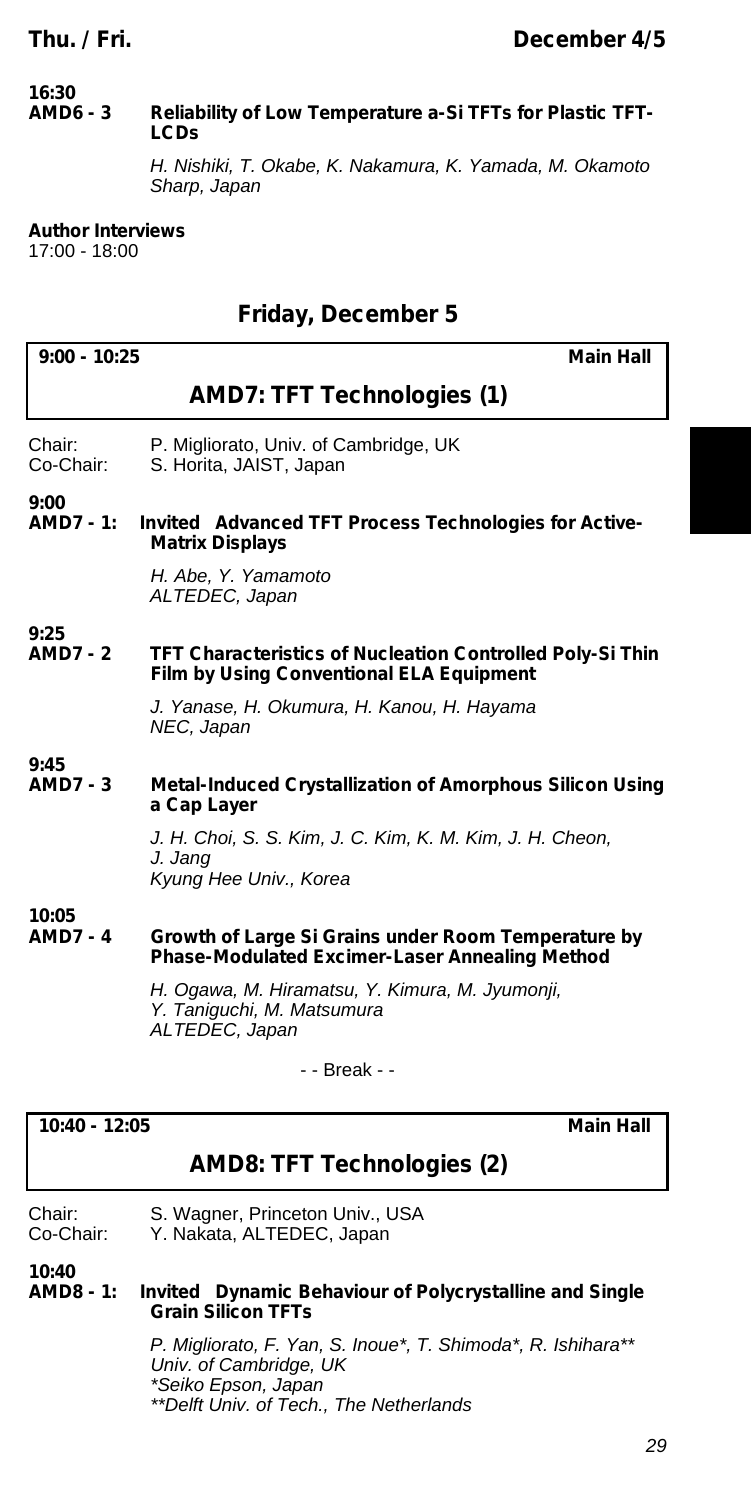### **11:05 Dependence of Transistor Characteristics on Trap Densities at the Front- and Back-Oxide Interfaces in Thin-Film Transistors**

*M. Kimura, S. Inoue\*, T. Shimoda\* Ryukoku Univ., Japan \*Seiko Epson, Japan*

# **11:25** Low Threshold Voltage Poly-Si TFTs Formed Using **Tantalum Oxide Gate Dielectric**

*M. O'Sullivan, N. Young, C. Glasse, R. Wilks Philips Res. Labs., UK*

### **11:45 Reliability of Low Temperature Poly-Si TFT and Its Application to 3-in. UXGA LCD Panel**

*C.-C. Chen, J.-J. Chang, C.-S. Chuang, Y.-F. Wu, Y.-H. Yeh ERSO/ITRI, Taiwan*

- - Lunch - -

# **13:45 - 15:15 Main Hall**

# **AMD9: Mobile Display Technologies**

Chair: H. Hayama, NEC, Japan

T. Nishibe, Toshiba Matsushita Display Tech., Japan

### **13:45** *Invited* Mobile Phones and Displays: New Business and **Growth**

*N. Suzuki, M. Salmela, J. Kimmel\* Nokia Japan, Japan \*Nokia Res. Ctr., Finland*

**14:10** *Invited* Advanced Driver IC Techniques for Mobile AM-**LCDs**

> *Y. Kudo, T. Eriguchi, A. Akai, T. Matsudo\*, Y. Yokota\*\* Hitachi, Japan \*Hitachi Displays, Japan \*\*Renesas Tech., Japan*

# **14:35 New Low-Power Driving Algorithm for TFT-LCDs**

*M. Yamashita, H. Watanabe, S. Hagino Philips Mobile Display Syss. Kobe, Japan*

## **14:55 Security Display: Smartcard-Like LCD for Visually Decripting Encripted Information**

*A. G. H. Verhulst, M. T. Johnson, P. Tuyls, T. A. M. Kevenaar, G. J. Schrijen Philips Res. Labs., The Netherlands*

- - Break - -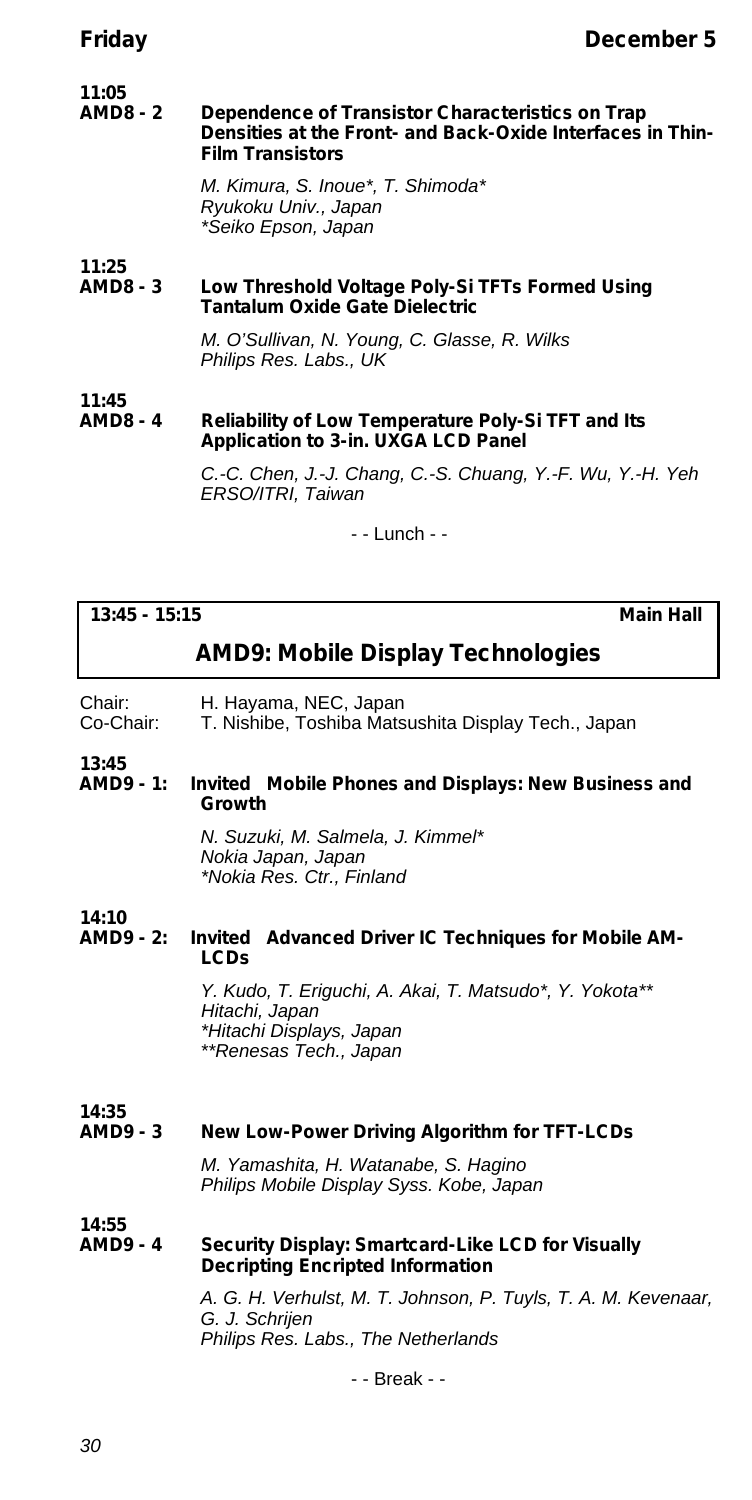| 15:35 - 17:00<br><b>Main Hall</b> |                                                                                                                                                                                                                                            |  |  |
|-----------------------------------|--------------------------------------------------------------------------------------------------------------------------------------------------------------------------------------------------------------------------------------------|--|--|
|                                   | <b>AMD10: SOG Technologies</b>                                                                                                                                                                                                             |  |  |
| Chair:<br>Co-Chair:               | T. Asano, Kyushu Inst. of Tech., Japan<br>Y. Kudo, Hitachi, Japan                                                                                                                                                                          |  |  |
| 15:35                             | AMD10 - 1: Invited Quite a New Approach for System-on-Glass<br>Technology Based on Low-Temperature Polycrystalline<br>Silicon                                                                                                              |  |  |
|                                   | T. Nishibe, N. Ibaraki<br>Toshiba Matsushita Display Tech., Japan                                                                                                                                                                          |  |  |
| 16:00<br>AMD10 - 2                | A Flat-Panel Imager Utilizing a-Si TFT Array Technology                                                                                                                                                                                    |  |  |
|                                   | Y. Izumi, O. Teranuma, M. Takahashi, T. Sato, K. Uehara,<br>H. Okada, Y. Yamane<br>Sharp, Japan                                                                                                                                            |  |  |
| 16:20<br>AMD10 - 3                | Poly-Si TFT-LCD with High Efficiency Integrated Charge<br><b>Pump Circuits</b>                                                                                                                                                             |  |  |
|                                   | J. R. Ayres*, K. Yamashita**, F. Rohlfing*,**, H. Watsuda**,<br>H. Nagai**, M. Inoue**, M. J. Edwards*, P. Collins*,<br>H. Murai***<br>*Philips Res. Labs., UK<br>**Philips Mobile Display Syss. Kobe, Japan<br>***Mitsubishi Elec., Japan |  |  |
| 16:40<br><b>AMD10 - 4</b>         | A High-Efficient Level Shifter Using Active Body-Bias<br><b>Technique for LCD Driver in LTPS Technology</b>                                                                                                                                |  |  |
|                                   | M.-D. Ker, W.-J. Hsu, Y.-H. Li*, A. Shih*, Y.-M. Tasi*<br>Nat. Chiao-Tung Univ., Taiwan<br>*Toppoly Optoelect., Taiwan                                                                                                                     |  |  |

# **Author Interviews**

17:00 - 18:00

**Supporting Organizations:** Chemistry and LC material forum, JLCS LC physics and condensed matter forum, JLCS Liquid crystal display forum, JLCS Technical Committee on Electron Devices, Electronics Society, IEICE Technical Committee on Electronic Information Displays, Electronics Society, IEICE Technical Group on Information Display, ITE

Technical Committee on Silicon Device and Materials, IEICE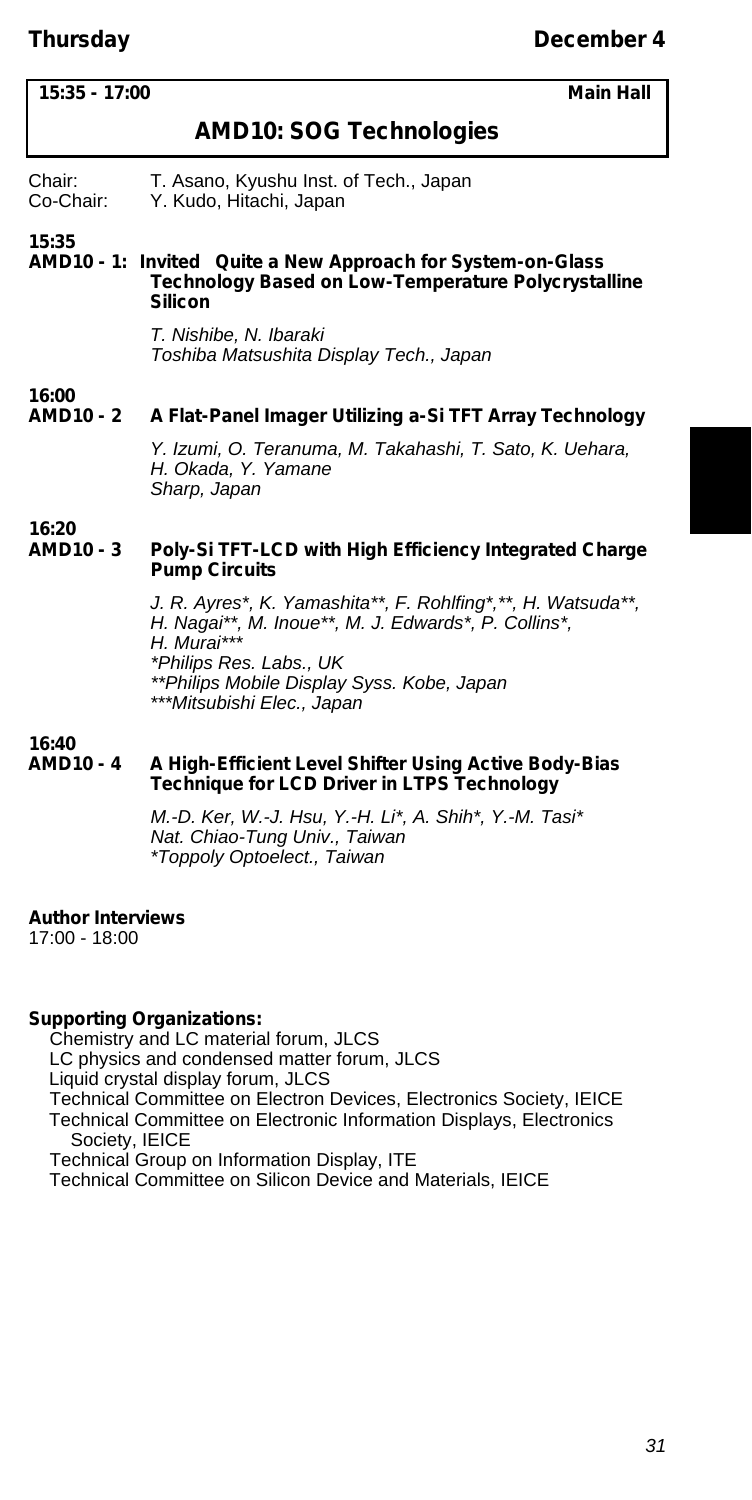# **Workshop on FPD Manufacturing, Materials and Components**

# **Wednesday, December 3**

| 10:40 - 11:55 |  |  |  |
|---------------|--|--|--|
|---------------|--|--|--|

**10:40 - 11:55 Room 502+503**

# **FMC1: Advanced Technologies**

| Chair:    | J. C. Lapp, Corning, USA          |
|-----------|-----------------------------------|
| Co-Chair: | T. Miyashita, Tohoku Univ., Japan |

### **10:40 Invited** Novel Fine Pattern Transcription by Nano Imprint **Lithography**

*Y. Hirai Osaka Pref. Univ., Japan*

**11:05 Invited** A Compact and High Optical Transmission SAW **Touch Screen**

> *F. Nakazawa, S. Sano, T. Katsuki, Y. Takahashi, Y. Sato Fujitsu Labs., Japan*

**11:30 Invited** Development of the Unified Image and Sound **Module**

> *M. Tashiro\*, T. Nishimura\*,\*\* \*Authentic, Japan \*\*NXT Asia Services, Japan*

> > - - Lunch - -

**13:50 - 15:20 Room 502+503**

# **FMC2: Manufacturing Technologies (1)**

Chair: K. R. Sarma, Honeywell, USA<br>Co-Chair: Y. Ukai, Sony, Japan Y. Ukai, Sony, Japan

**13:50**

## **FMC2 - 1:** *Invited* **Atmospheric Pressure Plasma Cleaning for LCD Manufacturing Processes**

*M. Yoshitani Dainippon Screen Mfg., Japan*

**14:15**

# **FMC2 - 2:** *Invited* **0.5**μ**m-Resolution Lithography for Large Substrates**

*F. Clube, M. Jorda, S. Mourgue, A. Nobari, S. Inoue\*, C. Iriguchi\*, E. Grass\*\*, H. Mayer\*\* Holtronic Tech., Switzerland \*Seiko Epson, Japan \*\*Microfab, Liechtenstein*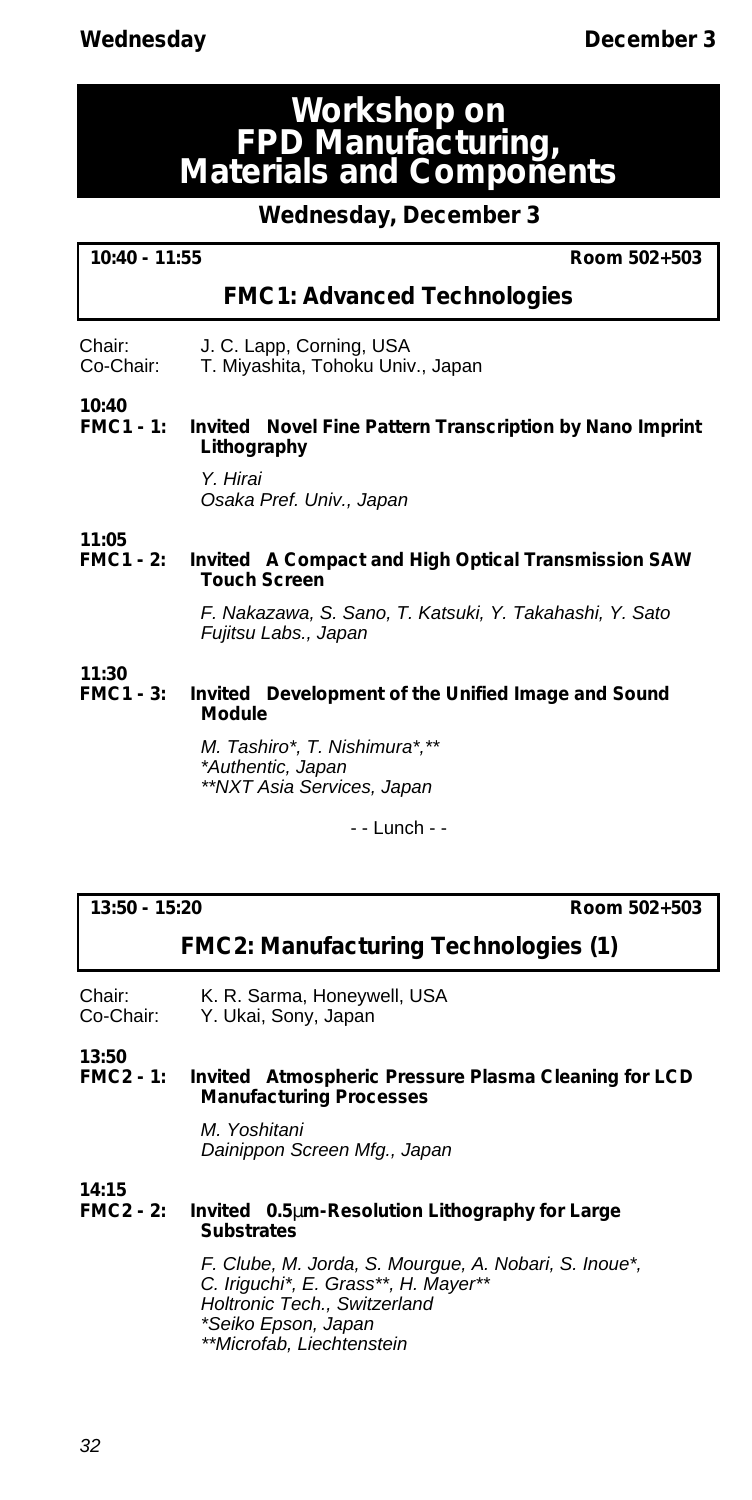## **14:40 Development of Spin Processor for LTPS LCDs**

*H. Shibazaki Dainippon Screen Mfg., Japan*

**15:00**

## **Solid Laser Crystallization of a-Si Films Using a Newly Developed 200W Nd:YAG2 Pulse Laser Annealing System for Poly-Si TFT-FPDs**

*K. Tamagawa, H. Ikeda, T. Ohnishi, K. Kuwahara, M. Kikuchi, M. Hayama, K. Nakamura ULVAC, Japan*

- - Break - -

**15:30 - 17:00 Room 502+503**

# **FMC3: Manufacturing Technologies (2)**

- Chair: A. R. Nobari, Holtronic. Tech., Switzerland<br>Co-Chair: J. Jang. Kyung Hee Univ.. Korea
- J. Jang, Kyung Hee Univ., Korea

**15:30 Invited** Future Prospects of Photolithographic Materials **for LTPS TFT toward a Submicron Process**

> *T. Takeda, T. Hamada Clariant Japan, Japan*

**15:55 Invited** Advanced Optical Metrology for Next-Generation **Color Filter Processes and TFT-LCD Manufacturing**

> *A. Sato, H. Lu\*, M. Mino\*, R. Morrison\*, J. Roth\* Canon Sales, Japan \*Zygo, USA*

**16:20**

**16:40**

**Liquid Crystal Drop and Vacuum Assembling System for Large Size Substrates**

> *A. Hirai, Y. Nakayama, K. Imaizumi, M. Mitsumoto, T. Murayama Hitachi Inds., Japan*

# **FMC3 - 4 New Concept for LCD Cell Process**

*S. Kajiwara Shibaura Mechatronics, Japan*

**Author Interviews** 17:00-18:00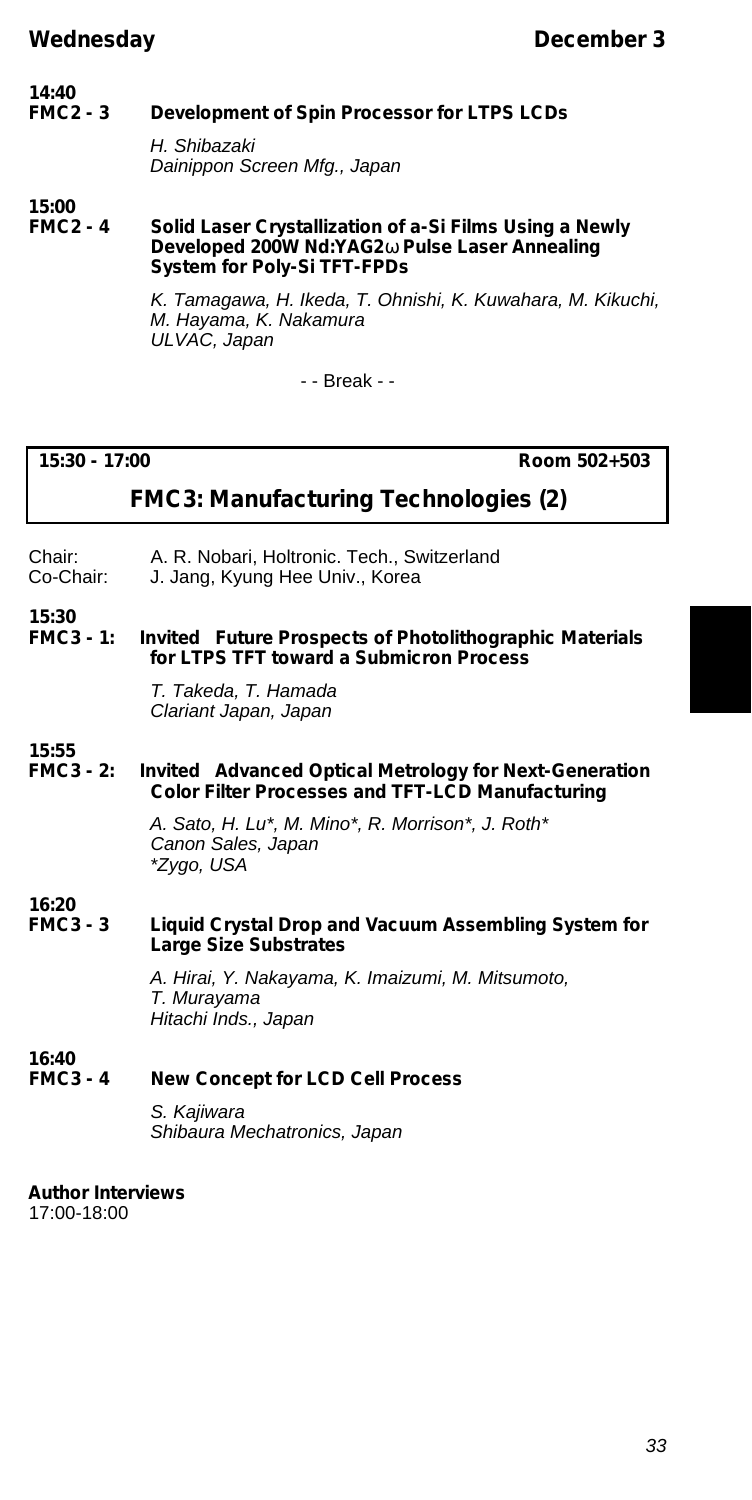# **Thursday, December 4**

| $9:00 - 10:30$           | Room 502+503                                                                                                                                        |
|--------------------------|-----------------------------------------------------------------------------------------------------------------------------------------------------|
|                          | <b>FMC4: Materials</b>                                                                                                                              |
| Chair:<br>Co-Chair:      | H. S. Soh, LG. Philips LCD, Korea<br>D. K. Choi, Dow Corning, USA                                                                                   |
| 9:00<br><b>FMC4 - 1:</b> | <i>Invited</i> The Main Sealant for Liquid Crystal Dropping<br>Method                                                                               |
|                          | K. Kojima<br>Kyoritsu Chem., Japan                                                                                                                  |
| 9:25<br><b>FMC4 - 2</b>  | Development of Transparent Conductive Films for<br><b>Organic Light-Emitting Diodes</b>                                                             |
|                          | S. Ukishima, J. Kiyota, M. Arai, H. Takei, S. Ishibashi<br>ULVAC, Japan                                                                             |
| 9:45                     |                                                                                                                                                     |
| <b>FMC4 - 3:</b>         | Invited Photosensitive Low-k Spin-On-Glass (SOG) for<br><b>Flat Panel Displays</b>                                                                  |
|                          | T. Nagahara, H. Matsuo, A. Yamamoto, A. Igawa<br>Clariant Japan, Japan                                                                              |
| 10:10<br><b>FMC4 - 4</b> | Performance of TFT Passivated with Low-k Dielectrics                                                                                                |
|                          | D. K. Choi, J. H. Hur*, H. J. Kim*, H. C. Nam*, S. Maghsoodi,<br>R. R. Warner, G. A. Cerny, J. Jang*<br>Dow Corning, USA<br>*Kyung Hee Univ., Korea |
|                          | - - Break - -                                                                                                                                       |

| $9:30 - 12:00$ | Poster/AI Room (Room 203+204)                          |
|----------------|--------------------------------------------------------|
|                | Poster FMCp: FPD Manufacturing, Materials & Components |

| FMCp - 1 | Pinholes in the External Electrode Fluoresent Lamps |
|----------|-----------------------------------------------------|
|----------|-----------------------------------------------------|

*J.-Y. Lee, J.-H. Lee, D.-H. Lee, J.-W. Hong, D.-U. Yang, M.-R. Cho, Y.-G. Lee, B.-S. Kim, E.-H. Choi, J.-G. Kang, G. Cho Kwangwoon Univ., Korea*

**FMCp - 2 Improvement of Efficiency in the EEFL (External Electrode Fluorescent Lamp) for LCD Backlight**

> *T.-I. Lee, K. W. Park, H.-I. Park, H. K. Baik Yonsei Univ., Korea*

# **FMCp - 3 Development of a New Low CTE (Coefficient of Thermal Expansion) Plastic Substrate for Active Matrix LCDs**

*T. Ito, A. Sugizaki\*, T. Eguchi\* Sumitomo Bakelite, Japan \*Tech. Res. Assn. for Advanced Display Materials, Japan*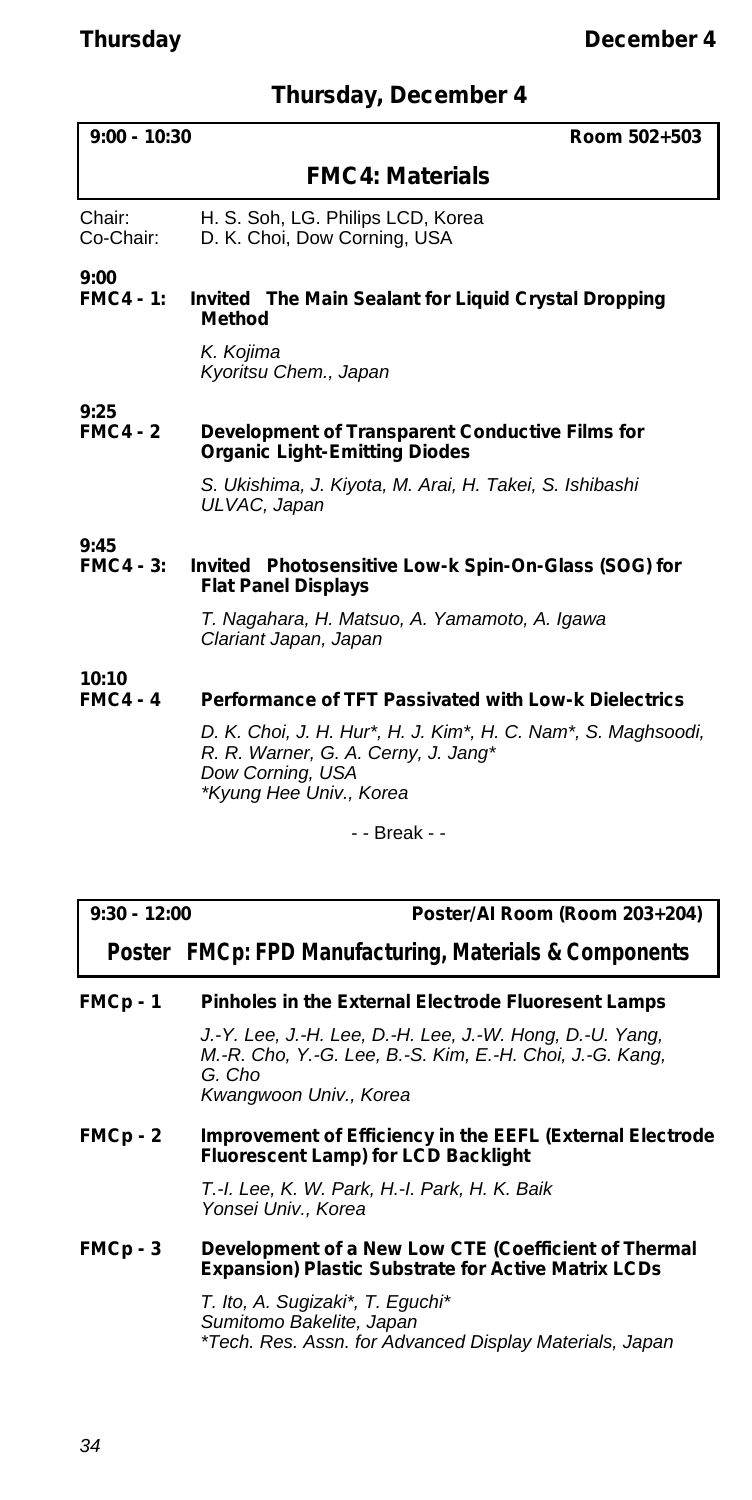**FMCp - 4 The Method of Reducing Mechanical Bending Stress in Flexible Displays Incorporated with Encapsulation Layers**

> *J. B. Park, D. S. Seo, Y. H. Kim\*, S. K. Park\*, D. G. Moon\*, J. I. Han\* Yonsei Univ., Korea \*KETI, Korea*

**FMCp - 5 The Study of Excluding Fiber from Seal in New Process**

*K. N. Yang, J.K. Lu, Y.J Liao AU Optronics, Taiwan*

**FMCp - 6 Low Temperature Poly Silicon Crystallized by Using Rapid Photothermal Annealing for Large-Area Applications**

> *S. H. Kang, S. J. Park, K. H. Kim, J. H. Oh, Y. J. Chang, Y. M. Ku, K. C. Park, J. Jang Kyung Hee Univ., Korea*

**FMCp - 7 Isotropic Photonic Band Gap in 2-D Photonic Microcavity with Penrose Quasicrystal Pattern**

> *J.-Y. Zhang, H.-L. Lam, W. H. Wong\*, Y. B. Pun\*, K.-W. Cheah Hong Kong Baptist Univ., Hong Kong \*City Univ. of Hong Kong, Hong Kong*

**FMCp - 8 Micro-Reflection Properties of Transmissive TFT-LCDs**

*P.-L. Chen, C.-M. Chang, C.-Y. Tsai AU Optronics, Taiwan*

**FMCp - 9 Advanced Transflective TFT-LCDs Using Dual Thickness Color Filter**

> *M.-C. Chang, C.-M. Chang, P.-L. Chen AU Optronics, Taiwan*

> > - - Lunch - -

**14:00 - 15:25 Room 502+503**

# **FMC5: Substrates & Spacers**

Chair: M. Schaepkens, General Elect., USA<br>Co-Chair: K. Dantani. Dai Nippon Printing. Japa K. Dantani, Dai Nippon Printing, Japan

**14:00**

**FMC5 - 1:** *Invited* **High Performance Plastic Substrate for Flat Panel Displays**

> *T. Nakao, S. Shibahara, W. Oka Sumitomo Bakelite, Japan*

**14:25**

**A Novel Plastic Substrate for a High Resolution Display** 

*I. Shiroishi, T. Hanada, N. Saito, T. Shiro, T. Yatabe Teijin, Japan*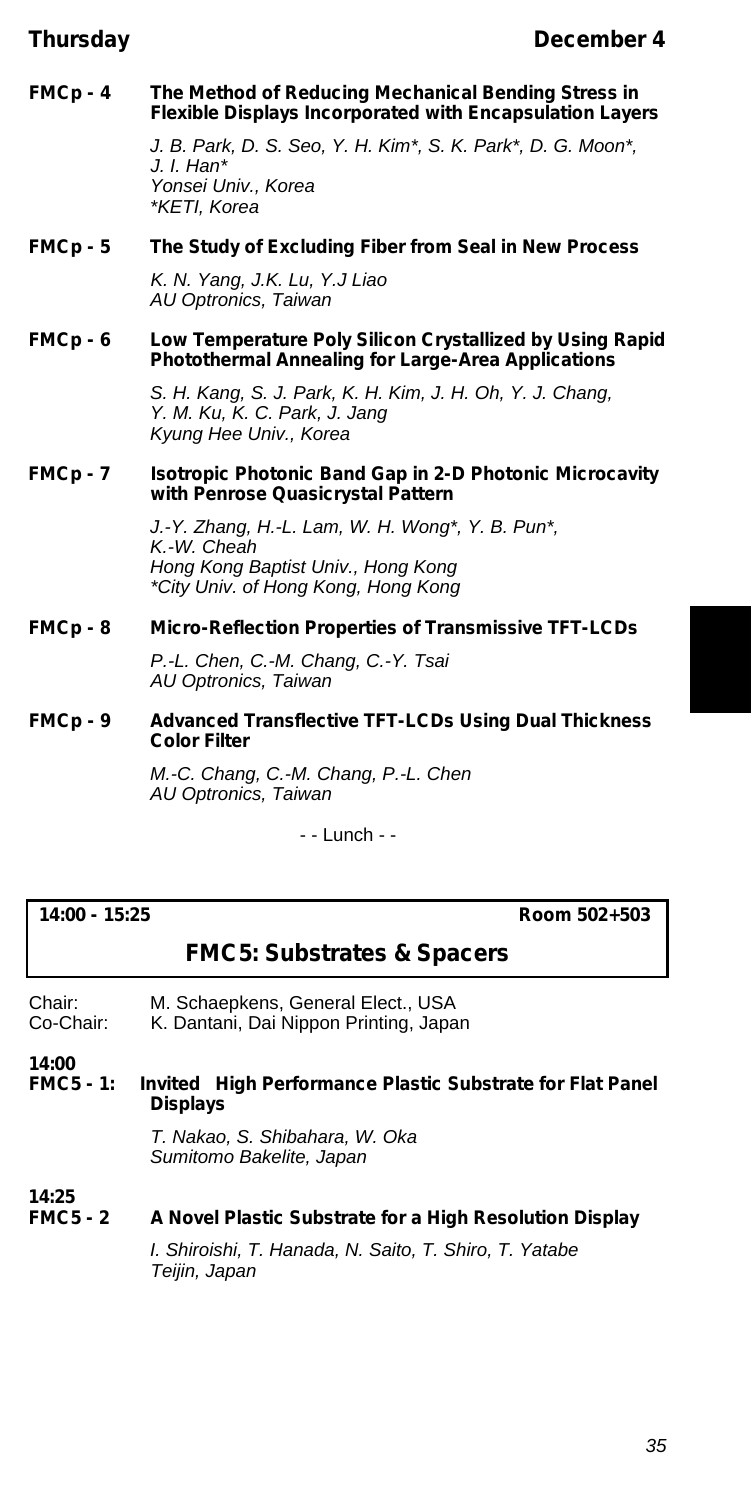# **14:45**

### **Polycarbonate Film Substrates for Flexible Display Applications**

*M. Schaepkens, M. Yan, T.-W. Kim, A. Erlat, K. Flanagan, C. Heller, P. McConnelee, G. Gillette, A. Duggal General Elec., USA*

**15:05**

**FMC5 - 4 Advanced Photo Spacer with Elasticity & Softness (Photo Spacer for 6th & 7th Generation)** *Y. Pae, J.-H. Lee, M.-S. Lyu, J.-H. Han\*, H.-J. Cha, H.-J. Seo, H.-C. Shin Advanced Display Materials Service & Tech., Korea \*Korea Res. Inst. of Standard & Sci., Korea*

- - Break - -

**15:35 - 17:00 Room 502+503**

**FMC6: Color Filters**

- Chair: E. F. Schieffer, E. I. DuPont de Nemours, USA<br>Co-Chair: T. Taguchi. Toppan Printing, Japan T. Taguchi, Toppan Printing, Japan
- 
- **15:35 FINCTED 4: Invited** A New Color Filter Structure for LCD-TVs

*R. Harada, M. Sugawara, N. Moriya, S. Hayashi, M. Iida Dai Nippon Printing, Japan*

#### **16:00 Novel Reflective Color Filters Using Patterned Cholesteric Liquid Crystals**

*K. Ishizaki, Y. Iizuka, N. Itoh, N. Moriya Dai Nippon Printing, Japan*

#### **16:20 Carbon-Pigmented Photoresist for Black Matrix of Color Filter Used in Liquid Crystal Displays**

*S. Abe, K. Niwa, A. Kumano JSR, Japan*

**16:40 Thermal Imaging System for LCD Color Filter Manufacturing**

> *E. F. Schieffer, R. A. Coveleskie E. I. DuPont de Nemours, USA*

#### **Author Interviews**

17:00-18:00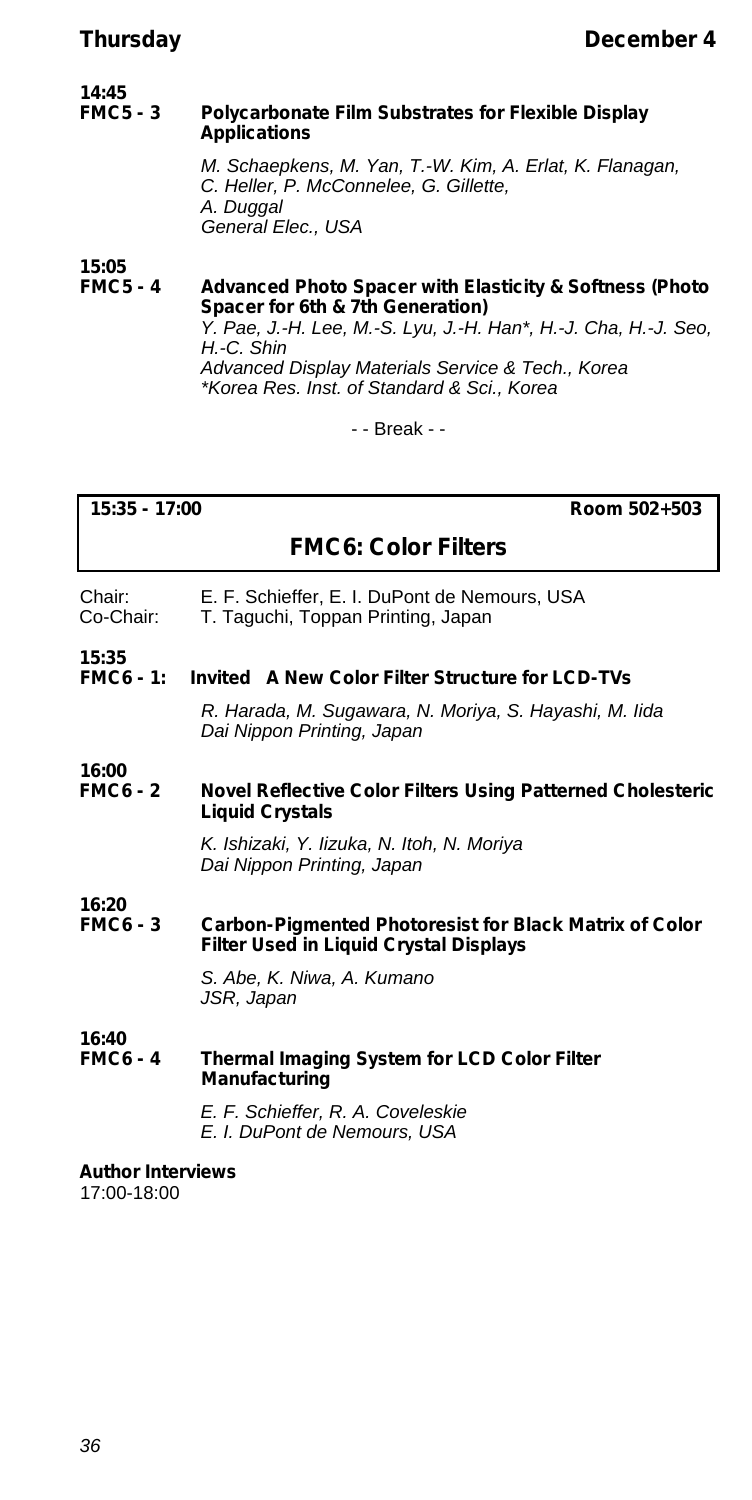### **Friday, December 5**

| $9:00 - 10:25$           | Room 502+503                                                                                                                                                                                                                                      |
|--------------------------|---------------------------------------------------------------------------------------------------------------------------------------------------------------------------------------------------------------------------------------------------|
|                          | FMC7: Backlight Systems (1)                                                                                                                                                                                                                       |
| Chair:<br>Co-Chair:      | R. S. West, Lumileds Lighting, USA<br>Y. limura, Tokyo Univ. of A&T, Japan                                                                                                                                                                        |
| 9:00<br><b>FMC7 - 1:</b> | Invited Perspectives on White LED Lighting<br>T. Taquchi<br>Yamaquchi Univ., Japan                                                                                                                                                                |
| 9:25<br><b>FMC7-2</b>    | LED Backlighting for Large Area LCD TV's<br>R. S. West, H. Konijn*, S. Kuppens*, N. Pfeffer*, Y. Martynov*,<br>T. Heemstra*, T. Yagi**, G. Harbers<br>Lumileds Lighting, USA<br>*Lumileds Lighting, The Netherlands<br>**Lumileds Lighting, Japan |
| 9:45<br><b>FMC7 - 3</b>  | Double-Side Emissive Backlight Unit for Transmissive<br>LCD Using a Single Functional Light-Guide Plate<br>K. Käläntär, S. Matsumoto, T. Katoh, T. Mizuno<br>Nippon Leiz, Japan                                                                   |
| 10:05<br><b>FMC7-4</b>   | Curved Prism Array for Controlling Directivity of LED<br><b>Backlight</b><br>M. Shinohara, J. Takagi, M. Oba, M. Takeuchi<br>Omron, Japan                                                                                                         |

- - Break - -

**10:40 - 12:10 Room 502+503**

### **FMC8: Backlight Systems (2)**

Chair: M. Suzuki, IDTech., Japan<br>Co-Chair: M. Takagi, Harison Toshiba M. Takagi, Harison Toshiba Lighting, Japan

**10:40**

#### **Invited** Design Consideration for a Backlight Unit for a **Large Area LCD-TV**

*M. Suzuki, K.-T. Huang\*, H.-S. Hsieh\* IDTech, Japan \*Chi Mei Optoelect., Taiwan*

#### **11:05 Highly Efficient LCD Backlight Having No Optical Film**

*H. Suzuki, M. Horiguchi, T. Okumura, A. Tagaya, Y. Koike Keio Univ., Japan*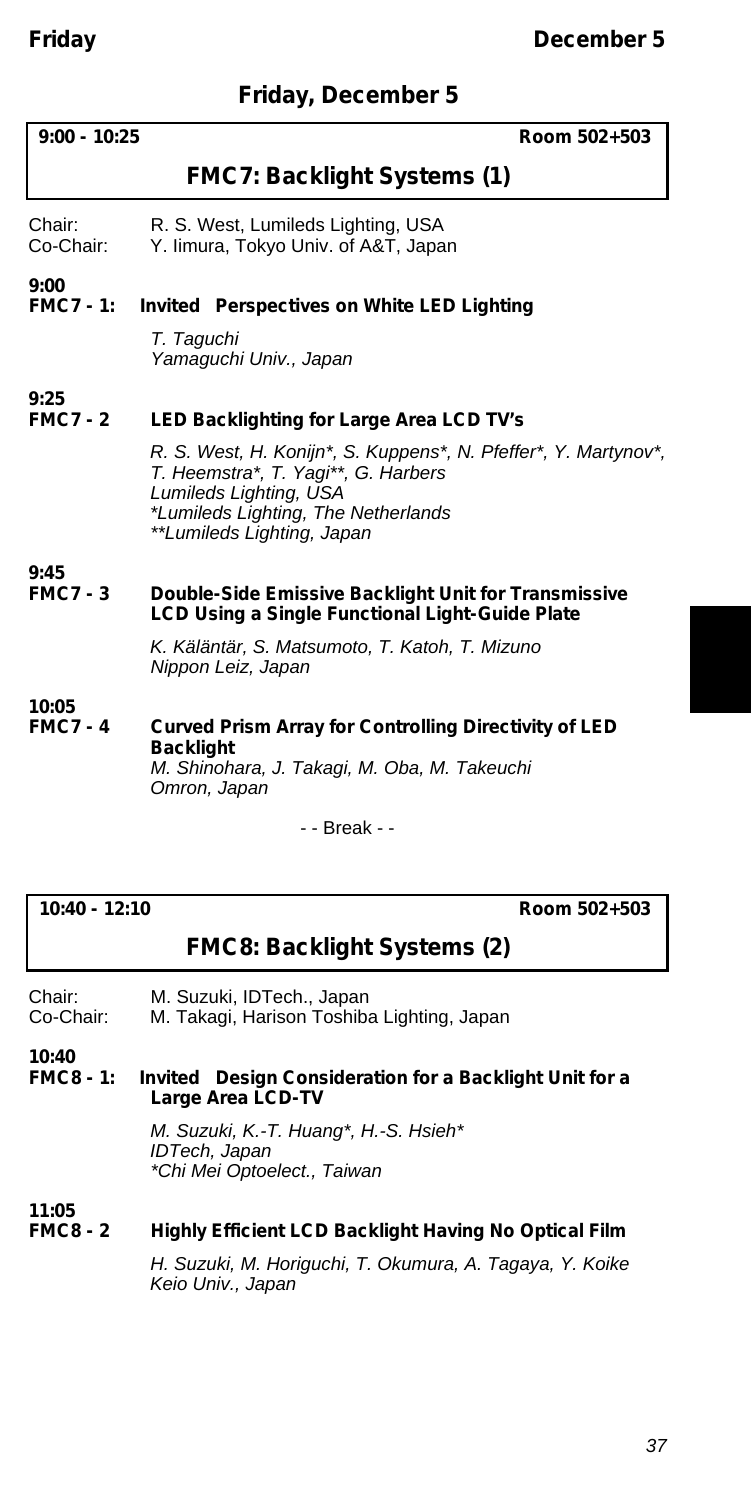#### **11:25 Fabrication of Bezelless and High Brightness Multi-Lamp Backlight for TFT-LCD Multivision**

*H. Lee, J. Park, J. Hur, S. Lim\* General Lighting & Displays, Korea \*Dankook Univ., Korea*

#### **11:45 Invited** Glass Phosphor Embedding Semiconductor **Nanocrystals for a Flat Panel Display**

*N. Murase, C. Li Nat. Inst. of Advanced Ind. Sci. & Tech., Japan*

- - Lunch - -

**14:00 - 15:05 Room 502+503**

### **FMC9: Optical Films (1)**

Chair: C. Doornkamp, Philips Res. Labs., The Netherlands<br>Co-Chair: T. Nagatsuka. Nitto Denko. Japan T. Nagatsuka, Nitto Denko, Japan

#### **14:00** *Invited* Next Generation Mobile LCDs with In-Cell **Retarders**

*C. Doornkamp, B. M. I. van der Zande, S. J. Roosendaal, L. W. G. Stofmeel, J. J. Glabbeek, J. T. M. Osenga, J. A. M. Steenbakkers Philips Res., The Netherlands*

#### **14:25 Mura-Improved Thin Wide View Film for LCDs**

*E. Aminaka, Y. Ito, M. Murayama, N. Fukagawa, M. Wada, H. Mori, K. Takeuchi, K. Mihayashi Fuji Photo Film, Japan*

#### **14:45 Wide-Viewing-Angle Transflective TFT-LCD with Ultra-Thin Liquid Crystalline Polymer Compensators**

*T. Ogasawara, E. Yoda, T. Uesaka, T. Toyooka Nippon Oil, Japan*

- - Break - -

# **IDW '04**

**The 11th International Display Workshops**

December 8-10, 2004 Niigata, Japan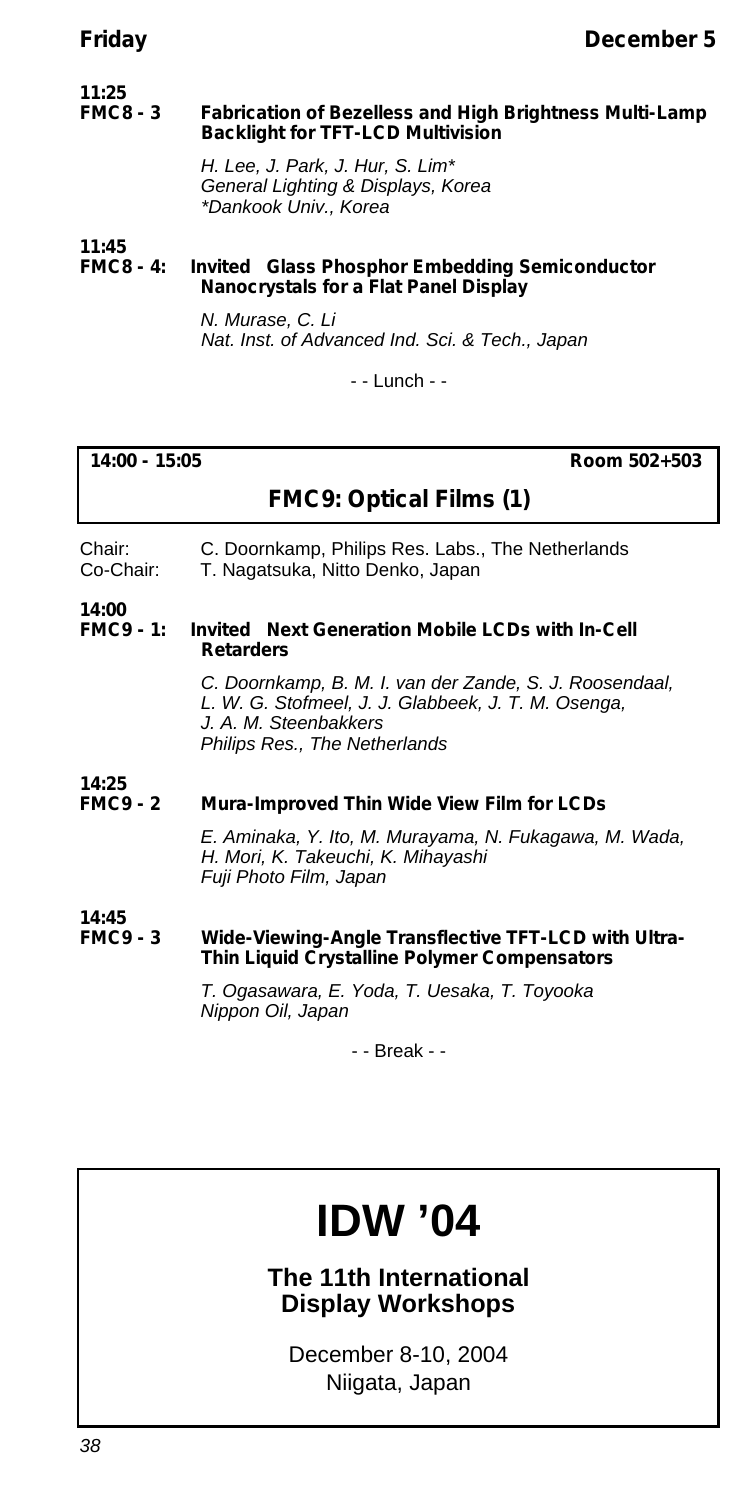| 15:40 - 16:40 |  |
|---------------|--|
|---------------|--|

#### **15:40 - 16:40 Room 502+503**

### **FMC10: Optical Films (2)**

Chair: J. Bruinik, Philips Res. Labs., The Netherlands<br>Co-Chair: H. Mori. Fuii Photo Film. Japan H. Mori, Fuji Photo Film, Japan

#### **15:40 Advanced ARTON™ Thin Film for Retarders**

*M. Sekiguchi, T. Ushino, H. Shibata, N. Miyaki, Y. Sakakura JSR, Japan*

#### **16:00 Development of a Directional Diffuser**

*L. Murillo-Mora, H. Honma, Y. Maekawa, M. Takano, K. Hirose, A. Sato, F. Iwata Toppan Printing, Japan*

#### **16:20 Advanced Anti-Static and Low-Reflection Coatings Using Functional Nano-Particles of Porous SiO<sup>2</sup> and Sb2O<sup>5</sup>**

*M. Kumazawa, T. Hirai, M. Matsuda, M. Komatsu Catalysts & Chems. Ind., Japan*

#### **Author Interviews**

17:00-18:00

#### **Supporting Organizations:**

The Japanese Society of Printing Science and Technology Japan Society of Colour Material The Technical Association of Photopolymers, Japan The Imaging Society of Japan Society of Photographic Science and Technology of Japan Japan Printed Circuit Association The Society of Radtech, Japan The Society of Polymer Science, Japan The Japanese Research Association of Organic Electronics Materials The Chemical Society of Japan Chemistry and LC material forum, JLCS Liquid crystal display forum, JLCS LC Photonics and optical device forum, JLCS Technical Group on Information Display, ITE Technical Committee on Electronic Information Displays, Electronics Society, IEICE

# **Asia Display 2004**

**International Display Research Conference (IDRC)**

> September 21-24, 2004 Seoul, Korea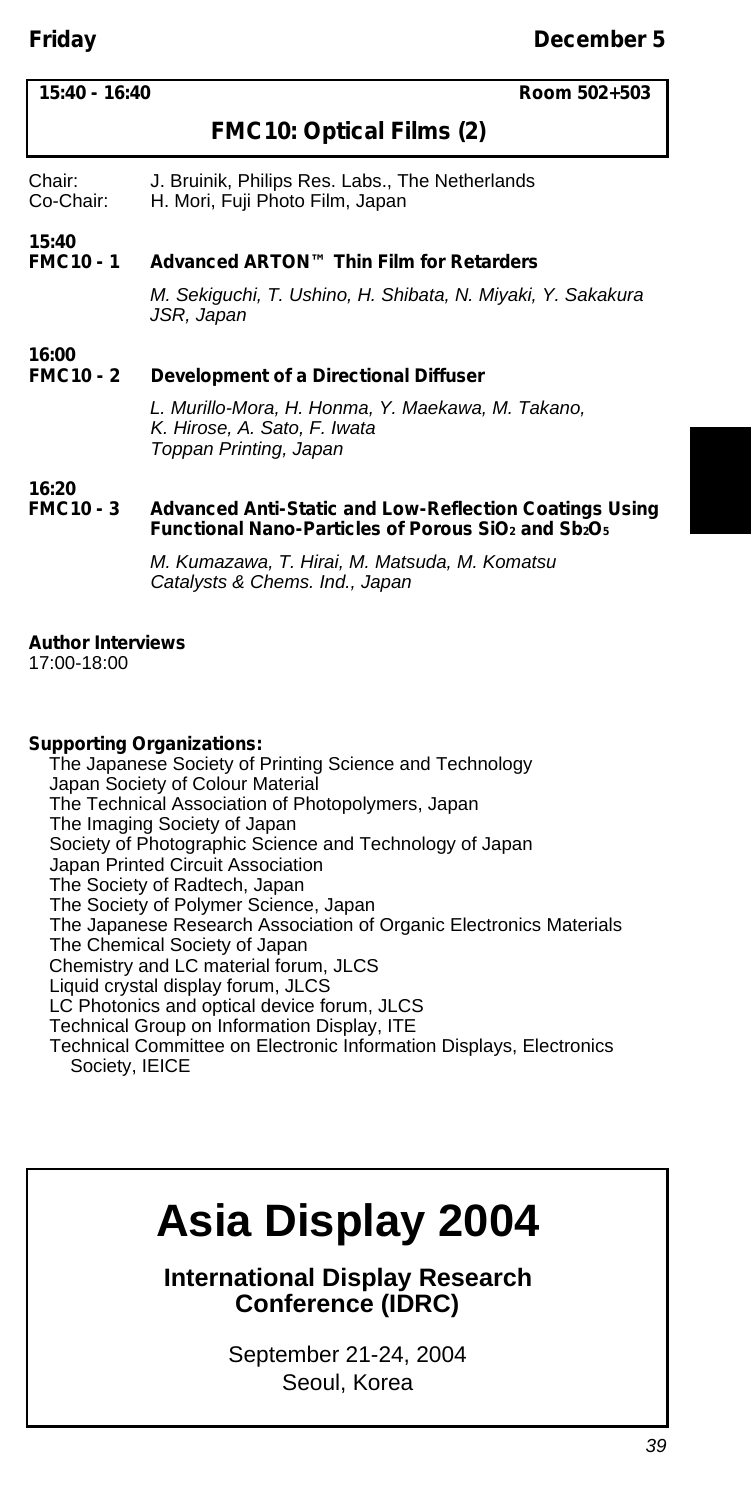**Wed. / Thu. December 3/4** 

## **Workshop on CRTs**

#### **Wednesday, December 3**

#### **14:00 - 16:30 Poster/AI Room (Room 203+204)**

#### *Poster* **CRTp: CRTs**

**CRTp - 1 A Newly Developed Multi-Leaf Grille for Reducing Vibration**

> *K. Saita, M. Okada Sony, Japan*

#### **CRTp - 2 A New Clear Gun Design for 17-in. and 19-in. Multi-Vision Display Application**

*H.-L. Chang, C.-H. Yeh Chunghwa Picture Tubes, Taiwan*

#### **Thursday, December 4**

**9:00 - 9:50 Room 411+412**

#### **CRT1: Strategy for Future CRTs**

Chair: P. A. M. van der Heide, LG.Philips Displays, The Netherlands<br>Co-Chair: T. Saito. Tokyo Cathode Lab., Japan T. Saito, Tokyo Cathode Lab., Japan

#### **9:00 CRT1 - 1:** *Invited* **Picture Quality of CRTs**

*S. Shirai Hitachi Displays, Japan*

#### **9:25 Invited** Advanced Phosphor Screen for Next Generation **CRTs**

*K. Ohno Sony, Japan*

- - Break - -

**10:40 - 11:45 Room 411+412**

#### **CRT2: Magnetics**

| Chair: | B. B. Dasgupta, ADI, USA    |  |
|--------|-----------------------------|--|
|        | $M = M - 1 - M - 1 - M - 1$ |  |

Co-Chair: M. Maeda, Maeda Consulting, Japan

**10:40 Invited** Material Design of Magnetic Shielding **Components in CRT Considering the Degaussing Process**

> *T. Inoue, H. Matsuoka, K. Fujita, T. Hiratani, Y. Tanaka JFE Steel, Japan*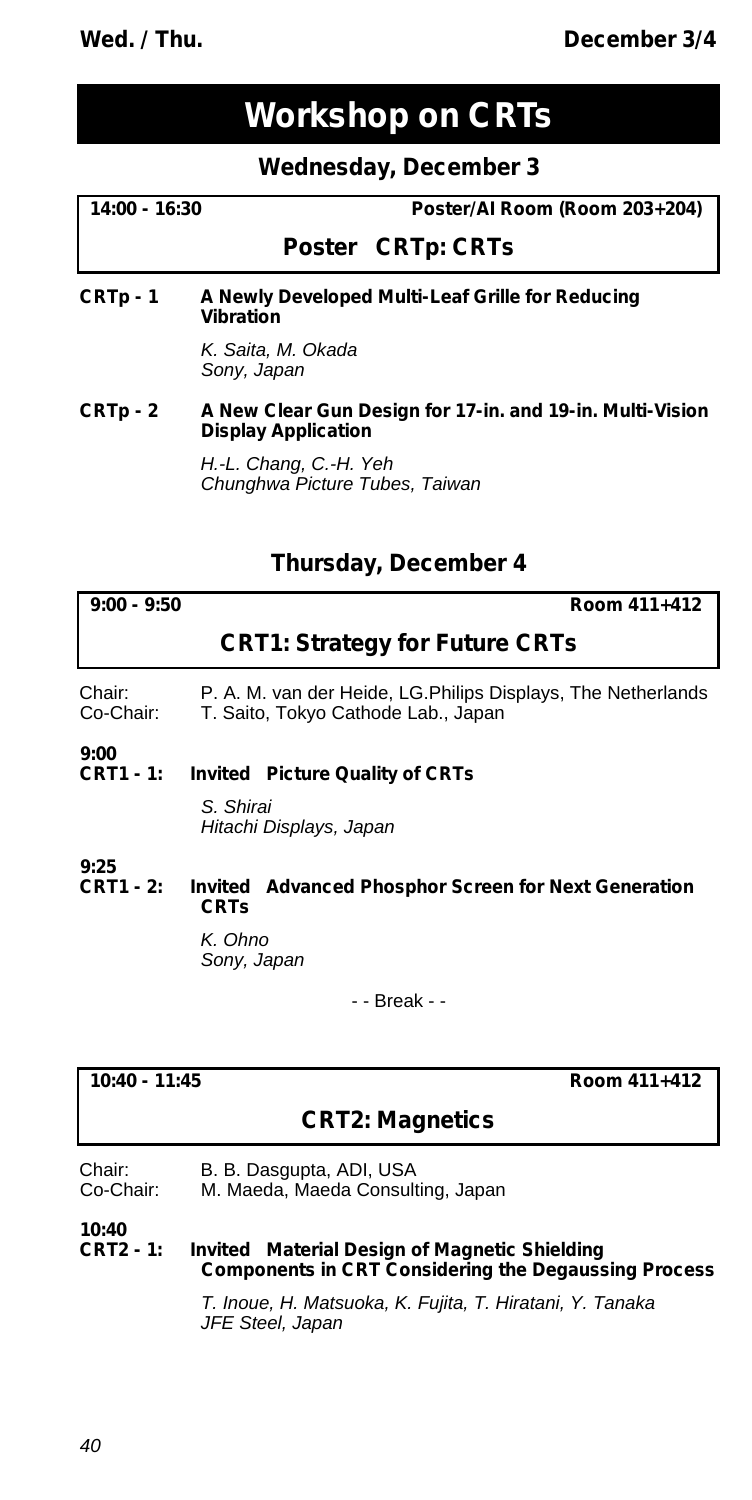#### **11:05 Automated Convergence Correction During Yamming (ITC)**

*B. B. Dasgupta, S. O. Shik ADI, USA*

#### **11:25 A High Sensitivity Velocity Modulation Coil for Projection CRTs**

*S. Sakurai, T. Hisada, S. Watanabe\*, T. Asano\* Hitachi, Japan \*Hitachi Displays, Japan*

- - Lunch - -

#### **13:40 - 15:30 Room 411+412**

### **CRT3: Screens & CRT Components**

Chair: D. den Engelsen, LG.Philips Displays, The Netherlands<br>Co-Chair: T. Sugawara, Asahi Glass, Japan

T. Sugawara, Asahi Glass, Japan

#### **13:40 Invited** Color Gamut Expansion in CRTs

*D. den Engelsen, S. Sluyterman, I. Heynderickx\* LG.Philips Displays, The Netherlands \*Philips Res. Labs., The Netherlands*

## **14:05**

**Study on Breakage of Glass Bulbs in Frit-Sealing Process** 

*H. Takamuku Asahi Glass, Japan*

**14:25 Improvement of Electronic Conductivity of Wet Coating ITO Film for CRTs**

> *H. Inokuma, Y. Otani Asahi Glass, Japan*

#### **14:45 CRT3 - 4:** *Invited* **Lifetime Performance of Cathodes in CRTs**

*P. A. M. van der Heide, G. Gaertner\*, D. Barratt\*\* LG.Philips Displays, The Netherlands \*Philips Res. Labs., Germany \*\*LG.Philips Displays, UK*

**15:10**

#### A Study of Oxide Cathodes with Sub-Micrometer Powder

*C. N. Mo, M. Liu, T. O. Chuan, P. K. Lin, Y. W. Yang Chunghwa Picture Tubes, Taiwan*

- - Break - -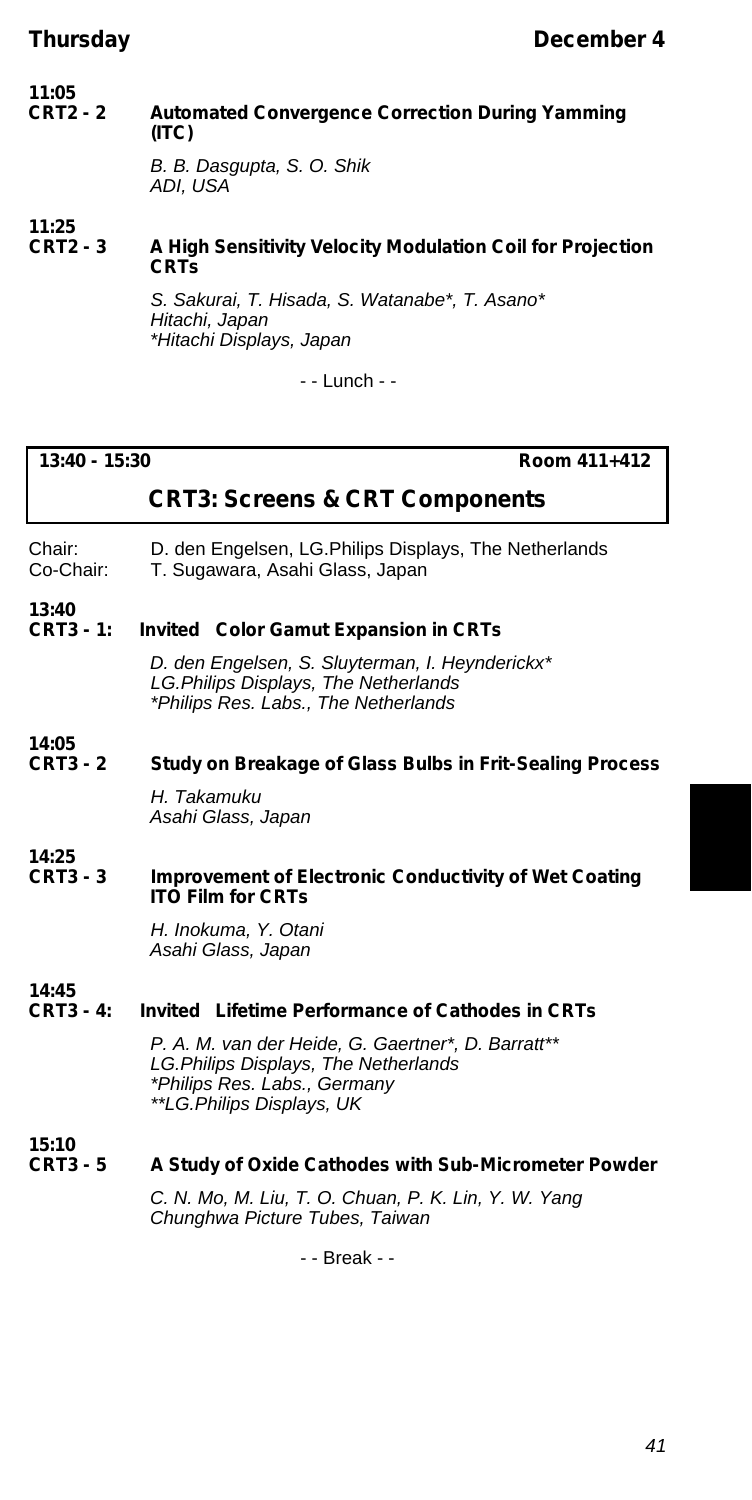#### **15:40 - 17:00 Room 411+412**

### **CRT4: Electron Guns**

- Chair: H. Y. Chen, Chunghwa Picture Tubes, Taiwan<br>Co-Chair: Y. Wada, Matsushita Toshiba Picture Display.
	- Y. Wada, Matsushita Toshiba Picture Display, Japan

#### **15:40 CRT4 - 1 An Advanced Tri-Potential Focus Electron Gun in CRTs for High-Brightness and High-Definition TV**

*H. Ishihara, N. Endo, Y. Tagawa, S. Masataka Sony, Japan*

#### **16:00 Innovative Gun Concepts for Super-Slim Tubes**

*H. Steinhauser, R. Gelten, J. Snel LG.Philips Displays, The Netherlands*

#### **16:20 CRT4 - 3 A Revolutionary Gun Design for a Maskless CRT with Reduced Depth**

*W. L. IJzerman, M. P. C. M. Krijn Philips Res. Labs., The Netherlands*

#### **16:40 A High-gm and Low-Emittance Cathode with Convex Surface**

*T. Shiroishi, M. Fujikawa, N. Hinomoto, H. Yamaguchi, A. Nagase, S. Nakata, S. Okuda Mitsubishi Elec., Japan*

#### **Author Interviews**

17:00 - 18:00

#### **Supporting Organizations:**

Technical Group on Information Display, ITE Technical Committee on Electronic Information Displays, Electronics Society, IEICE

## **Outstanding Poster Paper Awards**

Thursday, December 4

19:10 – 19:25

Conference Room 501,

Fukuoka International Congress Center

See page 5 for details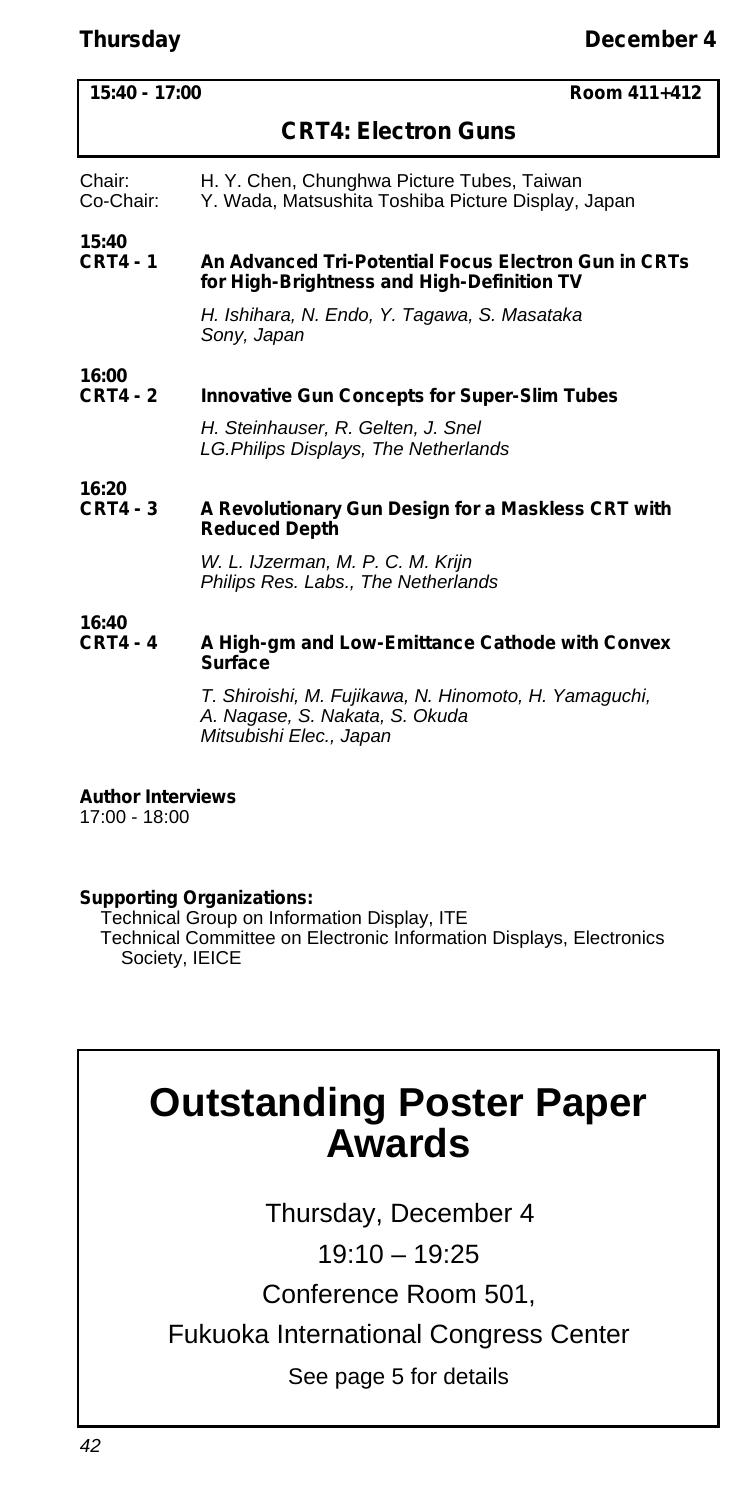## **Workshop on Plasma Displays**

### **Wednesday, December 3**

| 10:40 - 12:00<br><b>Room 501</b> |                                                                                                                                                         |
|----------------------------------|---------------------------------------------------------------------------------------------------------------------------------------------------------|
|                                  | PDP1: Cell Design                                                                                                                                       |
| Chair:<br>Co-Chair:              | G. Oversluizen, Philips Res. Labs., The Netherlands<br>T. Shinoda, Fujitsu Labs., Japan                                                                 |
| 10:40<br>$PDP1 - 1:$             | Invited Development of Performance- and Cost-Oriented<br>HD-PDP TV with High-Picture Quality Using High-<br><b>Efficiency Hexagonal Array Structure</b> |
|                                  | M.-K. Yoo, J.-N. Kim, S.-H. Yim, Y.-H. Cho, C.-K. Yoon,<br>J.-K. Kim, C.-K. Lee, J.-K. Kim, B.-H. Lee<br>Samsung SDI, Korea                             |
| 11:00<br><b>PDP1 - 2</b>         | Luminous Efficiency Improvement by Stripe Barrier Rib<br><b>Structure with Discharge Deactivation Films</b>                                             |
|                                  | S. Nagano, K. Jo, K. Hirose, H. Kawarazaki<br>Mitsubishi Elec., Japan                                                                                   |
| 11:20<br><b>PDP1 - 3</b>         | PDP with Step-Formed Box Barrier Ribs                                                                                                                   |
|                                  | S. Okumura, T. Ando, K. Shindo, K. Mizuno, M. Nishinaka,<br>H. Yasui, U. Miyagawa, Y. Takata<br>Panasonic AVC Networks, Japan                           |
| 11:40<br><b>PDP1 - 4</b>         | New Generation of 50-in. Color Plasma Display with Low-<br><b>Cost Design and Low Power Consumption</b>                                                 |
|                                  | L. J. Y. Lu, P. C. H. Tien, C. K. Pan, E. Sung, H. B. Hsu<br>AU Optronics, Taiwan                                                                       |
|                                  | - - Lunch - -                                                                                                                                           |

#### **14:00 - 15:00 Room 501**

### **PDP2: Discharge Mechanism & Driving Method**

| Chair:    | K. H. Whang, Seoul Nat. Univ., Korea          |
|-----------|-----------------------------------------------|
| Co-Chair: | S. Mikoshiba, Univ. of Electro-Commun., Japan |

**14:00**

#### **Observation of Wall Charge Distribution during Reset and Address Discharges**

*D. C. Jeong, K.-W. Whang Seoul Nat. Univ., Korea*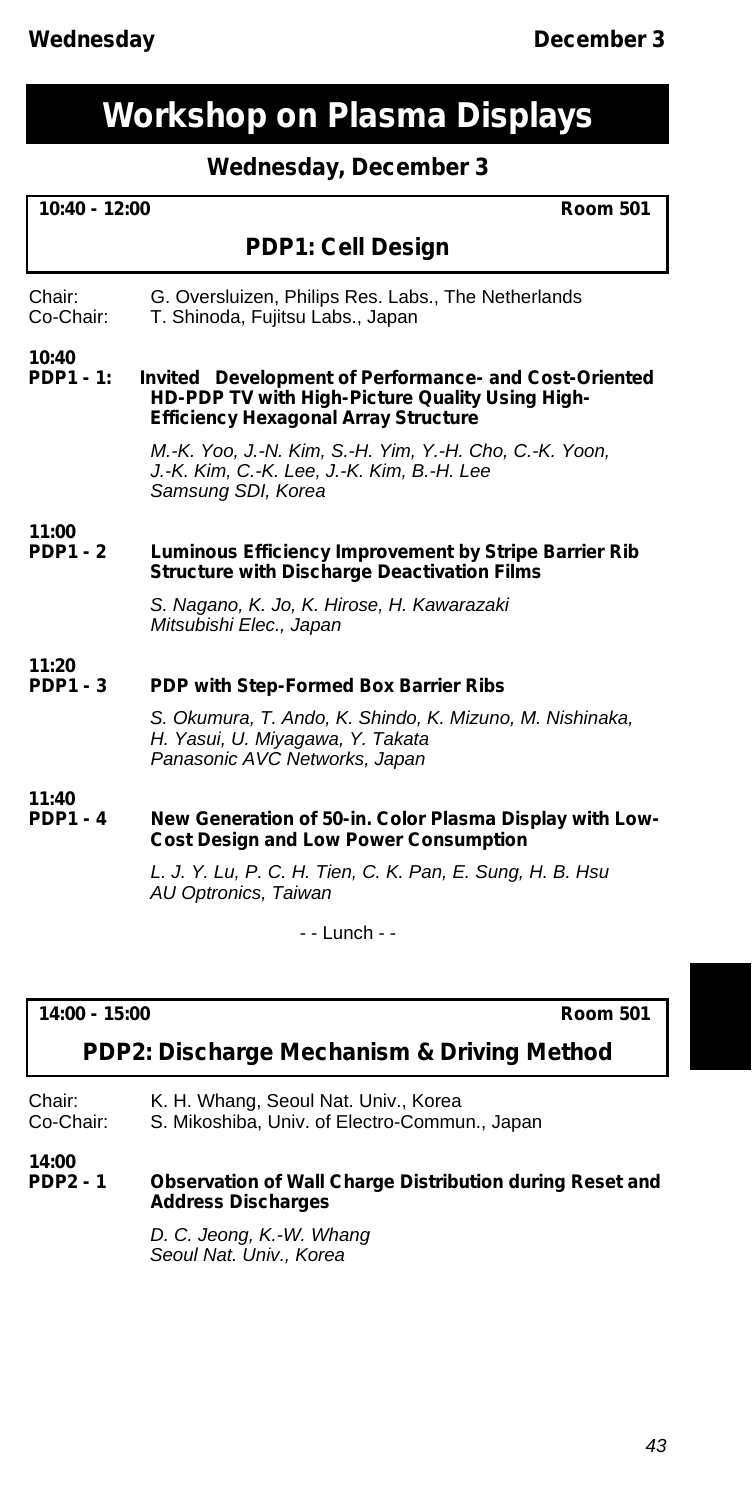# **14:20**

#### **Diagnostics of PDP Micro-Discharge Plasma using Two-Dimensional Emission and Thomson Scattering Measurements**

*S. Hassaballa, M. Yakushiji, K. Tomita, Y.-K. Kim, K. Uchino, K. Muraoka Kyushu Univ., Japan*

#### **14:40 High Efficient Positive Column Discharge Driven by New Low-Voltage Driving Scheme for AC PDP**

*H. Kim, K.-H. Park, J. Y. Kim, H.-S. Tae Kyungpook Nat. Univ., Korea*

#### **Author Interviews**

17:00 - 18:00

### **Thursday, December 4**

| $9:05 - 10:25$<br><b>Room 501</b>                                                                                                                                                                                          |  |
|----------------------------------------------------------------------------------------------------------------------------------------------------------------------------------------------------------------------------|--|
| PDP3/PH1: Phosphors for PDPs                                                                                                                                                                                               |  |
| L. F. Weber, Plasmaco, USA<br>Y. Nakanishi, Shizuoka Univ., Japan                                                                                                                                                          |  |
| PDP3/PH1 - 1: Invited Study of New Luminescent Materials for PDPs                                                                                                                                                          |  |
| S. Kubota<br>Tohoku Univ., Japan                                                                                                                                                                                           |  |
| Oxidation of Doped Europium in BaMgAl10O17 by<br>Annealing Studied with X-ray Absorption Fine Structure<br>Measurement                                                                                                     |  |
| I. Hirosawa, T. Honma, K. Kato, N. Kijima*, Y. Shimomura**<br>Japan Synchrotron Radiation Res. Inst., Japan<br>*Mitsubishi Chem., Japan<br>**Kasei Optonix, Japan                                                          |  |
| Characterization of (Y,Gd)(P,V)O. Eu for PDP Red                                                                                                                                                                           |  |
| Phosphor<br>C. Okazaki, T. Suzuki, M. Shiiki<br>Hitachi, Japan                                                                                                                                                             |  |
| Luminescent Characteristics of Gd-Codoped<br>CaMgSi <sub>2</sub> O <sub>6</sub> :Eu <sup>2+</sup> Phosphors<br>E. Hata, T. Kunimoto*, M. Tanaka, S. Yamaguchi, K. Ohmi,<br>S. Tanaka, H. Kobayashi<br>Tottori Univ., Japan |  |
|                                                                                                                                                                                                                            |  |

#### **Author Interviews**

17:00 - 18:00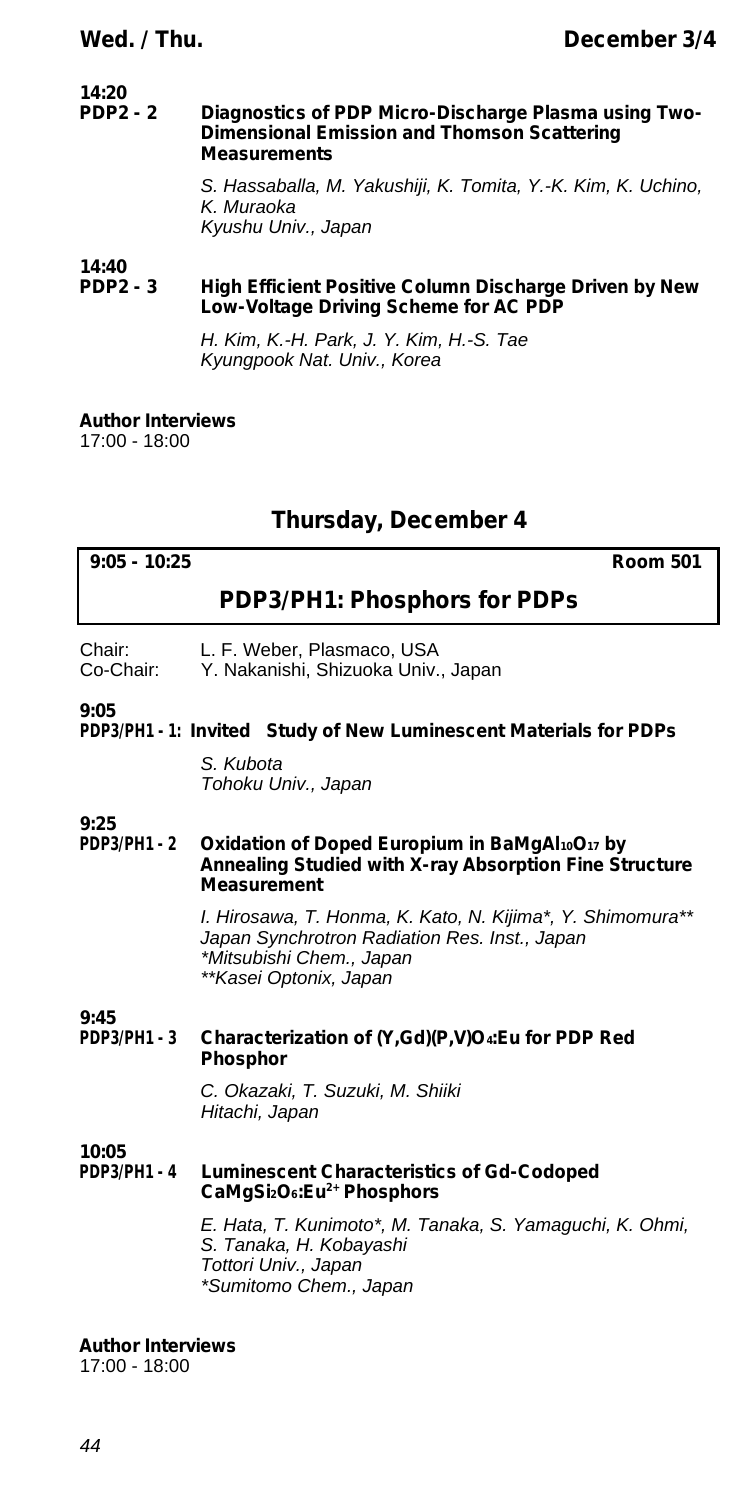| $9:30 - 12:00$    | Poster/Al Room (Room 203+204)                                                                                                   |
|-------------------|---------------------------------------------------------------------------------------------------------------------------------|
|                   | <i>Poster</i> PDPp1: Poster (1)                                                                                                 |
| $PDPp1 - 1$       | Optical Filter for Plasma Display Panels Using Organic<br>Dyes and Conductive Mesh Layers by Roll-to-Roll Etching               |
|                   | T. Okamura, T. Kitagawa, K. Koike, S. Fukuda<br>Mitsui Chems., Japan                                                            |
| PDPp1-2           | <b>High Performance Optical Filter for PDP</b>                                                                                  |
|                   | Y. Nakatsugawa, A. Tsuzuki, I. Inoue, Y. Suzuura<br>Dai Nippon Printing, Japan                                                  |
| $PDPp1 - 3$       | Influence of Image Sticking on Electro-Optical<br><b>Characteristics in AC PDPs</b>                                             |
|                   | J. H. Choi, K. B. Jung, Y. Jung, S. B. Kim, E. H. Choi<br>Kwangwoon Univ., Korea                                                |
| $PDPp1 - 4$       | Image Sticking Phenomena of Adjacent Cells Induced by<br>Iterant Discharge Cells in 42-in. PDP TV                               |
|                   | J.-W. Han, H.-S. Tae, S.-I. Chien<br>Kyungpook Nat. Univ., Korea                                                                |
| PDPp1-5           | Investigation on Radiation Characteristics of 42-in. PDP                                                                        |
|                   | H. Y. Lim, M. S. Kim, J. H. Lee<br>Hongik Univ., Korea                                                                          |
| PDPp1-6           | Error Diffusion Techniques for Reproduction of Smooth<br>Gray Level in Dark Areas on PDP                                        |
|                   | J. Y. Cho, C.-W. Kim<br>Inha Univ., Korea                                                                                       |
| <b>PDPp1-7</b>    | Detection and Compensation of Dynamic False Contours<br>in PDP                                                                  |
|                   | S. J. Ahn, C. S. Kim*, S. U. Lee<br>Seoul Nat. Univ., Korea<br>*Chinese Univ. of Hong Kong, Hong Kong                           |
| $PDPp1 - 8$       | Selective Reset Waveform for Improving Dark Room<br><b>Contrast Ratio in AC PDP</b>                                             |
|                   | B.-G. Cho, H.-S. Tae, S.-I. Chien<br>Kyungpook Nat. Univ., Korea                                                                |
| $PDPp1 - 9$       | Reduction of Low Gray-Level Contours Using 9-Subfield<br>System and Error Diffusion in PDP                                      |
|                   | S. J. Kang, H. C. Do, B. G. Cho, S. I. Chien, H. S. Tae<br>Kyungpook Nat. Univ., Korea                                          |
| PDPp1 - 10        | AC PDP Gray Scale Implementation by Selective Erase<br>Mode Quantized Memory Addressing with Three Wall<br><b>Charge States</b> |
|                   | Y.-H. Jung, S.-I. Kim, J. Y. Jeong<br>Univ. of Suwon, Korea                                                                     |
| <b>PDPp1 - 11</b> | <b>Color Compensation Method for Non-Contact Color</b><br>Inspection System Using Area Camera for PDP TV                        |
|                   | W.-S. Kim, H.-C. Do, S.-I. Chien, H.-S. Tae<br>Kyungpook Nat. Univ., Korea                                                      |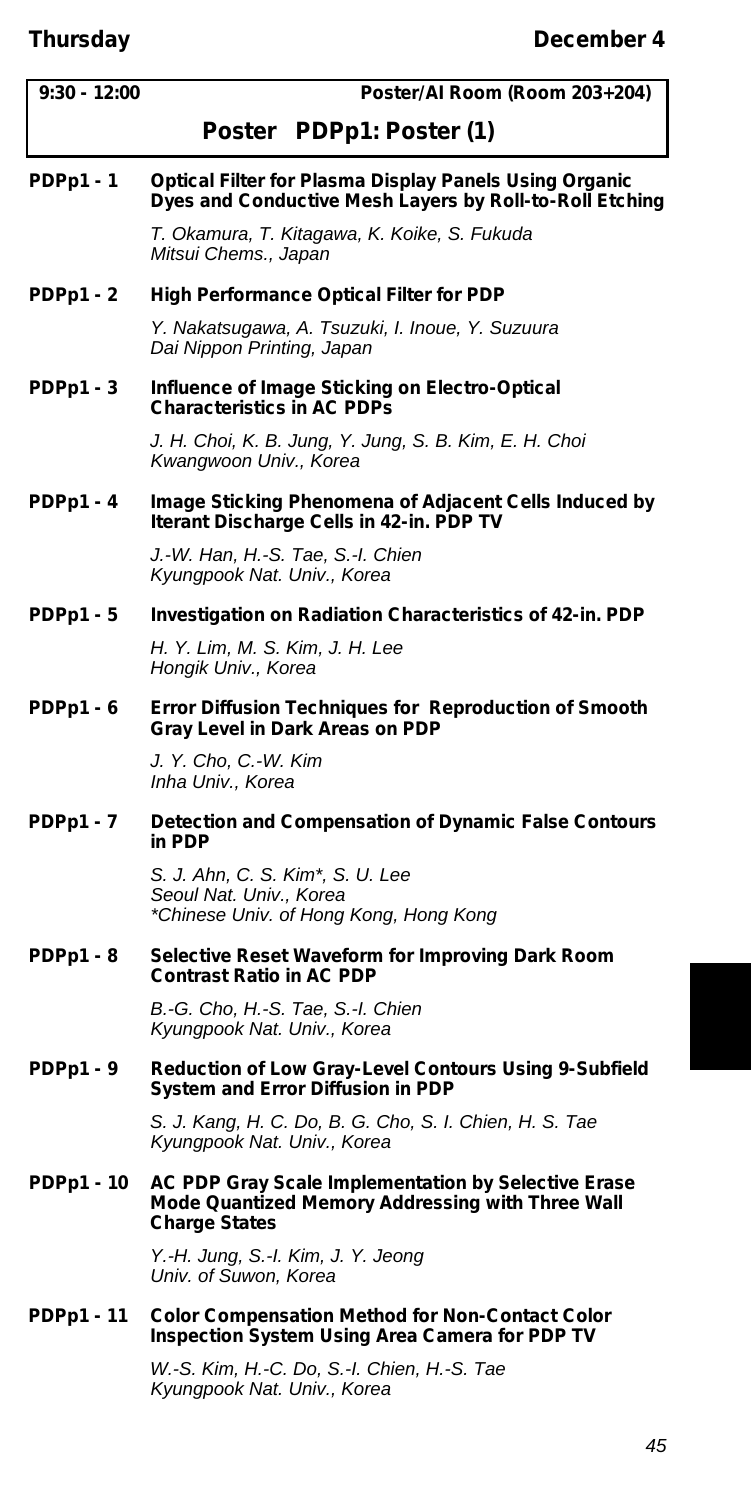**PDPp1 - 12 Flicker Index Method for Evaluating Flicker in Color PDP** *X. Zhang, C. Liu, Z. Liu, J. Zhang*

*Xi'an Jiaotong Univ., China*

**PDPp1 - 13 Improvement of Discharge Characteristics of Zn2SiO4:Mn by Surface Modification with Metal Oxides**

> *G. Y. Hong, B. Y. Jeong, J. S. Yoo Chung-Ang Univ., Korea*

**PDPp1 - 14 Adjustment of Driving Characteristics by Modification of Phosphor Surface in AC PDP**

> *I. Ozaki, N. Hori, Y. Kawanami, C. Okazaki\*, M. Shiiki\* Fujitsu Hitachi Plasma Display, Japan \*Hitachi, Japan*

**PDPp1 - 15 Measurement of Ion-Induced Secondary Electron Emission Coefficient i, Work Function, and Discharge Voltage of Vacuum and Air Annealed MgO Protective Layer in AC PDP**

> *J. Y. Lim, H. S. Jeong, W. B. Park, J. S. Oh, E. H. Choi Kwangwoon Univ., Korea*

**PDPp1 - 16 Influences of Degradation of MgO and Phosphor on Ion-Induced Secondary Electron Emission Coefficient and Basic Discharge Characteristics in AC PDP**

> *H. S. Jeong, J. Y. Lim, W. B. Park, J. H. Choi, E. H. Choi Kwangwoon Univ., Korea*

**PDPp1 - 17 Influence of Secondary Electron Emission Coefficient of MgO Protective Layer on Electrical Discharge Characteristics in AC PDP**

> *K. B. Jung, J. H. Choi, S. B. Kim, H. S. Jeong, W. B. Park, G. S. Cho, E. H. Choi Kwangwoon Univ., Korea*

**PDPp1 - 18 Measurement of Oblique Ion-Induced Secondary Electron Emission Coefficient i**

> *W. B. Park, H. S. Jeong, J. C. Jeong, J. S. Oh, J. Y. Lim, J. W. Cho, G. S. Cho, E. H. Choi Kwangwoon Univ., Korea*

**PDPp1 - 19 Secondary Electron Emission Characteristics of MgAl2O<sup>4</sup> as Protecting Layer for AC PDPs**

> *T. Hirakawa, H. Shinoda, T. Tezuka, H. Uchiike Saga Univ., Japan*

**PDPp1 - 20 Verification of Secondary Electron Emission Coefficients Calculated by Empirically Obtained Formula through 2D Discharge Simulation**

> *S. K. Lee, J. K. Kim, J. H. Ryu, H. S. Bae\*, J. Lee\*, K.-W. Whang\* LG Elect., Korea \*Seoul Nat. Univ., Korea*

**PDPp1 - 21 Water-Jet Etching Characterisitics of Aqueous-Based Green Tape for Fabrication of Barrier Ribs of PDP**

> *Y. Cho, Y.-S. Kim Hongik Univ., Korea*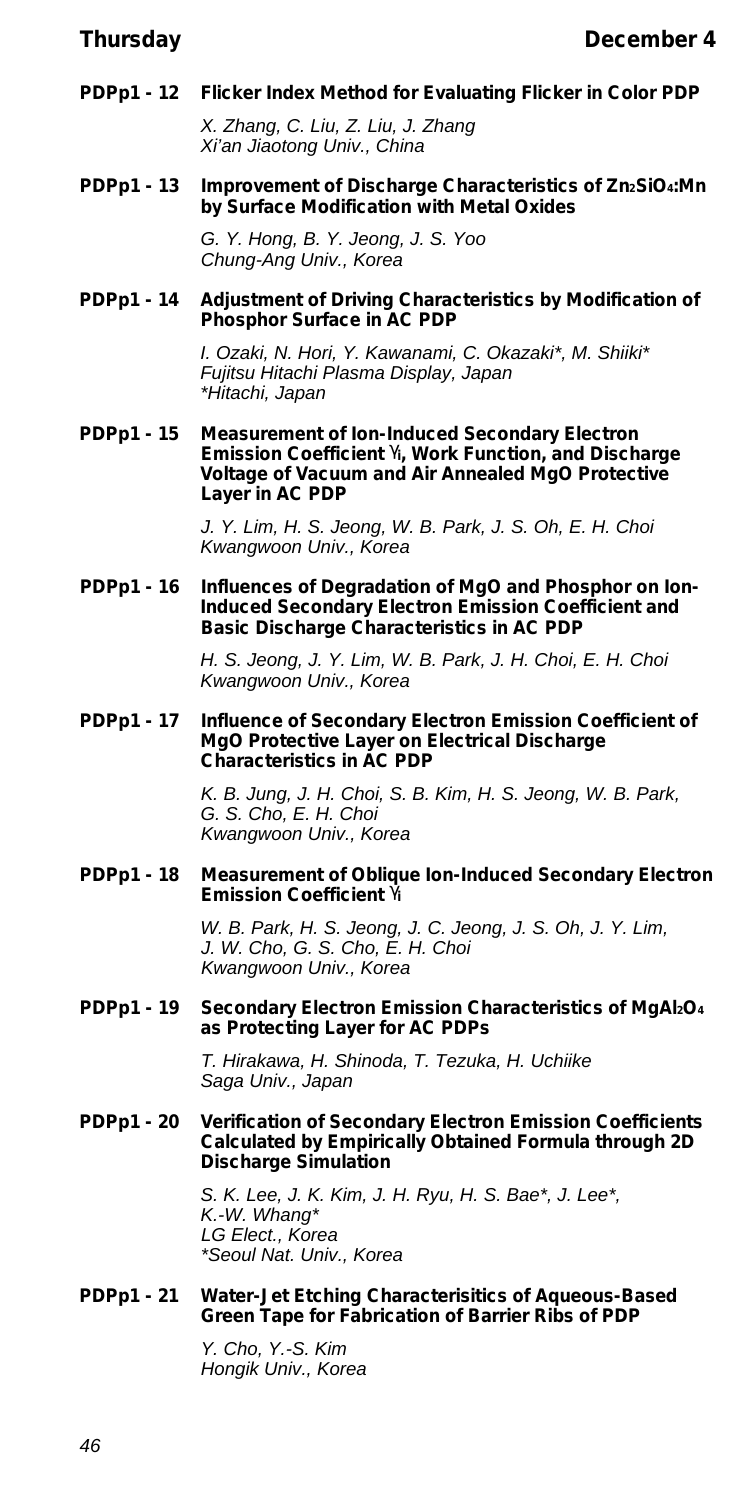#### **PDPp1 - 22 Electrical and Optical Characteristics Depending on Base Vacuum Level of Vacuum-In-line Sealed PDP**

*S. J. Kwon, J. H. Kim, T. H. Kim, B. K. Shon, H. C. Yang, K. W. Whang\* Kyung-Won Univ., Korea \*Seoul Nat. Univ., Korea*

- - Lunch - -

| 14:00 - 16:30    | Poster/AI Room (Room 203+204)                                                                                                      |
|------------------|------------------------------------------------------------------------------------------------------------------------------------|
|                  | Poster PDPp2: Poster (2)                                                                                                           |
| <b>PDPp2 - 1</b> | Optical Characteristics of In-Bus Structure with High Xe<br><b>Mixture Gases</b>                                                   |
|                  | J. Kang, S. C. Choi, W. K. Min, J. W. Song, J. B. Park,<br>J. R. Lim, E. H. Yoo<br>LG Elect., Korea                                |
| PDPp2 - 2        | A New Cross-Shaped Cell Structure for High Luminous<br><b>Efficiency in AC PDP</b>                                                 |
|                  | B.-S. Kim, K.-D. Cho, H.-S. Tae, Y.-M. Kim*, S.-H. Jang*<br>Kyungpook Nat. Univ., Korea<br>*Samsung Advanced Inst. of Tech., Korea |
| PDPp2 - 3        | Cell Optimization of PDP with Honeycomb Rib Structure                                                                              |
|                  | C. K. Pan, A. Lin, D. Su, E. Shu, C. P. Ho<br>AU Optronics, Taiwan                                                                 |
| <b>PDPp2 - 4</b> | <b>Application of Micro Hollow Holes on Sustain Electrodes</b><br>to Improve Discharge Characteristics in PDP                      |
|                  | K. W. Park, T. I. Lee, H. I. Park, H. K. Baik<br>Yonsei Univ., Korea                                                               |
| PDPp2 - 5        | Discharge Efficiency Improvement in PDPs                                                                                           |
|                  | T. Dekker, G. Oversluizen, S.T. de Zwart<br>Philips Res. Labs., The Netherlands                                                    |
| <b>PDPp2 - 6</b> | Long Gap Discharge with Triggering Controlled by Short<br><b>Pulses for AC PDPs</b>                                                |
|                  | A. Lacoste, L. Tessier, D. Gagnot, H. Doyeux<br>Thomson Plasma, France                                                             |
| <b>PDPp2 - 7</b> | High Luminous Efficient AC PDP Optimized for High Xe<br><b>Discharge Gas</b>                                                       |
|                  | T. J. Kim, H. S. Bae, D. C. Jeong, K. W. Whang<br>Seoul Nat. Univ., Korea                                                          |
| PDPp2 - 8        | High Speed Addressing Using Auxiliary Electrodes in High<br>Efficiency PDP with Coplanar 200Lm-Gap                                 |
|                  | B. J. Kim, J. H. Lee, S. H. Lee, S. Y. Park, B. J. Shin,<br>K. C. Choi<br>Sejong Univ., Korea                                      |
| PDPp2 - 9        | Discharge Characteristics of Coplanar Long-Gap<br>Electrodes in AC PDP with High Xe Content                                        |

*J. H. Lee, S. D. Park, B. J. Shin, K. C. Choi Sejong Univ., Korea*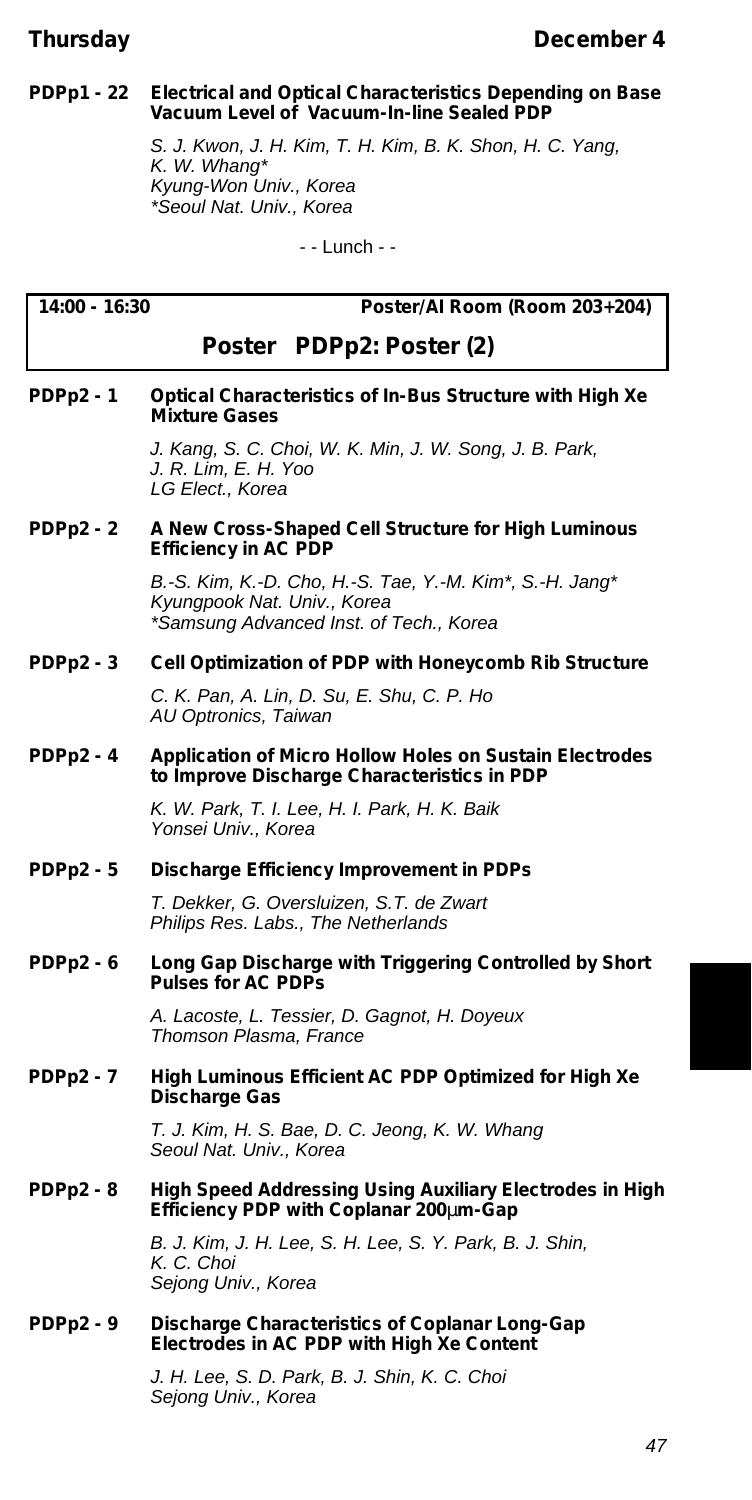**PDPp2 - 10 Influence of Sustaining Electrode Structure on Emission Characteristics in Surface Discharge PDPs**

> *T. Hirakawa, T. Tezuka, H. Shinoda, H. Uchiike Saga Univ., Japan*

**PDPp2 - 11 Influence of Dielectric Thickness on Electro-Optical Characteristics in AC PDP**

> *S. B. Kim, K. B. Jung, J. H. Choi, Y. Jung, E. H. Choi Kwangwoon Univ., Korea*

**PDPp2 - 12 Simulation Studies on Influence of He Concentration on Discharge Characteristics of AC PDPs in (Hex-Ne1-x)-Xe Mixture**

> *I. S. Lee, S. J. Yoon, K. Y. Choi LG Elect., Korea*

**PDPp2 - 13 Xe Content and Working Gas Pressure Dependence on Surface Type AC Positive Column Micro-Discharge**

> *J. Y. Kim, H. Kim, H.-S. Tae Kyungpook Nat. Univ., Korea*

**PDPp2 - 14 Optimized Design for Energy Recovery Circuits in PDP Driving System**

> *S. Liu, X. Yan, W. Feng TCL Multimedia Elect., China*

**PDPp2 - 15 Development of Infrared Thomson Scattering System for Diagnostics of PDP Micro-Discharge Plasma**

> *K. Tomita, Y.-K. Kim, S. Hassaballa, K. Uchino, K. Muraoka Kyushu Univ., Japan*

**PDPp2 - 16 Three-Dimensional Measurement of Electron Temperature and Plasma Density in Coplanar AC PDPs**

> *I. R. Cho, M. W. Moon, Y. Seo, G. S. Cho, E. H. Choi Kwangwoon Univ., Korea*

**PDPp2 - 17 Diagnostics of Three Dimensional Behaviors of Sustain Discharge in AC PDP with Auxiliary Pulses**

> *Y. Shintani, S. Kawai, K. Tachibana, T. Sakai\*, N. Kosugi\*\* Kyoto Univ., Japan \*Display Res. Labs., Japan \*\*Matsushita Elec. Ind., Japan*

**PDPp2 - 18 3-D Simulation of Sustain Discharge with Auxiliary Pulse in AC PDP**

> *Y. Hirano, Y. Murakami, K. Ishii, K. Tachibana\* NHK, Japan \*Kyoto Univ., Japan*

**PDPp2 - 19 Modeling of Micro Discharge in Radio Frequency Coplanar PDP**

> *M. Hiranuma, S. Uchida, F. Tochikubo, T. Watanabe Tokyo Metropolitan Univ., Japan*

**PDPp2 - 20 New Self-Erasing Discharge Mode for Improving Luminous Efficiency without Reduction of Driving Margin in AC PDP**

> *B.-G. Cho, H.-S. Tae, S.-I. Chien Kyungpook Nat. Univ., Korea*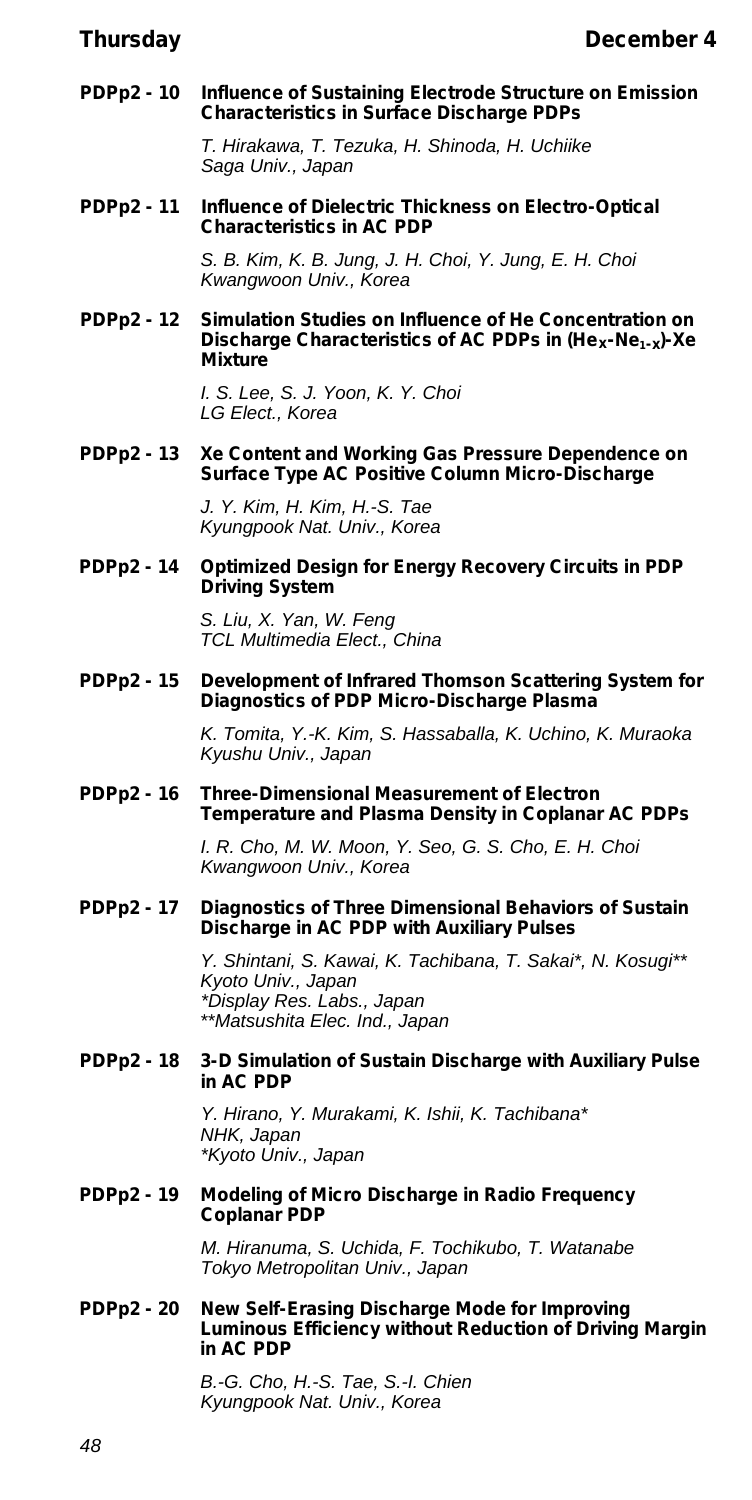#### **PDPp2 - 21 Improvement of Color Temperature Using Auxiliary Address Pulse Driving Scheme in 42-in. WVGA Plasma Display Panel**

*K.-H. Park, E.-C. Lee, K.-D. Cho, H.-S. Tae, S.-I. Chien Kyungpook Nat. Univ., Korea*

**PDPp2 - 22 Effects of a Bias-Modulation Method on Modified Sustain Pulse**

> *B. J. Rhee, S. H. Lee, Y. Y. Choi, J. S. Jung, Y. D. Kang, Y. K. Lee LG Elect., Korea*

#### **PDPp2 - 23 New Driving Method for Reducing Address Period of AC PDP**

*G. S. Kim, H.-Y Choi, J.-H. Seo\*, S.-H. Lee Inha Univ., Korea \*Univ. of Incheon, Korea*

**PDPp2 - 24 Analysis of Wall Voltage Controllability by RMSP (Ramp Biased Multiple Short Pulses) Reset Pulse in AC PDP**

> *J. H. Yang, J. S. Kim, J. C. Jung, K.-W. Whang Seoul Nat. Univ., Korea*

#### **PDPp2 - 25 Characterization of Stairway Waveform Sustaining Pulse for AC PDP**

*H.-S. Kim, J.-S. Lim, J.-Y. Kim Sejong Univ., Korea*

#### **Author Interviews**

17:00 - 18:00

### **Friday, December 5**

#### **9:00 - 10:20 Room 501**

#### **PDP4: Discharge Gases & Components**

| Chair:    | H. Tolner, Large Flat Display Tech. Consultant, |  |
|-----------|-------------------------------------------------|--|
|           | The Netherlands                                 |  |
| Co-Chair: | M. Uchidoi, Pioneer, Japan                      |  |

**9:00**

#### **PDP4 - 1 Discharge Characteristics of Ne+Xe+N<sup>2</sup> Gas Mixtures**

*S. M. Hong, S. D. Park, B. J. Shin, J. Kang\*, E.-H. You\*, K. C. Choi Sejong Univ., Korea \*LG Elect., Korea*

#### **9:20 Optical Characteristics and Luminous Efficacy of Ne-Buffered N<sup>2</sup> AC PDP**

*H. Hatanaka, Y. M. Kim, S. H. Son, S. H. Jang, G. Y. Kim, H. B. Park, X. Q. Zeng, K. M. Chung, K. D. Kang\*, E. G. Heo\* Samsung Advanced Inst. of Tech., Korea \*Samsung SDI, Korea*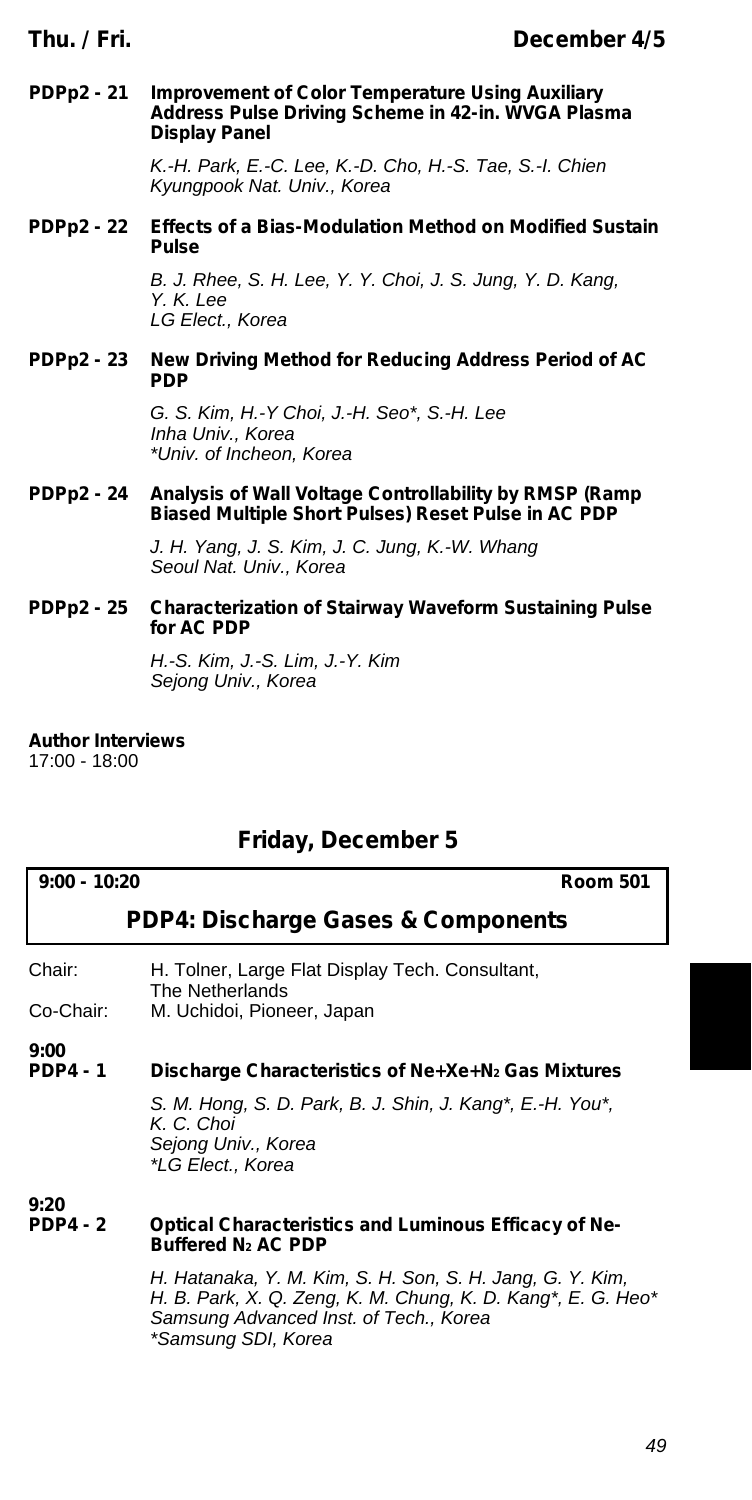#### **9:40 Development of 256-Output SOI PDP Address Driver IC for Tape Carrier Package**

*K. Takasugi, A. Hosokawa, A. Fujiwara, K. Takahashi NEC Elect., Japan*

#### **10:00 Newly Developed Optical Filter for Attaching Directly on Plasma Panel**

*K. Koike, T. Shinozaki, H. Saigou, T. Okamura, T. Kitagawa, S. Fukuda Mitsui Chems., Japan*

- - Break - -

#### **10:40 - 12:00 Room 501**

### **PDP5: Physical Properties of MgO Thin Films**

- Chair: L. JY Lu, AU Optronics, Taiwan<br>Co-Chair: H. Uchiike. Saga Univ.. Japan
- H. Uchiike, Saga Univ., Japan

**10:40 Study of Evaporated MgO Thin Film by Cathodoluminescence**

> *T. Hirakawa, H. Uchiike Saga Univ., Japan*

#### **11:00 Effect of Carbon Nanotube on Luminance Efficiency of AC PDPs**

*K.-S. Yoo, Y.-S. Kim Hongik Univ., Korea*

#### **11:20 Energy Distribution of Ion-Induced Secondary Electron Emission from MgO Thin Films**

*T. Tsujita, T. Nagatomi, Y. Takai, Y. Morita\*, M. Nishitani\*, M. Kitagawa\*, T. Uenoyama\*\* Osaka Univ., Japan \*Matsushita Elec. Ind., Japan \*\*Panasonic AVC Networks, Japan*

**11:40**

**Comparison of Simulation for Ion Angle and Energy Distributions at the Cathode to Experimentally Measured Results for Excited Xe Species in a PDP Cell**

> *S. S. Yang, S. W. Ko, S. Mukherjee, J. K. Lee Pohang Univ. of Sci. & Tech., Korea*

> > - - Lunch - -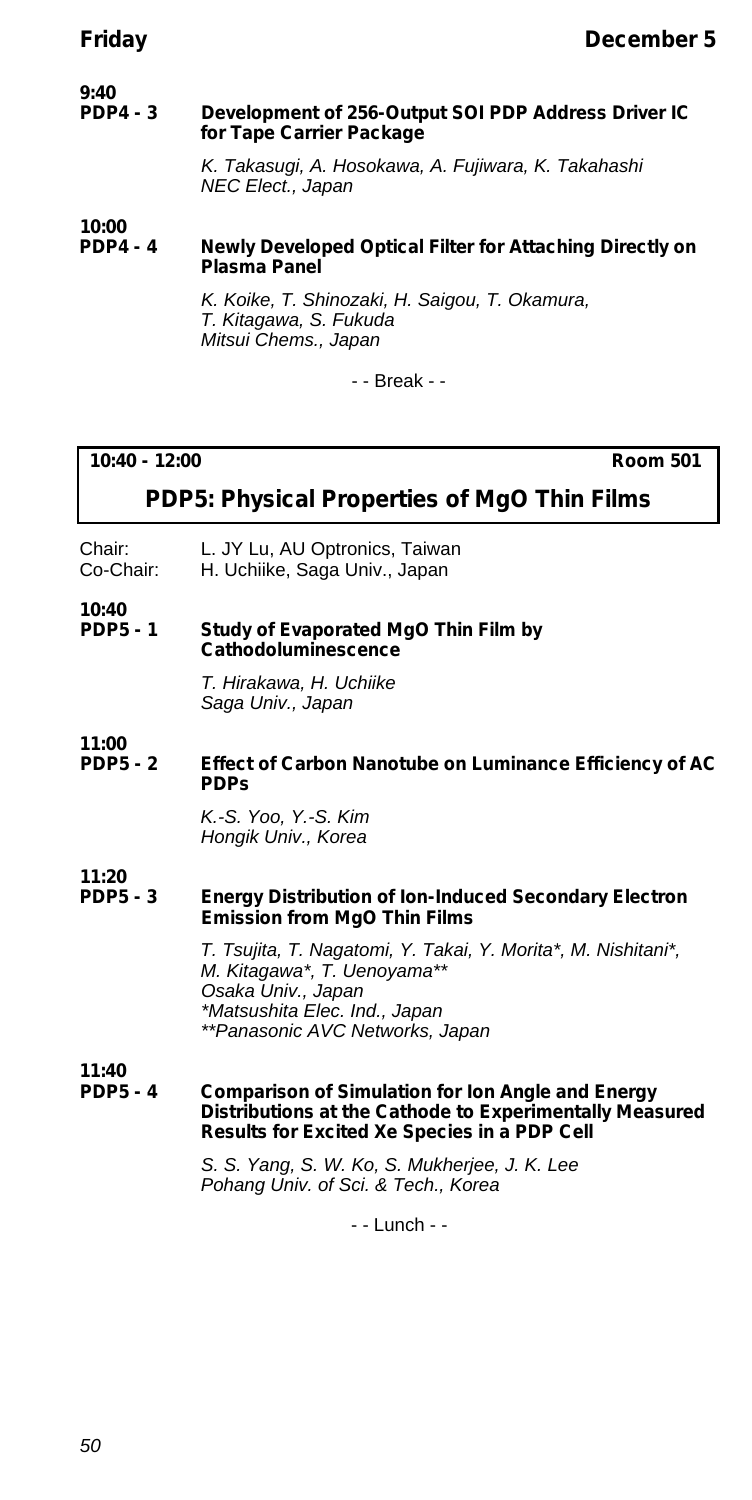| .                         |                                                                                                                                         |
|---------------------------|-----------------------------------------------------------------------------------------------------------------------------------------|
| $14:00 - 15:20$           | <b>Room 501</b>                                                                                                                         |
|                           | PDP6: New Concept PDPs & Manufacturing Processes                                                                                        |
| Chair:<br>Co-Chair:       | R. L. Johnson, Info Tech., USA<br>K. Nunomura, NEC Plasma Display, Japan                                                                |
| 14:00<br><b>PDP6 - 1:</b> | <i>Invited</i> Luminance Characteristics of Closed-Cell Type<br><b>Barrier Ribs Processed by Capillary Molding Process</b>              |
|                           | Y.-S. Kim, K.-I. Kim, T.-J. Chang, Y. Cho, S.-H. Yoon<br>Hongik Univ., Korea                                                            |
| 14:20<br><b>PDP6 - 2</b>  | <b>Full Plated Metal Electrodes for PDPs</b>                                                                                            |
|                           | S. Fukuta, K. Sugawa*, K. Inoue, S. Kasahara, K. Sakita,<br>K. Betsui<br>Fujitsu Labs., Japan<br>*Fujitsu Hitachi Plasma Display, Japan |
| 14:40<br><b>PDP6 - 3</b>  | Development of AC PDP with New Structure Using<br><b>Thick-Film Ceramic Sheet Technology</b>                                            |
|                           | H. Asai, S. Ajisaka, A. Oku, S. Mori, K. Ikesue, S. Mori,<br>K. Tanaka, N. Kikuchi, M. Hiroshima, S. Sakamoto<br>Noritake, Japan        |
| 15:00<br><b>PDP6 - 4</b>  | Highly Luminous 1-Meter Fine Plasma Tube Array for Wall<br>Display                                                                      |
|                           | Y. Yamazaki, K. Shinohe, A. Tokai, H. Hirakawa, H. Yamada,<br>M. Ishimoto, K. Awamoto, T. Shinoda<br>Fujitsu Labs., Japan               |

#### **Author Interviews**

17:00 - 18:00

#### **Sponsor:**

Plasma Display Technical Meeting

# **Saga Forum**

One Day PDP Forum and After Dinner Discussion December 6, 2003 Takeo Hot Spring, Saga

> Detail information will be sent by E-mail.

Plasma Display Tecnnical Meeting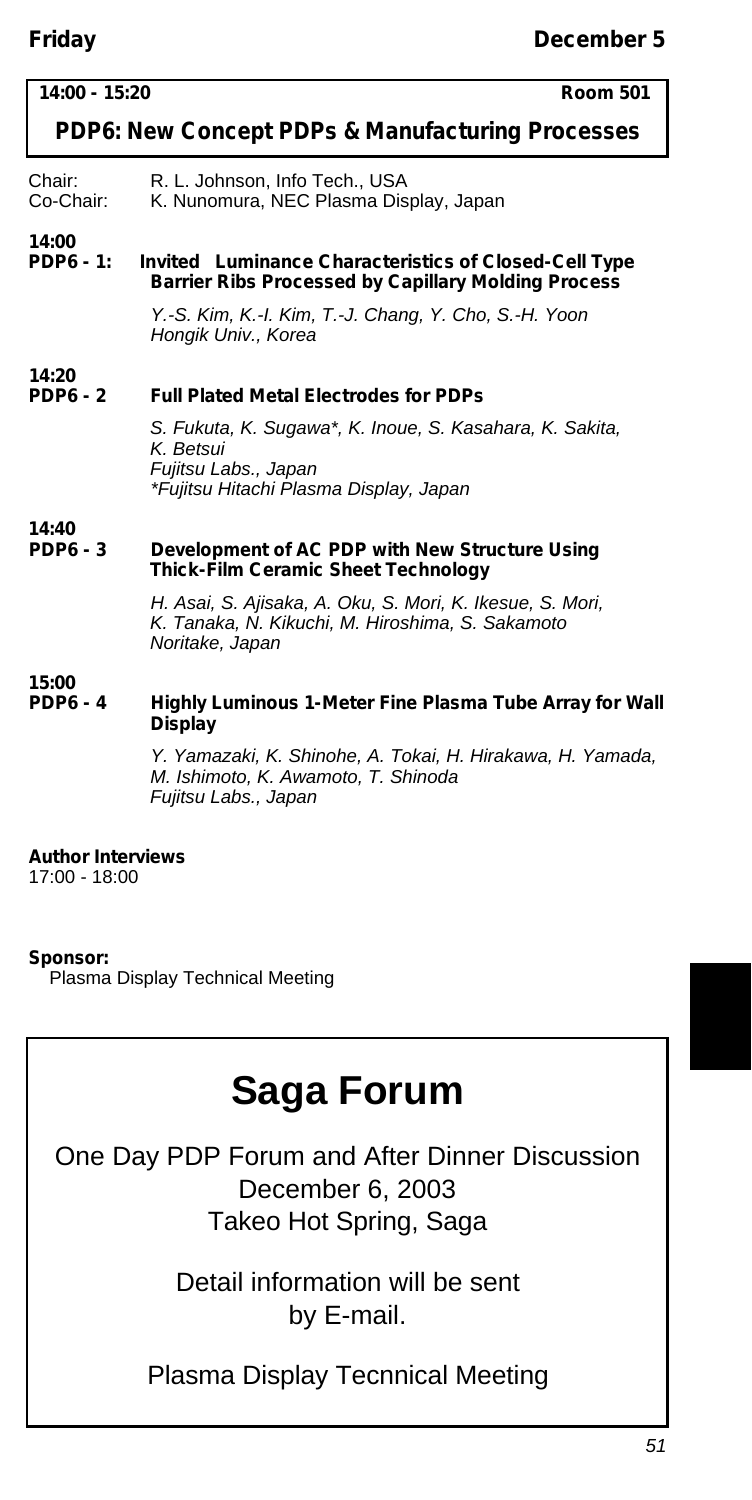## **Workshop on EL Displays, LEDs and Phosphors**

**Wednesday, December 3**

| 14:00 - 16:30  | Poster/Al Room (Room 203+204)                                                                                                                            |
|----------------|----------------------------------------------------------------------------------------------------------------------------------------------------------|
|                | Poster PHp: ELDs & Phosphors                                                                                                                             |
| PHp - 1        | Fabrication of Y <sub>2</sub> O <sub>3</sub> : Eu Nano-Thin-Film Phosphor by<br><b>Using RF Magnetron Sputtering Method</b>                              |
|                | N. Tsukahara, O. Miura, H. Murakami<br>ULVAC, Japan                                                                                                      |
| PHp - 2        | Luminescence Properties of Nano-Particle Phosphor<br><b>Added Conductive Materials</b>                                                                   |
|                | M. Hirakawa, O. Miura, H. Murakami<br>ULVAC, Japan                                                                                                       |
| PHp - 3        | Improvement of Light Emission Efficiency of TiO2:Sm<br>Nano-Thin-Film Phosphor                                                                           |
|                | C. Koakutsu, O. Miura, H. Murakami<br>ULVAC, Japan                                                                                                       |
| PHp - 4        | Luminescence Enhancement of Ba in SrTiO3:Pr, Al Red<br>Phosphor for Field Emission Display                                                               |
|                | K. B. Kim, J. E. Lee*, C. W. Won*, S. Y. Kang, Y. H. Song,<br>K. W. Koo**<br>ETRI, Korea<br>*Chungnam Nat. Univ., Korea                                  |
|                | **Youngdong Univ., Korea                                                                                                                                 |
| PHp - 5        | The Origin of Cathodoluminescence Enhancement of<br>ZnS:Ag,Cl Surface-Treated by Using a Combination of<br>Stirring and Ultrasonication in KOH Solutions |
|                | D. C. Lee, S. A. Bukesov*, D. H. Park, S. Lee, J. H. Kang,<br>W. B. Im, D. Y. Jeon<br>KAIST, Korea<br>*Seoul Semiconductor, Korea                        |
| PHp - 6        | The Effect of the Crystal Structure on the PL Intensity of<br><b>Eu Doped Metal Ortho-Vanadates</b>                                                      |
|                | J. H. Kang, W. B. Im, D. C. Lee, D. Y. Jeon<br>KAIST, Korea                                                                                              |
| PHp - 7        | An ac-Powder Electroluminescent Flexible Display                                                                                                         |
|                | S. Okamoto, K. Tanaka, Y. Izumi<br>NHK, Japan                                                                                                            |
| <b>PHp - 8</b> | Characteristics of AION-TION Insulators for Inorganic<br><b>Electroluminescent Display</b>                                                               |
|                | J. W. Lim, S. J. Yun, J. H. Lee<br>ETRI, Korea                                                                                                           |
| PHp - 9        | Improvement of Electroluminescent Properties by RF-<br>Sputtered SiN <sub>x</sub> :Ta,Zr Insulating Layers                                               |
|                | S. Tokunaga*,**, A. Mikami*<br>*Kanazawa Inst. of Tech., Japan                                                                                           |

*\*\*Sanyo Elec., Japan*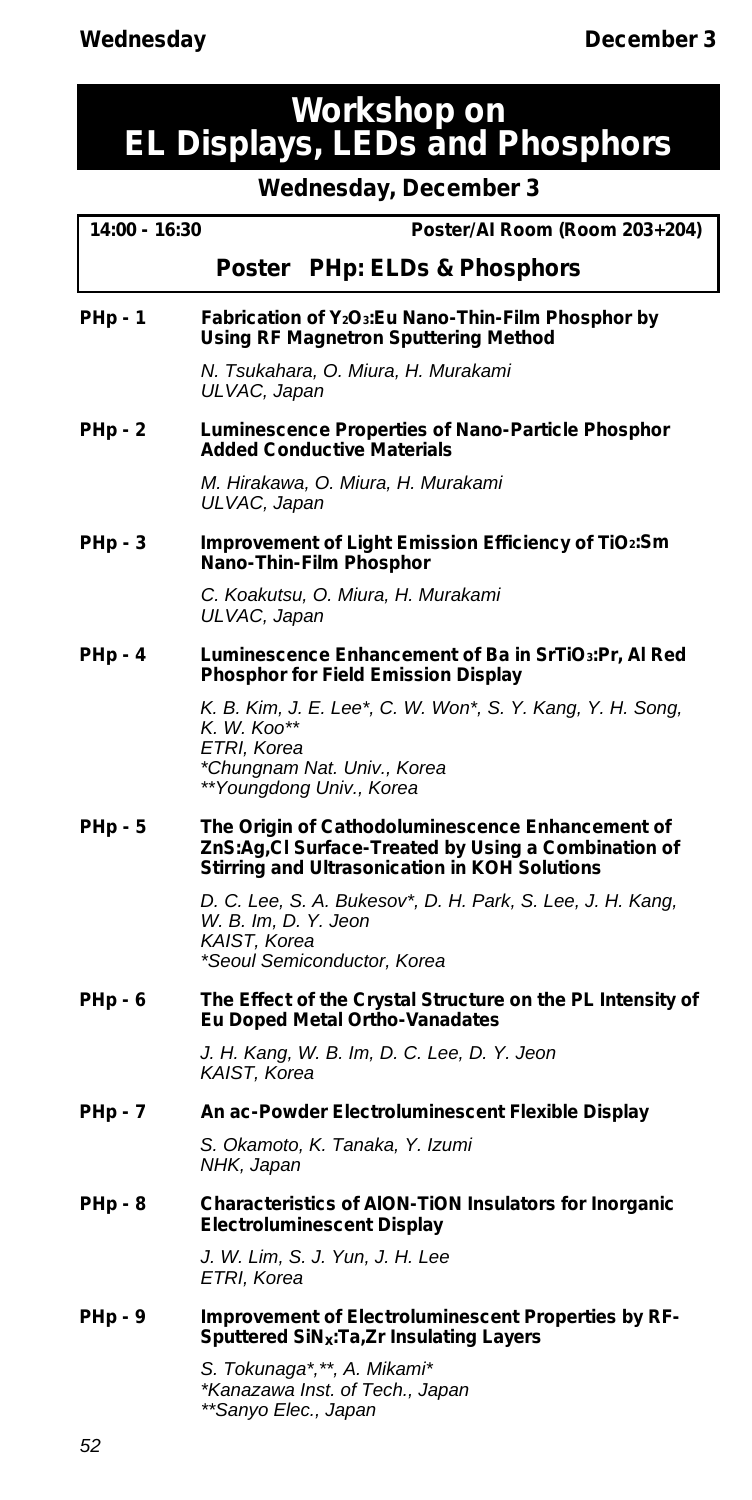#### **PHp - 10 Eu-Activated Ga2O3-SnO<sup>2</sup> Multicomponent Oxide Thin-Film Electroluminescent Phosphors**

*T. Minami, Y. Suzuki, T. Miyata Kanazawa Inst. of Tech., Japan*

#### **PHp - 11 Fabrication of SrS:Cu,F Thin-Film EL Devices with MOS Structure on Si Substrate**

*S. Hakamata, M. Ehara, H. Fukada, H. Kominami, Y. Nakanishi, Y. Hatanaka\* Shizuoka Univ., Japan \*Aichi Univ. of Tech., Japan*

#### **PHp - 12 Effect of Driving Frequency on the EL Characteristics of Y2O3-Based Phosphor TFEL Devices Using a Thick-Ceramic Insulator**

*T. Minami, Y. Suzuki, T. Miyata Kanazawa Inst. of Tech., Japan*

### **Thursday, December 4**

**9:00 - 9:05 Room 501**

### **Opening**

**9:00**

**Opening Remarks**

*H. Kobayashi, Workshop Co-Chair*

**9:05 - 10:25 Room 501**

#### **PDP3/PH1: Phosphors for PDPs**

Chair: L. F. Weber, Plasmaco, USA<br>Co-Chair: Y. Nakanishi, Shizuoka Univ.

Y. Nakanishi, Shizuoka Univ., Japan

#### **9:05**

**PDP3/PH1 - 1:** *Invited* **Study of New Luminescent Materials for PDPs**

*S. Kubota Tohoku Univ., Japan*

#### **9:25 PDP3/PH1 - 2 Oxidation of Doped Europium in BaMgAl10O<sup>17</sup> by Annealing Studied with X-ray Absorption Fine Structure Measurement**

*I. Hirosawa, T. Honma, K. Kato, N. Kijima\*, Y. Shimomura\*\* Japan Synchrotron Radiation Res. Inst., Japan \*Mitsubishi Chem., Japan \*\*Kasei Optonix, Japan*

**9:45 PDP3/PH1 - 3 Characterization of (Y,Gd)(P,V)O4:Eu for PDP Red Phosphor**

> *C. Okazaki, T. Suzuki, M. Shiiki Hitachi, Japan*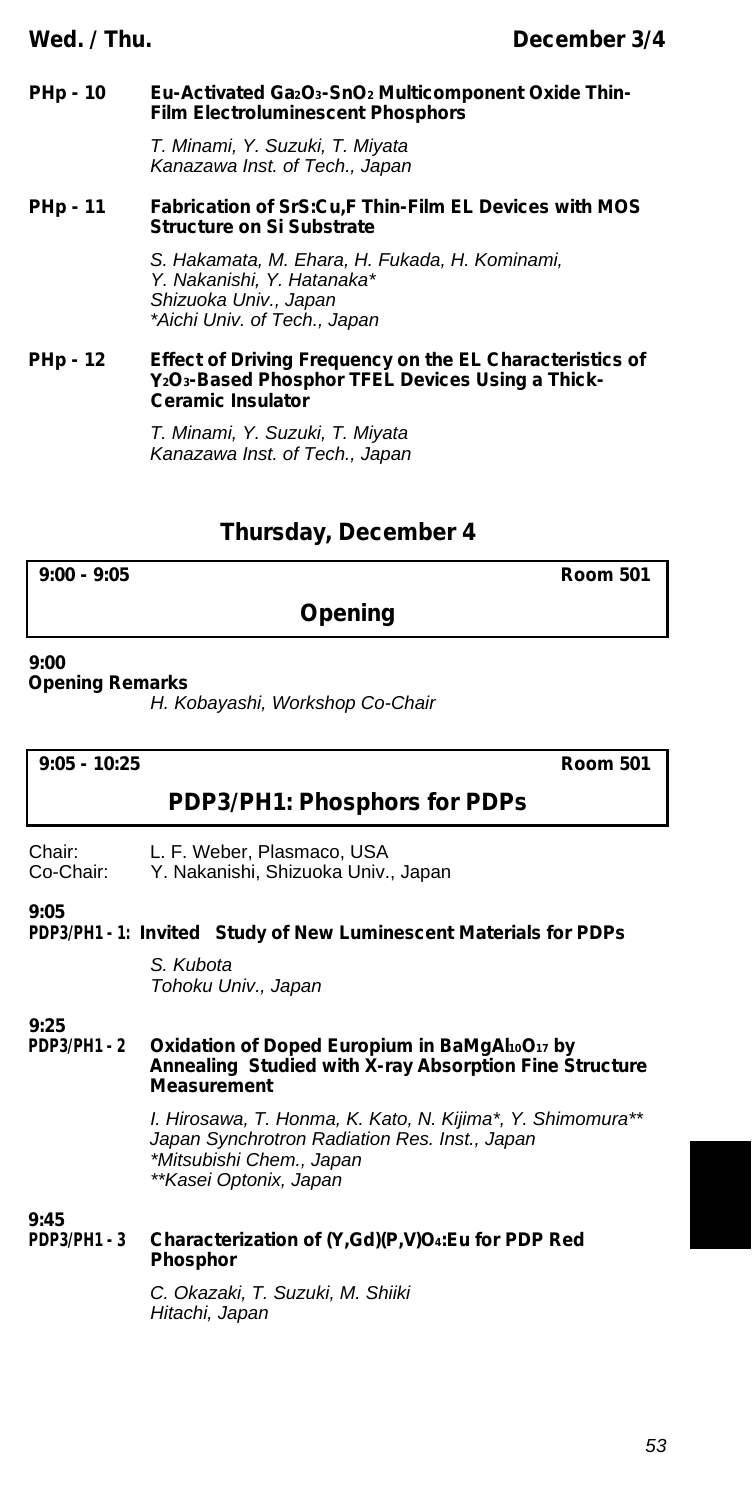#### **10:05 Luminescent Characteristics of Gd-Codoped CaMgSi2O6:Eu2+ Phosphors**

*E. Hata, T. Kunimoto\*, M. Tanaka, S. Yamaguchi, K. Ohmi, S. Tanaka, H. Kobayashi Tottori Univ., Japan \*Sumitomo Chem., Japan*

- - Break - -

#### **10:40 - 12:00 Room 501**

#### **PH2: ELDs & Phosphors for FEDs**

Chair: X. Wu, iFire Tech., Canada<br>Co-Chair: M. Shiiki. Hitachi. Japan M. Shiiki, Hitachi, Japan

**10:40**

**Invited** Defect Reduction and Blue Phosphor Performance **Improvement for TDEL Displays Using Color by Blue**

> *H. Abe, I. Yoshida, H. Hamada, D. Luke\*, J. Acchione\*, Y. Xin\* Sanyo Elec., Japan \*iFire Tech., Canada*

**11:10**

#### **PH2 - 2 Green Electroluminescence of EuGa2S<sup>4</sup> Thin Film**

*K. Tanaka, S. Okamoto NHK, Japan*

**11:30 Invited** Low Voltage Cathodoluminescent Properties of **Phosphors Synthesized by Liquid Phase Reaction**

> *H. Kominami, Y. Nakanishi Shizuoka Univ., Japan*

> > - - Lunch - -

| $13:50 - 15:30$<br><b>Room 501</b> |                                                                                         |
|------------------------------------|-----------------------------------------------------------------------------------------|
|                                    | <b>PH3: ELDS</b>                                                                        |
| Chair:<br>Co-Chair:                | A. M. Srivastava, General Elect., USA<br>A. Mikami, Kanazawa Inst. of Tech., Japan      |
| 13:50<br>PH3 - 1:                  | <i>Invited</i> Color by Blue - A New Method of Achieving Full<br>Color for Inorganic EL |
|                                    | X. Wu, A. Nakua, D. Cheong<br>iFire Tech., Canada                                       |
| 14:20                              |                                                                                         |
| PH3 - 2:                           | Invited GaN Phosphors and Black-Thick-Dielectric<br><b>Electroluminescent Displays</b>  |
|                                    | .1 Heikenfeld A. I Steckl*                                                              |

*J. Heikenfeld, A. J. Steckl\* Extreme Photonix, USA \*Univ. of Cincinnati, USA*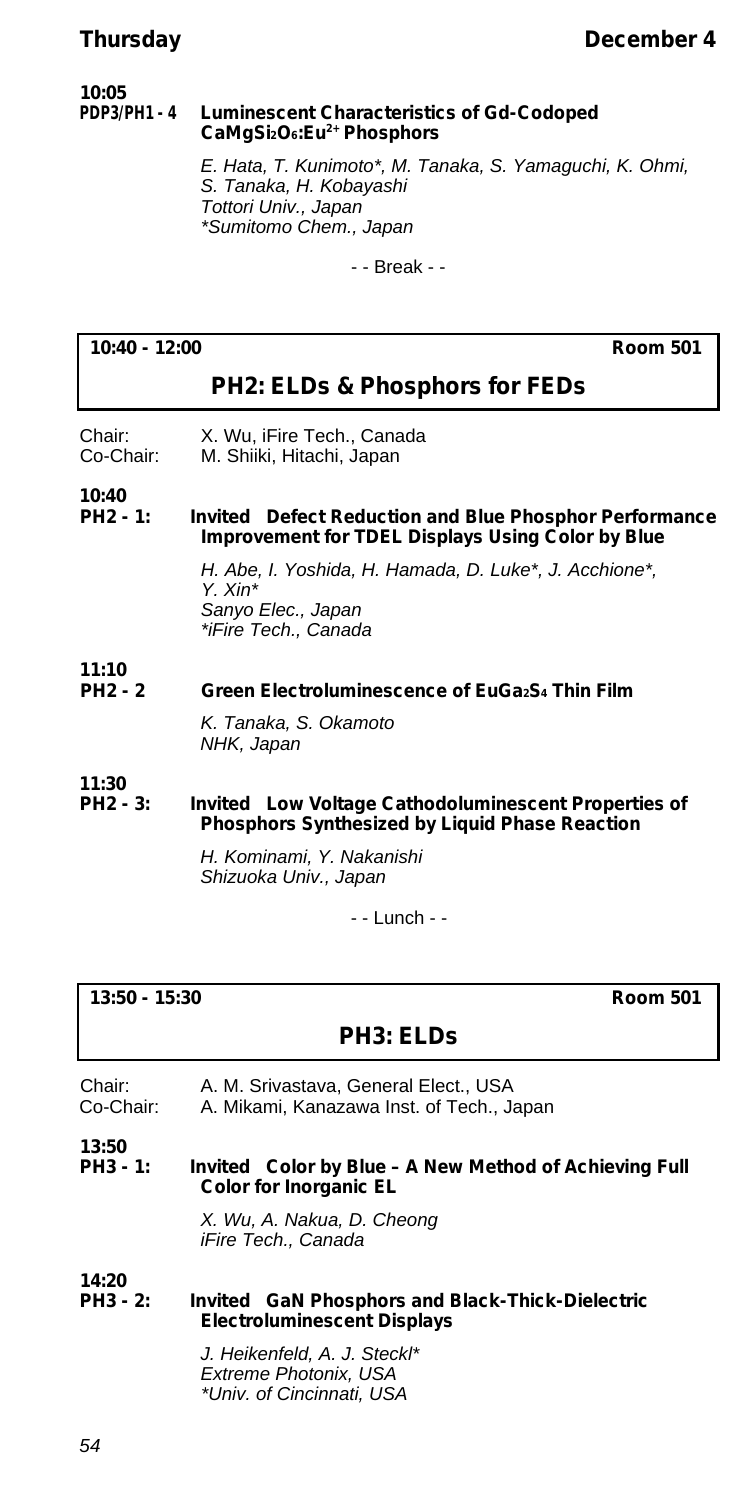#### **14:50 Improvement in Reproducibility of Bluish-Green Ce<sup>3+</sup></u> Luminescence by H2O Supply in Electron-Beam Evaporated SrS:Ce Thin Film Electroluminescent Devices**

*K. Takasu, S. Usui, H. Oka, K. Ohmi, S. Tanaka, H. Kobayashi Tottori Univ., Japan*

**15:10**

#### **Structural and Luminescent Characteristics of (Sr1-xCax)S:Cu,F TFEL Devices**

*M. Ehara, S. Hakamata, H. Fukada, H. Kominami, Y. Nakanishi, Y. Hatanaka\* Shizuoka Univ., Japan \*Aichi Univ. of Tech., Japan*

- - Break - -

**15:40 - 17:00 Room 501**

### **PH4: LEDs & Phosphors**

- Chair: H. Yamamoto, Tokyo Univ. of Tech., Japan<br>Co-Chair: J. Heikenfeld. Extreme Photonix. USA
- J. Heikenfeld, Extreme Photonix, USA

**15:40 Invited** Technologies for High-Efficiency Light-Emitting **Diodes**

> *G. Hatakoshi Toshiba Res. Consulting, Japan*

**16:10**

#### **Red, Green and Blue Oxide Phosphor Thin Films Prepared by Pulsed Laser Deposition Technique**

*T. Ishisaka, T. Kunimoto\*, M. Mizuno, K. Ohmi, S. Tanaka, H. Kobayashi Tottori Univ., Japan \*Sumitomo Chem., Japan*

**16:30**

**Invited** Phosphors for UV LED: White Light Emitting **Devices**

> *A. M. Srivastava General Elec., USA*

#### **Author Interviews**

17:00-18:00

#### **Sponsors:**

The 125th Research Committee on Mutual Conversion between Light and Electricity, JSPS Phosphor Research Society, ECSJ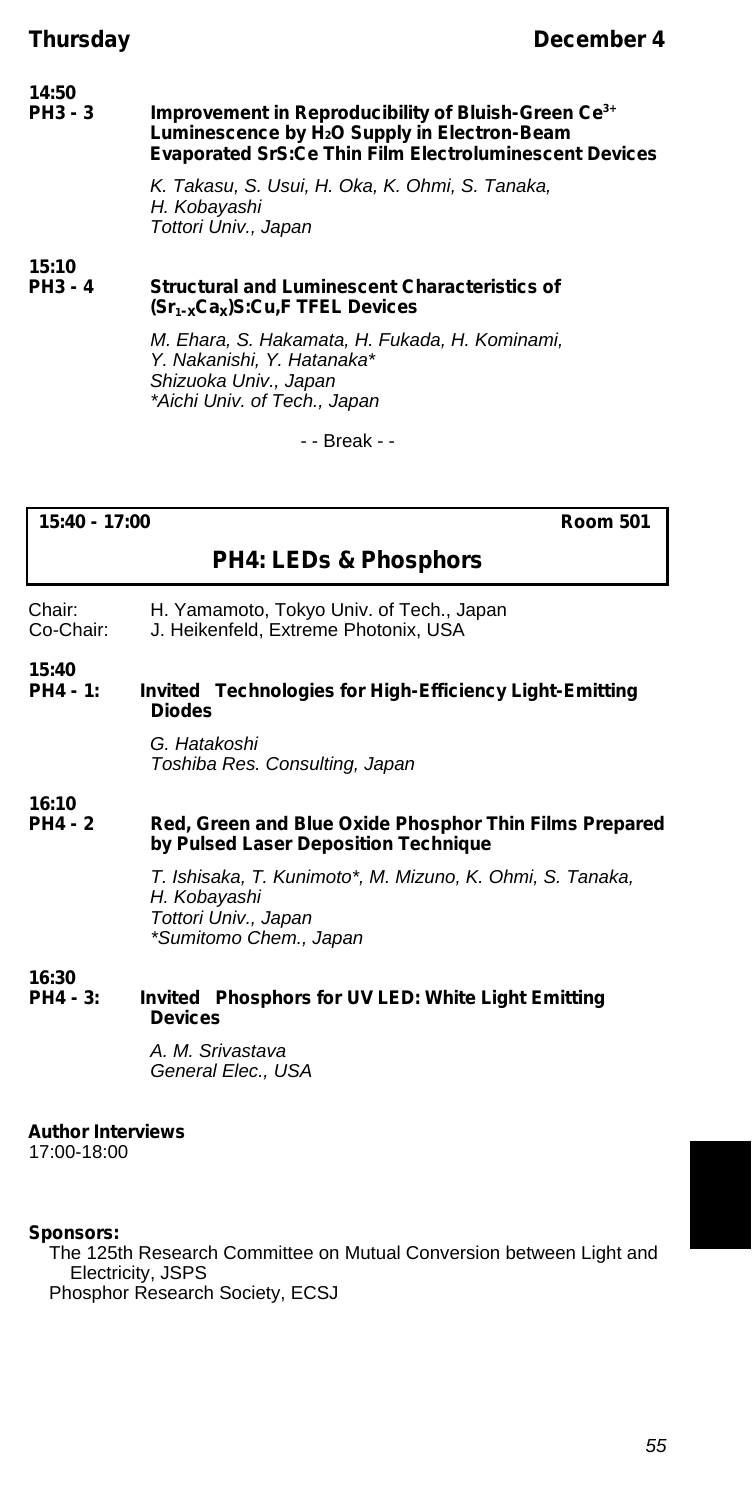## **Workshop on Field Emission Display**

### **Friday, December 5**

**9:00 - 9:10 Room 411+412**

### **Opening**

#### **9:00**

#### **Opening Remarks**

*K. Yokoo, Workshop Chair*

**9:10 - 10:20 Room 411+412**

### **FED1: FEDs**

- Chair: J. Ishikawa, Kyoto Univ., Japan
- Co-Chair: K. Shibayama, Mitsubishi Elec., Japan

**9:10**

#### **FED1 - 1:** *Invited* **Low Temperature CNT FED**

*J.-J. Kim, S. Kang, A. Chang, W. Son, C. Bae, J. Yi, M. Kim, S. Yoon, C. R. Lee cDream, USA*

#### **9:35 CNT Field Emission Video Display**

*L. H. Thuesen, D. S. Mao, V. Ginsberg, M. Yang, Y. J. Li, R. L. Fink, Z. Yaniv Appl. Nanotech, USA*

#### **9:50** 8-in. QVGA CNT FED of Normal Triode Structure

*M.-C. Hsiao, Y.-Y. Chang, C.-T. Lee, W.-Y. Lin, J.-R. Sheu, J.-H. Liao, C.-S. Chao, S.-C. Jiang, J.-C. Ho, S.-M. Huang, Y.-X. Chen, H.-C. Cheng, Y.-J. Shiau, W.-K. Huang, L.-Y. Chiang, C.-C. Lee ERSO/ITRI, Taiwan*

#### **10:05 Development of 7.6-in. Diagonal Full Color Ballistic Electron Surface-Emitting Display on PDP-Grade Glass Substrate**

*T. Ichihara, Y. Honda, T. Hatai, T. Baba, Y. Takegawa, Y. Watabe, K. Aizawa, T. Komoda, V. Vezin\*, N. Koshida\* Matsushita Elec. Works, Japan \*Tokyo Univ. of A&T, Japan*

- - Break - -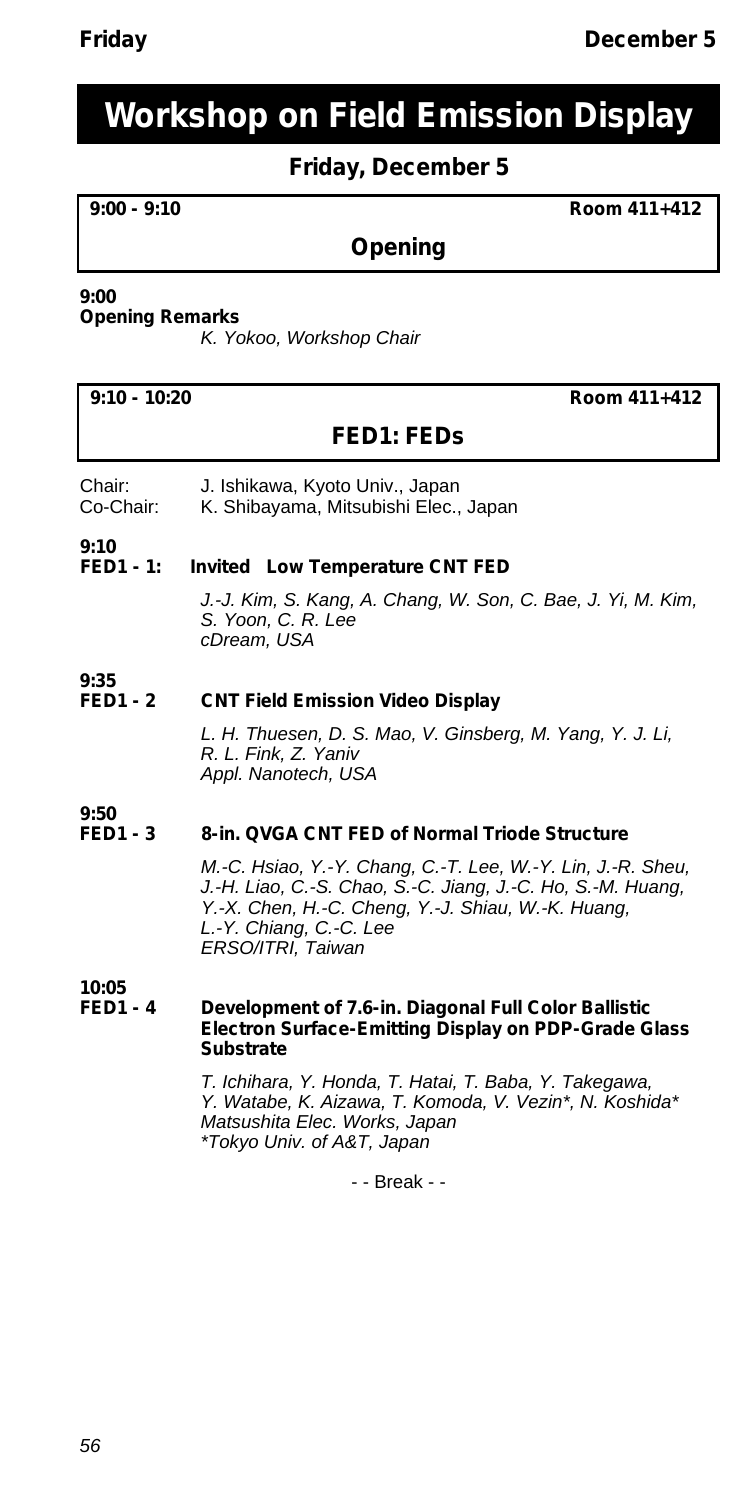| $10:35 - 11:50$<br>Room 411+412 |                                                                                                              |
|---------------------------------|--------------------------------------------------------------------------------------------------------------|
|                                 | <b>FED2: Emitter Materials</b>                                                                               |
| Chair:<br>Co-Chair:             | T. Asano, Kyushu Inst. of Tech., Japan<br>H. Mimura, Shizuoka Univ., Japan                                   |
| 10:35<br><b>FED2-1</b>          | Field Emission Electron Source by Using Graphite Nano-<br><b>Structure</b>                                   |
|                                 | T. Matsumoto, H. Mimura*<br>Stanley Elec., Japan<br>*Shizuoka Univ., Japan                                   |
| 10:50<br>$FED2 - 2$             | <b>Effect of Laser Irradiation on CNT-Cathodes in Different</b><br><b>Atmospheres</b>                        |
|                                 | W. Rochanachirapar, Y. Kanazawa, W. J. Zhao, M. Takai<br>Osaka Univ., Japan                                  |
| 11:05<br>$FED2 - 3$             | <b>Comparison of Field Emission Characteristics of</b><br><b>Transition Metal Nitrides and Carbides</b>      |
|                                 | Y. Gotoh, M. Y. Liao, H. Tsuji, J. Ishikawa<br>Kyoto Univ., Japan                                            |
| 11:20<br>$FED2 - 4$             | Electron Field Emission from Boron Nitride Nanofilm<br>Synthesized by Plasma-Assisted CVD                    |
|                                 | S. Funakawa, H. T. Luo, C. Kimura, T. Sugino<br>Osaka Univ., Japan                                           |
| 11:35<br>$FED2 - 5$             | <b>Fabrication of Thermal Field Emitter by Using Yttrium</b><br>Oxide                                        |
|                                 | T. Kawakubo, Y. Saito*, N. Miyamoto, H. Nakane, H. Adachi<br>Muroran Inst. of Tech., Japan<br>*Tohken, Japan |

- - Lunch - -

| 14:05 - 15:0 |  |
|--------------|--|
|              |  |

**14:05 - 15:05 Room 411+412**

#### **FED3: Emitter Fabrication Technologies**

Chair: M. Takai, Osaka Univ., Japan Co-Chair: N. Egami, NHK, Japan

#### **FED3 - 1 Fabrication of Advanced Transfer Metal Mold FEA**

*M. Nakamoto, K. Fukuda, M. Higa Toshiba, Japan*

**14:20**

**14:05**

#### **FED3 - 2 Fabrication of Electron Source for FED Using CNT Grown by Thermal CVD**

*T. Shiroishi, T. Sawada, M. Tarutani, A. Hosono, S. Nakata Mitsubishi Elec., Japan*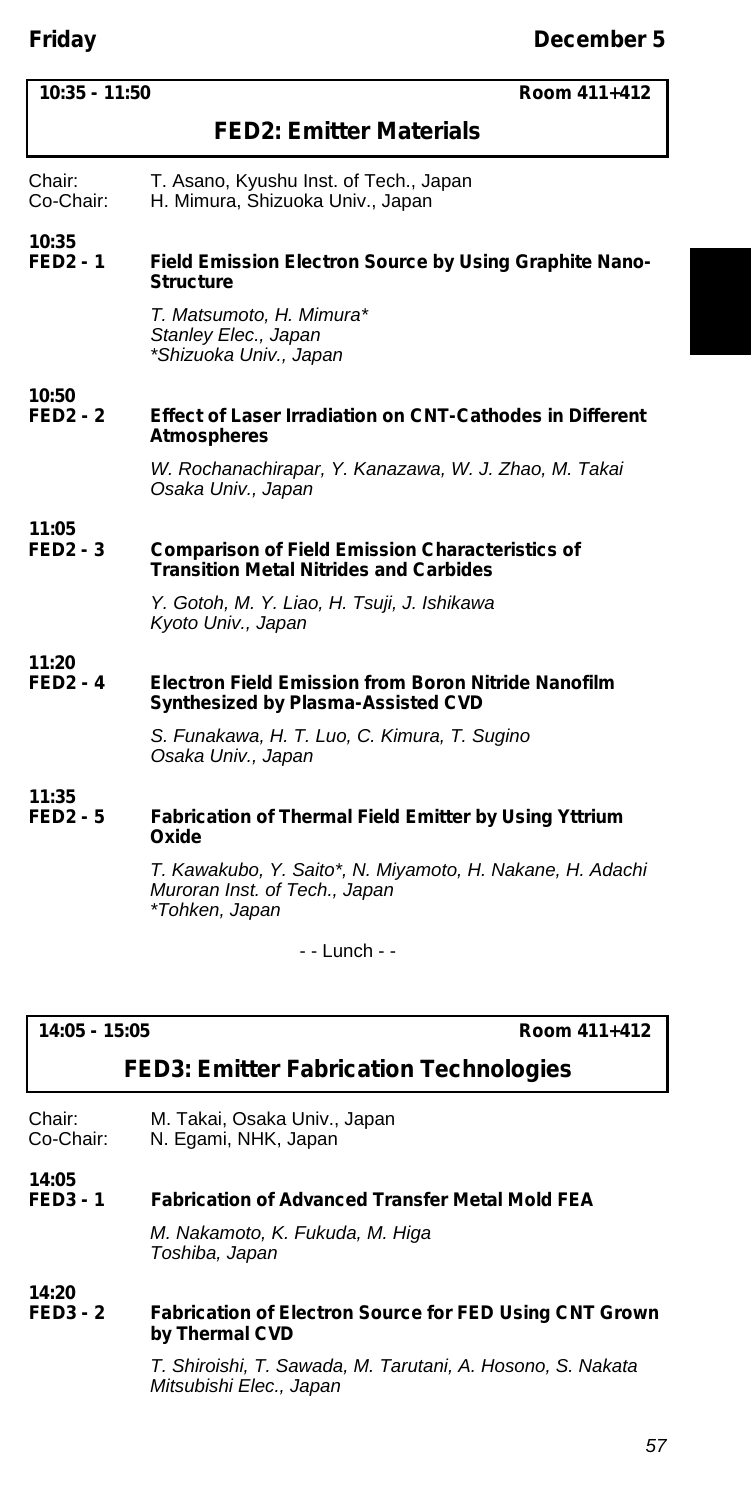#### **14:35 Gated Cold Cathode Array with Carbonic Nano-Pillars Formed by O<sup>2</sup> RIE for FED Application**

*T. Yoshida, A. Baba, T. Asano Kyushu Inst. of Tech., Japan*

**14:50**

#### **Optimization of FEA Fabricated by Using Beam Assisted Process**

*K. Murakami, N. Yamasaki, W. Jarupoonphol, Y. Tate, M. Takai Osaka Univ., Japan*

- - Break - -

#### **15:20 - 17:00 Room 411+412**

### **FED4: FED Fabrication Technologies**

Chair: J.-J. Kim, cDream, USA<br>Co-Chair: M. Nakamoto. Toshiba.

M. Nakamoto, Toshiba, Japan

#### **15:20 Invited** Improvement of Pixel Uniformity in CNT Lighting **Tubes Used for Large-Scale Tiled Displays**

*K. Shibayama, A. Hosono, S. Nakata, S. Okuda, Y. Imai, T. Iwata, M. Takai\* Mitsubishi Elec., Japan \*Osaka Univ., Japan*

**15:45**

#### **Feasibility Study on Graphite Nanofiber FED**

*M. Ushirozawa, M. Yamamoto, T. Takei, K. Hagiwara, Y. Murakami, T. Yamamoto, M. Hirakawa\*, H. Nakano\*, O. Miura\*, H. Murakami\*, K. Okasaka\*\*, K. Azami\*\*, K. Kaneko\*\*, T. Sasaki\*\* NHK, Japan \*ULVAC, Japan \*\*ULVAC Coating, Japan*

**16:00**

#### **FED4 - 3 Fabrication of Triode Structure Graphite Nanofiber FED**

*H. Nakano, M. Hirakawa, O. Miura, H. Murakami, K. Okasaka\*, K. Kaneko\*, A. Azami\*, T. Sasaki\*, K. Hagiwara\*\*, M. Ushirozawa\*\*, M. Yamamoto\*\*, T. Yamamoto\*\* ULVAC, Japan \*ULVAC Coating, Japan \*\*NHK, Japan*

**16:15**

#### **Active-Matrix CNT FED Driven by LTPS-TFT**

*Y. W. Wang, C. Y. Huang, H. Y. Tseng, C. M. Cheng, C. S. Chao, W. Y. Lin, H. Y. Cheng, C. T. Lee, C. Y. Chang, Y. Y. Chang, J. C. Ho, M. C. Hsiao, C. C. Cheng, Y. F. Wu, C. C. Lee ERSO/ITRI, Taiwan*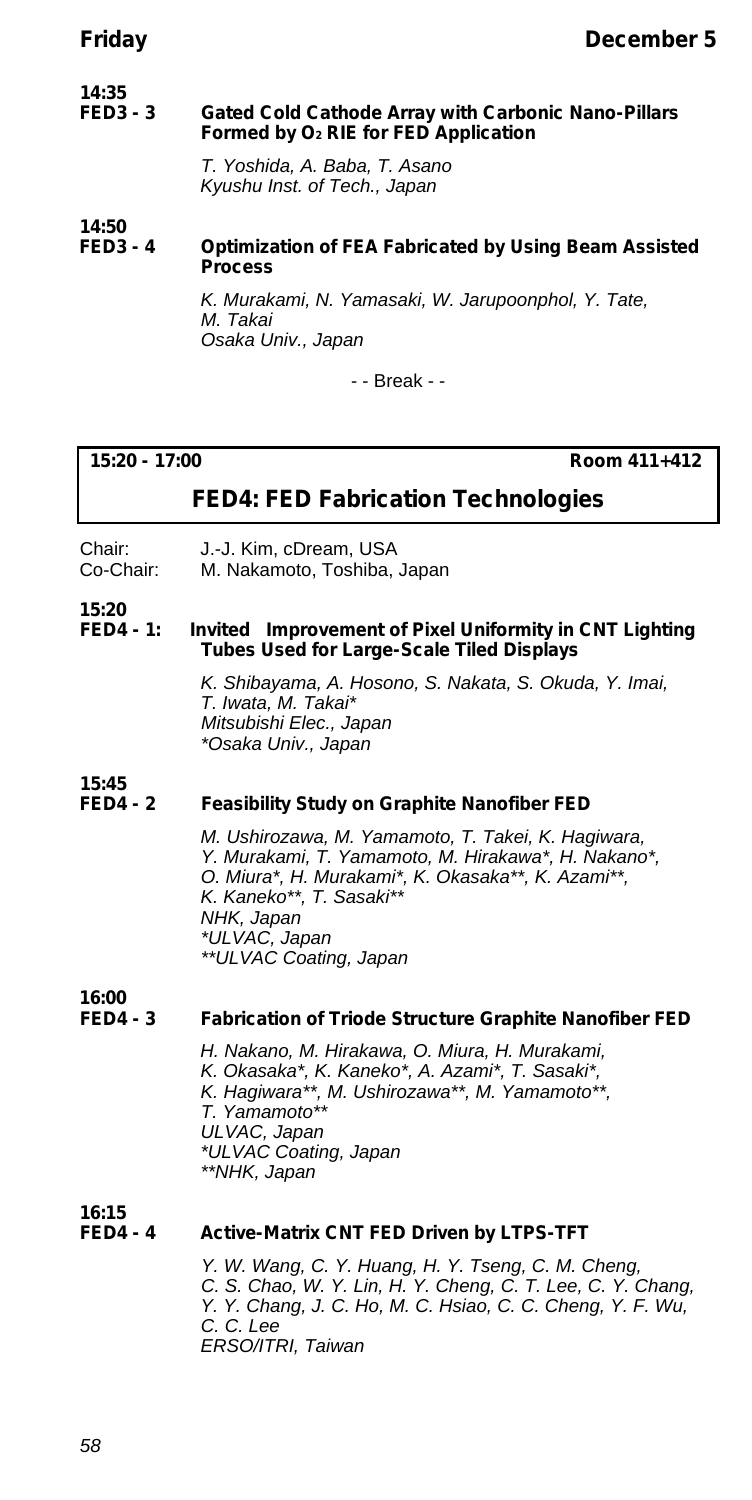#### **16:30 Novel Tetrode Structure for FEDs Using CNT** *H. T. Chun, H. Jeong\*, W. S. Seo, J. W. Park, N. J. Koh, D. J. Lee\*, D. G. Lee\* LG.Philips Displays, Korea \*Kumoh Nat. Inst. of Tech., Korea*

#### **16:45** 2-in. CNT FED Fabricated by Using Screen Printing **Method and Vacuum In-Line Sealing Technology**

*S. J. Kwon, T. H. Kim, B. K. Shon, E. S. Cho\*, J. D. Lee\*, H. S. Uh\*\*, S. H. Cho\*\*\*, C. G. Lee\*\*\* Kyung-Won Univ., Korea \*Seoul Nat. Univ., Korea \*\*Sejong Univ., Korea \*\*\*Samsung SDI, Korea*

#### **Author Interviews**

17:00 - 18:00

Sponsors:

158th Committee on Vacuum Nanoelectronics, JSPS '03 Asian Vacuum Microelectronics Conference

## **Late-News Papers**

**due October 2, 2003**

### **Submit a two-page Camera-ready manuscript of A4- or US letter-sized pages, reflecting Important new findings or developments to:**

### **IDW '03 Secretariat**

c/o The Convention Annecy Aoyama, 2F 2-6-12, Minami-Aoyama, Minato-ku Tokyo 107-0062, Japan Phone +81-3-3423-4180 Fax +81-3-3423-4108 http://idw.ee.uec.ac.jp/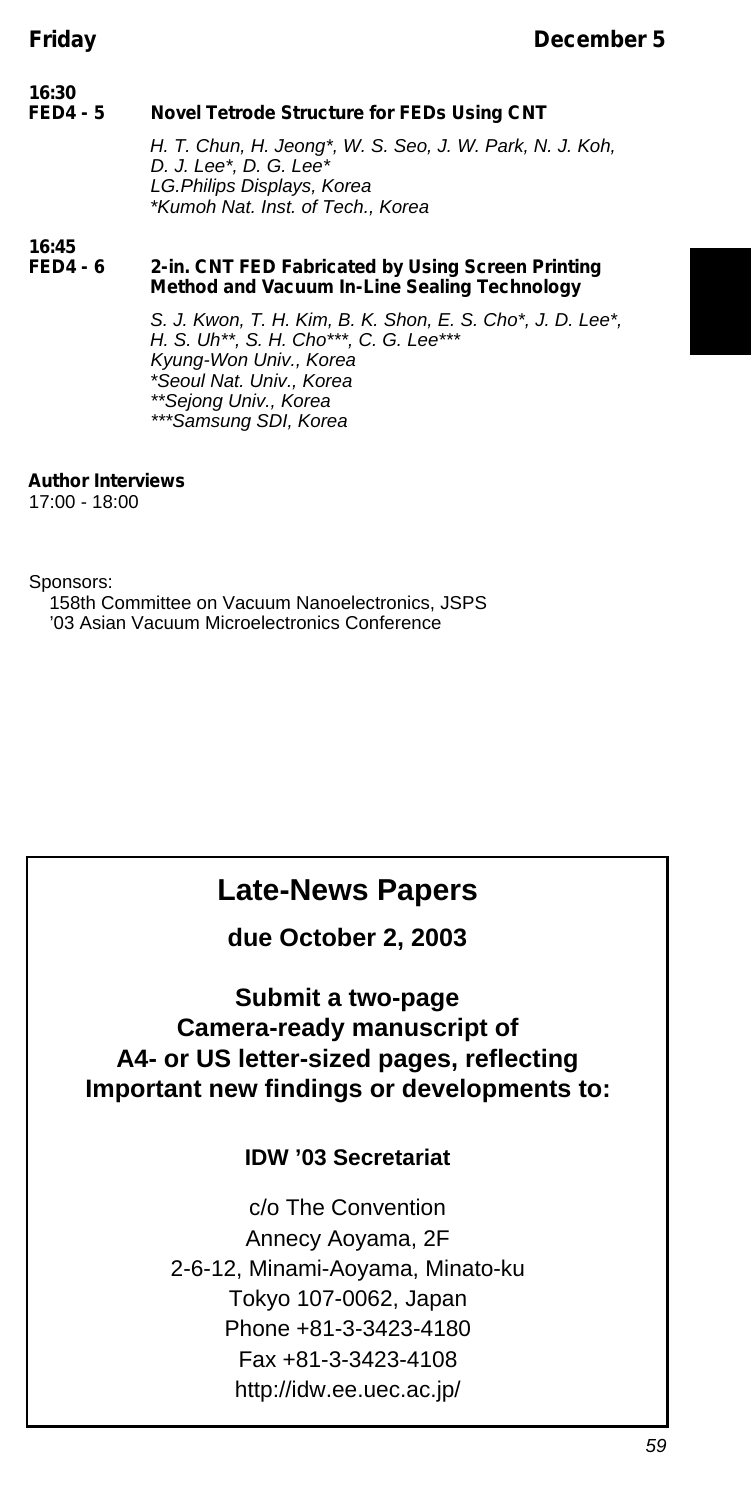## **Workshop on Organic EL Displays**

### **Wednesday, December 3**

#### **10:40 - 12:05 Room 409+410**

#### **OEL1: Materials**

Chair: T. Tsutsui, Kyushu Univ., Japan<br>Co-Chair: J. Kido Yamagata Univ., Japan J. Kido, Yamagata Univ., Japan

#### **10:40 Invited** Recent Progress of New Light-Emitting Polymers

*S. Doi, C. Sekine, Y. Tsubata, M. Ueda, T. Noguchi, T. Ohnishi Sumitomo Chem., Japan*

#### **11:00 Invited** Exciton Annihilation at High Current Density in **Organic Light Emitting Diodes**

*C. Adachi\*,\*\*, Y. Kawamura\*,\*\*, H. Yamamoto\* \*Chitose Inst. of Sci. & Tech., Japan \*\*Japan Sci. & Tech., Japan*

#### **11:20 High Efficiency, Long-Lived Electrophosphorescent OLEDs for Both Active and Passive Matrix Displays**

*R. C. Kwong, Y.-J. Tung, J. Brooks, M. S. Weaver, V. Adamovich, M. R. Nugent, J. J. Brown Universal Display, USA*

#### **11:35 Novel Host and Blocking Materials for Efficient and Stable Phosphorescent OLED Devices**

*H. Vestweber, I. Bach, H. Becker, R. Fortte, O. Gelsen, A. Gerhard, S. Heun, P. Stoessel, M. Sakamoto Covion Organic Semiconductors, Germany*

**11:50**

#### **OEL1 - 5 Efficient Organic EL Devices with New Electron Transport Materials**

*K. Fukuoka, M. Matsuura, M. Funahashi, H. Yamamoto, C. Hosokawa Idemitsu Kosan, Japan*

- - Lunch - -

# **BANQUET**

Wednesday, December 3  $18:40 - 20:30$ Hotel Okura Fukuoka

See page 6 for details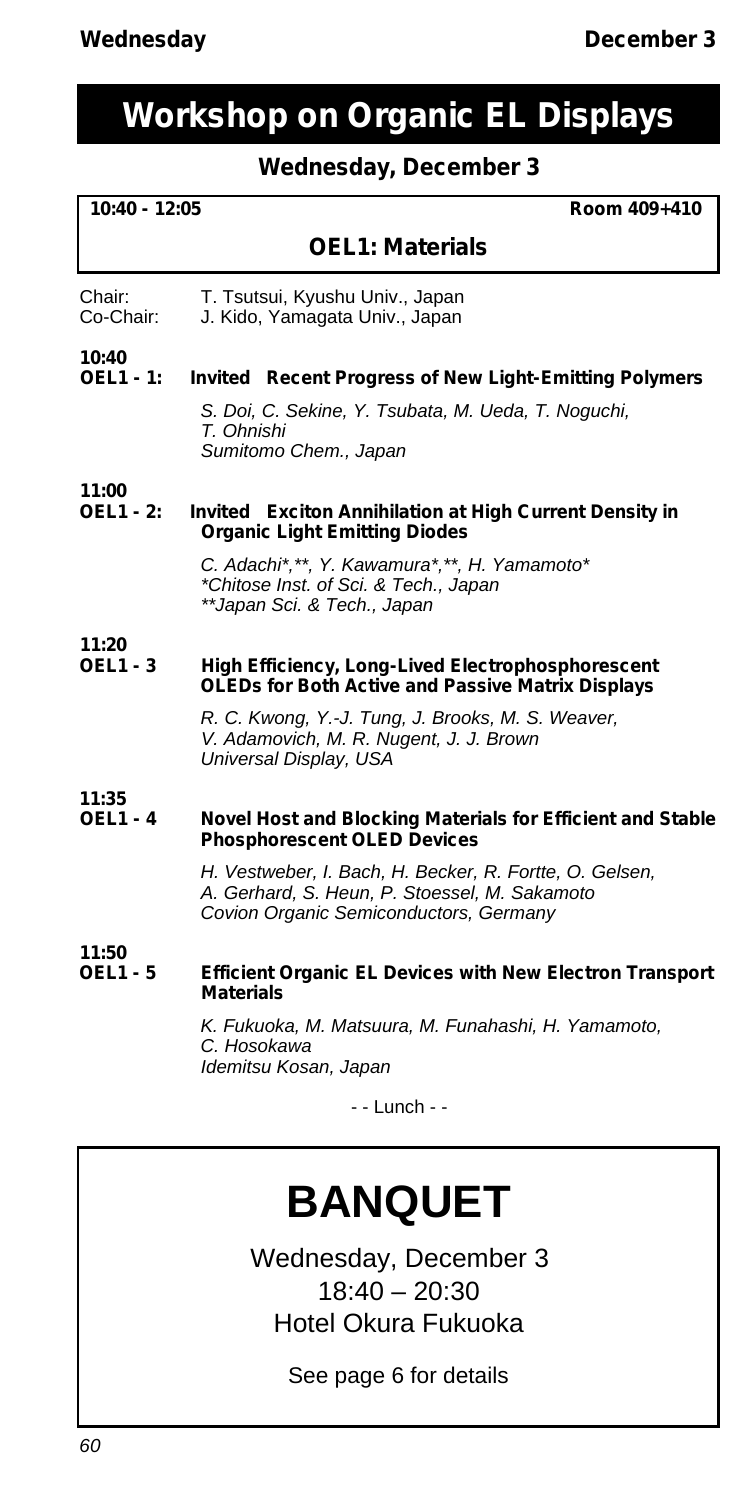#### **13:50 - 15:15 Room 409+410**

#### **OEL2: Devices (1)**

Chair: H. Murata, JAIST, Japan<br>Co-Chair: H. Takahashi, Sanyo Ele

H. Takahashi, Sanyo Elec., Japan

**13:50 Invited** Multiphoton Emission OLED: Structure and **Property**

> *T. Matsumoto, T. Nakada, J. Endoh, K. Mori, N. Kawamura, A. Yokoi, J. Kido\* IMES, Japan \*Yamagata Univ., Japan*

## **14:10**

#### **Invited** Flexible OLED Display Using Plastic Substrate

*T. Miyake, A. Yoshida, T. Yoshizawa, A. Sugimoto, H. Kubota, T. Miyadera, M. Tsuchida, H. Nakada Pioneer, Japan*

## **14:30**

#### **High Efficiency White-Light-Emitting Organic Electroluminescent Devices Based on New Color-Mixing Techniques**

*A. Mikami, A. Okada, T. Tsubokawa Kanazawa Inst. of Tech., Japan*

#### **14:45 Improvement of the External Extraction Efficiency of Organic LED by Using Pyramid Array**

*N. Sone, Y. Kawakami Stanley Elec., Japan*

**15:00**

#### **Status of OEL Display Production by OVPD and Scaling towards Next Generations**

*M. Schwambera, M. Gersdorff, M. Meyer, M. Reinhold, G. Strauch, M. Heuken, R. Beccard, T. McEntee Aixtron, Germany*

- - Break - -

#### **15:35 - 17:00 Room 409+410**

#### **OEL3: Devices (2)**

| Chair:    | C. Adachi, Chitose Inst. of Sci. & Tech., Japan |
|-----------|-------------------------------------------------|
| Co-Chair: | M. Tsuchida, Pioneer, Japan                     |

**15:35**

**Invited** Flexible Color OLED Display Based on **Phosphorescent Polymers**

> *S. Tokito, M. Suzuki, T. Tsuzuki NHK, Japan*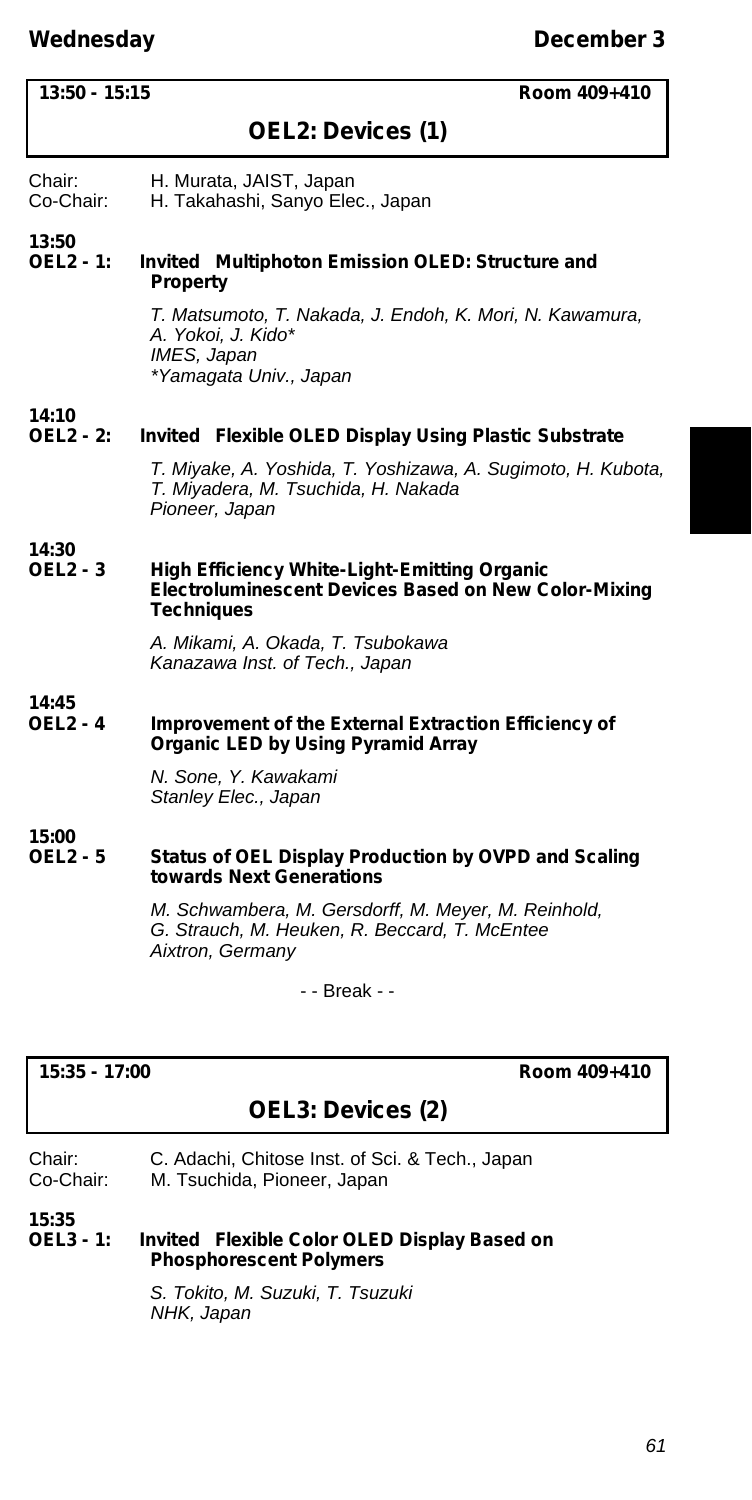#### **15:55 Invited** Enhanced Stability of Organic Light-Emitting **Diodes Doped with Fluorescent Dye**

*H. Murata JAIST, Japan*

#### **16:15 Current Heating and Temperature Dependence of Lifetime in PLEDs**

*M. Koden, Y. Fujita, S. Okazaki, S. Mitsui Sharp, Japan*

#### **16:30 Total Solution Process of Solution-Processed Organic Electroluminescent Devices with Low- Molecular-Weight Organic Molecules**

*M. Ooe, R. Satoh, T. Echigo, S. Naka, H. Okada, H. Onnagawa, T. Miyabayashi\*,\*\*, T. Inoue\*,\*\* Toyama Univ., Japan \*Brother Inds., Japan \*\*Japan Sci. & Tech., Japan*

#### **16:45** Polymeric Semiconductor Devices Having Pattern and **Layer-by-Layer Structure Made by Spray Deposition**

*T. Ishikawa, M. Shakutsui, K. Fujita, T. Tsutsui Kyushu Univ., Japan*

**Author Interviews** 17:00 - 18:00

**14:00 - 16:30 Poster/AI Room (Room 203+204)**

#### *Poster* **AMD/OELp: Active-Matrix OLED**

#### **AMD/OELp - 1 An Active Matrix OLED Display Employing an Improving Gray Scale Structure**

*J.-Y. Hu. , C.-S. Yang., W.-T. Sun. , J.-S. Yu. , C.-S. Li. , J.-C. Tseng. , C.-C. Chen. , T.-S. Chui. , J.-J. Lih. , C.-F. Sung. , C.-H. Li. , S.-H. Li. , T.-H. Hsiao. , Y.-F. Wang AU Optronics, Taiwan*

#### **AMD/OELp - 2 AM-OLED Pixel Circuits Suitable for TFT Array Testing**

*Y. Sakaguchi, D. Nakano IBM Res., Japan*

#### **AMD/OELp - 3 Design of a Novel 6-bit Current Data Driver System for AM-OLED**

*W.C. Hsueh, C.Y. Meng\*, A. Shin, Y.M. Tsai Toppoly Optoelect., Taiwan \*Nat. Taiwan Univ., Taiwan*

#### **AMD/OELp - 4 A Self-Compensated Voltage Programming Pixel Structure for Active-Matrix Organic Light Emitting Diodes**

*S. M. Choi, O. K. Kwon Hanyang Univ., Korea*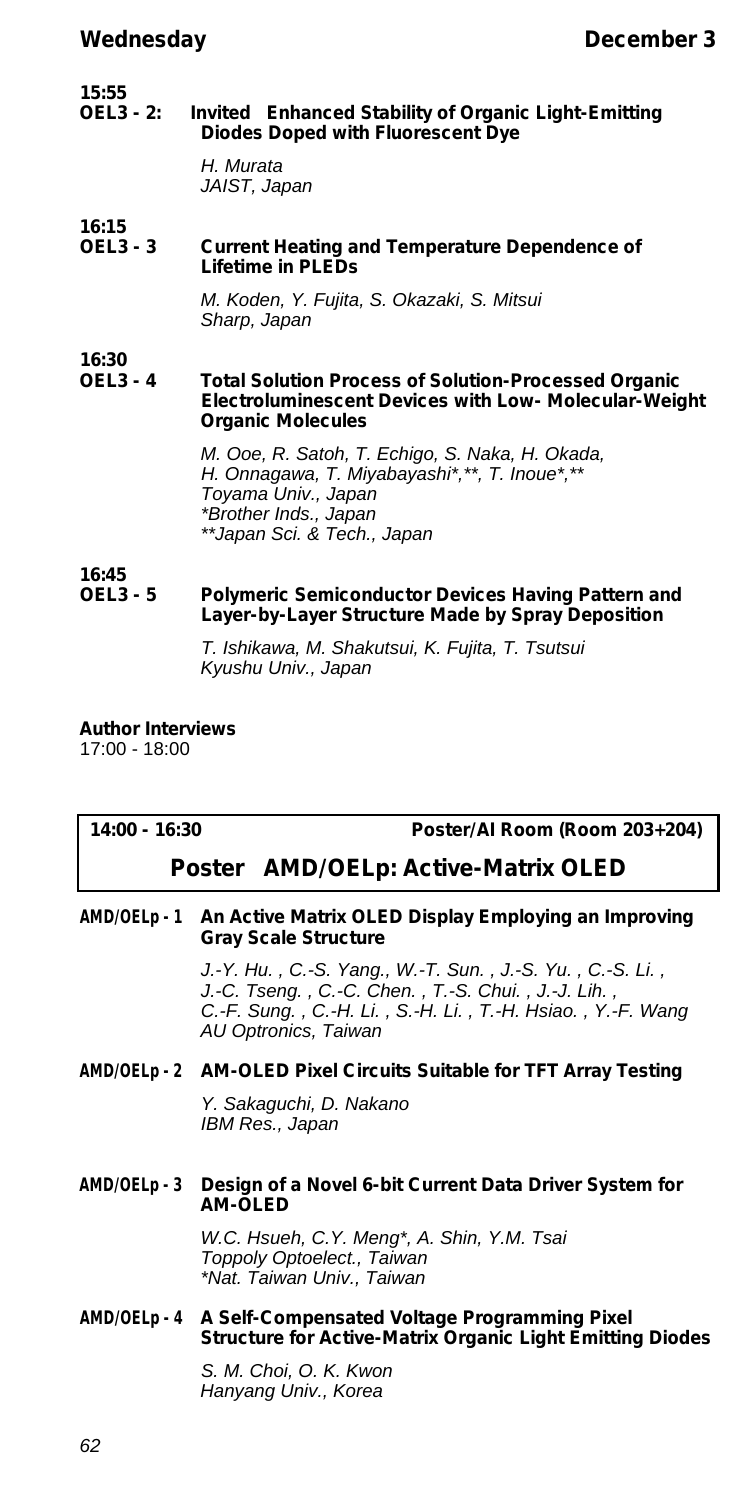#### **AMD/OELp - 5 A High Uniformity Voltage Programmed Active-Matrix OLED**

*J.-R. Shih, C.-R. Chen, C.-F. Chung, Y.-H. Yeh, J.-R. Lin, C.-H. Liou, M.-D. Chen ERSO/ITRI, Taiwan*

#### **AMD/OELp - 6 Apparatus for Improving Yields of Active-Matrix OLED Panels**

*C.-C. Kuo\*,\*\*, W.-T. Liao\*, H.-R. Han\*, Y.-H. Yeh\*\*\*, W.-C. Wang\* \*Windell, Taiwan \*\*Nat. Chung Hsing Univ., Taiwan \*\*\*ERSO/ITRI, Taiwan*

#### **AMD/OELp - 7 Active-Matrix Organic Light Emitting Diode Drive Circuit**

*C.-C. Kuo\*,\*\*, H.-R. Han\*, W.-T. Liao\*, M.-D. Chen\*\*\*, W.-C. Wang\* \*Windell, Taiwan \*\*Nat. Chung Hsing Univ., Taiwan \*\*\*ERSO/ITRI, Taiwan*

#### **AMD/OELp - 8 A New Poly-Si TFT Based AM-OLED Driving Method with both Amplitude and Pulse Width Modulation**

*J. Y. Jeong, J. Kim Univ. of Suwon, Korea*

#### **AMD/OELp - 9 Development of IR Drop Simulator for AM-OLED**

*H. Miyazawa, S. B. You, J. W. Lee, C. H. Lee, K. B. Cheong, J. H. Lee, N. Komiya Samsung SDI, Korea*

### **Thursday, December 4**

**AMD3/OEL4: AM-OLED (1)**

Chair: K. Mameno, Sanyo Elec., Japan<br>Co-Chair: R. Hattori, Univ. of Tokyo, Japan R. Hattori, Univ. of Tokyo, Japan

**9:00**

#### **AMD3/OEL4 - 1:** *Invited* **Technological Challenge toward AM-OLED TV**

*T. Urabe Sony, Japan*

#### **9:25 Pixel Circuit for a-Si AM-OLED**

*S. Ono, Y. Kobayashi, K. Miwa, T. Tsujimura IDTech, Japan*

**9:45 AMD3/OEL4 - 3 A Uniform 10-in. Color Active-Matrix OLED with New Pixel Driving Circuit**

> *Y.-H. Yeh, J.-R. Shilh, C.-R. Chen, Y.-H. Kuo, Y.-L. Liu, C.-C. Chen, C.-F. Chung, C.-C. Chen, C.-Y. Hung, H.-Y. Tseng, T.-H. Chen, M.-D. Chen ERSO/ITRI, Taiwan*

**9:00 - 10:25 Main Hall**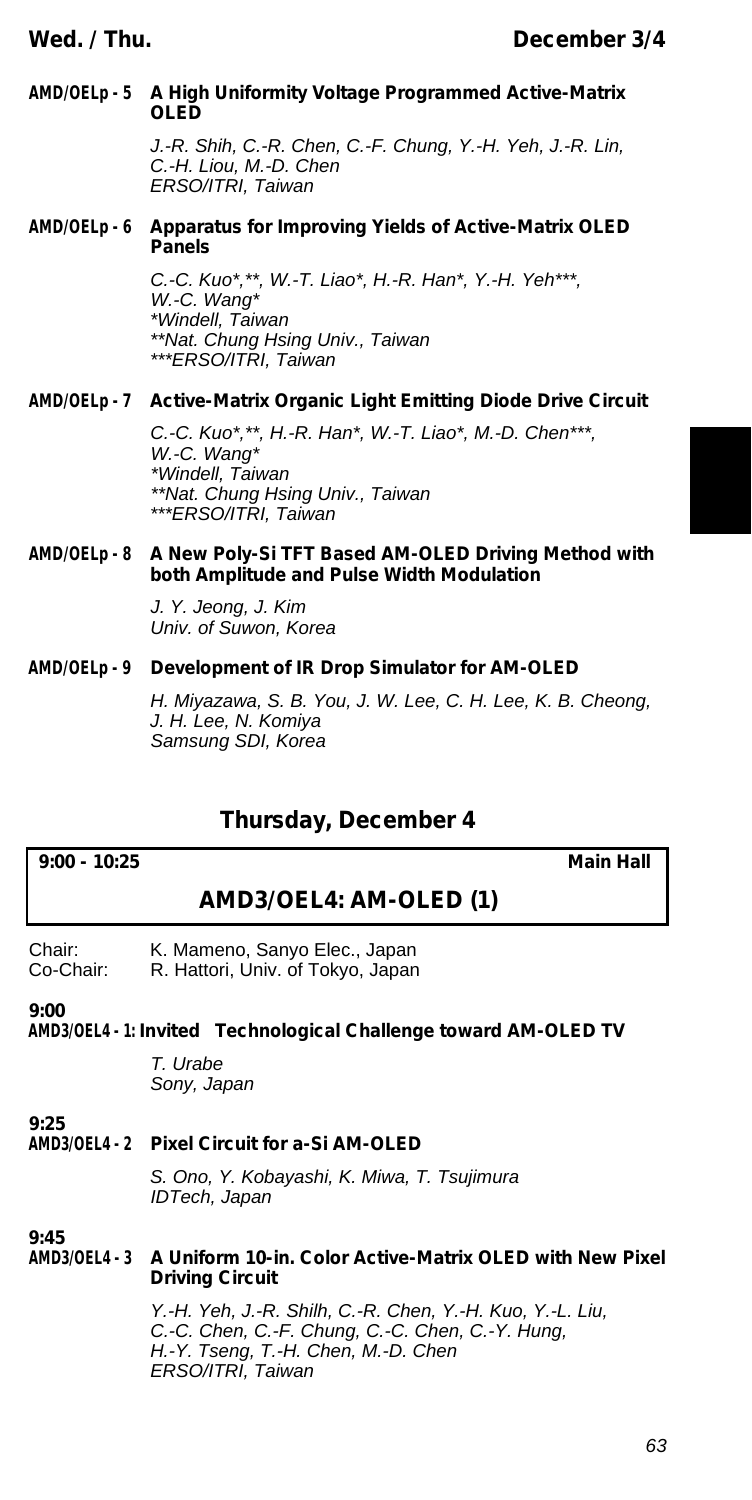#### **10:05 AMD3/OEL4 - 4 Optimization of a Time Ratio Gray Scale Method for OLED Display**

*T. Nanmoto, H. Hara, K. Takahashi, T. Iwashita, H. Hirayama, H. Kawai, S. Inoue, T. Shimoda Seiko Epson, Japan*

- - Break - -

#### **10:40 - 12:05 Main Hall**

### **AMD4/OEL5: AM-OLED (2)**

Chair: T. Urabe, Sony, Japan<br>Co-Chair: H. Hamada, Sanyo Ele H. Hamada, Sanyo Elec., Japan

#### **10:40**

**AMD4/OEL5 - 1:** *Invited* **High-Resolution AM-OLED Display Using White Emitter and Color Filter Array**

> *K. Mameno, S. Matsumoto, R. Nishikawa, T. Sasatani, T. Yamaguchi, K. Suzuki, Y. Hamada, N. Saito, K. Yoneda Sanyo Elec., Japan*

#### **11:05 AMD4/OEL5 - 2 A New 6-bit Digital-Type Current Driven Structure of OLED Display**

*J.-C. Tseng, C.-S. Yang, W.-T. Sun, J.-S. Yu, C.-S. Li, C.-C. Chen, J.-Y. Hu, T,-S. Chui, J.-J. Lih, C.-F. Sung, C.-H. Li, S.-H. Li, T.-H. Hsiao, Y.-F. Wang AU Optronics, Taiwan*

#### **11:25 Comparison of Vth Compensation Ability Among Voltage Programming Circuits for AM-OLED Panels**

*N. Komiya, C. Y. Oh, K. M. Eom, J. T. Jeong, H. K. Chung, O. K. Kwon\* Samsung SDI, Korea \*Hanyang Univ., Korea*

**11:45 5-TFT Pixel Circuit Design For Active-Matrix Organic Light Emitting Diode Compensating Non-Uniformity of Poly-Si TFTs and OLEDs**

> *J.-H. Lee, W.-J. Nam, B.-H. You, M.-K. Han Seoul Nat. Univ., Korea*

**Author Interviews** 17:00 - 18:00

**14:00 - 16:30 Poster/AI Room (Room 203+204)**

#### *Poster* **OELp: OEL Materials & Devices**

**OELp - 1 Organic EL Devices Using New Iridium Complexes with Polymerizable Functional Group as One of the Ligands**

> *X. Wang, K. Ogino, K. Tanaka, H. Usui Tokyo Univ. of A&T, Japan*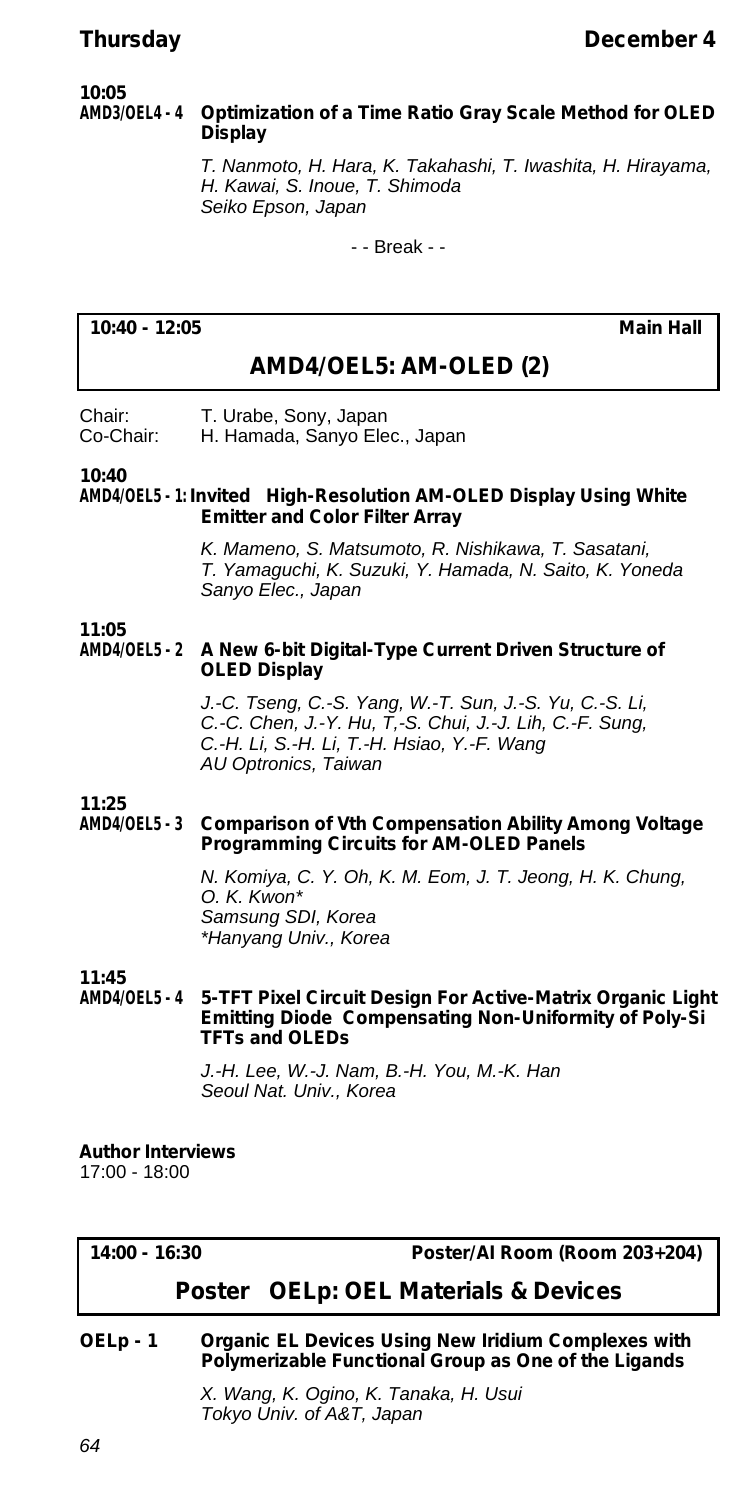**OELp - 2 Boron Compounds as Blue Emitting Materials for OLED**

*H. H. Rho, M. K. Choi, Y. K. Ha Hongik Univ., Korea*

**OELp - 3 Preparation of Novel Red Light-Emitting Materials Based on a 2,1,3-Benzothiadiazole Unit and their Application to Organic Electroluminescent Devices**

> *S. Kato, T. Ishi-i, T. Thiemann, H. Sato\*, Y. Sato\*, S. Mataka Kyushu Univ., Japan \*Mitsubishi Chem. Group Sci. & Tech. Res. Ctr., Japan*

**OELp - 4 Characterization of New Red Dopants for Red Color OLED**

> *H. H. Sung, I. H. Kim, K. N. Byun\*, M. S. Jang\*, H. S. Yoo\* KETI, Korea \*SKC, Korea*

#### **OELp - 5 Structural Effect of BAlqs on the EL Performance of Phosphorescent Organic Electroluminescent Devices**

*Y.-S. Wu, S.-F. Hsu, H.-H. Chen, C. H. Chen Nat. Chiao Tung Univ., Taiwan*

#### **OELp - 6 High Electron Mobility Triazine Derivative**

*K. Yaguma, T. Ishi-i, T. Thiemann, M. Yashima\*, K. Ueno\*, S. Mataka Kyushu Univ., Japan \*Canon, Japan*

**OELp - 7 Analysis of the Deterioration Mechanism of Fluorescence OEL**

> *R. Kamoto, T. Matsunobe\*, M. Ichikawa\*\*, Y. Taniguchi\*\* Micro Analysis Lab., Japan \*Toray Res. Ctr., Japan \*\*Shinshu Univ., Japan*

#### **OELp - 8 Analysis on Permeation Properties of Thin Composite Film to Adopt the Passivation Layer of OLED**

*K. H. Kim\*,\*\*, Y. M. Kim\*, J. K. Kim\*, J. I. Han\*\*\*, J. Jang\*\*, B. K. Ju\* \*KIST, Korea \*\*Kyung Hee Univ., Korea \*\*\*KETI, Korea*

#### **OELp - 9 Thin-Film Passivation for Longevity of Organic Light-Emitting Devices**

*S. H. Kim, Y. S. Yang, K. H. Kim, J. H. Youk, J. H. Lee, S. C. Lim, T. Zyung ETRI, Korea*

#### **OELp - 10 Integrated I-V-B Measurement System for Measuring Characteristics of PMOLED Panels**

*C. J. Juan\*,\*\*, M. J. Tsai\*\*, S. W. Hong\*,\*\* \*Hwa Hsia College of Tech. & Commerce, Taiwan \*\*Nat. Taiwan Univ. of Sci. & Tech., Taiwan*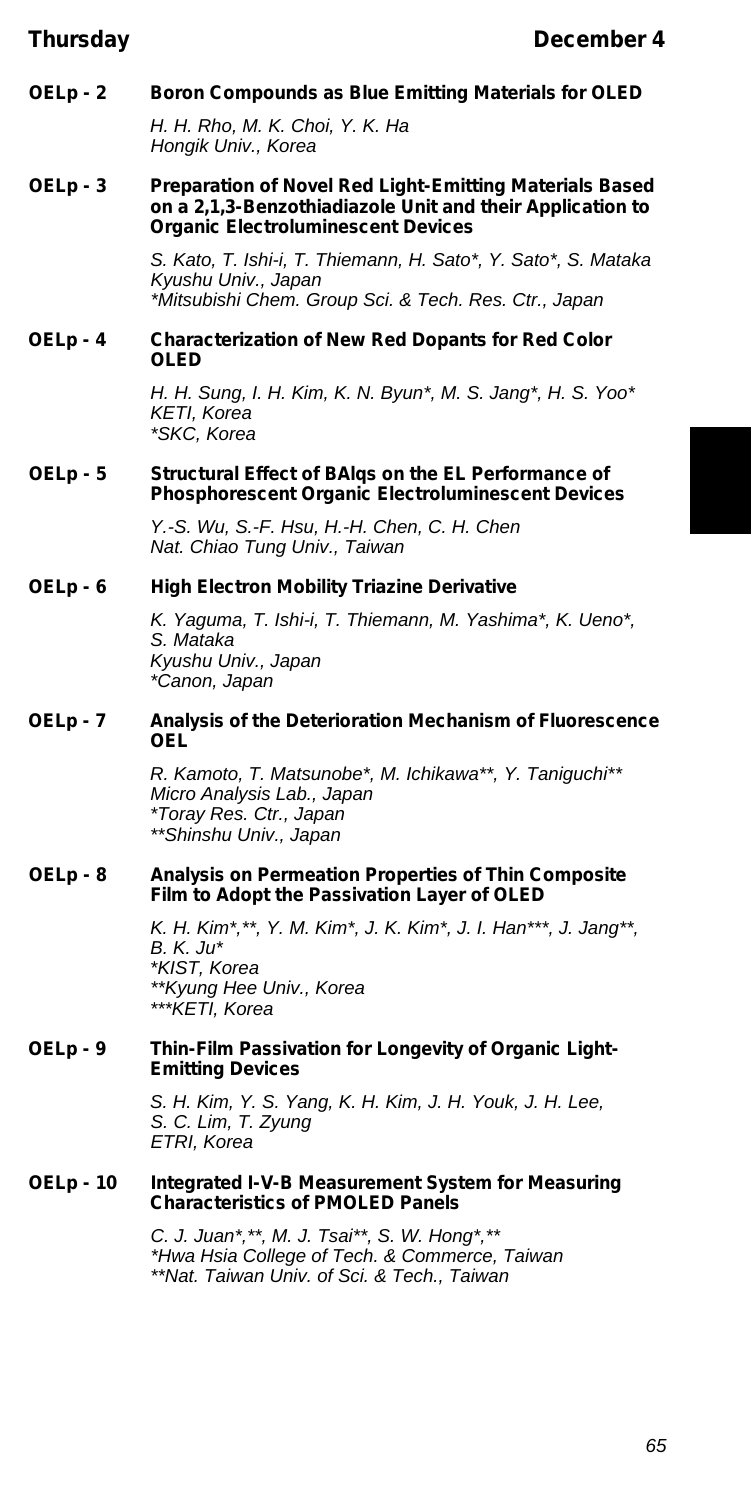#### **OELp - 11 2.1-in. Passive Matrix ECR(Enhanced Contrast Ratio) OLED Using Black Layer Technology**

*S. J. Kang, B. G. Roh, S. W. Kim, J. I. Kang, H. B. Jun, J. Y. E, K. S. Lee, H. S. Kim, H. E. Kim, Y. C. Cha, W. Y. Kim\* Hyundai LCD, Korea \*Luxell Tech., Canada*

#### **OELp - 12 The Use of Hybrid Drives in Reducing Power Consumption of Organic EL Passive Matrix Panels**

*H. Ochi, S. Ishizuka, M. Tsuchida Pioneer, Japan*

#### **OELp - 13 Device Simulation of Multilayer Organic Light Emitting Diodes**

*Y. Lee, J.-H. Park, D. H. Lim, J. S. Choi Hongik Univ., Korea*

#### **OELp - 14 Effect of ITO Surface Morphology to the Luminescent Property of the Thin Film OLED**

*Y. Fukushi, H. Kominami, Y. Nakanishi, Y. Hatanaka\* Shizuoka Univ., Japan \*Aichi Univ. of Tech., Japan*

# **IDW Tutorial in Japanese**

Tuesday, December 2 Room 502 + 503, Fukuoka International Congress Center

> Detail information will be sent by E-mail in October.

> > Contact address:

idw-tutorial@ml.labs.fujitsu.com

# **11th Color Imaging Conference**

November 4-7, 2003 Scottsdale, AZ, USA

http://www.imaging.org/conferences/cic11/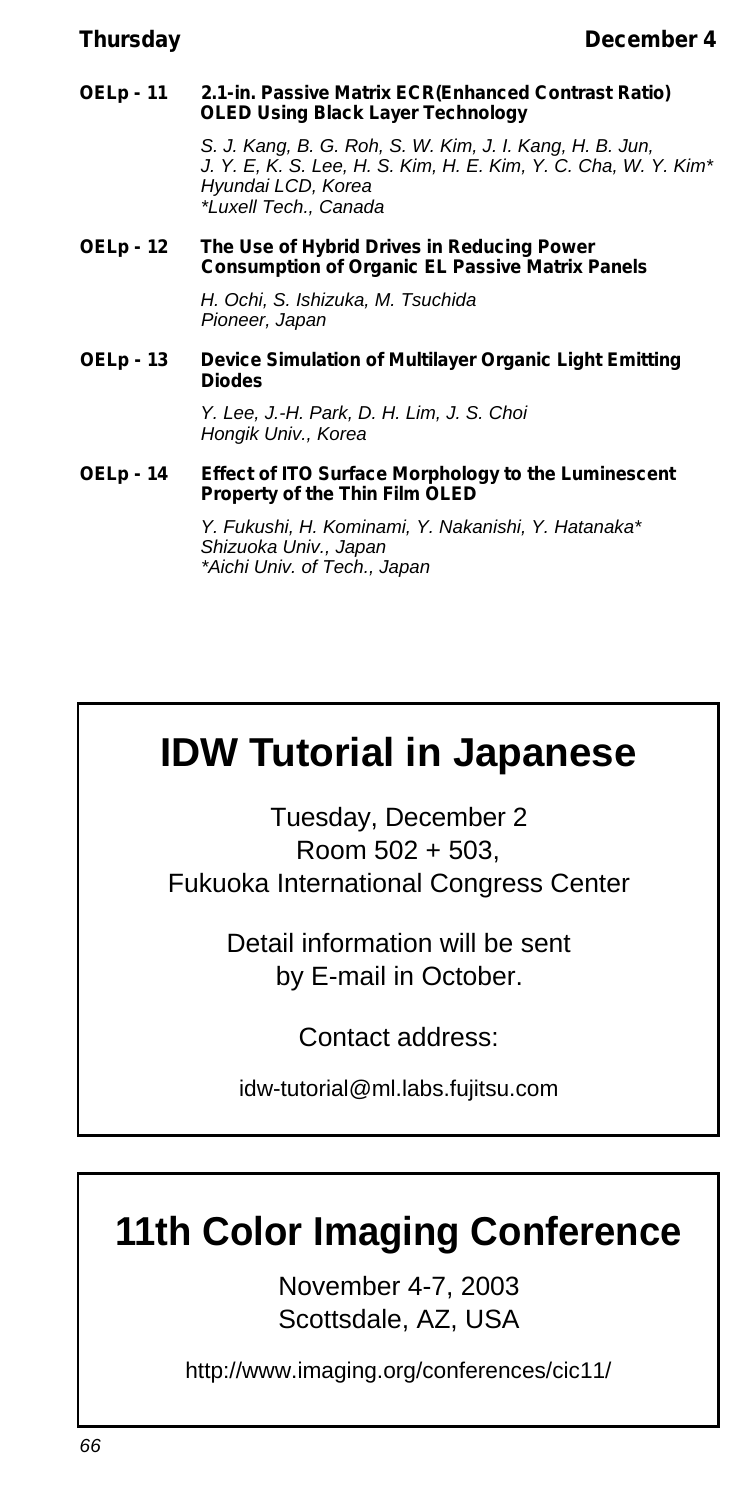**11:10**

**11:40**

## **Workshop on 3D/Hyper-Realistic Displays and Systems**

**Wednesday, December 3**

| $10:40 - 12:00$<br>Room 413+414 |                                                                                                                                                                                                                         |
|---------------------------------|-------------------------------------------------------------------------------------------------------------------------------------------------------------------------------------------------------------------------|
|                                 | 3D1: 3D Displays (1)                                                                                                                                                                                                    |
| Chair:<br>Co-Chair:             | J.-Y. Son, Hanyang Univ., Korea<br>M. Okui, NHK, Japan                                                                                                                                                                  |
| 10:40<br>3D1 - 1:               | <i>Invited</i> Mission and Practical Approaches of the<br>"Consortium for 3-D Image Business Promotion"                                                                                                                 |
|                                 | T. Honda*,**<br>*Consortium for 3-D Image Business Promotion, Japan<br>**Chiba Univ., Japan                                                                                                                             |
| 11:10                           |                                                                                                                                                                                                                         |
| $3D1 - 2:$                      | Invited 2D/3D Electronically Switchable Displays                                                                                                                                                                        |
|                                 | J. Mather, R. Winlow, A. Jacobs, G. Jones, D. Montgomery,<br>M. Willis, L. Hill, M. Tillin, M. Khazova, G. Bourhill, A. Imai*,<br>T. Matsumoto*, Y. Koyama*, T. Takatani*<br>Sharp Labs. of Europe, UK<br>*Sharp, Japan |
| 11:40                           |                                                                                                                                                                                                                         |
| 3D1 - 3                         | Recent Development of 3-D Displays Using LCD<br><b>Technologies</b>                                                                                                                                                     |

*Y. Funazou\*,\*\*, S. Takemoto\*, K. Mashitani\*, G. Hamagishi\* \*Sanyo Elec., Japan \*\*Nara Inst. of Sci. & Tech., Japan*

--Lunch--

**13:50 - 15:20 Room 413+414**

### **3D2: 3D Displays (2)**

Chair: I. Yuyama, Utsunomiya Univ., Japan<br>Co-Chair: Y. Komiya. Olympus Optical. Japan Y. Komiya, Olympus Optical, Japan

**13:50**

**3D2 - 1:** *Invited* **Projection Type Multiview Autostereoscopic Display with Single Projection Lens**

> *S. S. Kim, A. S. Shestak, K. H. Cha Samsung Elect., Korea*

**14:20**

**3D2 - 2 Moire Pattern Reduction in Full-Parallax Autostereoscopic Imaging Systems Using Two Crossed Lenticular Plates as a Viewing Zone Forming Optics**

> *J.-Y. Son, V. Saveljev, S.-H. Shin, Y.-J. Choi, S.-S. Kim\* Hanyang Univ., Korea \*Samsung Elect., Korea*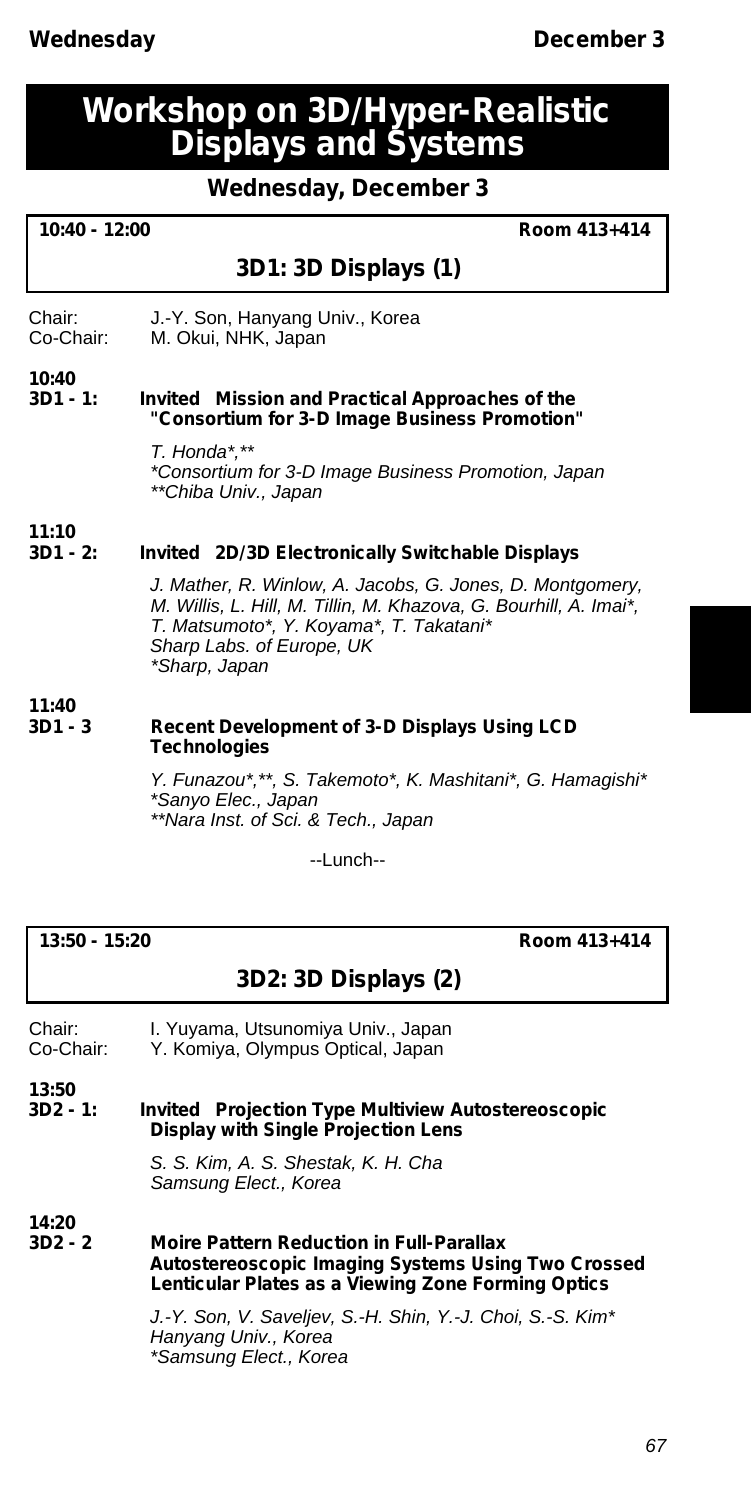| 14:40<br>$3D2 - 3$ | Natural 3D Display which Generates High-Density<br>Directional Images and Human Accommodation<br><b>Responses</b> |  |
|--------------------|-------------------------------------------------------------------------------------------------------------------|--|
|                    | Y. Takaki, T. Fukutomi<br>Tokyo Univ. of A&T, Japan                                                               |  |
| 15:00<br>$3D2 - 4$ | Luminance Additivity in Compact Depth-Fused-3D Display<br>Using a Stack of Two TN-LCDs                            |  |

*M. Date, H. Takada, S. Suyama, K. Nakazawa NTT, Japan*

- - Break - -

| 15:40 - 17:00 |  |
|---------------|--|
|---------------|--|

**15:40 - 17:00 Room 413+414**

| 3D3: 3D Image Processing |  |
|--------------------------|--|
|--------------------------|--|

- Chair: T. Fujii, Nagoya Univ., Japan<br>Co-Chair: H. Yamanoue, NHK, Japan
- H. Yamanoue, NHK, Japan

**15:40**

#### **Comparison of Irregular-Quadtree Decomposition and Full-Search Block Matching for Intermediate Image Generation**

*K. T. Kim\*,\*\*, T. Yamazaki\*, M. Minoh\* \*Commun. Res. Lab., Japan \*\*Hannam Univ., Korea*

#### **16:00 Offset Block Matching for Ray Space Interpolation**

*M. Panahpour Tehrani, T. Fujii, M. Tanimoto Nagoya Univ., Japan*

**16:20**

#### **Fast Ray-Space Interpolation for Multi-View Video**

*P. Na Bangchang, T. Fujii, M. Tanimoto Nagoya Univ., Japan*

**16:40**

#### **CGH Generation Using the Depth Camera**

*H. Kang, C. Ahn, S. Lee, S. Lee\* ETRI, Korea \*Kwangwoon Univ., Korea*

**Author Interviews** 17:00 - 18:00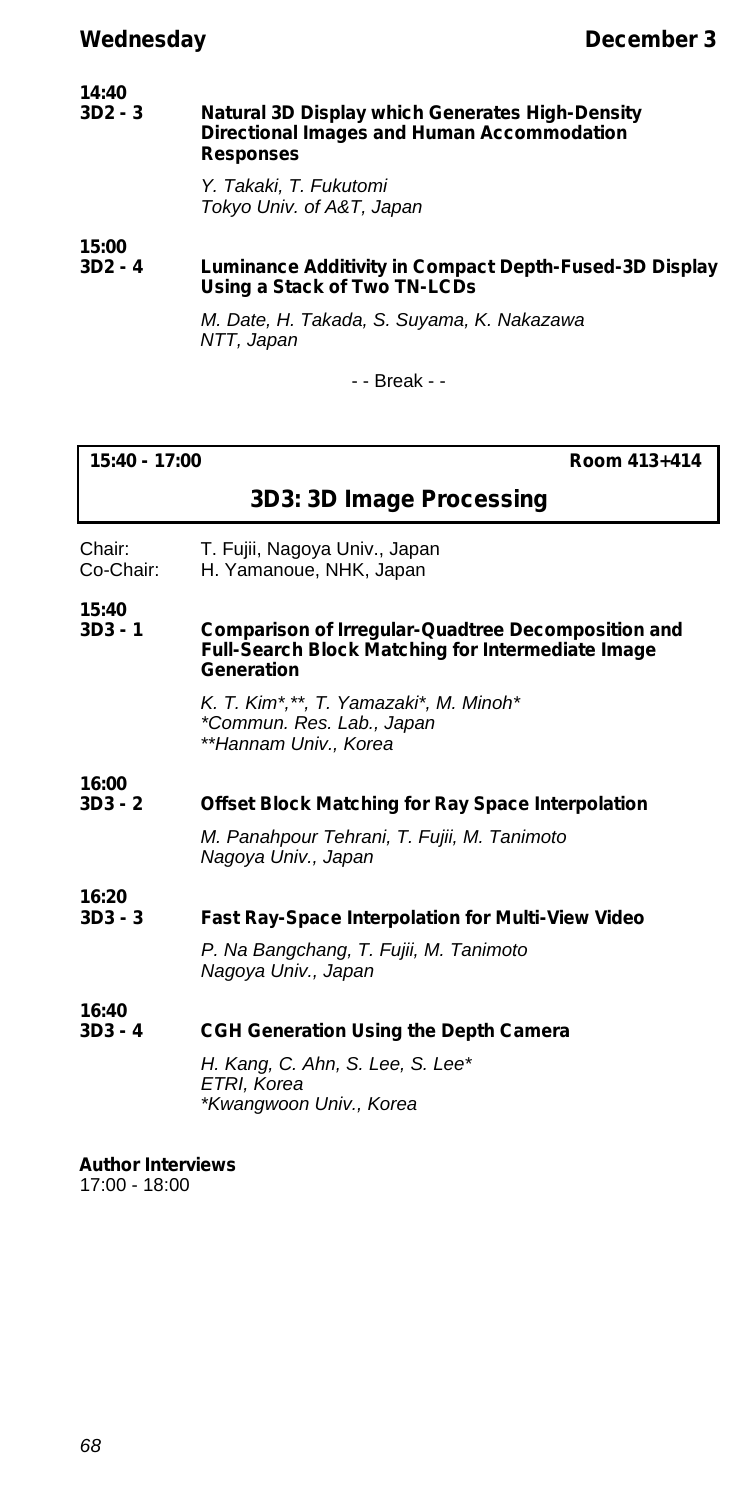| Thursday, December 4 |  |  |  |
|----------------------|--|--|--|
|----------------------|--|--|--|

| $9:30 - 12:00$ | Poster/Al Room (Room 203+204)                                                                                                                          |
|----------------|--------------------------------------------------------------------------------------------------------------------------------------------------------|
|                | <i>Poster</i> 3Dp: 3D Displays & Related Technologies                                                                                                  |
| 3Dp - 1        | Three Dimensional Display for User Interface in Free<br><b>Viewpoint Television System</b>                                                             |
|                | T. Higashi, T. Fujii, M. Tanimoto<br>Nagoya Univ., Japan                                                                                               |
| 3Dp - 2        | Streaming Stereoscopic Video over IP: MPEG-4 Based<br>Architecture                                                                                     |
|                | K. J. Yun, S. H. Cho, C. H. Ahn<br>ETRI, Korea                                                                                                         |
| 3Dp - 3        | A New Method of Designing Double Lenticular Screen for<br>Large Rear Projection 3-D Displays                                                           |
|                | C. Yamada, H. Isono<br>Nippon Inst. of Tech., Japan                                                                                                    |
| 3Dp - 4        | Real-Time Measurement of the Position of a Viewer<br>Watching a Stereoscopic LED Display with a Parallax<br><b>Barrier</b>                             |
|                | S. Matsumoto, H. Yamamoto, Y. Hayasaki, N. Nishida<br>Univ. of Tokushima, Japan                                                                        |
| 3Dp - 5        | Real-Time Display of Stereoscopic Images by Use of an<br><b>Active Binocular Camera</b>                                                                |
|                | Y. Yamada, H. Yamamoto, Y. Hayasaki, S. Muguruma*,<br>Y. Nagai*, Y. Shimizu*, N. Nishida<br>Univ. of Tokushima, Japan<br>*Nichia, Japan                |
| 3Dp - 6        | Integral Photography (IP) Using Variable Focusing Lens<br>Array (VFLA) for Enhanced Integral Image Depth                                               |
|                | Y. S. Hwang, T. H. Yoon, J. C. Kim<br>Pusan Nat. Univ., Korea                                                                                          |
| 3Dp - 7        | Design and Implementation of Real-time Video Processor<br>for Multi-View 3D Displays                                                                   |
|                | J. H. Sung, S. S. Kim*, J. Y. Park, J. H. Roh, J. S. Kim<br>Yonsei Univ., Korea<br>*Samsung Elect., Korea                                              |
| 3Dp - 8        | A Real-Time Three Dimensional Animation System by<br>Electro Holography with a Special-Purpose Chip for<br>Holography and a High Minute Reflective LCD |
|                | T. Shimobaba, K. Godo*, S. Hishinuma*, M. Horiuchi*,<br>$T.$ Ito*,**<br>RIKEN, Japan<br>*Chiba Univ., Japan<br>**Japan Sci. & Tech., Japan             |

**Supporting Organizations:** Special Technical Group on 3D Image Information, ITE Technical Group on Artistic Image Technology, ITE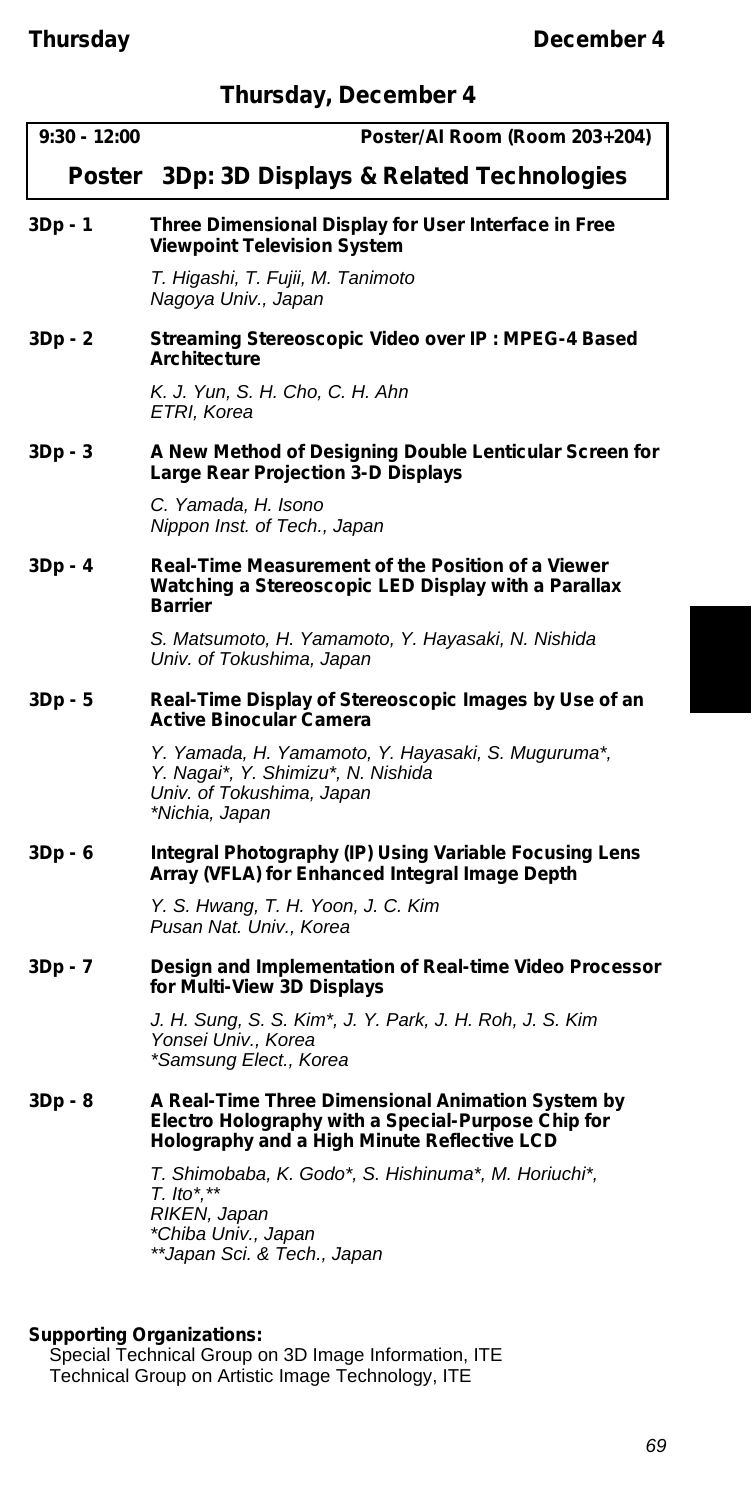## **Workshop on Applied Vision and Human Factors**

**Thursday, December 4**

**14:00 - 16:30 Poster/AI Room (Room 203+204)**

*Poster* **VHFp: Image Quality & Processing**

**VHFp - 1 Image Inclination Measurement by Evaluating Pairs of Edge Directions**

> *H. Oomi, F. Saitoh Gifu Univ., Japan*

**VHFp - 2 Adaptive Contrast Improvement Method for Color Image Using Genetic Algorithm**

> *T. Urata, F. Saitoh Gifu Univ., Japan*

**VHFp - 3 Super-Resolution Color Array Display Based on Pixel Reorganization**

> *Y. Zhang, B. M. Zhang Nanjing Univ. of Sci. & Tech., China*

**VHFp - 4 Effect of the Background Luminance on Just Noticeable Difference(JND) Contrast of "Mura" in LCDs**

> *T. Tamura, M. Baba, T. Furuhata Tokyo Polytech. Univ., Japan*

**VHFp - 5 Empirical Evaluation Method of Overall Picture Quality Improved by Weighting Factors on an LCD**

> *T. Ozawa, Y. Shimodaira, G. Ohashi Shizuoka Univ., Japan*

**VHFp - 6 Improvement of Moving Picture Quality in TFT-LCD with Blinking Backlight Unit and Overdriving**

> *D. S. Park, J. M. Han, K. W. Bae, S. Y. Kim, Y. H. Kim, Y. J. Lim BOE Hyundai Display Tech., Korea*

# **ASID 2003**

**The 8th Asian Symposium on Information Display**

February 14 – 17, 2004 Nanjing Jiangsu, China http://asid03.seu.edu.cn/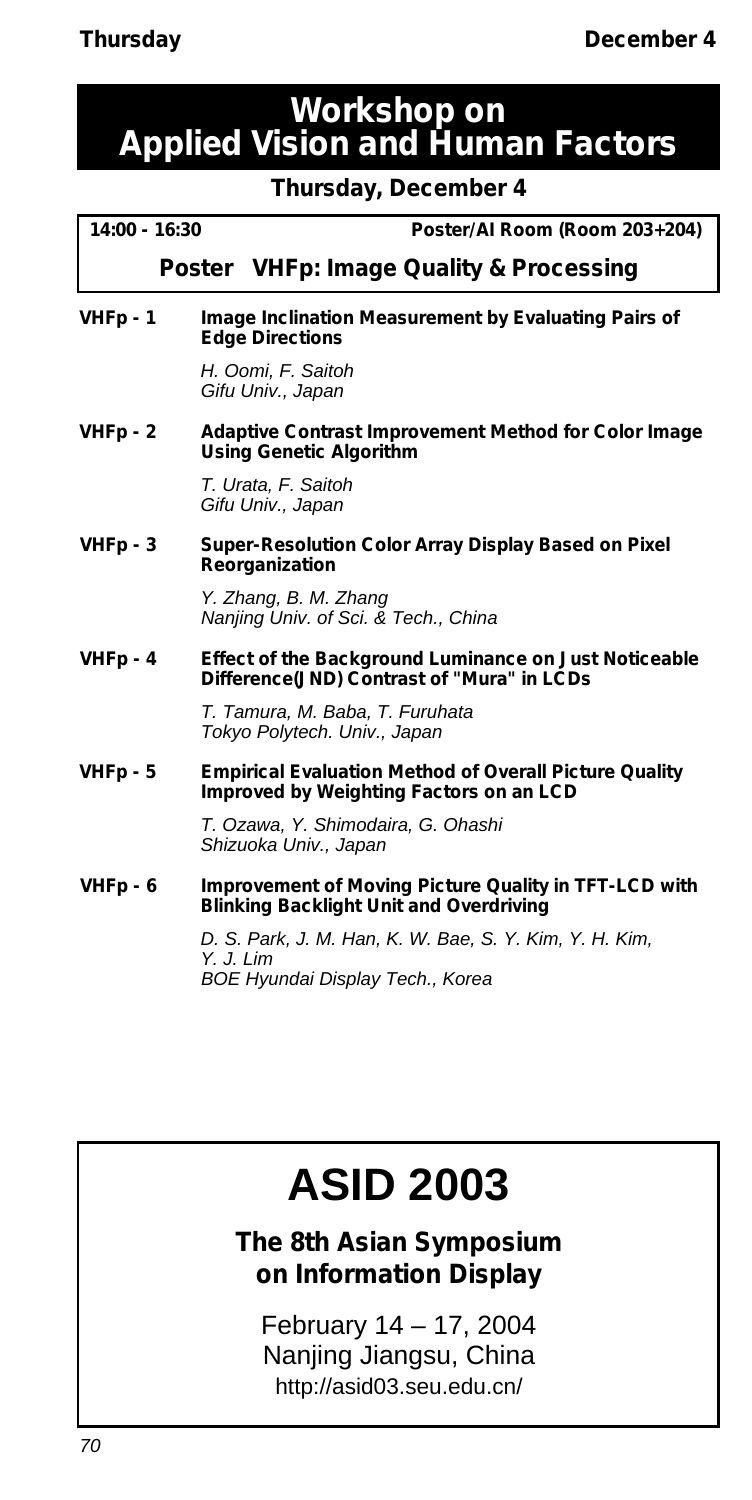### **Friday, December 5**

#### **9:25 - 9:30 Room 413+414**

### **Opening**

#### **9:25**

#### **Opening Remarks**

*H. Isono, Workshop Chair*

#### **9:30 - 10:40 Room 413+414**

### **VHF1: Display Measurement & Image Quality (1)**

| Chair:                | H. Isono, Nippon Inst. of Tech., Japan |
|-----------------------|----------------------------------------|
| Co-Chair <sup>.</sup> | T. Kurita. NHK. Janan.                 |

ra, NHK, Japa

**9:30**

#### **VHF1 - 1:** *Invited* **Review of Ergonomic Standards for Displays**

*S. Fukuzumi, Y. Nakano\*, R. Yoshitake\*\* NEC, Japan \*Oki Elec. Ind., Japan \*\*IBM Japan, Japan*

#### **10:00 Mura Analysis Method by Using JND Luminance and the SEMU Definition**

*D.-G. Lee, I.-H. Kim, M. C. Jeong, B. K. Oh, W. Y. Kim LG.Philips LCD, Korea*

#### **10:20 An Ergonomic Approach to Evaluate Screen Quality on LCDs**

*K. Moriguchi, R. Yoshitake, Y. Mori\* IBM Japan, Japan \*IDTech, Japan*

- - Break - -

**11:00 - 12:00 Room 413+414**

#### **VHF2: Display Measurement & Image Quality (2)**

Chair: J. L. Bergquist, Nokia Japan, Japan<br>Co-Chair: T. Kurita, NHK. Japan T. Kurita, NHK, Japan

#### **11:00**

#### **VHF2 - 1 Relation between Measured Spot Profile and Perceived Sharpness**

*J. Xia, Y. X. Liu, I. Heynderickx\*, H. C. Yin Southeast Univ., China \*Philips Res. Labs., The Netherlands*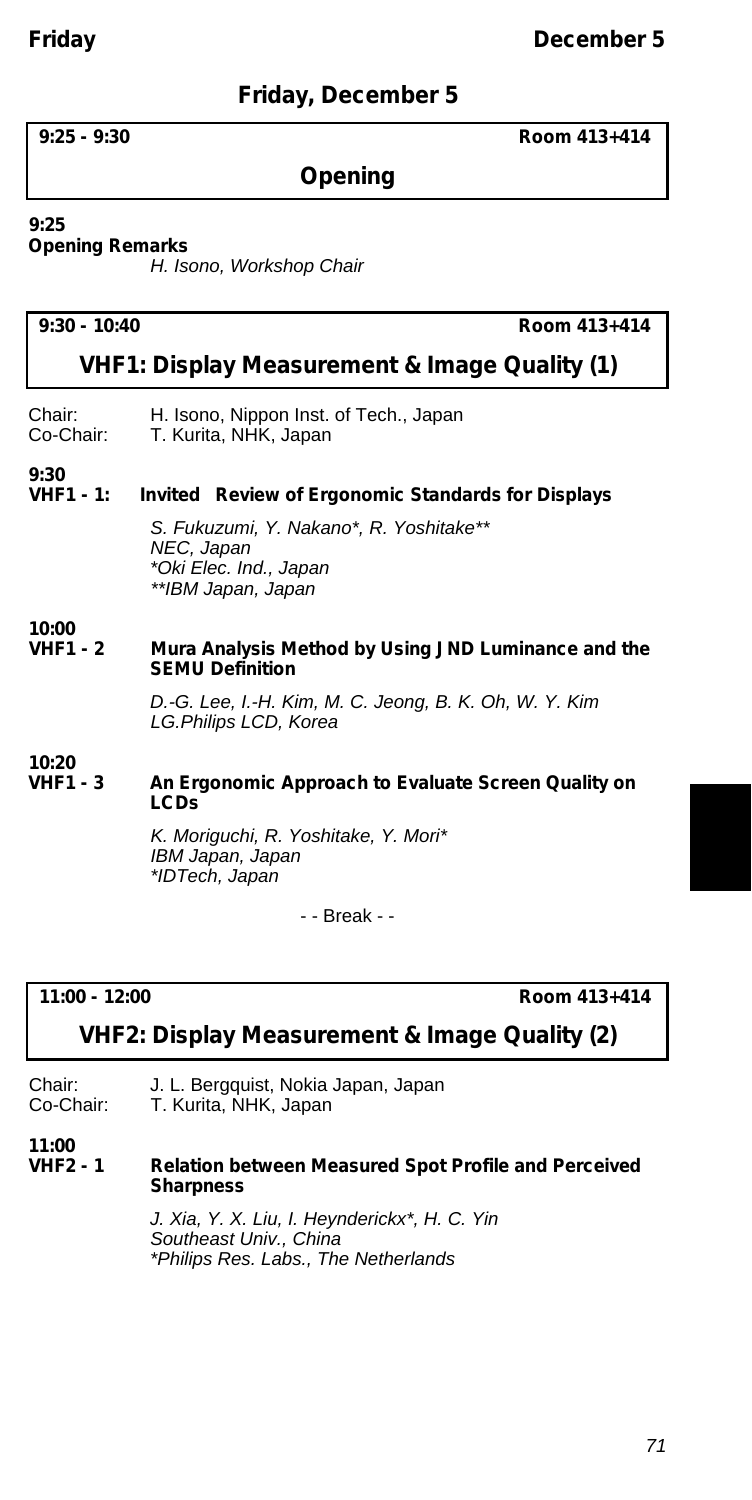#### **11:20 Proposal of Lightness Level and Threshold Conditions of Perceptive Parameter, " Motion Picture Response Time (MPRT) "**

*Y. Nakamura, J. Someya, M. Yamakawa, Y. Igarashi\*, Y. Yamamoto\*\*, Y. Tanaka\*, S. Hasegawa\*\*\*, Y. Nishida\*\*\*\*, T. Kurita\*\*\*\*\* Mitsubishi Elec., Japan \*Hitachi Displays, Japan \*\*Hitachi, Japan \*\*\*Sony, Japan \*\*\*\*Eizo Nanao, Japan \*\*\*\*\*NHK, Japan*

#### **11:40 Development of Accurate and Reliable System for Motion Picture Quality Analysis**

*K. Oka, Y. Enami Otsuka Elect., Japan*

- - Lunch - -

**14:00 - 15:30 Room 413+414**

#### **VHF3: Human Factors**

- Chair: T. Tamura, Tokyo Polytech. Univ., Japan
- Co-Chair: S. Clippingdale, NHK, Japan

**14:00**

**Invited** Visual Ergonomics Challenges in Information-**Intensive Mobile Displays**

> *J. L. Bergquist Nokia Res. Ctr., Japan*

#### **14:30 Use of Visual Cryptography to Limit Viewing Zone of Information Display**

*H. Yamamoto, Y. Hayasaki, N. Nishida Univ. of Tokushima, Japan*

#### **14:50 Visual Perception of Light Emitting Diode Light Sources**

*R. Sharpe, C. M. Cartwright, N. Mather, W. A. Gillespie Univ. of Abertay, UK*

**15:10**

#### **Visual Chromatic Spatial and Temporal Contrast Sensitivity Functions in Elderly People**

*H. Isono, K. Kurata\*, S. Takahashi, C. Yamada Nippon Inst. of Tech., Japan \*NHK, Japan*

- - Break - -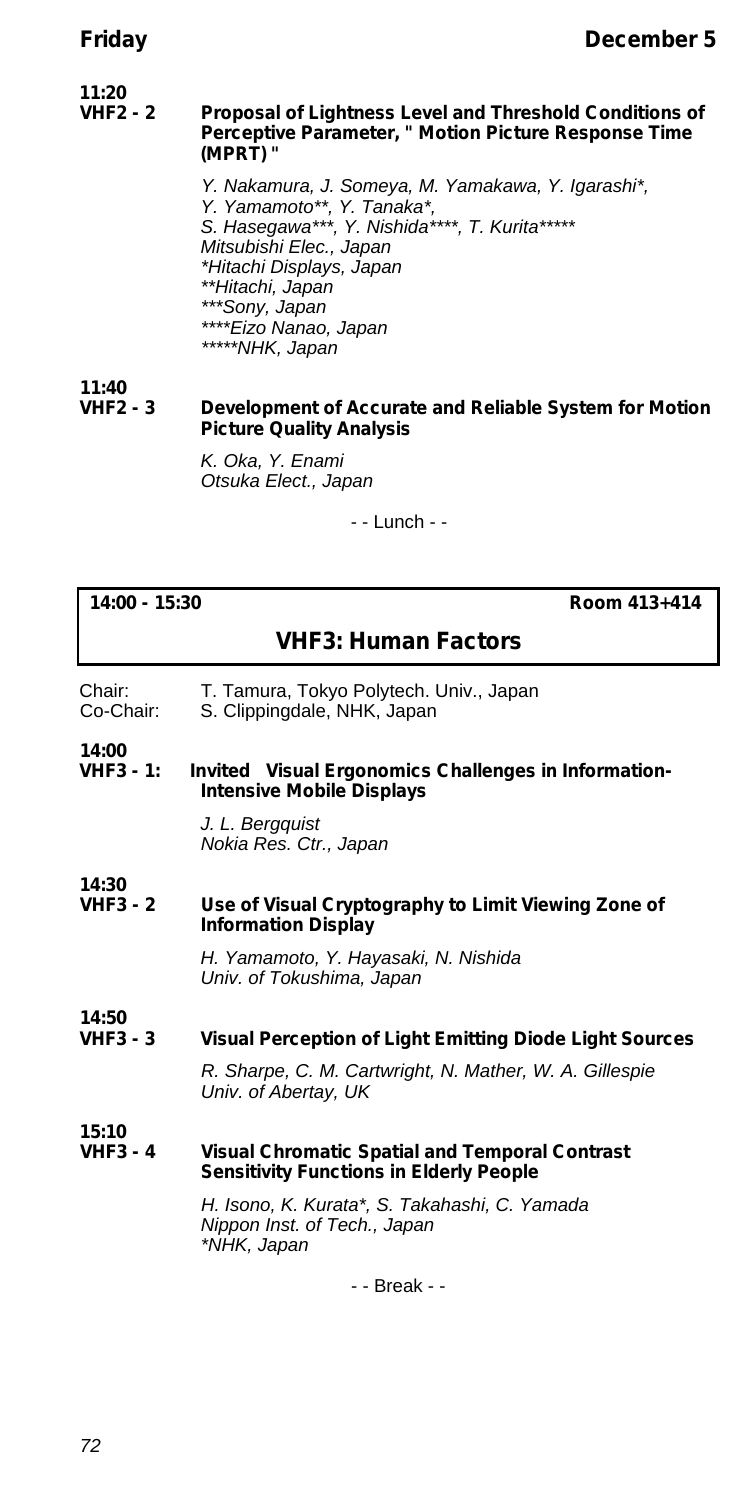| 15:50 - 17:00                              | Room 413+414                                                                                                                      |  |
|--------------------------------------------|-----------------------------------------------------------------------------------------------------------------------------------|--|
| <b>VHF4: Color &amp; Tone Reproduction</b> |                                                                                                                                   |  |
| Chair:<br>Co-Chair:                        | Y. Shimodaira, Shizuoka Univ., Japan<br>S. Clippingdale, NHK, Japan                                                               |  |
| 15:50<br>$VHF4 - 1:$                       | <i>Invited</i> Wide Color Gamut Displays - New Phosphor CRT<br>and LED Backlighting LCD -                                         |  |
|                                            | H. Sugiura, S. Kagawa, H. Kaneko, H. Tanizoe*, T. Kimura*<br>Mitsubishi Elec., Japan<br>*NEC-Mitsubishi Elec. Visual Syss., Japan |  |
| 16:20<br>$VHF4 - 2$                        | Analysis and Experiments of LC Inversion Driving and<br><b>Frame Rate Control of Graphic Adapter</b>                              |  |
|                                            | M. Tsuchihashi, R. Kataoka, K. Inoue, M. Kobayashi<br>IBM Japan, Japan                                                            |  |
| 16:40<br>$VHF4 - 3$                        | Another Clarification of "Gamma" for Human Visual<br>System<br>H. Sasaki, T. Taguchi                                              |  |
|                                            | Toshiba, Japan                                                                                                                    |  |

**Author Interviews**

17:00 - 18:00

### **Late-News Papers**

**due October 2, 2003**

### **Submit a two-page Camera-ready manuscript of A4- or US letter-sized pages, reflecting Important new findings or developments to:**

### **IDW '03 Secretariat**

c/o The Convention Annecy Aoyama, 2F 2-6-12, Minami-Aoyama, Minato-ku Tokyo 107-0062, Japan Phone +81-3-3423-4180 Fax +81-3-3423-4108 http://idw.ee.uec.ac.jp/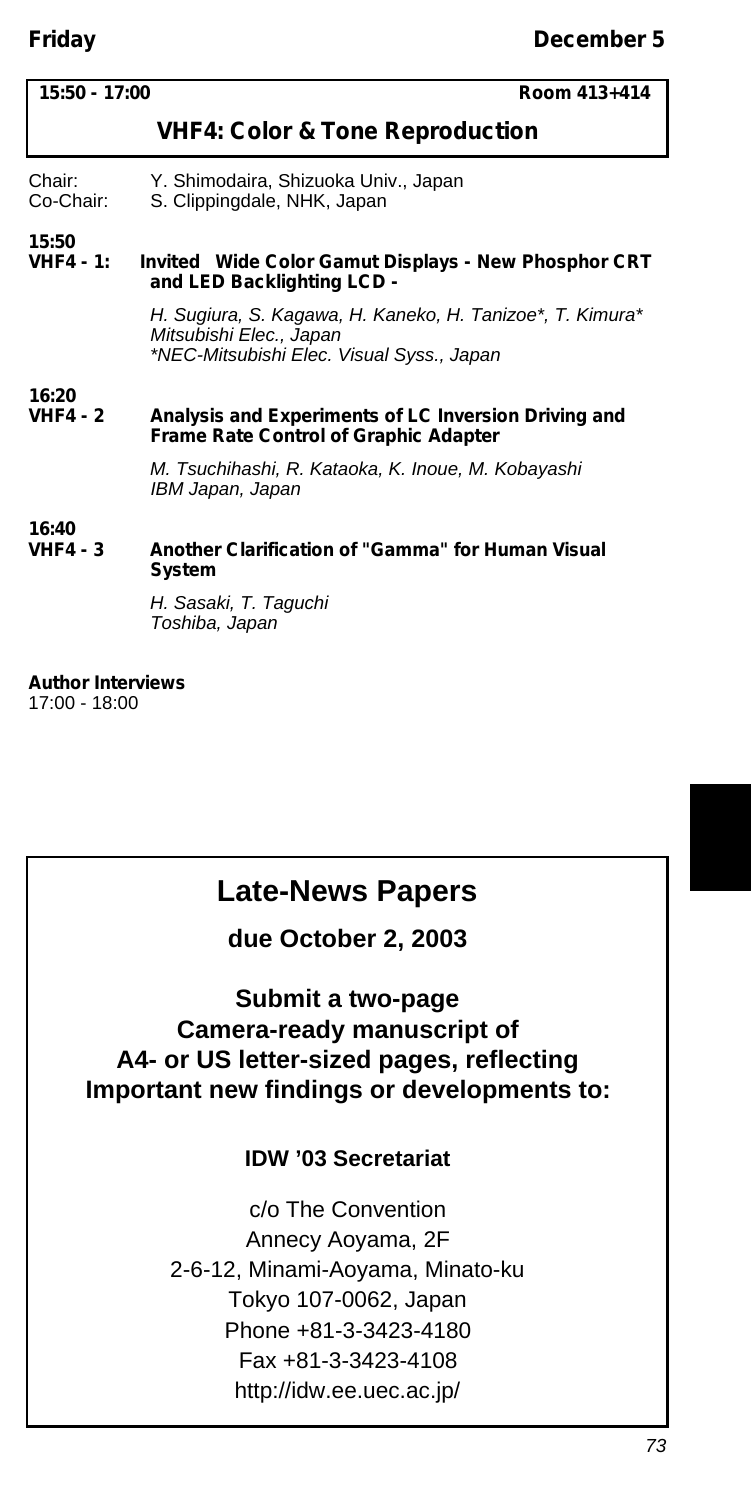### **Workshop on Projection and Large-Area Displays, and Their Components**

### **Wednesday, December 3**

### **14:00 - 16:30 Poster/AI Room (Room 203+204)**

### *Poster* **LADp: Light Valve Technology**

#### **LADp - 1 Light Leakage Effects and Light Shielding Design on 3-in. XGA LTPS Projection Displays**

*C.-H. Tsai, C.-C. Chen, C.-Y. Huang, C.-C. Chiang, Y.-H. Yeh, T.-Y. Sheu ERSO, Taiwan*

### **Thursday, December 4**

| $9:00 - 10:20$                         | Room 413+414                                                                                                                            |  |
|----------------------------------------|-----------------------------------------------------------------------------------------------------------------------------------------|--|
| LAD1: Imaging & Light Valve Technology |                                                                                                                                         |  |
| Chair:<br>Co-Chair:                    | D. S. Kim, Samsung Elect., Korea<br>K. Ohhara, TI Japan, Japan                                                                          |  |
| 9:00<br><b>LAD1 - 1</b>                | <b>WXGA LCOS Projection Panel with Vertically Aligned</b><br><b>Nematic LC</b>                                                          |  |
|                                        | D. Cuypers, J. Van Den Steen, G. Van Doorselaer,<br>H. De Smet*, A. Van Calster*<br>IMEC, Belgium<br>*Ghent Univ., Belgium              |  |
| 9:20<br><b>LAD1 - 2</b>                | Driving Circuit Technology of LCOS for HDTV                                                                                             |  |
|                                        | T. Maeda, I. Takemoto, K. Shibata, H. Nakagawa<br>Hitachi Displays, Japan                                                               |  |
| 9:40<br><b>LAD1 - 3</b>                | Development of a New Video Image Improvement LSI for<br>the Digital Cinema LCD Projector                                                |  |
|                                        | A. Maenaka*, R. Amano*, T. linuma*,**, H. Murata*,<br>A. Mishima*, H. Kitagishi*<br>*Sanyo Elec., Japan<br>**Nara Inst. of Sci. & Tech. |  |
| 10:00<br><b>LAD1 - 4</b>               | A Novel Projection System Based on an Adaptive<br><b>Dynamic Range Control Concept</b>                                                  |  |
|                                        | H. Iisaka, T. Toyooka, S. Yoshida, M. Nagata<br>Seiko Epson, Japan                                                                      |  |
|                                        | - - Break - -                                                                                                                           |  |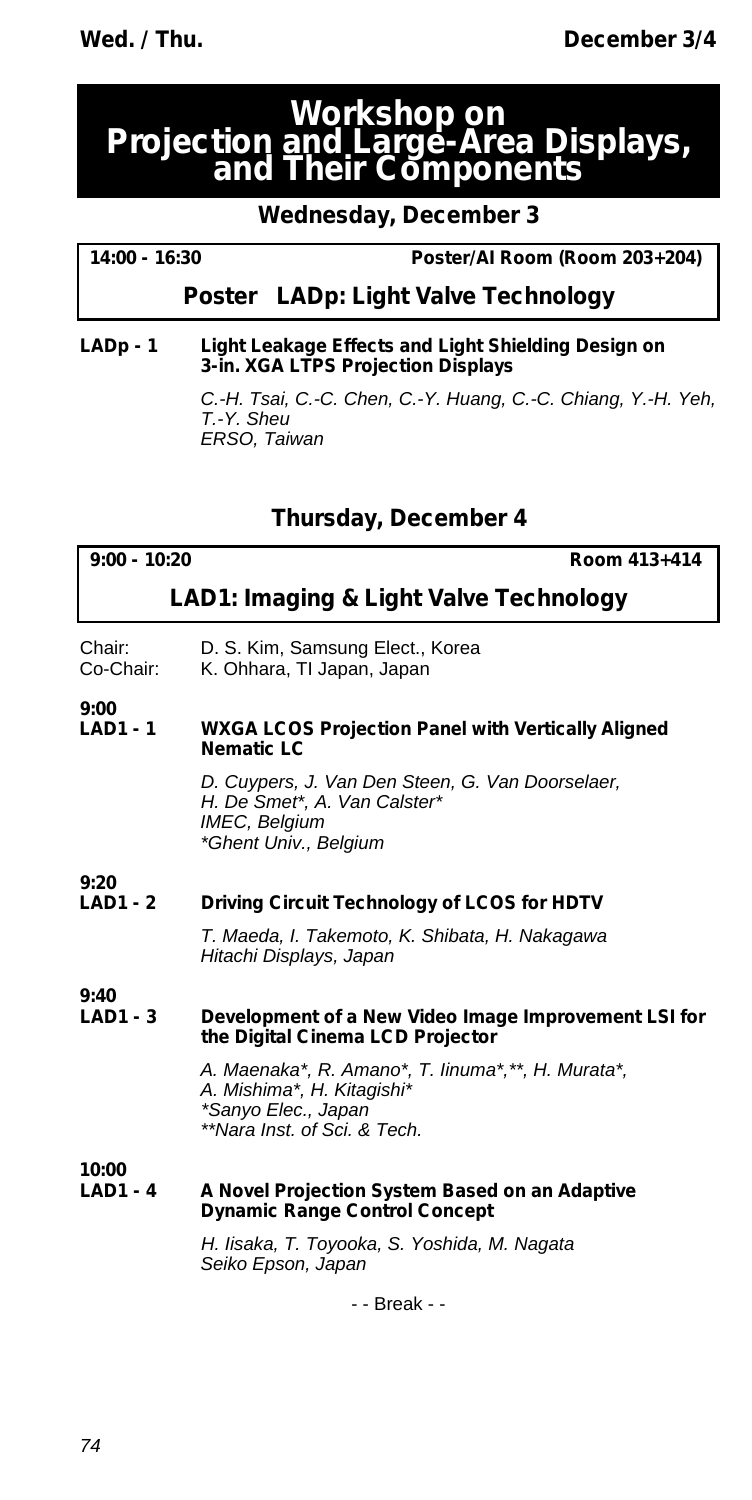| $10:40 - 12:05$                                   | Room 413+414                                                                                                                                                            |  |
|---------------------------------------------------|-------------------------------------------------------------------------------------------------------------------------------------------------------------------------|--|
| <b>LAD2: Optics &amp; Illumination Components</b> |                                                                                                                                                                         |  |
| Chair:<br>Co-Chair:                               | M. S. Brennesholtz, Philips LCOS Microdisplay Syss., USA<br>T. Hayashi, Sumitomo 3M, Japan                                                                              |  |
| 10:40<br>$LAD2 - 1:$                              | Invited Optical Model of DMD Device in DLP Projection<br>System                                                                                                         |  |
|                                                   | S. Dewald, A. Iyengar<br>Texas Instrs., USA                                                                                                                             |  |
| 11:05<br>$LAD2 - 2$                               | High Efficiency Illuminating System for Projector<br>K. Nishida, H. Yanaqisawa<br>Seiko Epson, Japan                                                                    |  |
| 11:25<br>$LAD2 - 3$                               | <b>High Efficiency Reflectors for Light Sources of Projection</b><br><b>Systems</b><br>T. Tsutsumi, S. Tamaru, K. Maruyama, T. Oqura<br>Matsushita Elec. Ind., Japan    |  |
| 11:45<br>$LAD2 - 4$                               | High Contrast Front Projection Display System Optimizing<br>the Projected Light Angle Range<br>B. Kataqiri, T. Ishinabe, T. Uchida, T. Miyashita<br>Tohoku Univ., Japan |  |
|                                                   | - - Lunch - -                                                                                                                                                           |  |

#### **13:50 - 15:15 Room 413+414**

#### **LAD3: Color Sequential Technology**

| Chair:    | S. Dewald, Texas Instrs., USA          |
|-----------|----------------------------------------|
| Ca Chair: | <b>7 Tajima Hitaghi Displays, Japa</b> |

Co-Chair: Z. Tajima, Hitachi Displays, Japan

**13:50**

**14:35**

#### **Invited** Simplified Projection TV Optics Using DMD

*Y. Masumoto, M. Wada, Y. Fushimi Matsushita Elec. Ind., Japan*

#### **14:15 A High-Resolution LCOS Imager for Single Panel HDTV Systems**

*W. Sloof, M. S. Brennesholtz Philips LCOS Microdisplay Syss., USA*

#### **LAD3 - 3 Single LCOS Projection System by Using MCSD Technology**

*D.-S. Kim, K. H. Cho, S. H. Kim, H.-J. Lee, M. S. Brennesholtz\* Samsung Elect., Korea \*Philips LCOS Microdisplay Syss., USA*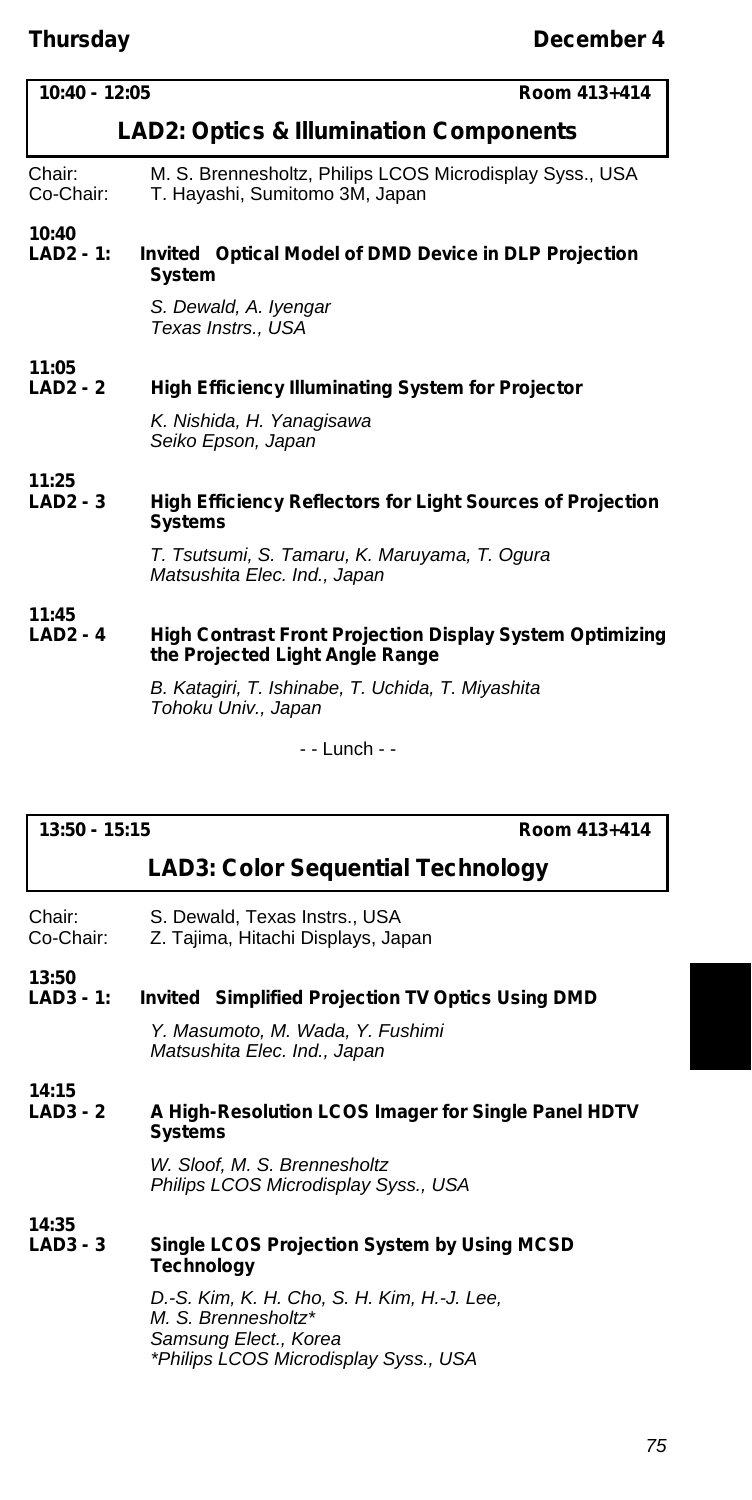#### **14:55 Performance of High Power LED Illuminators in Color Sequential Projection Displays**

*G. Harbers, M. Keuper, S. Paolini Lumileds Lighting, USA*

- - Break - -

| $15:35 - 17:00$                 |                                                               | Room 413+414 |
|---------------------------------|---------------------------------------------------------------|--------------|
|                                 |                                                               |              |
|                                 | <b>LAD4: Advanced System</b>                                  |              |
| Chair:<br>Co-Chair:             | G. Harbers, Lumileds Lighting, USA<br>H. Nakano, Barco, Japan |              |
| 15:35<br>1 AD4 - 1 <sup>.</sup> | <i>Invited</i> Development of a New HD LCD Projector for      |              |

**LAD4 - 1:** *Invited* **Development of a New HD LCD Projector for Digital Cinema**

> *H. Yamamoto, K. Terada, M. Tahara Sanyo, Japan*

**16:00**

#### **A New Projection System Based on the Light Scrolling Method for Motion Pictures**

*Y. Yokote, K. Arai, S. Yoshii, T. Miwa, M. Taoka, T. Iinuma, H. Kanayama, H. Murata, Y. Funazou Sanyo Elec., Japan*

#### **16:20 Wide Gamut Projection Displays with Complementary Colors**

*S. C. Tan, X. W. Sun Nanyang Tech. Univ., Singapore*

#### **16:40 High-Density Multi-Projection Display System**

*T. Koike, Y. Momoi, M. Oikawa, M. Yamasaki, H. Takeda Hitachi, Japan*

#### **Author Interviews**

17:00 - 18:00

#### **Supporting Organizations:**

Technical Group on Information Display, ITE

Technical Committee on Electronic Information Displays, Electronics Society, IEICE

Opto-electronic Materials and Devices Study Specialty Section, IEIJ Liquid crystal display forum, JLCS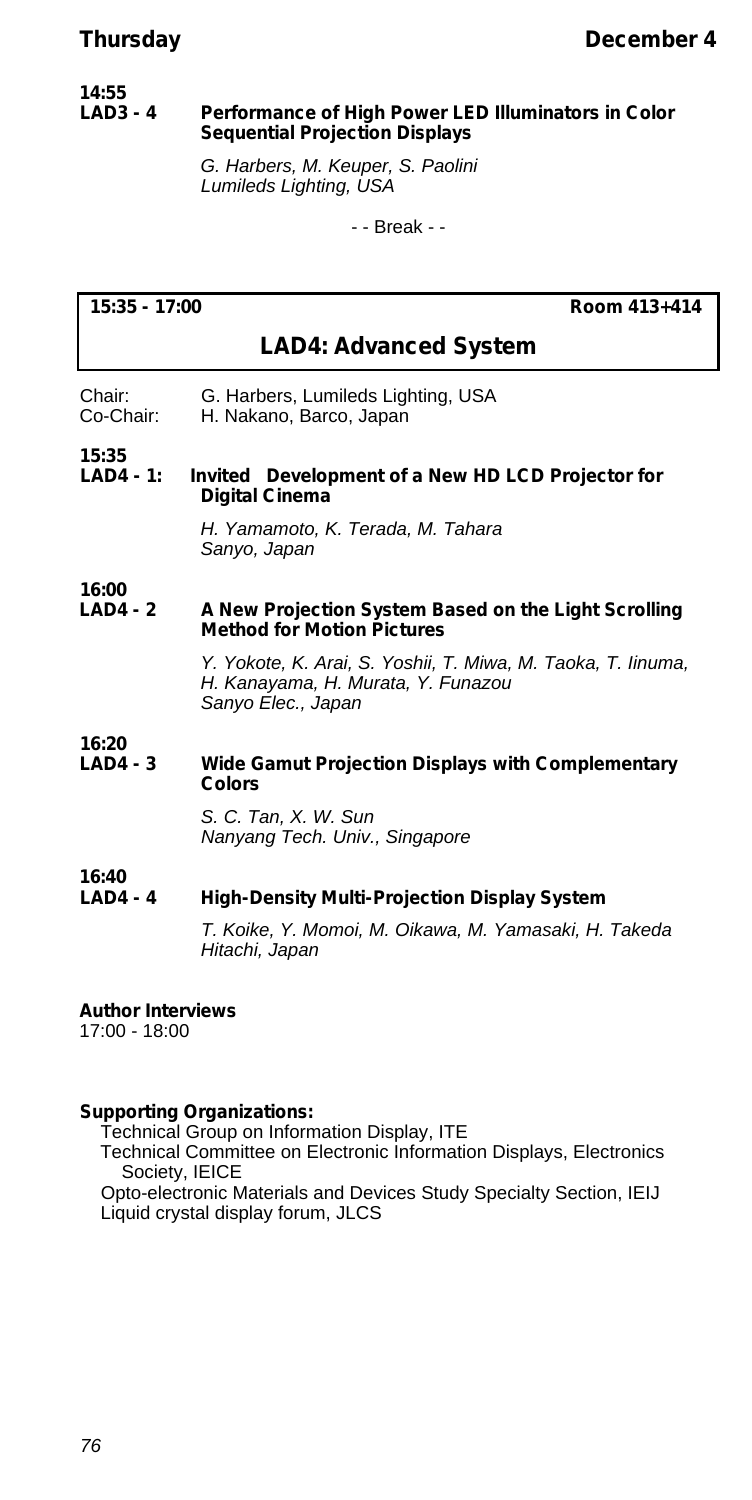## **Topical Session on Electronic Paper**

### **Wednesday, December 3**

#### **14:00 - 15:10 Main Hall**

#### **AMD2/EP1: Active-Matrix Electronic Paper**

Chair: M. Omodani, Tokai Univ., Japan<br>Co-Chair: S. Utsunomiya, Seiko Epson, Ja S. Utsunomiya, Seiko Epson, Japan

#### **14:00**

#### **AMD2/EP1 - 1:** *Invited* **Driving Schemes for Active Matrix Electrophoretic Displays**

*G. F. Zhou, M. T. Johnson, R. Cortie, R. Zehner\*, K. Amundson\*, A. Knaian\*, B. Zion\* Philips Res. Labs., The Netherlands \*E Ink, USA*

**14:25**

#### **AMD2/EP1 - 2:** *Invited* **Microcup® Electrophoretic Displays, Grayscale and Color Rendition**

*J. Chung, J. Hou, W. Wang, L.-Y. Chu, W. Yao, R. C. Liang SiPix Imaging, USA*

#### **14:50 AMD2/EP1 - 3 Printed Active Matrix Arrays for Electronic Paper Displays**

*S. E. Burns, C. Kuhn, K. Jacobs, J. D. Mackenzie, C. Ramsdale, J. Watts, M. Etchells, K. Chalmers, P. Devine, N. Murton, S. Norval, J. King, J. Mills, H. Sirringhaus, R. H. Friend Plastic Logic, UK*

#### **Author Interviews**

17:00 - 18:00

#### **Thursday, December 4**

| 9:20 - 10:05 |                           | Room 409+410 |
|--------------|---------------------------|--------------|
|              | EP2: Electronic Paper (1) |              |

#### Chair: H. Arisawa, Fuji Xerox, Japan

Co-Chair: T. Fujisawa, Dainippon Ink & Chem., Japan

**9:20**

#### **EP2 - 1:** *Invited* **Multi-Color Photochromism of TiO<sup>2</sup> Films Loaded with Silver Nanoparticles**

*Y. Ohko, T. Tatsuma\* Japan Sci. & Tech., Japan \*Univ. of Tokyo, Japan*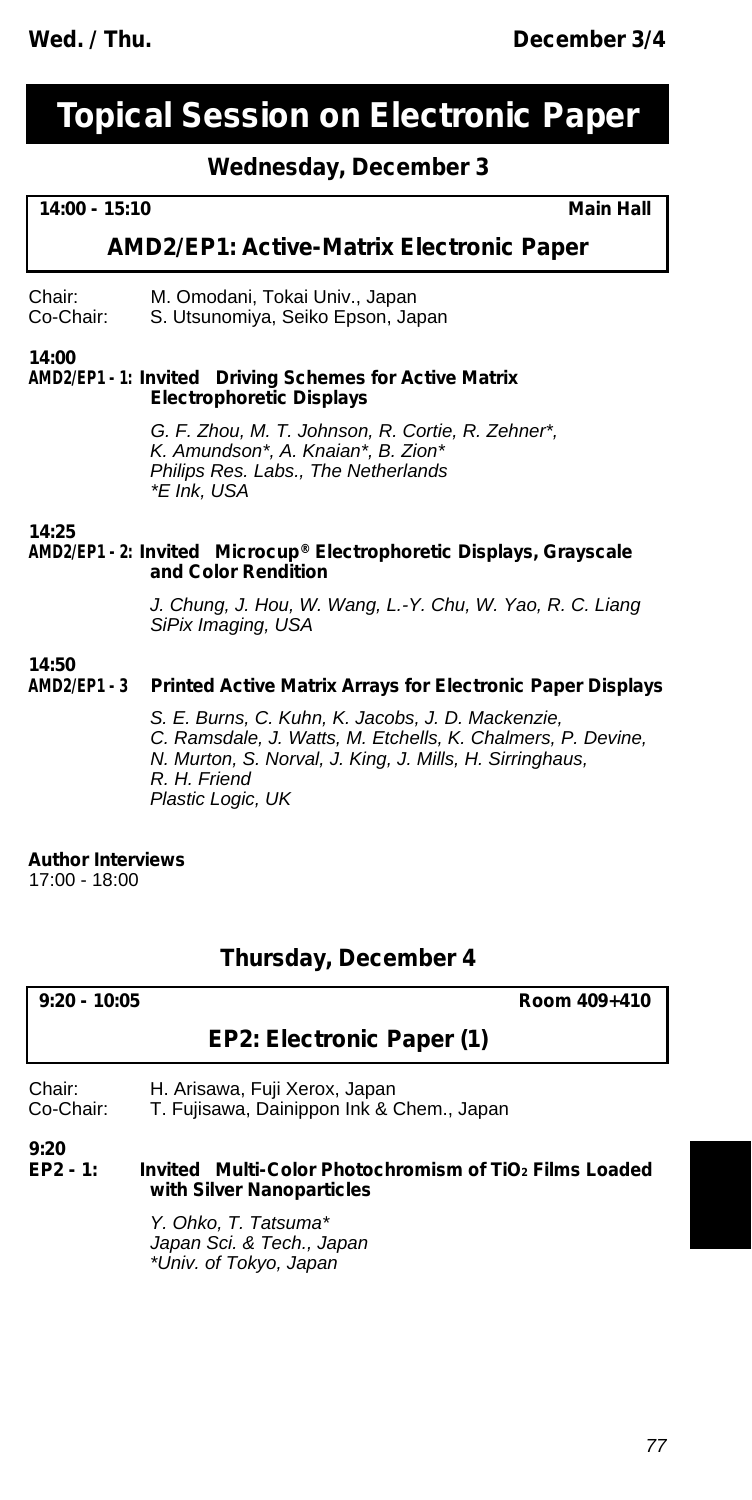#### **9:45 Chemical Preparation of Twisting Balls for Electronic Paper**

*S. Maeda, S. Hayashi, K. Ichikawa\*, K. Tanaka\*, R. Ishikawa\*, M. Omodani\* Oji Paper, Japan \*Tokai Univ., Japan*

- - Break - -

**10:40 - 11:40 Room 409+410**

### **EP3: Electronic Paper (2)**

- Chair: S. Maeda, Oji Paper, Japan<br>Co-Chair: Y. Hotta, Ricoh, Japan
	- Y. Hotta, Ricoh, Japan
- **10:40**

#### **EP3 - 1 A New Insight in Electronic Paper: EPID or DEPID?**

*T. Bert\*, H. De Smet\*, \*\* \*Ghent Univ., Belgium \*\* IMEC, Belgium*

#### **11:00 Preparation of Nylon Microcapsules Containing Superparamagnetite**

*T. Takada, T. Shoubara, K. Kenmochi, T. Hirai Shinshu Univ., Japan*

**11:20**

#### **Film-Like Liquid Crystal Display**

*Y. A. Sha, L. P. Hsin, C. C. Liao, Y. J. Wong, I. J. Lin, Y. Y. Fan, C.W. Wu, Y. H. Hung, H. C. Chiang, C. R. Sheu, T. Y. Ho, K. H. Liu, C. H. Chan, C. Y. Lin, S. Y. Fuh ITRI, Taiwan*

**Author Interviews** 17:00 - 18:00

| $14:00 - 16:30$<br>Poster/AI Room (Room 203+204)                                                                                                                |
|-----------------------------------------------------------------------------------------------------------------------------------------------------------------|
| <i>Poster</i> EPp: Electronic Paper Posters                                                                                                                     |
| Multi-Color Electrophoretic Display Technique through<br><b>Microcapsules</b>                                                                                   |
| C. A. Kim, M. J. Joung, S. Y. Kang, S. D. Ahn, K. S. Suh,<br>$C.H.$ Kim*<br>ETRI, Korea<br>*DPI Solution, Korea                                                 |
| Flow of Liquid Crystal in Mobile Fine Particle Display<br>(MFPD) Cells                                                                                          |
| M. Ogawa, T. Takahashi, S. Saito, K. Kobayashi*,<br>T. Akahane*, Y. Toko**<br>Kogakuin Univ., Japan<br>*Nagaoka Univ. of Tech., Japan<br>**Stanley Elec., Japan |
|                                                                                                                                                                 |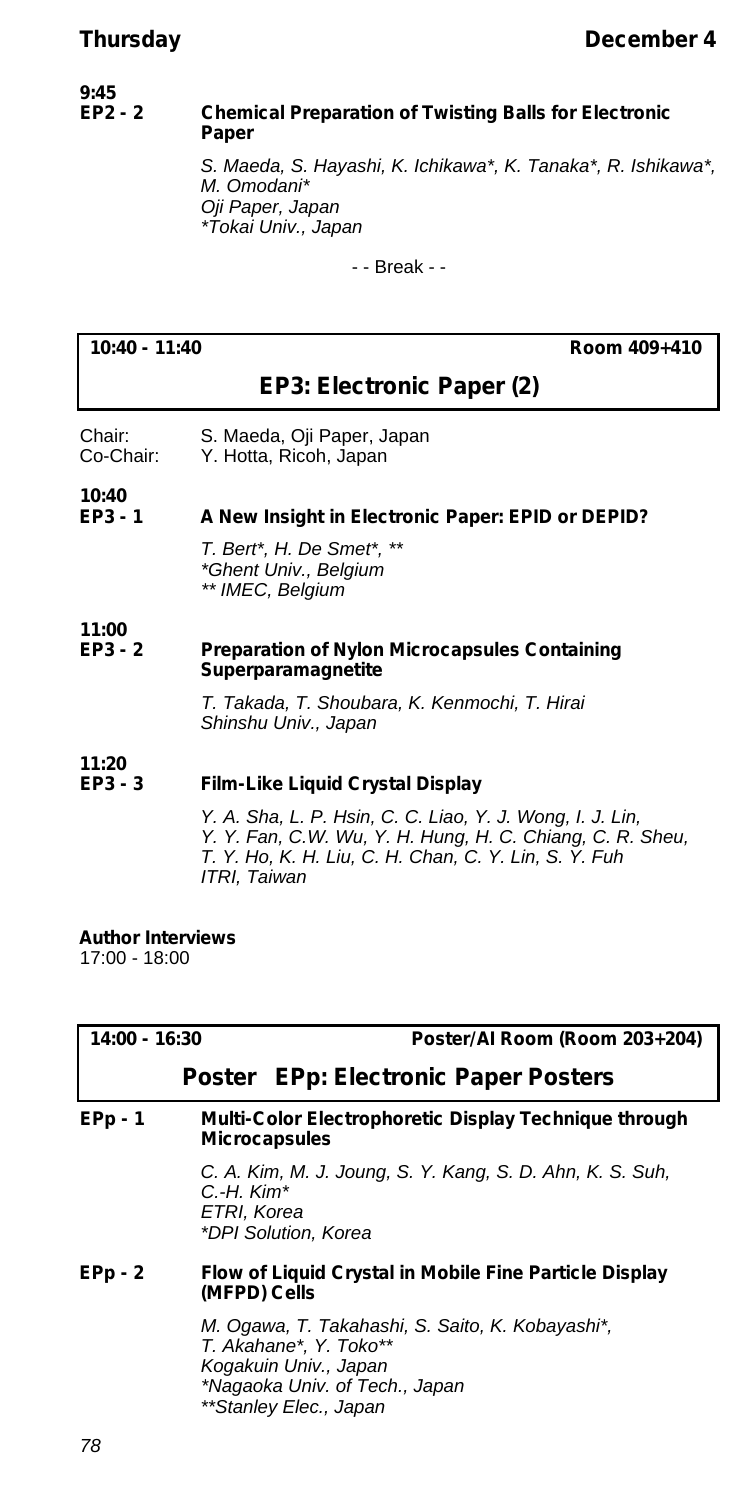#### **EPp - 3 Evaluation of the Position where Electric Charges on a Ball Exist in Non-Aqueous Dielectric Liquids in Electrical Twisting Ball Displays**

*R. Ishikawa, M. Omodani, S. Maeda\* Tokai Univ., Japan \*Oji Paper, Japan*

# **SID '04**

**Society for Information Display Symposium, Seminar & Exhibition**

> May 23 – 28, 2004 Seattle, WA, USA http://www.sid.org

## **EVENING GET-TOGETHER WITH WINE**

Tuesday, December 2 18:00 – 20:00 at the lobby in front of conference room 501, Fukuoka International Congress Center

> (Sponsored by Merck Ltd., Japan) See page 6 for details

# **EXHIBITION**

13:00 – 18:00 Wednesday, Dec. 3 10:00 – 18:00 Thursday, Dec. 4 10:00 – 13:30 Friday, Dec. 5

Room 201 + 202

Free admission with your registration name tag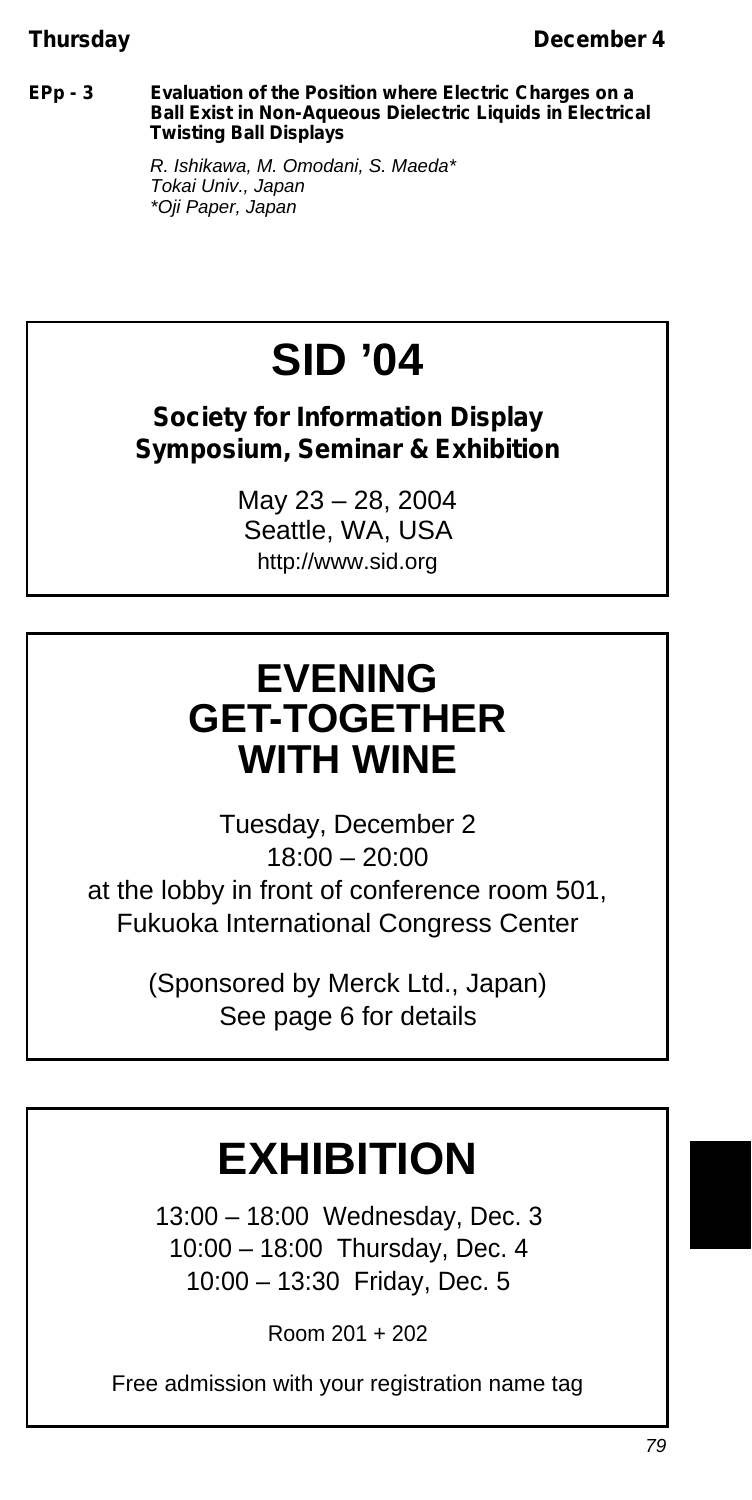## **IDW '03 COMMITTEES**

## **ORGANIZING COMMITTEE**

General Vice-Chair:<br>Standing (ITE): Standing (SID): P. M. Heyman Display Consultant, USA Standing (SID Japan Chapter): Y. Shimodaira Shizuoka Univ. Committee (ITE): M. Ohsawa Hitachi Committee (Executive Chair): T. Sugiura Toppan Printing Committee (Program Chair): K. Suzuki Toshiba

T. Uchida Tohoku Univ.<br>T. Tsutsui Kyushu Univ.

1. Fousant Hitachi<br>M. Ohsawa Hitachi<br>P. M. Heyman Display Consultant, USA<br>Y. Shimodaira Shizuoka Univ.

#### **OVERSEAS ADVISORS**

J. Burroughes<br>P. M. Heyman<br>W. E. Howard

P. J. Bos Kent State Univ., USA<br>
J. Burroughes CDT, UK Display Consultant, USA W. E. Howard Howard Consulting, USA<br>J. Jang Kyung Hee Univ., Korea J. Jang **Manus Kyung Hee Univ., Korea**<br>H. S. Kwok **Hong Kong Univ.** of Sci. H. S. Kwok Hong Kong Univ. of Sci. & Tech., Hong Kong A. C. Lowe Lambent Consultancy, UK E. Lueder Electro-Optical Consultancy, USA F.-C. Luo AU Optronics, Taiwan A. Mosley CRL Opto, UK M. H. Oh **Dankook Univ., Korea**<br>J.-N. Perbet **Dankook Univ., Korea** J.-N. Perbet Thales Avionics, France<br>H.-P. D. Shieh Nat. Chiao Tung Univ., T H.-P. D. Shieh Nat. Chiao Tung Univ., Taiwan<br>D. Theis Siemens. Germany D. Theis Siemens, Germany<br>
H. Tolner Philips. The Netherla H. Tolner Philips, The Netherlands<br>B. Wang Southeast Univ., China Southeast Univ., China

### **FINANCIAL SUPPORTING COMMITTEE**<br>Chair: T Llchida

Chair: T. Uchida Tohoku Univ.<br>1. Vice-Chair: T. Uchiike Saga Univ.

Saga Univ.

#### **EXECUTIVE COMMITTEE**

Executive Chair: T. Sugiura Toppan Printing<br>
Program Chair: Toshiba<br>
K. Suzuki Toshiba Program Chair: K. Suzuki Toshiba<br>Program Vice-Chair: Y. limura Tokyo Univ. of A&T Program Vice-Chair: Y. limura<br>K. Betsui

Treasurer: T. Sonehara Seiko Epson<br>General Secretary: T. Tsuchiya NHK-ES General Secretary: Y. Tsuchiya NHK-ES Publication Chair: M. Uchidoi M. Uchidoi Publication: T. Kusumoto

Local Arrangement Chair: Local Arrangement Vice-Chair: R. Hattori Local Arrangement: H. Asai Noritake<br>M. Kamiva D. A. P.

Web Chair: T. Shiga Univ. of Electro-Commun.<br>1991 - S. Mikoshiba Univ. of Electro-Commun. Cenior Executive Member: S. Mikoshiba

Past Executive Chair: Y. Nagae Hitachi Displays Past Program Chair: Y. Shimodaira Shizuoka Univ. Committee: LCT WS M. Hasegawa IBM Res. FMC WS Y. Ukai Sony

N. Kikuchi Noritak<br>S. Zhang Daiden S. Zhang S. Naemura T. Kojima<br>Y. Nagae

K. Betsui Fujitsu Labs.<br>T. Sonehara Seiko Epson Idemitsu Kosan<br>Merck M. Suzuki Merck<br>H. Uchiike Saga Univ.<br>R. Hattori Univ. of Tokyo D. A. P. Tech.<br>Noritake Y. Kato<br>T. Kitamura Seiko Elec. Exhibition Chair: T. Kitamura Seiko Elec. Exhibition: K. Dantani Dai Nippon Printing M. Tsumura Future Vision Univ. of Electro-Commun.<br>Merck

N. Kawamoto Yamaguchi Univ.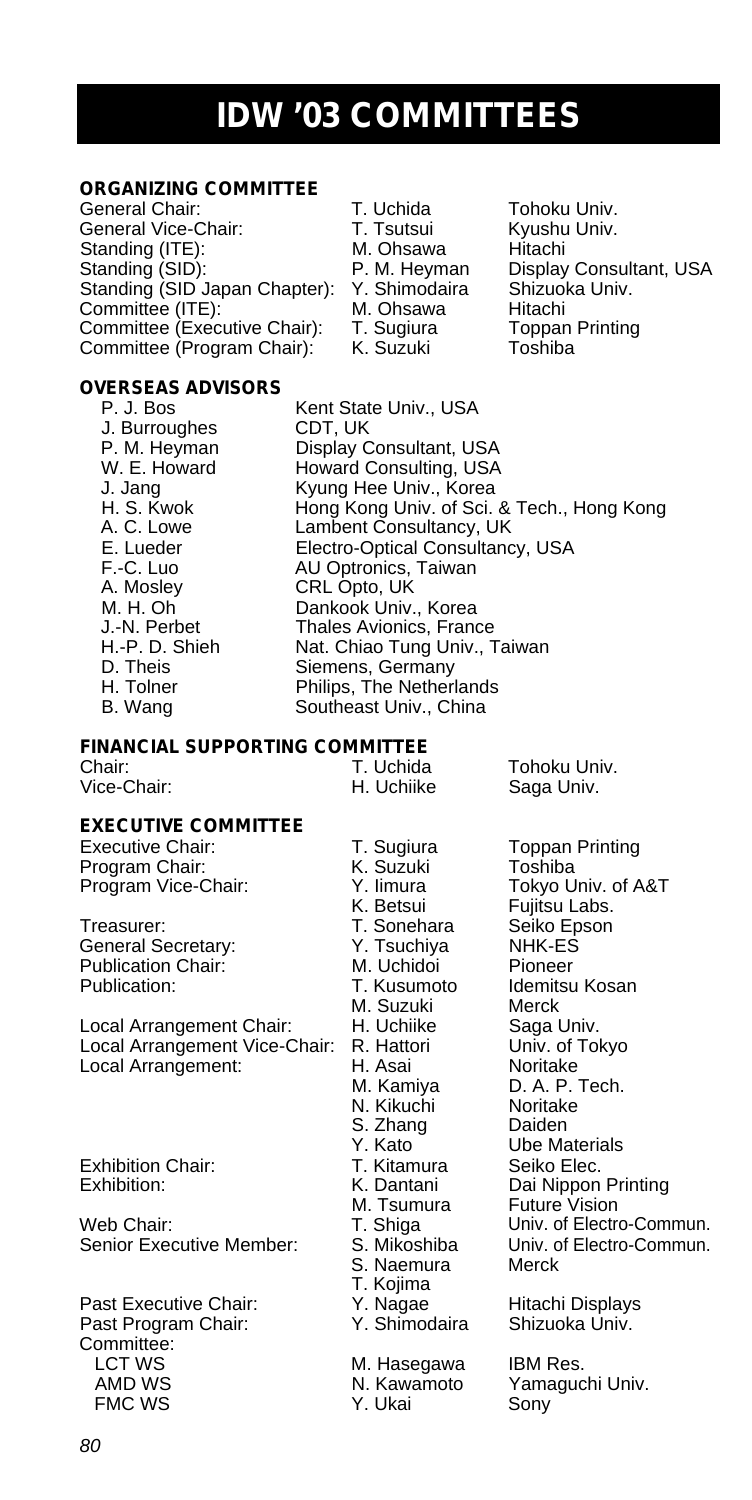CRT WS S. Shirai Hitachi Displays<br>
PDP WS Y Murakami NHK PDP WS **Y. Murakami** NHK<br>PH WS S. Itoh Futaba PH WS S. Itoh Futaba<br>FED WS M. Nakamoto Toshiba FED WS **M. Nakamoto** Toshiba<br> **OEL WS** R. Hattori Univ. of Tokyo R. Hattori 3D WS M. Okui NHK VHF WS T. Kurita<br>
LAD WS Z. Tajima LAD WS Z. Tajima Hitachi Displays EP TS H. Arisawa Fuji Xerox H. Arai K.C.C. Shokai K. Betsui Fujitsu Labs K. Betsui Fujitsu Labs.<br>Y. Chikazawa Thomson Jaj Thomson Japan K. Doi JVC Kasei Optonix Y. Hamakawa Ritsumeikan Univ.<br>M. Hasegawa BM Res. M. Hasegawa Y. Hirai Optrex H. Hori Y. Hosaka JSR<br>S. Hoshino Minolta S. Hoshino<br>S. Hotta S. Hotta **Matsushita Elec. Ind.**<br>N. Ibaraki **C. Toshiba Matsushita** Toshiba Matsushita Display Tech. H. Inoue Hitachi High-Tech.<br>M. Inoue Toyo M. Inoue Y. Ishii Sharp<br>K. Iwai Cornir S. Kaneko<br>M. Kano T. Kawada Nanao<br>H. Kawakami Hitachi M. Matsuura<br>H. Mori H. Mori Fuji Photo Film K. Nakazawa NTT Y. Nishimura<br>T. Nonaka T. Ogawa M. Ohsawa Hitachi<br>H. Ohse Noritak H. Oka Seiko Epson S. Okabayashi Meijyo Univ.<br>S. Okuda Mitsubishi E H. Saito Chisso<br>A. Sasaki Osaka F. Sato<br>H. Seki K. Shimoda Pioneer Y. Shimodaira Shizuoka Univ.<br>T. Shinoda Fuiitsu Labs. T. Shinoda<br>S. Shiwa K. Sumi Uchida Kogyo<br>T. Sunata Philips Mobile

Corning Japan<br>NEC Alps Elec. H. Kawakami Hitachi Displays<br>K. Kobayashi Advanced Displa K. Kobayashi Advanced Display<br>S. Kobayashi Tokyo Univ. of Sci Tokyo Univ. of Sci., Yamaguchi Y. Komiya Olympus Optical<br>M. Maeda Maeda Consultin M. Maeda Maeda Consulting<br>K. Matsuhiro Arisawa Manufactu Arisawa Manufacturing<br>Sharp Dai Nippon Printing<br>Hitachi Displays Y. Nagae Hitachi Displays T. Nagatsuka Nitto Denko Clariant Japan K. Nunomura NEC Plasma Display<br>T. Ogawa Nichia Noritake Kizai Mitsubishi Elec. Osaka Electro-Commun. Univ.<br>NHK H. Seki **Hachinohe Inst. of Tech.**<br>K. Shibata Sanvo Elec. Sanyo Elec.<br>Pioneer S. Shiwa **Tokyo Denki Univ.**<br>K. Sumi Uchida Kogyo Philips Mobile Display Syss. Kobe T. Taguchi Toppan Printing Harison Toshiba Lighting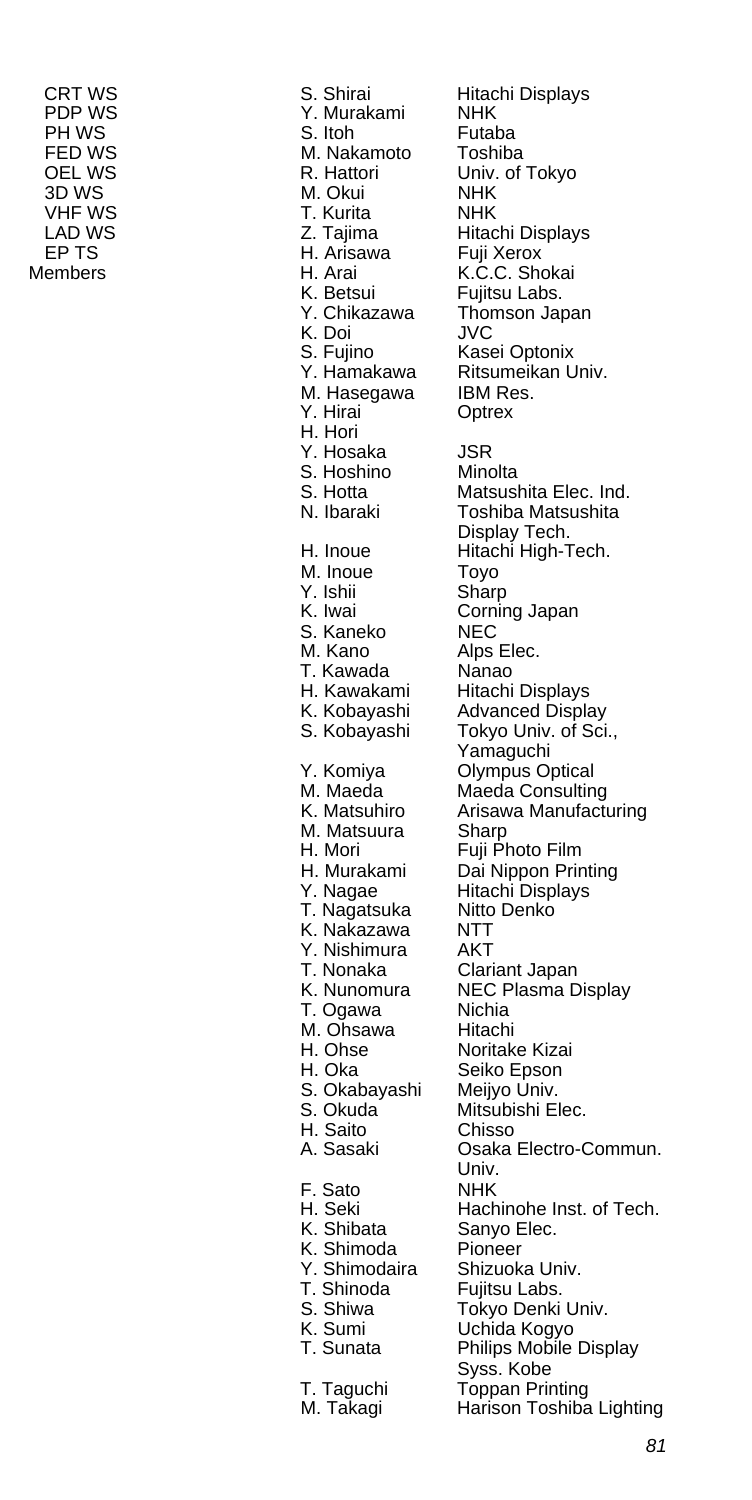|                                         | H. Takano<br>K. Takeuchi<br>Y. Takeuchi<br>Y. Takiguchi<br>S. Tanaka<br>C. Tani<br>Y. Toko<br>S. Uemura<br>Y. Ukai<br>S. Yamamoto<br>Y. Yanaqi<br>H. Yokoyama<br>M. Yokozawa<br>M. Yuki | <b>IDTech</b><br>Dainippon Ink & Chem.<br><b>ICMR</b><br>Ricoh<br>Tottori Univ.<br>Astro Design<br>Stanley Elec.<br>Noritake Itron<br>Sony<br>Seiko Instrs.<br>Tokki<br>Nat. Inst. of Advanced<br>Ind. Sci. & Tech.<br>Tokyo Univ. of Info. Sci.<br>Asahi Glass |  |
|-----------------------------------------|-----------------------------------------------------------------------------------------------------------------------------------------------------------------------------------------|-----------------------------------------------------------------------------------------------------------------------------------------------------------------------------------------------------------------------------------------------------------------|--|
| <b>PROGRAM COMMITTEE</b>                |                                                                                                                                                                                         |                                                                                                                                                                                                                                                                 |  |
| Program Chair:                          | K. Suzuki                                                                                                                                                                               | Toshiba                                                                                                                                                                                                                                                         |  |
| Program Vice-Chair:                     | Y. limura                                                                                                                                                                               | Tokyo Univ. of A&T                                                                                                                                                                                                                                              |  |
| Program Vice-Chair<br>Committee:        | K. Betsui                                                                                                                                                                               | Fujitsu Labs.                                                                                                                                                                                                                                                   |  |
| <b>LCT WS</b>                           | Y. Ouchi                                                                                                                                                                                | Nagoya Univ.                                                                                                                                                                                                                                                    |  |
| AMD WS                                  | M. Ikeda                                                                                                                                                                                | Toshiba                                                                                                                                                                                                                                                         |  |
| <b>FMC WS</b>                           | H. Saito                                                                                                                                                                                | Chisso                                                                                                                                                                                                                                                          |  |
| <b>CRT WS</b>                           | Y. Ueda                                                                                                                                                                                 | Matsushita Toshiba                                                                                                                                                                                                                                              |  |
|                                         |                                                                                                                                                                                         | Picture Display                                                                                                                                                                                                                                                 |  |
| PDP WS                                  | R. Murai                                                                                                                                                                                | Matsushita Elec. Ind.                                                                                                                                                                                                                                           |  |
| PH WS                                   | T. Minami                                                                                                                                                                               | Kanazawa Inst. of Tech.                                                                                                                                                                                                                                         |  |
| FED WS                                  | N. Egami                                                                                                                                                                                | <b>NHK</b>                                                                                                                                                                                                                                                      |  |
| OEL WS                                  | J. Kido                                                                                                                                                                                 | Yamagata Univ.                                                                                                                                                                                                                                                  |  |
| 3D WS                                   | Y. Komiya                                                                                                                                                                               | Olympus Optical                                                                                                                                                                                                                                                 |  |
| <b>VHF WS</b>                           | T. Kurita                                                                                                                                                                               | <b>NHK</b>                                                                                                                                                                                                                                                      |  |
| <b>LAD WS</b>                           | H. Kikuchi                                                                                                                                                                              | <b>NHK</b>                                                                                                                                                                                                                                                      |  |
| EP TS                                   | S. Maeda                                                                                                                                                                                | Oji Paper                                                                                                                                                                                                                                                       |  |
| Workshop on LC Science and Technologies |                                                                                                                                                                                         |                                                                                                                                                                                                                                                                 |  |
| Workshop Chair:                         | S. Sato                                                                                                                                                                                 | Akita Univ.                                                                                                                                                                                                                                                     |  |
| Canasal Canassa                         | <b>M</b> Lleecessic                                                                                                                                                                     | IDMA                                                                                                                                                                                                                                                            |  |

General Secretary: M. Hasegawa IBM Res. Program Chair: The Magoy<br>Program Vice Chair: M. Suzuki Merck Program Vice Chair: M. Suzuki Merck<br>Program Vice Chair: S. Komura Hitachi Program Vice Chair: S. Komura Hitachi<br>Program Committee: Y. Shimizu AIST Kansai Program Committee: Y. Shimizu<br>M. Ozaki

## A. Mochizuki Nano Loa<br>O. Okumura Seiko Eps M. Kimura JSR<br>K. Miyachi Sharp K. Miyachi<br>E. Tajima N. Matsuo Himeji Inst. of Tech.<br>M. Ikeda Toshiba Program Chair: M. Ikeda Toshiba Executive Committee: N. Kawamoto<br>
Program Committee: T. Asano H. Takano IDTech<br>H. Nishiki Sharp

*82*

H. Nishiki Sharp<br>M. Tsumura Future Vision M. Tsumura Future Vision Y. Nakata ALTEDEC H. Hamada Sanyo Elec. H. Hayama NEC S. Utsunomiya Seiko Epson

M. Ozaki Osaka Univ.<br>H. Seki Hachinohe II

H. Okada Toyama Univ.<br>H. Fuiikake NHK

A. Yoshizawa

H. Fujikake

Hachinohe Inst. of Tech.<br>Hirosaki Univ.

Seiko Epson

Citizen Watch

Syss. Kobe<br>Yamaquchi Univ.

Kyushu Inst. of Tech.<br>IDTech

## **Workshop on Active Matrix Displays**

Program Vice-Chair: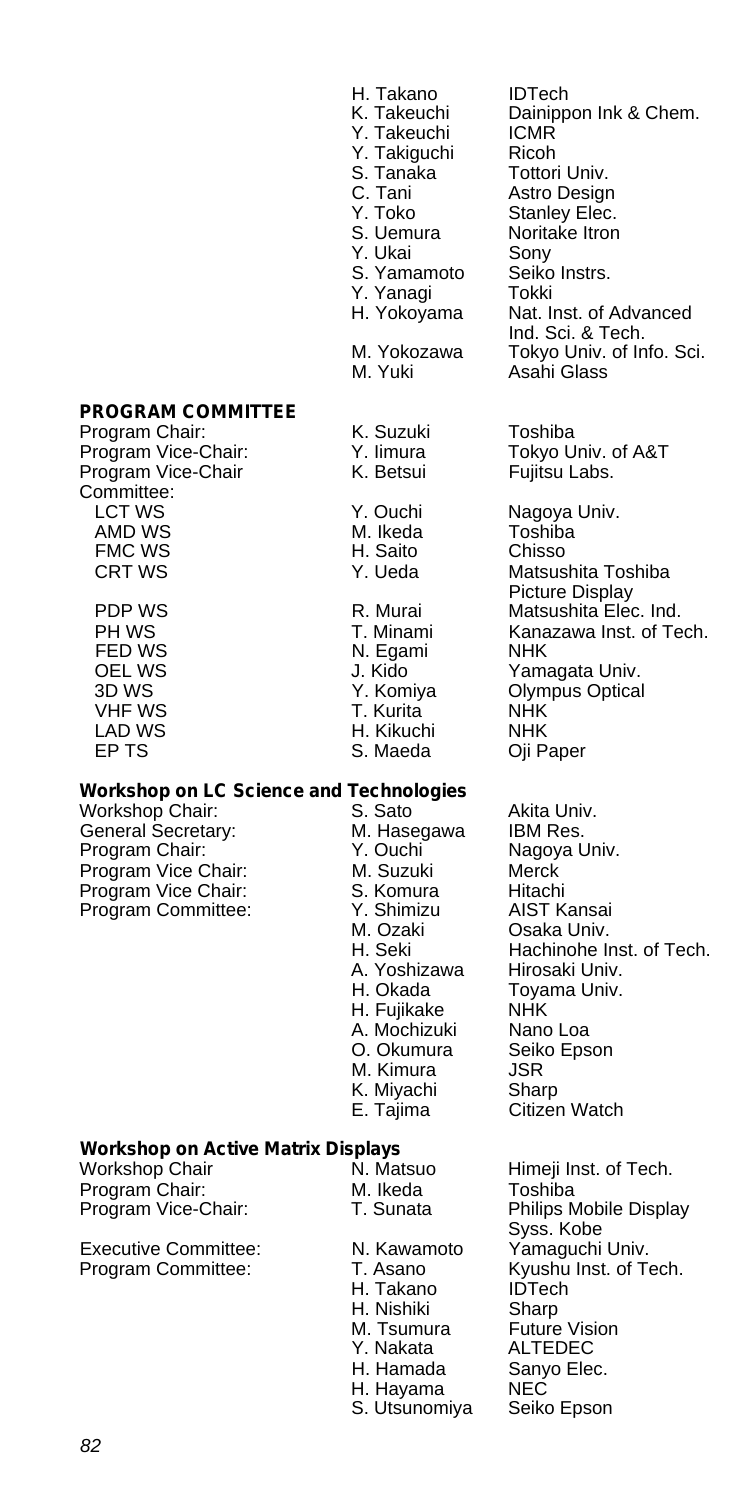|                                                                                                                                                                                         | S. Horita<br>Y. Mishima                                                                                                                                                                                                                                                    | JAIST<br>Fujitsu Labs.                                                                                                                                                                                                                                                                                                                                     |
|-----------------------------------------------------------------------------------------------------------------------------------------------------------------------------------------|----------------------------------------------------------------------------------------------------------------------------------------------------------------------------------------------------------------------------------------------------------------------------|------------------------------------------------------------------------------------------------------------------------------------------------------------------------------------------------------------------------------------------------------------------------------------------------------------------------------------------------------------|
| Workshop on FPD Manufacturing, Materials and Components<br>Workshop Chair:<br>General Secretary:<br>Program Vice-Chair:<br>Program Chair:<br>Workshop Vice-Chair:<br>Program Committee: | T. Miyashita<br>Y. Ukai<br>Y. Iimura<br>H. Saito<br>K. Niwa<br>M. Takagi<br>T. Nagatsuka<br>K. Dantani<br>T. Taguchi<br>T. Hayashi<br>H. Takeuchi<br>J. Onodera<br>Y. Kawano<br>Y. Matsumura<br>N. Yoshizaki<br>T. Matsuura<br>T. Takeda<br>H. Mori<br>K. Saito<br>T. Itoh | Tohoku Univ.<br>Sony<br>Tokyo Univ. of A&T<br>Chisso<br>JSR<br>Harison Toshiba Lighting<br>Nitto Denko<br>Dai Nippon Printing<br>Toppan Printing<br>Sumitomo 3M<br>Stanley Elec.<br>Tokyo Ohka Kogyo<br><b>Tokyo Electron</b><br>Dainippon Screen MFG<br><b>Canon Sales</b><br>Nikon<br>Clariant Japan<br>Fuji Photo Film<br><b>ULVAC</b><br>Corning Japan |
| Senior Executive Member:<br>Senior Executive Member:                                                                                                                                    | T. Sugiura<br>K. Matsushima                                                                                                                                                                                                                                                | <b>Toppan Printing</b><br>Dai Nippon Printing                                                                                                                                                                                                                                                                                                              |
| Workshop on CRTs<br>Workshop Chair:<br>Program Chair:                                                                                                                                   | S. Shirai<br>Y. Ueda                                                                                                                                                                                                                                                       | Hitachi Displays<br>Matsushita Toshiba<br>Picture Display                                                                                                                                                                                                                                                                                                  |
| General Secretary:<br>Program Committee:                                                                                                                                                | K. Sumi<br>T. Higuchi<br>S. Okuda<br>M. Okada                                                                                                                                                                                                                              | Uchida Kogyo<br>Matsushita Toshiba<br>Picture Display<br>Mitsubishi Elec.<br>Sony                                                                                                                                                                                                                                                                          |
|                                                                                                                                                                                         | H. Nakanishi<br>Ir. T. G. Spanjer<br>C. H. Yeh                                                                                                                                                                                                                             | LG.Philips Displays,<br>The Netherlands<br>Chunghwa Picture                                                                                                                                                                                                                                                                                                |
|                                                                                                                                                                                         | N.-J. Koh                                                                                                                                                                                                                                                                  | Tubes, Taiwan<br>LG.Philips Displays,<br>Korea                                                                                                                                                                                                                                                                                                             |
|                                                                                                                                                                                         | D. H. Pyun<br>A. Aggrawal                                                                                                                                                                                                                                                  | Samsung SDI, Korea<br>Samtel Color, India                                                                                                                                                                                                                                                                                                                  |
| Workshop on Plasma Displays<br>Workshop Chair:<br>Program Chair.                                                                                                                        | H. Uchiike<br>R. Murai                                                                                                                                                                                                                                                     | Saga Univ.<br>Matsushita Elec. Ind.                                                                                                                                                                                                                                                                                                                        |
| General Secretary:<br>Program Committee:                                                                                                                                                | Y. Murakami<br>K. Ando<br>K. Igarashi<br>M. Uchidoi<br>H. Ohse<br>T. Ogawa                                                                                                                                                                                                 | <b>NHK</b><br>Hitachi<br>Univ. of Electro-Commun.<br>Pioneer<br>Noritake<br>Fujitsu Hitachi Plasma<br>Display                                                                                                                                                                                                                                              |
|                                                                                                                                                                                         | T. Shinoda<br>Y. Nakao<br>E. Nakazawa                                                                                                                                                                                                                                      | Fujitsu Labs.<br>Asahi Glass<br>Kogakuin Univ.                                                                                                                                                                                                                                                                                                             |

- S. Nagano Mitsubishi Elec.
	-
- 
- K. Nunomura NEC Plasma Display T. Hamaguchi Dai Nippon Printing S. Mikoshiba Univ. of Electro-Commun.

### **Workshop on EL Displays, LEDs and Phosphors**

| Workshop Co-Chair:<br>Workshop Co-Chair: | .<br>H. Kobayashi<br>H. Yamamoto | Tokushima Bunri Univ.<br>Tokyo Univ. of Tech. |
|------------------------------------------|----------------------------------|-----------------------------------------------|
|                                          |                                  |                                               |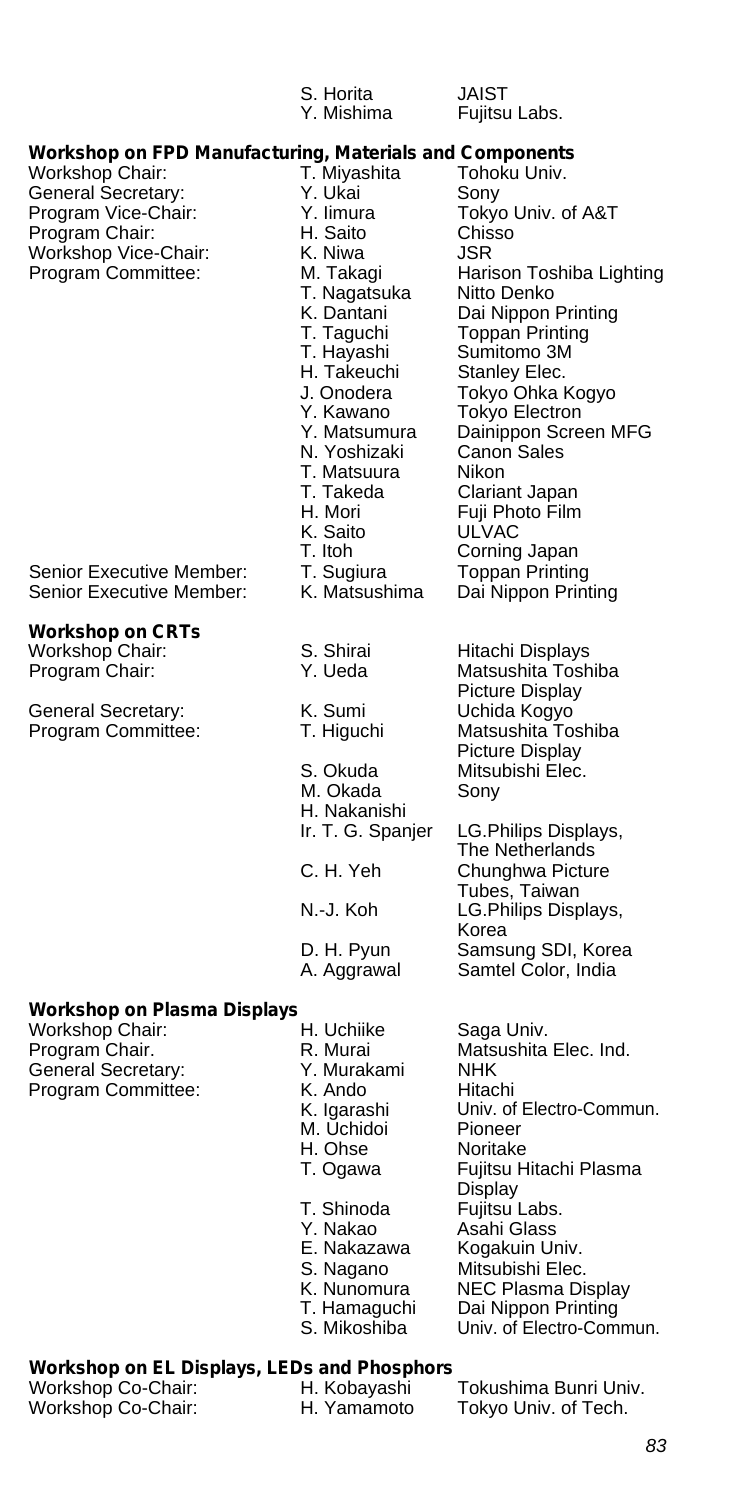Program Chair: T. Minami Kanazawa Inst. of Tech.<br>General Secretary: S. Itoh Futaba General Secretary: S. Itoh Futaba<br>Program Committee: S. Tanaka Fottori Univ. Program Committee: S. Tanaka Tottori University<br>K. Ohno Sony K. Ohno M. Katayama Denso T. Ogawa Nichia M. Shiiki Hitachi<br>M. Tamatani Toshib M. Tamatani Toshiba Res. Consulting Y. Nakanishi Shizuoka Univ.<br>T. Hase Kasei Optonix T. Hase Kasei Optonix<br>N. Miura Meiii Univ. N. Miura Meiji Univ.<br>A. Mikami Kanazawa Kanazawa Inst. of Tech. Y. Yano TDK<br>S. Yamazaki Opto Opto-Device M. Yoshida Sharp **Workshop on Field Emission Display** Workshop Chair: K. Yokoo Tohoku Univ.<br>General Secretary: N. Nakamoto Toshiba General Secretary: **M. Nakamoto** Toshiba<br>Program Chair: **M. S. J. Ishikawa** Kyoto Univ. Program Chair:  $\begin{array}{ccc} \cdot & \cdot & \cdot \\ \cdot & \cdot & \cdot \\ \cdot & \cdot & \cdot \\ \cdot & \cdot & \cdot \\ \cdot & \cdot & \cdot \\ \cdot & \cdot & \cdot \end{array}$  Roboku Univ. Program Committee: K. Yokoo Kyushu Inst. of Tech.<br>AIST J. Itoh AIST<br>N. Egami NHK N. Egami NHK<br>M. Nakamoto Toshiba M. Nakamoto M. Takai Osaka Univ.<br>I. Fujimoto Hiroshima In Hiroshima Inst. of Tech. H. C. Cheng Nat. Chiao-Tung Univ., Taiwan

## **Workshop on Organic EL Displays**

Workshop Chair: T. Tsutsui Kyushu Univ.<br>Program Chair: T. T. Sido Yamagata Ur Program Chair: **J. Kido** Yamagata Univ.<br>
General Secretary: **R. Hattori** Tokyo Univ. General Secretary: R. Hattori Tokyo Univ.<br>Program Committee: H. Onnagawa Toyama Univ. Program Committee: H. Onnaga<br>C. Adachi

M. Tsuchida Pioneer<br>H. Takahashi Sanyo Elec. H. Takahashi<br>T. Kusumoto S. Miyashita Seiko Epson S. Tokito<br>H. Miyazaki

S. Ohtsuka<br>J. -Y. Son

## **Workshop on 3D/Hyper-Realistic Displays and Systems**

Workshop Chair:<br>Program Chair: General Secretary: M. Oku<br>Program Committee: T. Fujii Program Committee: T. Fujii<br>W.-J. Hsueh

Y. Komiya Olympus Optical<br>M. Okui NHK W.-J. Hsueh ITRI, Taiwan K. Mashitani Sanyo Elec.<br>N. Nishida Univ. of Tok Univ. of Tokushima<br>NTT Data Hanyang Univ., Korea<br>Osaka Univ. H. Takemura<br>C. Tani Astro Design<br>NHK H. Yamanoue<br>T. Yoshida Toppan Printing

#### **Workshop on Applied Vision and Human Factors**

| Workshop Chair:    | H. Isono  | Nippon Inst. of Tech. |
|--------------------|-----------|-----------------------|
| Program Chair:     | T. Kurita | NHK                   |
| General Secretary: | T. Kurita | <b>NHK</b>            |

J. D. Lee Seoul Nat. Univ., Korea<br>T. Asano Kyushu Inst. of Tech. Local Arrangements: T. Asano Kyushu Inst. of Tech.

Chitose Inst. of Sci. & Tech.<br>Pioneer T. Kusumoto ldemitsu Kosan<br>S. Mivashita Seiko Epson Mitsubishi Chem.<br>NHK H. Miyazaki Nippon Steel Chem.<br>S. Mataka Kyushu Univ. Kyushu Univ.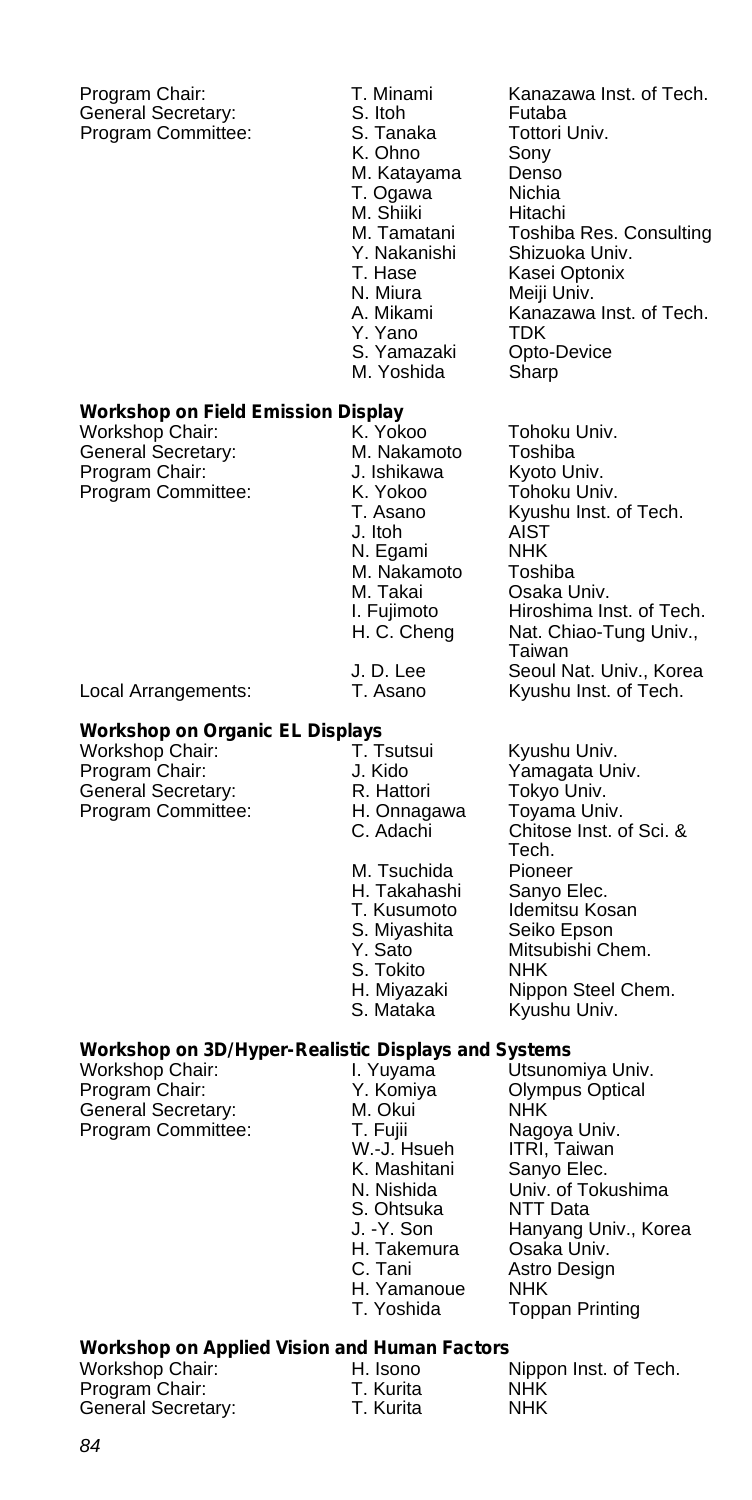Program Committee: Y. Shimodaira Shizuoka Univ. M. Fujii<br>T. Hatada T. Hatada Tokyo Polytechnic Univ.<br>M. Idesawa Univ. of Flectro-Commun M. Idesawa Univ. of Electro-Commun.<br>S. Kubota Seikei Univ. Seikei Univ.<br>Shobi Univ. T. Mitsuhashi<br>T. Nakano Meijo Univ. K. Sagawa Nat. Inst. of Advanced Ind. Sci. & Tech. S. Saito **Nat. Inst. of Ind. Health**<br>T. Tamura **Tokyo Polytechnic Univ** T. Tamura Tokyo Polytechnic Univ.<br>T. Wake Chukyo Univ. Chukyo Univ. R. Yoshitake IBM Japan

### **Workshop on Projection and Large-Area Displays,**

**and Their Components** Workshop Chair: Z. Tajima Hitachi Displays Program Chair. H. Kikuchi NHK General Secretary **M. Takaso** Techno Sys.<br>Program Committee **M. Takeda** Seiko Epson

Program Committee K. Takeda<br>K. Terada K. Terada Sanyo Elec.<br>S. Koike Seiko Epsor Y. Ootsuka Hitachi<br>R. Igarashi Ushio Elec. R. Igarashi<br>K. Matsumoto H. Nakano<br>S. Shikama K. Kaise Y. Kondou<br>T. Hayashi

## **Topical Session on Electronic Paper**

Topical Session Chair: M. Omodani Tokai Univ. Program Chair: S. Maeda Oji Paper<br>General Secretary: S. H. Arisawa Fuji Xerox General Secretary: 
H. Arisawa Fuji X<br>
Program Committee: 
Y. Hotta Ricoh Program Committee: Y. Hotta<br>T. Fuiisawa

Seiko Epson<br>Hitachi Toppan Printing<br>Barco S. Shikama Mitsubishi Elec.<br>T. Okada Matsushita Elec<br>T. Ogura Matsushita Elec Matsushita Elec. Ind. Matsushita Elec. Ind. K. Oohara Texas Instrs. Japan<br>K. Kaise Sony Matsushita Elec. Works<br>Sumitomo 3M

Dainippon Ink & Chem.

#### **ACADEMIC SUPPORTING ORGANIZATIONS**

The Chemical Society of Japan The Electrochemical Society of Japan (ECSJ) The Illuminating Engineering Institute of Japan The Imaging Society of Japan Information Processing Society of Japan The Institute of Electrical Engineers of Japan The Institute of Electronics, Information and Communication Engineers (IEICE) The Institute of Image Electronics Engineers of Japan Japan Ergonomics Society Japanese Liquid Crystal Society (JLCS) The Japan Society of Applied Physics The Japanese Society of Ophthalmological Optics The Virtual Reality Society of Japan

#### **Funds for the conference are furnished in part by the following organizations:**

- Support Center for Advanced Telecommunications Technology Research, Foundation
- The Ogasawara Foundation for the Promotion of Science & Engineering
- The Telecommunications Advancement Foundation
- Fukuoka Convention & Visitors Bureau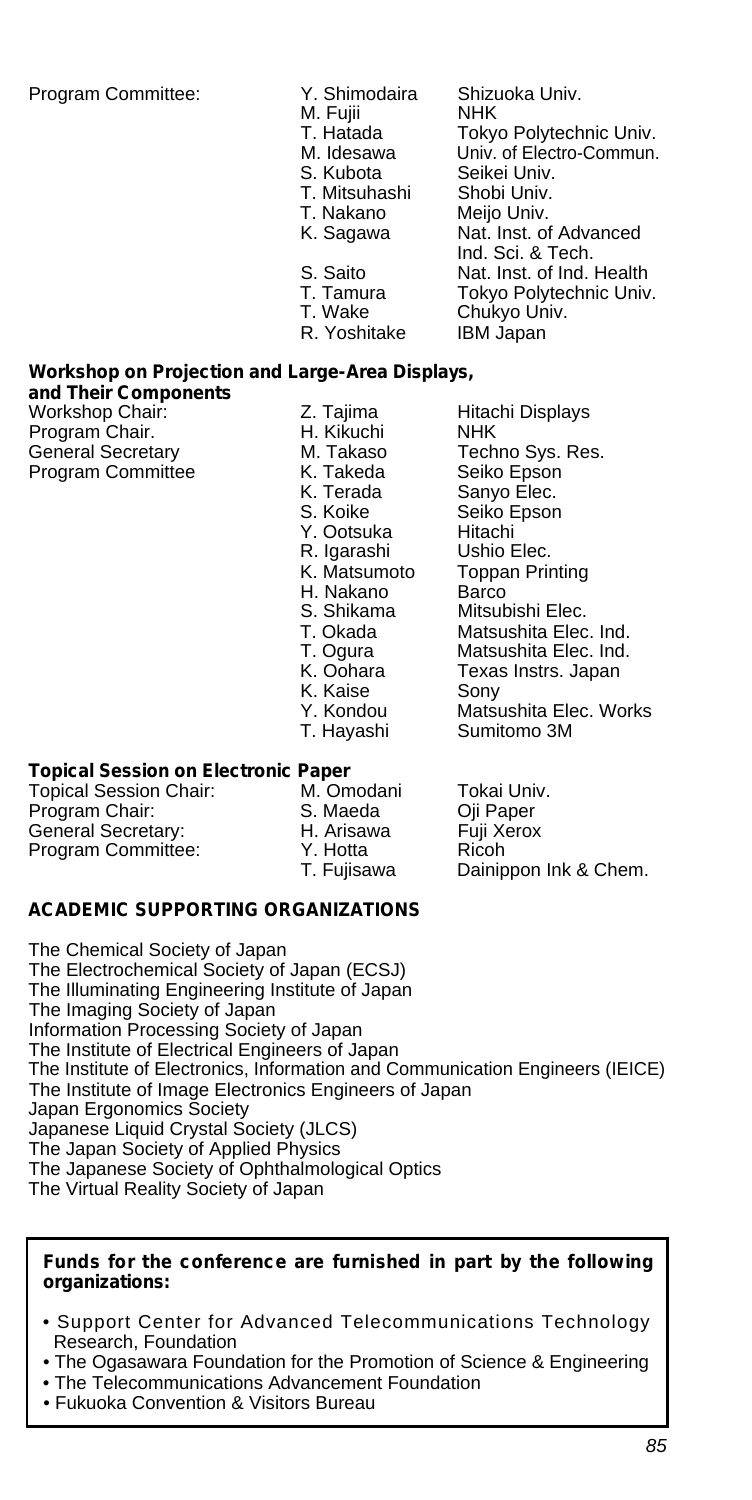# **FLOOR PLAN**



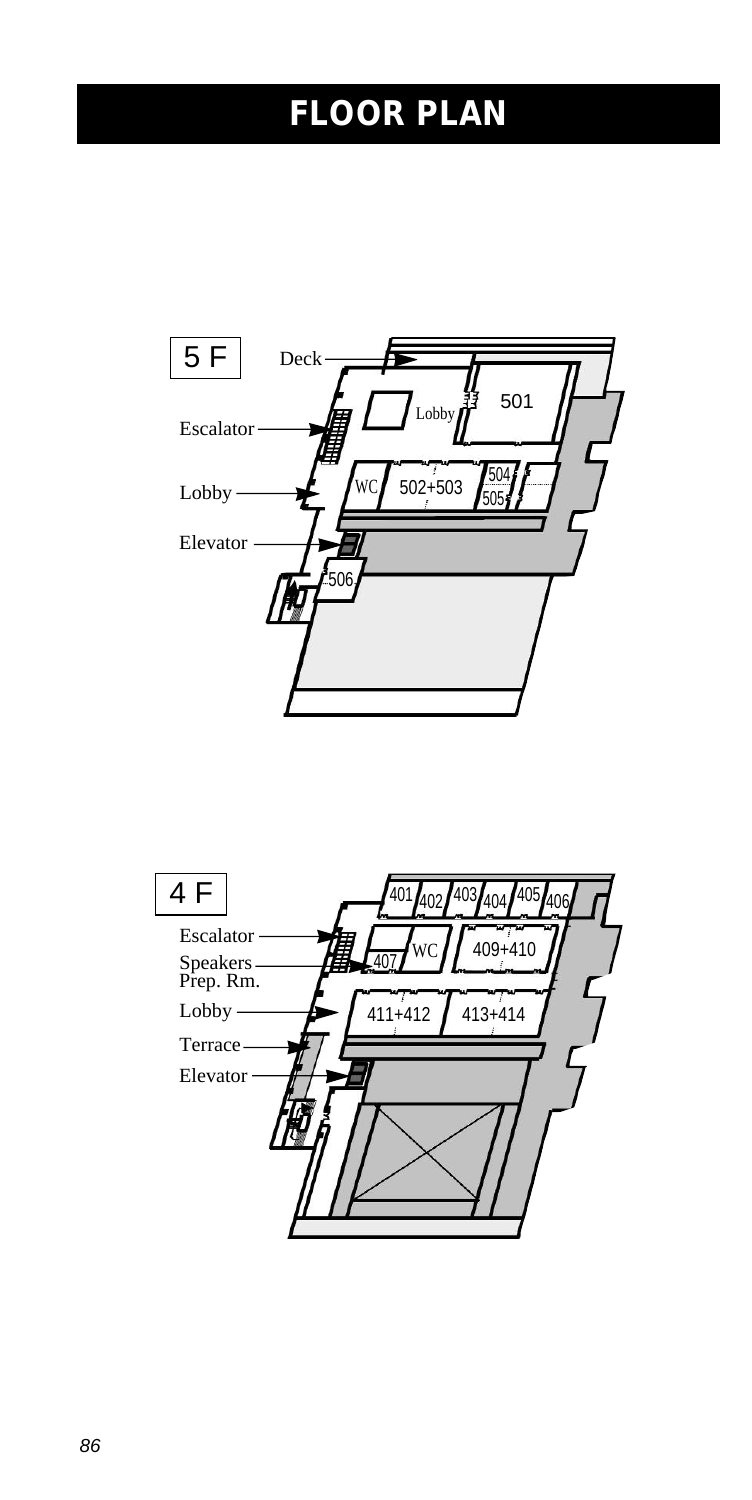# **FLOOR PLAN**

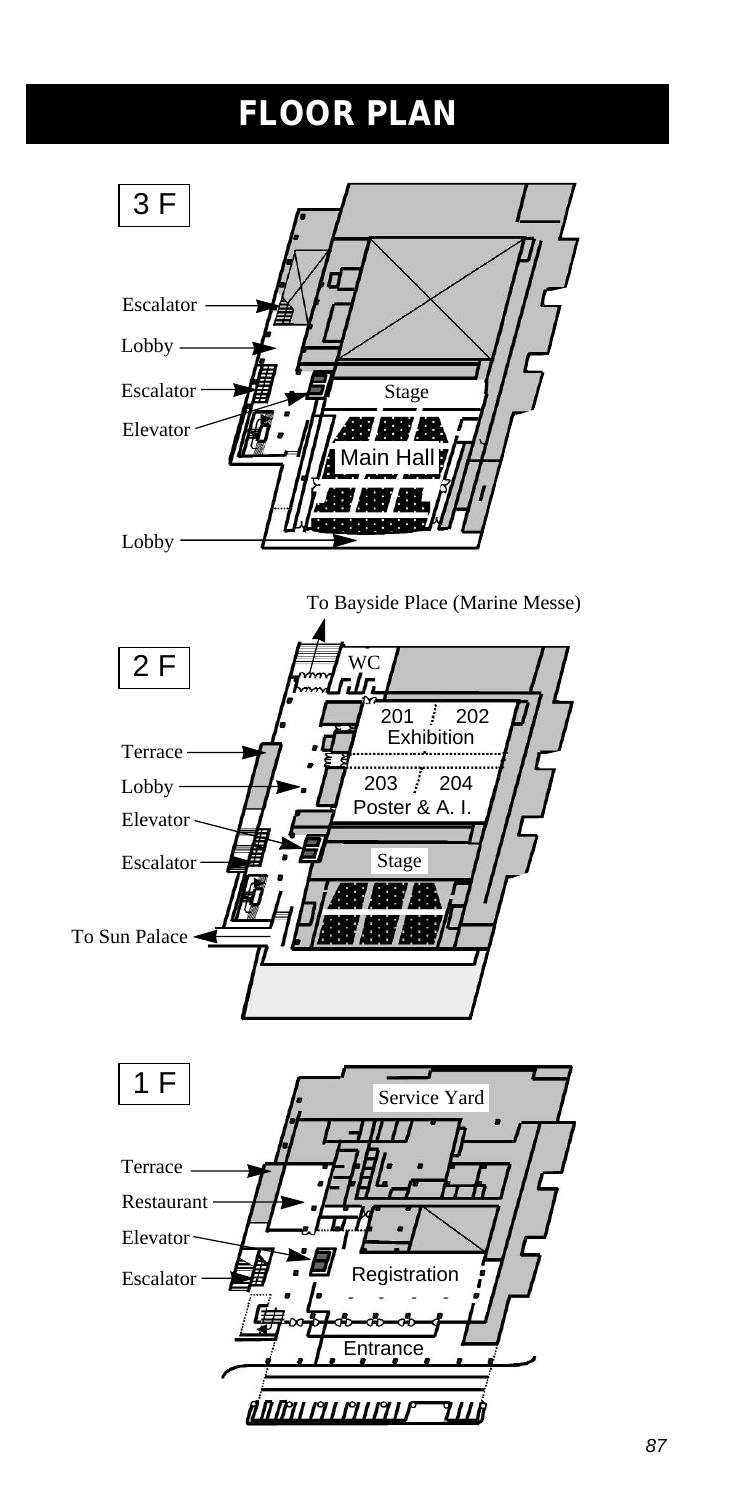## **MEMO**

# **IDW '04**

### **The 11th International Display Workshops**

December 8-10, 2004 Niigata, Japan

## **EVENING GET-TOGETHER WITH WINE**

Tuesday, December 2 18:00 – 20:00 at the lobby in front of conference room 501, Fukuoka International Congress Center

> (Sponsored by Merck Ltd., Japan) See page 6 for details

# **EXHIBITION**

13:00 – 18:00 Wednesday, Dec. 3 10:00 – 18:00 Thursday, Dec. 4 10:00 – 13:30 Friday, Dec. 5

Room 201 + 202

Free admission with your registration name tag